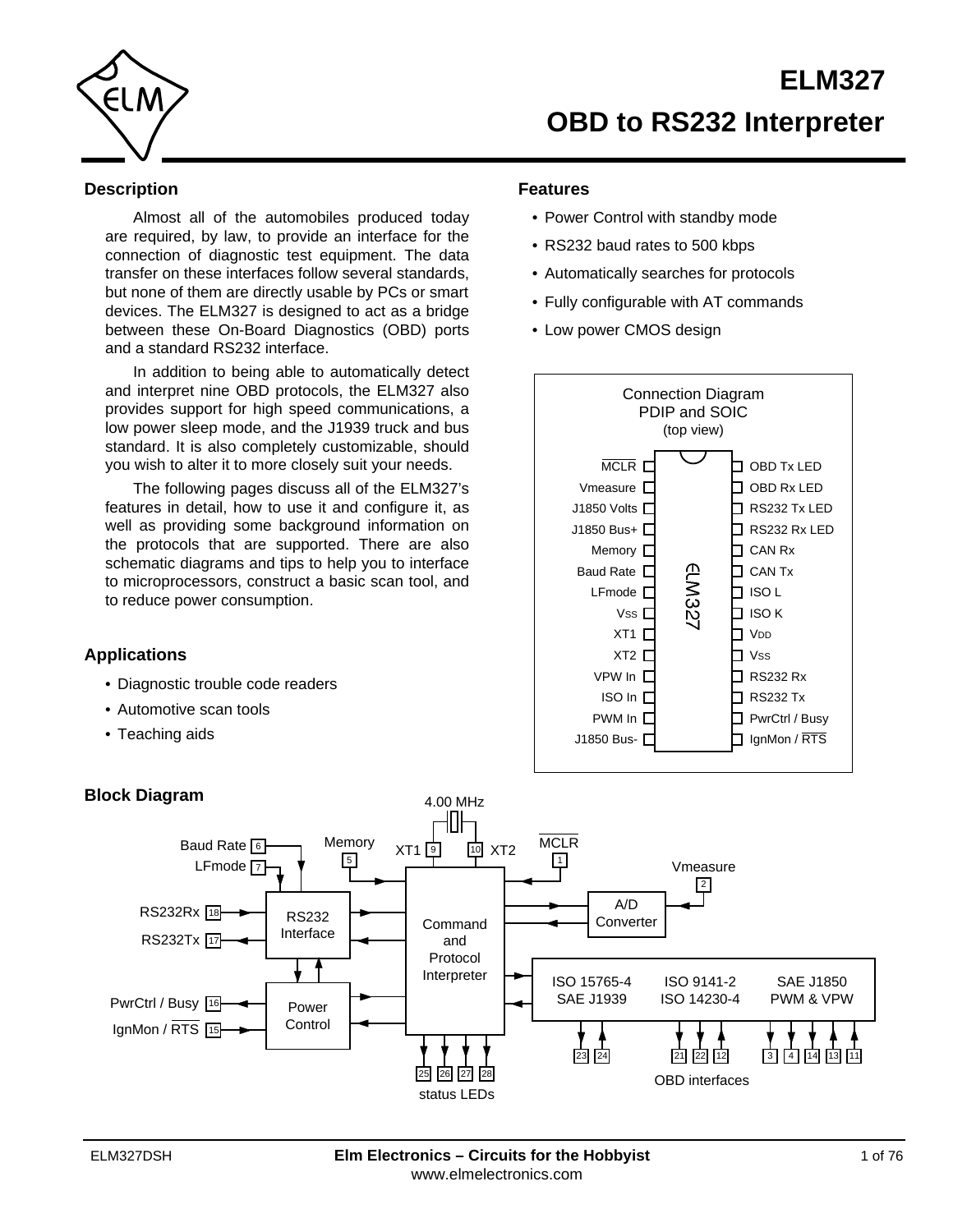

# **Contents**

| <b>Electrical Information</b> |                                                |  |
|-------------------------------|------------------------------------------------|--|
| Using the ELM327              |                                                |  |
| <b>Advanced Features</b>      | Setting Timeouts - AT ST and AT AT Commands 61 |  |
| Design Examples               |                                                |  |
| Misc.                         |                                                |  |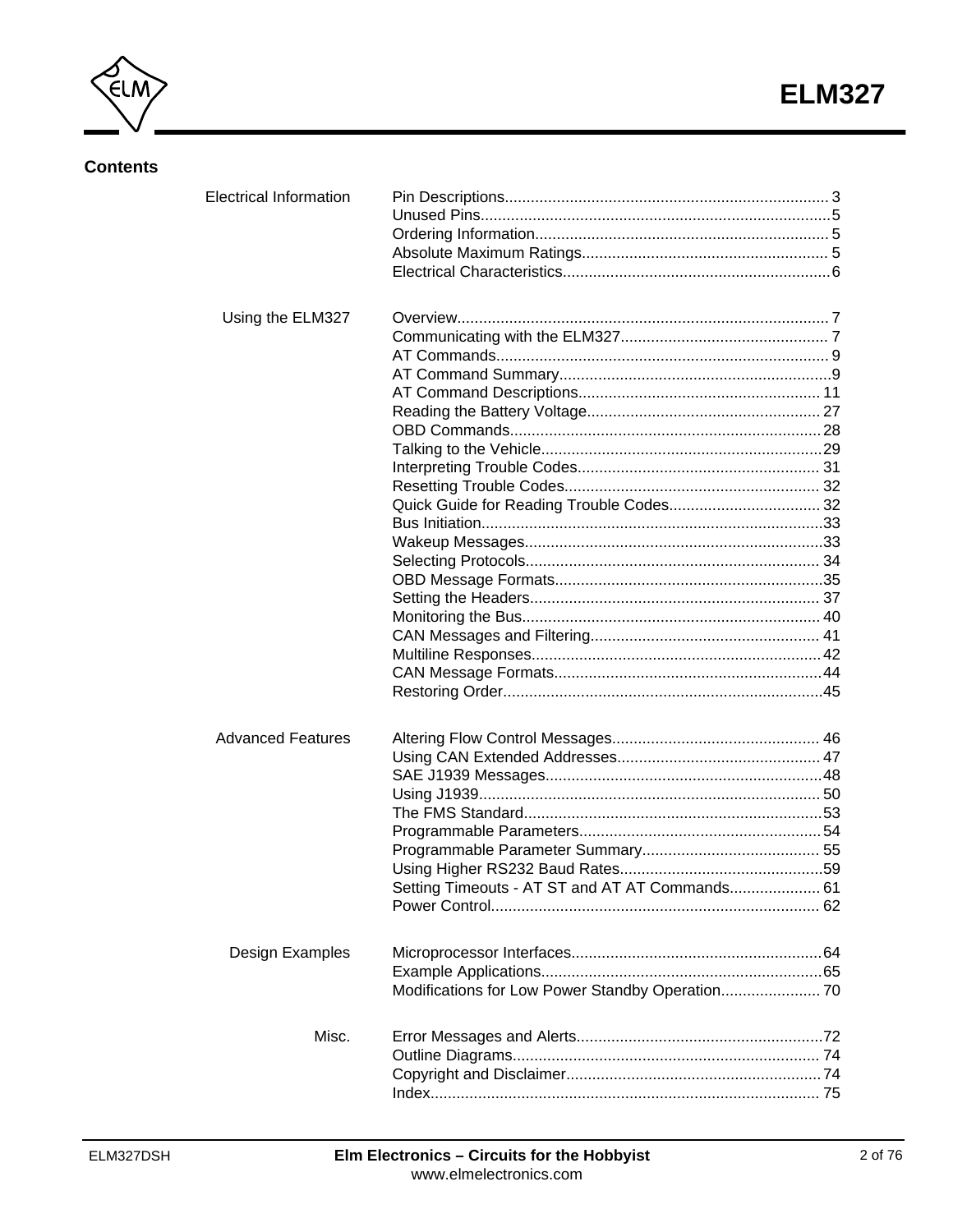<span id="page-2-0"></span>

## **Pin Descriptions**

## MCLR (pin 1)

A momentary (>2µsec) logic low applied to this input will reset the ELM327. If unused, this pin should be connected to a logic high (VDD) level.

### Vmeasure (pin 2)

This analog input is used to measure a 0 to 5V signal that is applied to it. Care must be taken to prevent the voltage from going outside of the supply levels of the ELM327, or damage may occur. If it is not used, this pin should be tied to either VDD or Vss.

### J1850 Volts (pin 3)

This output can be used to control a voltage supply for the J1850 Bus+ output. The pin normally outputs a logic high level when a nominal 8V is required (for J1850 VPW), and a low level for 5V (for J1850 PWM), but this can be changed with PP 12. If this switching capability is not required for your application, this output can be left open-circuited.

### J1850 Bus+ (pin 4)

This active high output is used to drive the J1850 Bus+ Line to an active level. Note that this signal does not have to be used for the Bus- Line (as was the case for the ELM320), since a separate J1850 Bus- drive output is provided on pin 14.

## Memory (pin 5)

This input controls the default state of the memory option. If this pin is at a high level during power-up or reset, the memory function will be enabled by default. If it is at a low level, then the default will be to have it disabled. Memory can always be enabled or disabled with the AT M1 and AT M0 commands.

## Baud Rate (pin 6)

This input controls the baud rate of the RS232 interface. If it is at a high level during power-up or reset, the baud rate will be set to 38400 (or the rate that has been set by PP 0C). If at a low level, the baud rate will always be 9600.

## LFmode (pin 7)

This input is used to select the default linefeed mode to be used after a power-up or system reset. If it is at a high level, then by default messages sent by the ELM327 will be terminated with both a carriage

return and a linefeed character. If it is at a low level, lines will be terminated by a carriage return only. This behaviour can always be modified by issuing an AT L1 or AT L0 command.

## $V$ ss (pin 8)

Circuit common must be connected to this pin.

## XT1 (pin 9) and XT2 (pin 10)

A 4.000 MHz oscillator crystal is connected between these two pins. Loading capacitors as required by the crystal (typically 27pF each) will also need to be connected between each of these pins and circuit common (Vss).

Note that this device has not been configured for operation with an external oscillator – it expects a crystal to be connected to these pins. Use of an external clock source is not recommended. Also, note that this oscillator is turned off when in the Low Power or 'standby' mode of operation.

## VPW In (pin 11)

This is the active high input for the J1850 VPW data signal. When at rest (bus recessive) this pin should be at a low logic level. This input has Schmitt trigger wave shaping, so no special amplification is required.

## ISO In (pin 12)

This is the active low input for the ISO 9141 and ISO 14230 data signal. It is derived from the K Line, and should be at a high logic level when at rest (bus recessive). No special amplification is required, as this input has Schmitt trigger wave shaping.

## PWM In (pin 13)

This is the active low input for the J1850 PWM data signal. It should normally be at a high level when at rest (ie. bus recessive). This input has Schmitt trigger wave shaping, so no special amplification is required.

## J1850 Bus- (pin 14)

This active high output is used to drive the J1850 Bus- Line to an active (dominant) level for J1850 PWM applications. If unused, this output can be left open-circuited.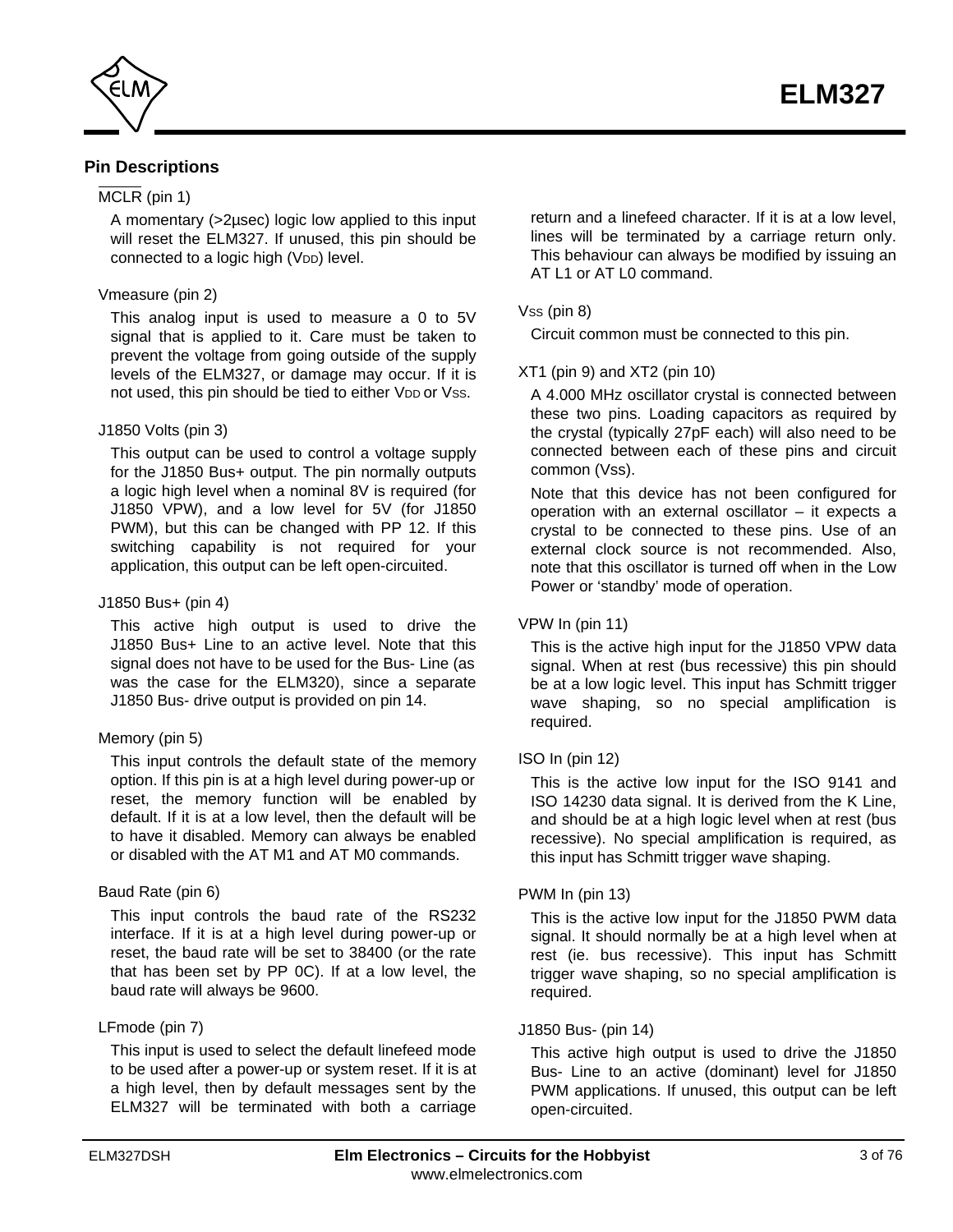

## **Pin Descriptions (continued)**

### IgnMon /  $\overline{\text{RTS}}$  (pin 15)

This input pin can serve one of two functions, depending on how the Power Control options (PP 0E) are set.

If both bit 7 and bit 2 of PP 0E are '1's, this pin will act as an Ignition Monitor. This will result in a switch to the Low Power mode of operation, should the signal go to a low level, as would happen if the vehicle's ignition were turned off. An internal 'debounce' timer is used to ensure that the ELM327 does not shut down for noise at the input.

When the voltage at pin 15 is again restored to a high level, and a time of 1 or 5 seconds (as set by PP 0E bit 1) passes, the ELM327 will perform a 'Warm Start' and return to normal operation. A low to high transition at pin 15 will in fact restore normal operation, regardless of the setting of PP 0E bit 2, or whether pin 15 was the initial cause for the low power mode. This feature allows a system to control how and when it switches to low power standby operation, but still have automatic wakeup by the ignition voltage, or even by a pushbutton.

If either bit 7 or bit 2 of PP 0E are '0', this pin will function as an active low 'Request To Send' input. This can be used to interrupt the OBD processing in order to send a new command, or as previously mentioned, to highlight the fact that the ignition has been turned off. Normally kept at a high level, this input is brought low for attention, and should remain so until the Busy line (pin 16) indicates that the ELM327 is no longer busy, or until a prompt character is received (if pin 16 is being used for power control).

This input has Schmitt trigger wave shaping. By default, pin 15 acts as the  $\overline{\text{RTS}}$  interrupt input.

### PwrCtrl / Busy (pin 16)

This output pin can serve one of two functions, depending on how the Power Control options (PP 0E) are set.

If bit 7 of PP 0E is a '1' (the default), this pin will function as a Power Control output. The normal state of the pin will be as set by PP 0E bit 6, and the pin will remain in that state until the ELM327 switches to the Low Power mode of operation, when the output changes to the opposite level. This output is typically used to control enable inputs, but may also be used for relay circuits, etc. with suitable buffering. The discussion on [page 70 \('Modifications for Low Power](#page-69-0) [Standby Operation'\)](#page-69-0) provides more detail on how to use this output.

If bit 7 of PP 0E is a '0', pin 16 will function as a 'Busy' output, showing when the ELM327 is actively processing a command (the output will be at a high level), or when it is idle, ready to receive commands (the output will be low).

By default, bit 7 of PP 0E is '1', so pin 16 provides the Power Control function.

### RS232Tx (pin 17)

This is the RS232 data transmit output. The signal level is compatible with most interface ICs (the output is high when idle), and there is sufficient current drive to allow interfacing using only a PNP transistor, if desired.

### RS232Rx (pin 18)

This is the RS232 receive data input. The signal level is compatible with most interface ICs (when at idle, the level should be high), but can be used with other interfaces as well, since the input has Schmitt trigger wave shaping.

### Vss (pin 19)

Circuit common must be connected to this pin.

### $V<sub>DD</sub>$  (pin 20)

This pin is the positive supply pin, and should always be the most positive point in the circuit. Internal circuitry connected to this pin is used to provide power on reset of the microprocessor, so an external reset signal is not required. Refer to [the Electrical](#page-5-0) [Characteristics section f](#page-5-0)or further information.

### ISO K (pin 21) and ISO L (pin 22)

These are the active high output signals which are used to drive the ISO 9141 and ISO 14230 buses to an active (dominant) level. Many new vehicles do not require the L Line – if yours does not, you can simply leave pin 22 open-circuited.

### CAN Tx (pin 23) and CAN Rx (pin 24)

These are the two CAN interface signals that must be connected to a CAN transceiver IC (see the [Example Applications section f](#page-64-0)or more information).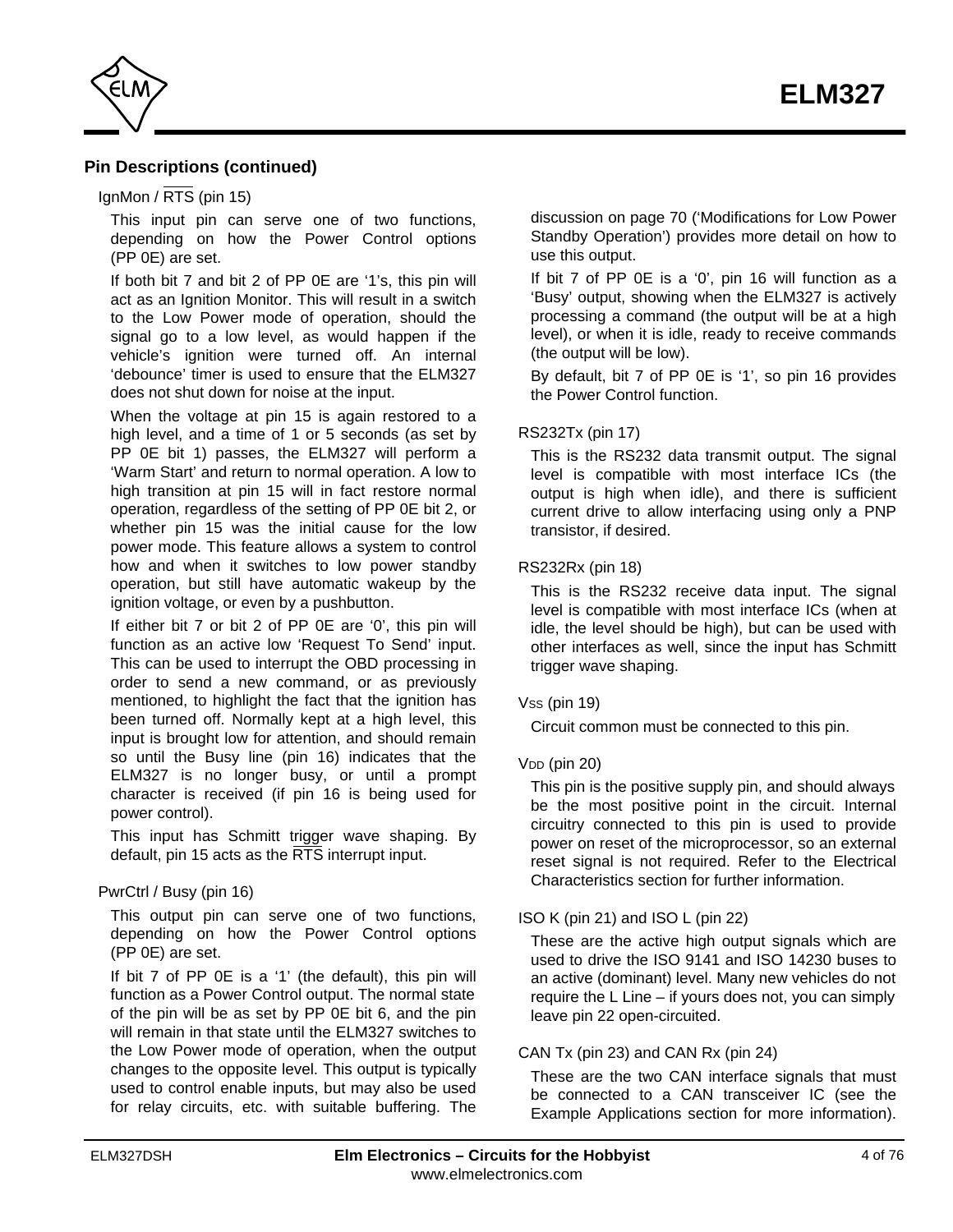**ELM327**

<span id="page-4-0"></span>

## **Pin Descriptions (continued)**

If unused, pin 24 must be connected to a logic high (V<sub>DD</sub>) level.

RS232 Rx LED (pin 25), RS232 Tx LED (pin 26), OBD Rx LED (pin 27) and OBD Tx LED (pin 28)

These four output pins are normally high, and are driven to low levels when the ELM327 is transmitting or receiving data. These outputs are suitable for directly driving most LEDs through current limiting resistors, or interfacing to other logic circuits. If unused, these pins may be left open-circuited.

Note that pin 28 can also be used to turn off all of the Programmable Parameters, if you can not do so by using the normal interface - [see pages 54 and 55 f](#page-53-0)or more details.

### **Unused Pins**

When people only want to implement a portion of what the ELM327 is capable of, they often ask what to do with the unused pins. The rule is that unused outputs may be left open-circuited with nothing connected to them, but unused inputs must be terminated. The ELM327 is a CMOS integrated circuit that can not have any inputs left floating (or you might damage the IC). Connect unused inputs as follows:

| Pin   | -          |              | ∽  |            |           | ہم<br>$\overline{\phantom{a}}$ | $\overline{ }$<br>ں ، | ∽<br>ں ، | $\sim$<br>18 | $\sim$<br>24 |
|-------|------------|--------------|----|------------|-----------|--------------------------------|-----------------------|----------|--------------|--------------|
| Level | ⊔*∟<br>. . | $H^*$<br>. . | ц* | LI*<br>. . | H*<br>. . | $\star$<br>-                   | *<br>-                |          |              |              |

Note that the inputs that are shown with an asterisk  $(*)$  may be connected to either a High (V<sub>DD</sub>) or a Low (Vss) level, but the level shown is preferred.

### **Ordering Information**

These integrated circuits are 28 pin devices, available in either a 300 mil wide plastic ('skinny') DIP format or in a 300 mil (7.50 mm body) SOIC surface mount type of package. We do not offer an option for QFN packages.

To order, add the appropriate suffix to the part number:

300 mil 28 pin Plastic DIP..............................ELM327P 300 mil 28 pin SOIC....................................ELM327SM

## **Absolute Maximum Ratings**

| Ambient Temperature with                                      |  |
|---------------------------------------------------------------|--|
| Voltage on V <sub>DD</sub> with respect to Vss -0.3V to +7.5V |  |
| Voltage on any other pin with                                 |  |

Note:

These values are given as a design guideline only. The ability to operate to these levels is neither inferred nor recommended, and stresses beyond those listed here will likely damage the device.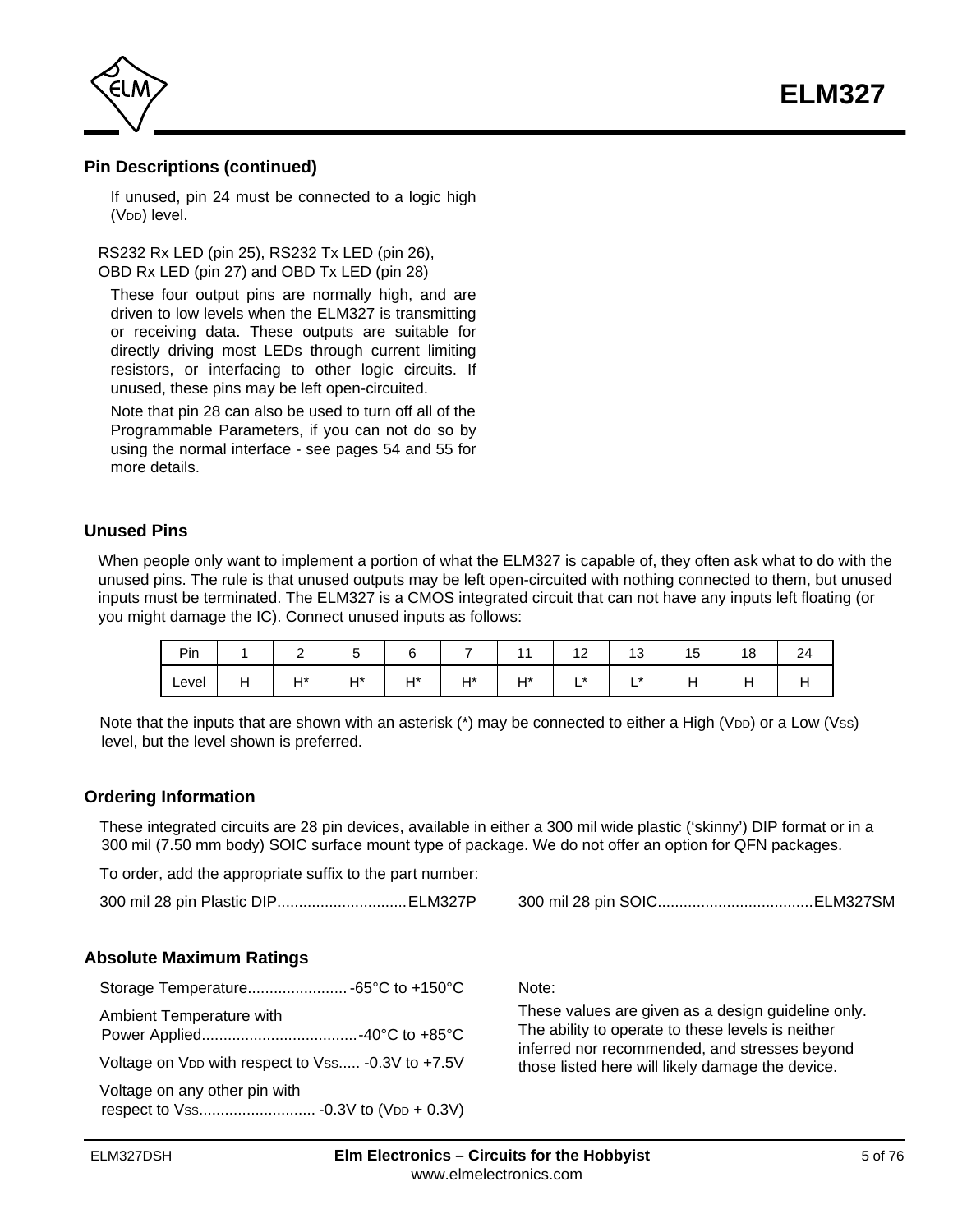

<span id="page-5-0"></span>

# **Electrical Characteristics**

All values are for operation at 25°C and a 5V supply, unless otherwise noted. For further information, refer to note 1 below.

| <b>Characteristic</b>                                                 |           | <b>Minimum</b> | <b>Typical</b> | <b>Maximum</b>        | <b>Units</b> | <b>Conditions</b>                                          |
|-----------------------------------------------------------------------|-----------|----------------|----------------|-----------------------|--------------|------------------------------------------------------------|
| Supply voltage, VDD                                                   |           | 4.5            | 5.0            | 5.5                   | $\vee$       |                                                            |
| V <sub>DD</sub> rate of rise                                          |           | 0.05           |                |                       | V/ms         | see note 2                                                 |
| Average current, loo                                                  | normal    |                | 12             |                       | mA           | ELM327 device only - does not<br>include any load currents |
|                                                                       | low power |                | 0.15           |                       | mA           |                                                            |
| Input logic levels                                                    | low       | <b>Vss</b>     |                | 0.8                   | V            | Pins 5, 6, 7, and 24 only                                  |
|                                                                       | high      | 3.0            |                | <b>V<sub>DD</sub></b> | $\vee$       |                                                            |
| Schmitt trigger<br>input thresholds                                   | rising    |                | 2.9            | 4.0                   | $\vee$       | Pins 1, 11, 12, 13, 15 and 18 only                         |
|                                                                       | falling   | 1.0            | 1.5            |                       | $\vee$       |                                                            |
| Output low voltage                                                    |           |                | 0.3            |                       | $\vee$       | current (sink) = $10 \text{ mA}$                           |
| Output high voltage                                                   |           |                | 4.4            |                       | $\vee$       | current (source) = $10 \text{ mA}$                         |
| Brown-out reset voltage                                               |           | 4.11           | 4.33           | 4.55                  | $\vee$       |                                                            |
| A/D conversion time                                                   |           |                | 9              |                       | msec         | see note 3                                                 |
| Pin 18 low level pulse duration to<br>wake the IC from Low Power mode |           | 128            |                |                       | usec         |                                                            |
| IgnMon debounce time                                                  |           | 50             | 65             |                       | msec         |                                                            |
| AT LP to PwrCtrl output time                                          |           |                | 1.0            |                       | sec          |                                                            |
| LP ALERT to PwrCtrl output time                                       |           |                | 2.0            |                       | sec          |                                                            |

Notes:

- 1. This integrated circuit is based on Microchip Technology Inc.'s PIC18F2480 device. For more detailed device specifications, and possibly clarification of those given, please refer to the Microchip documentation (available at http://www.microchip.com/).
- 2. This spec must be met in order to ensure that a correct power on reset occurs. It is quite easily achieved using most common types of supplies, but may be violated if one uses a slowly varying supply voltage, as may be obtained through direct connection to solar cells or some charge pump circuits.
- 3. This is the time between when the AT RV command is received, and when the voltage reading response begins.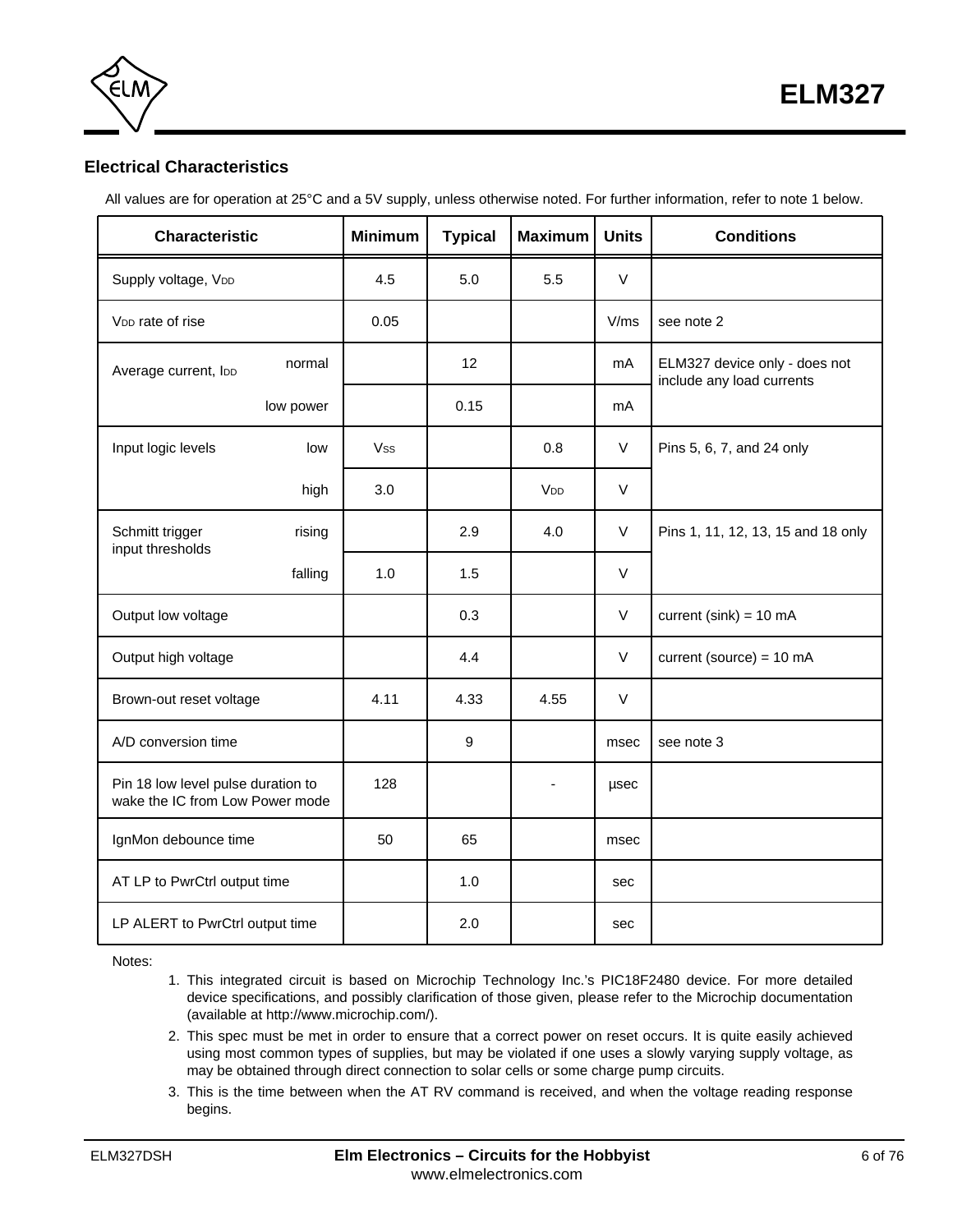<span id="page-6-0"></span>

## **Overview**

The following describes how to use the ELM327 to obtain information from your vehicle.

We begin by discussing just how to 'talk' to the IC using a PC, then explain how to change options using 'AT' commands, and finally we show how to use the ELM327 to obtain trouble codes (and reset them). For the more advanced experimenters, there are also sections on how to use some of the programmable

### **Communicating with the ELM327**

The ELM327 expects to communicate with a PC through an RS232 serial connection. Although modern computers do not usually provide a serial connection such as this, there are several ways in which a 'virtual serial port' can be created. The most common devices are USB to RS232 adapters, but there are several others such as PC cards, ethernet devices, or Bluetooth to serial adapters.

No matter how you physically connect to the ELM327, you will need a way to send and receive data. The simplest method is to use one of the many 'terminal' programs that are available (HyperTerminal, ZTerm, etc.), to allow typing the characters directly from your keyboard.

To use a terminal program, you will need to adjust several settings. First, ensure that your software is set to use the proper 'COM' port, and that you have chosen the proper data rate - this will be either 9600 baud (if pin  $6 = 0V$  at power up), or 38400 baud (if PP 0C has not been changed). If you select the wrong 'COM' port, you will not be able to send or receive any data. If you select the wrong data rate, the information that you send and receive will be all garbled, and unreadable by you or the ELM327. Don't forget to also set your connection for 8 data bits, no parity bits, and 1 stop bit, and to set it for the proper 'line end' mode. All of the responses from the ELM327 are terminated with a single carriage return character and, optionally, a linefeed character (depending on your settings).

Properly connected and powered, the ELM327 will energize the four LED outputs in sequence (as a lamp test) and will then send the message:

ELM327 v1.4b >

In addition to identifying the version of this IC, receiving this string is a good way to confirm that the computer connections and terminal software settings features of this product as well.

Using the ELM327 is not as daunting as it first seems. Many users will never need to issue an 'AT' command, adjust timeouts, or change the headers. For most, all that is required is a PC or smart device with a terminal program (such as HyperTerminal or ZTerm), and a little knowledge of OBD commands, which we will provide in the following sections…

are correct (however, at this point no communications have taken place with the vehicle, so the state of that connection is still unknown).

The '>' character that is shown on the second line is the ELM327's prompt character. It indicates that the device is in the idle state, ready to receive characters on the RS232 port. If you did not see the identification string, you might try resetting the IC again with the AT Z (reset) command. Simply type the letters A T and Z (spaces are optional), then press the return key:

>AT Z

That should cause the leds to flash again, and the identification string to be printed. If you see strange looking characters, then check your baud rate - you have likely set it incorrectly.

Characters sent from the computer can either be intended for the ELM327's internal use, or for reformatting and passing on to the vehicle. The ELM327 can quickly determine where the received characters are to be directed by monitoring the contents of the message. Commands that are intended for the ELM327's internal use will begin with the characters 'AT', while OBD commands for the vehicle are only allowed to contain the ASCII codes for hexadecimal digits (0 to 9 and A to F).

Whether it is an 'AT' type internal command or a hex string for the OBD bus, all messages to the ELM327 must be terminated with a carriage return character (hex '0D') before it will be acted upon. The one exception is when an incomplete string is sent and no carriage return appears. In this case, an internal timer will automatically abort the incomplete message after about 20 seconds, and the ELM327 will print a single question mark ('?') to show that the input was not understood (and was not acted upon).

Messages that are not understood by the ELM327 (syntax errors) will always be signalled by a single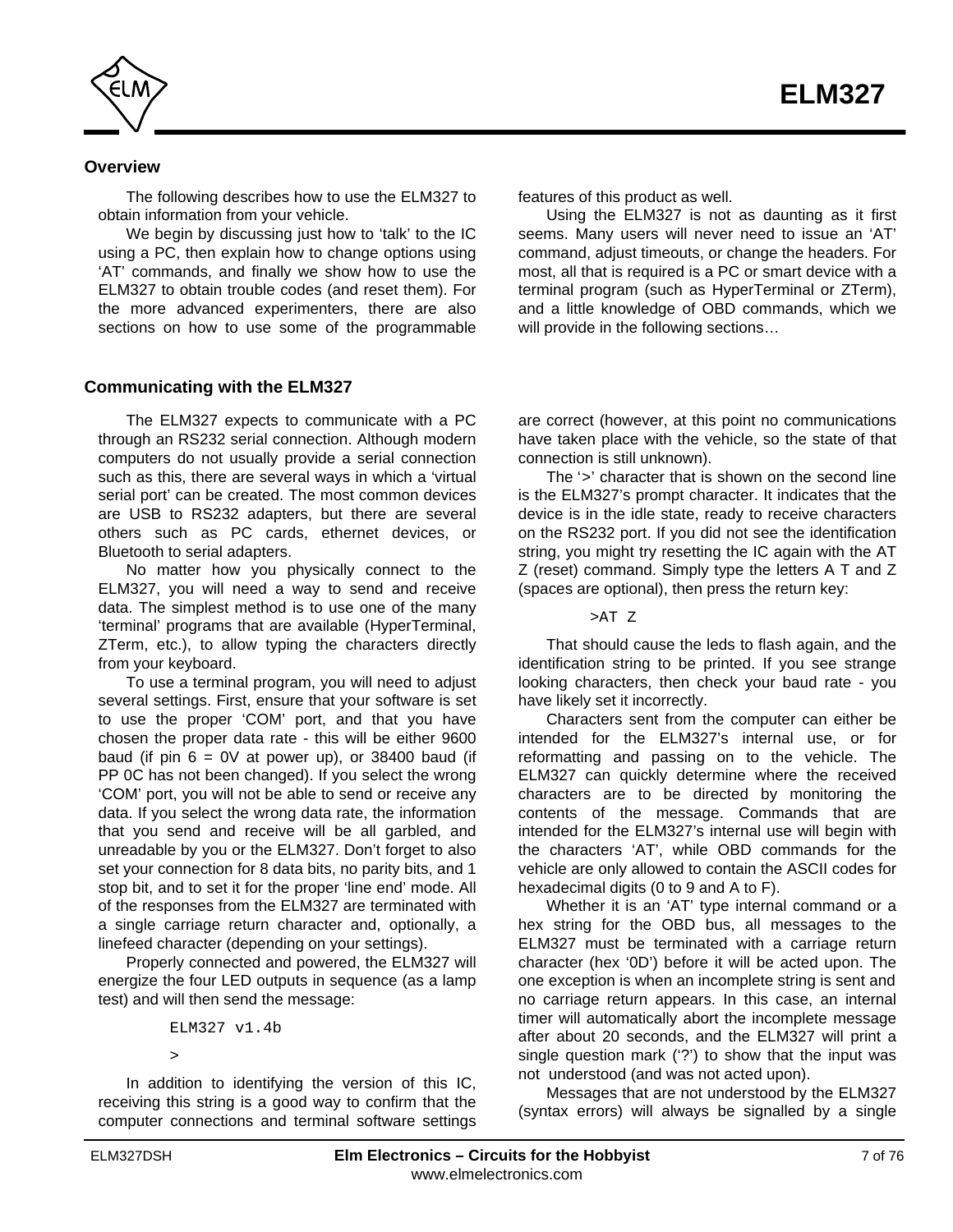

## **Communicating with the ELM327 (continued)**

question mark. These include incomplete messages, incorrect AT commands, or invalid hexadecimal digit strings, but are not an indication of whether or not the message was understood by the vehicle. One must keep in mind that the ELM327 is a protocol interpreter that makes no attempt to assess the OBD messages for validity – it only ensures that hexadecimal digits were received, combined into bytes, then sent out the OBD port, and it does not know if a message sent to the vehicle was in error.

While processing OBD commands, the ELM327 will continually monitor for either an active RTS input, or an RS232 character received. Either one will interrupt the IC, quickly returning control to the user, while possibly aborting any initiation, etc. that was in progress. After generating a signal to interrupt the ELM327, software should always wait for either the prompt character ('>' or hex 3E), or a low level on the Busy output before beginning to send the next command.

Finally, it should be noted that the ELM327 is not case-sensitive, so the commands 'ATZ', 'atz', and 'AtZ' are all exactly the same to the ELM327. All commands may be entered as you prefer, as no one method is faster or better. The ELM327 also ignores space characters and all control characters (tab, etc.), so they can be inserted anywhere in the input if that improves readability.

One other feature of the ELM327 is the ability to repeat any command (AT or OBD) when only a single carriage return character is received. If you have sent a command (for example, 01 0C to obtain the rpm), you do not have to resend the entire command in order to resend it to the vehicle - simply send a carriage return character, and the ELM327 will repeat the command for you. The memory buffer only remembers the one command - there is no provision in the current ELM327 to provide storage for any more.

### **Please Note:**

There is a very small chance that NULL characters (byte value 00) may occasionally be inserted into the RS232 data that is transmitted by the ELM327.

Microchip Technology has reported that some ICs which use the same EUSART as in the ELM327 may, under very specific (and rare) conditions, insert an extra byte (always of value 00) into the transmitted data. If you are using a terminal program to view the data, you should select the 'hide control characters' option if it is available, and if you are writing software for the ELM327, then monitor incoming bytes, and ignore any that are of value 00 (ie. remove NULLs).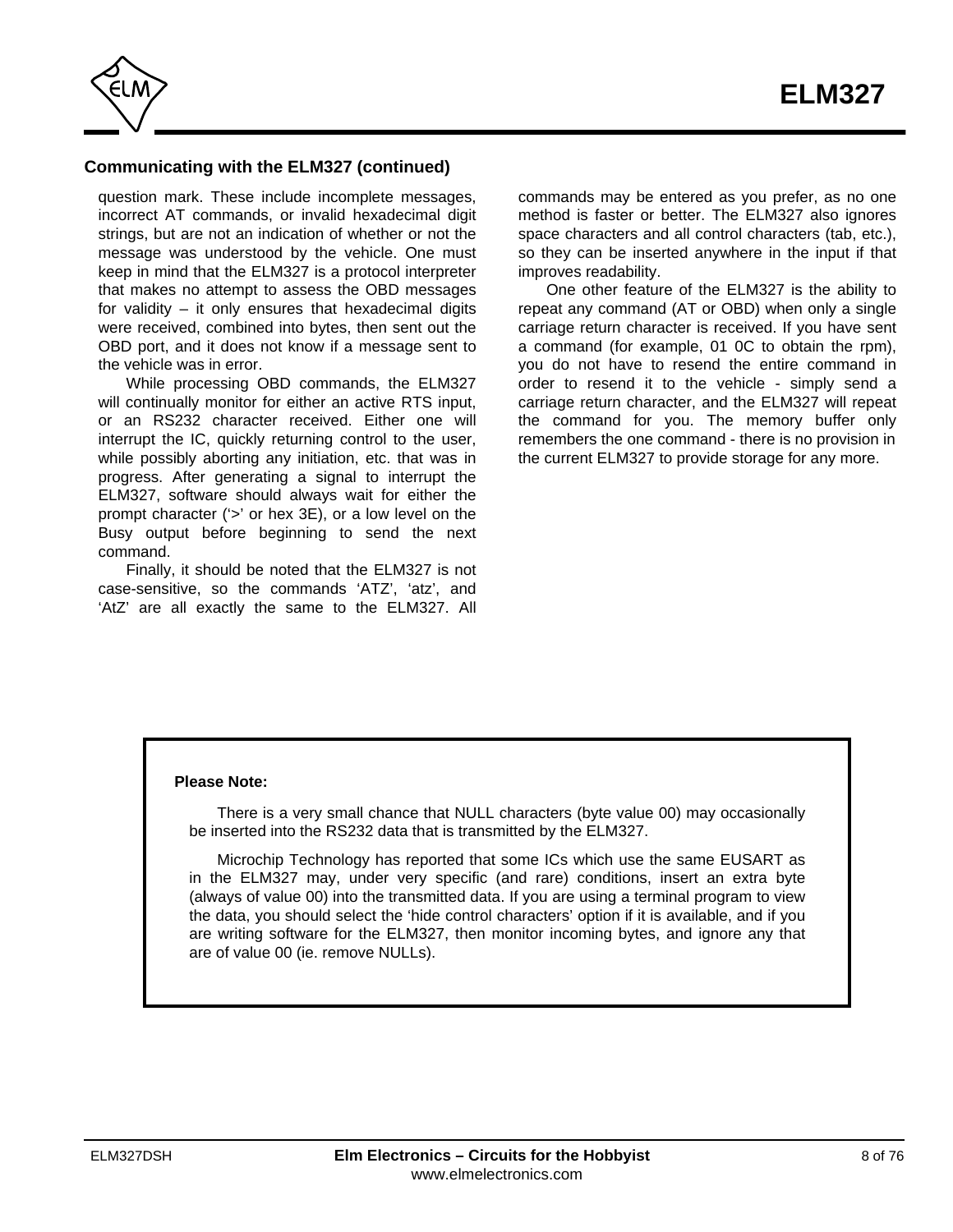<span id="page-8-0"></span>

# **AT Commands**

Several parameters within the ELM327 can be adjusted in order to modify its behaviour. These do not normally have to be changed before attempting to talk to the vehicle, but occasionally the user may wish to customize these settings – for example by turning the character echo off, adjusting a timeout value, or changing the header bytes. In order to do this, internal 'AT' commands must be used.

Those familiar with PC modems will immediately recognize AT commands as a standard way in which modems are internally configured. The ELM327 uses essentially the same method, always watching the data sent by the PC, looking for messages that begin with the character 'A' followed by the character 'T'. If found, the next characters will be interpreted as an internal configuration or 'AT' command, and will be executed upon receipt of a terminating carriage return character. If the command is just a setting change, the ELM327 will reply with the characters 'OK', to say that it was successfully completed.

Some of the following commands allow passing numbers as arguments in order to set the internal values. These will always be hexadecimal numbers which must generally be provided in pairs. The hexadecimal conversion chart i[n the OBD Commands](#page-27-0) [section \(page 28\)](#page-27-0) may be helpful if you wish to interpret the values. Also, one should be aware that for the on/off types of commands, the second character is the number 1 or the number 0, the universal terms for on and off.

The remainder of this page, and the next page following provide a summary of all of the commands that the current version of the ELM327 recognizes. A more complete description of each command begins [on page 11.](#page-10-0)

**Programmable Parameter Commands**

are the default values

## **AT Command Summary**

## **General Commands**

| $<$ CR $>$                      | repeat the last command                  |                | <b>PP xx OFF</b> disable Prog Parameter xx        |
|---------------------------------|------------------------------------------|----------------|---------------------------------------------------|
| <b>BRD</b> hh                   | try Baud Rate Divisor hh                 |                | PP FF OFF all Prog Parameters disabled            |
| <b>BRT</b> hh                   | set Baud Rate Timeout                    | PP xx ON       | enable Prog Parameter xx                          |
| D                               | set all to Defaults                      | PP FF ON       | all Prog Parameters enabled                       |
| E0, E1                          | Echo off, or on*                         |                | <b>PP xx SV yy</b> for PP xx, Set the Value to yy |
| FE                              | <b>Forget Events</b>                     | <b>PPS</b>     | print a PP Summary                                |
|                                 | print the version ID                     |                |                                                   |
| L <sub>0</sub> , L <sub>1</sub> | Linefeeds off, or on                     |                | <b>Voltage Reading Commands</b>                   |
| <b>LP</b>                       | go to Low Power mode                     | CV dddd        | Calibrate the Voltage to dd.dd volt               |
| <b>MO, M1</b>                   | Memory off, or on                        | <b>CV 0000</b> | restore CV value to factory setting               |
| <b>RD</b>                       | Read the stored Data                     | <b>RV</b>      | Read the input Voltage                            |
| SD hh                           | Save Data byte hh                        |                |                                                   |
| WS                              | Warm Start (quick software reset)        | <b>Other</b>   |                                                   |
| Z                               | reset all                                | <b>IGN</b>     | read the IgnMon input level                       |
| @1                              | display the device description           |                |                                                   |
| @2                              | display the device identifier            |                |                                                   |
|                                 | @3 ccccccccccccc store the @2 identifier | Note:          | Settings shown with an asterisk (*)               |

add dd volts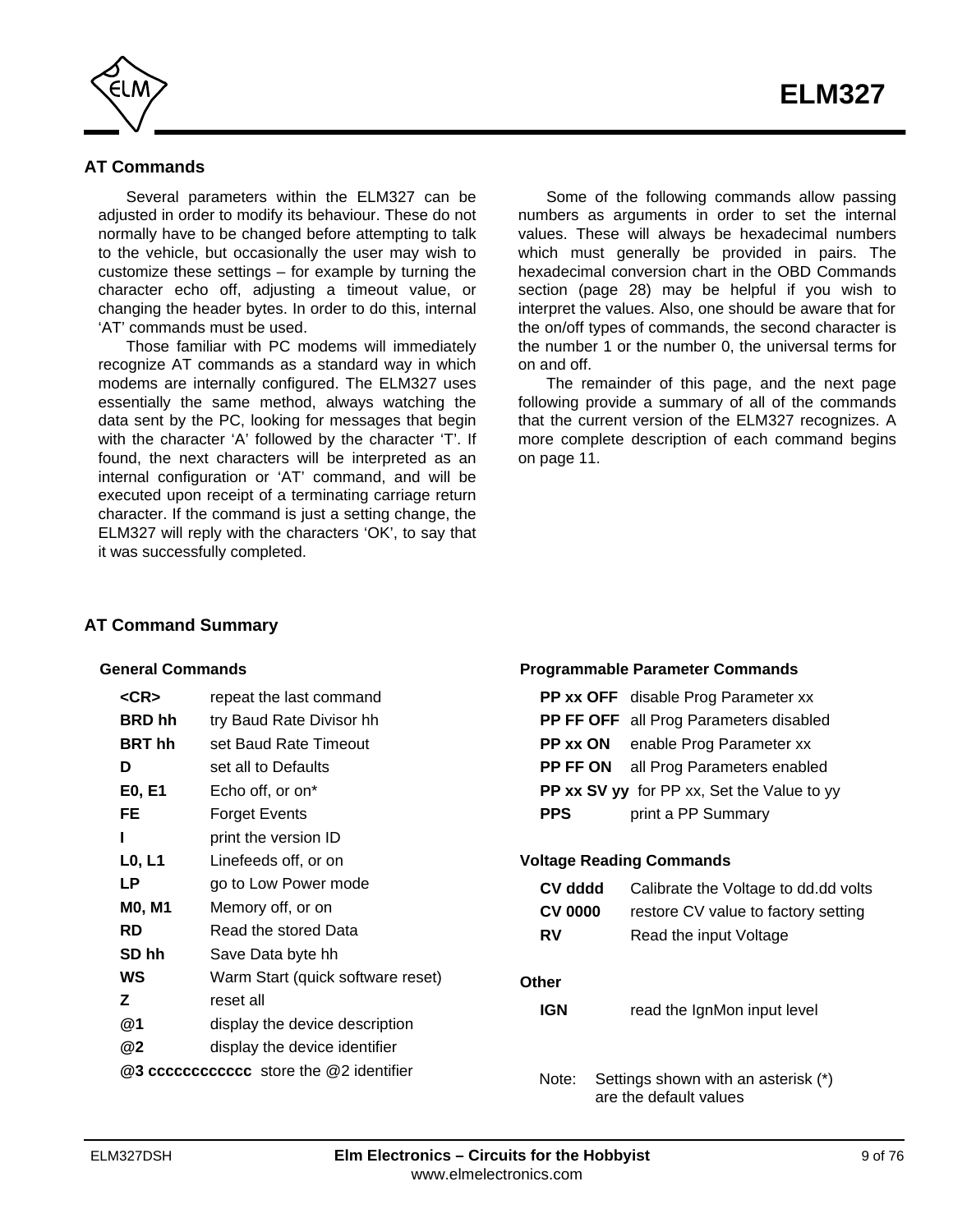



# **AT Command Summary (continued)**

## **OBD Commands**

| <b>AL</b>        | Allow Long (>7 byte) messages       |
|------------------|-------------------------------------|
| AR               | <b>Automatically Receive</b>        |
| AT0, 1, 2        | Adaptive Timing off, auto1*, auto2  |
| BD               | perform a Buffer Dump               |
| BI               | Bypass the Initialization sequence  |
| DΡ               | Describe the current Protocol       |
| <b>DPN</b>       | Describe the Protocol by Number     |
| H0, H1           | Headers off*, or on                 |
| MА               | <b>Monitor All</b>                  |
| MR hh            | Monitor for Receiver $=$ hh         |
| MT hh            | Monitor for Transmitter $=$ hh      |
| <b>NL</b>        | Normal Length messages*             |
| <b>PC</b>        | <b>Protocol Close</b>               |
|                  |                                     |
| <b>RO, R1</b>    | Responses off, or on*               |
| RA hh            | set the Receive Address to hh       |
| S0, S1           | printing of Spaces off, or on*      |
| SH xyz           | Set Header to xyz                   |
| <b>SH xxyyzz</b> | Set Header to xxyyzz                |
| SP h             | Set Protocol to h and save it       |
| SP Ah            | Set Protocol to Auto, h and save it |
| SR hh            | Set the Receive address to hh       |
| SS               | use Standard Search order (J1978)   |
| ST <sub>hh</sub> | Set Timeout to hh x 4 msec          |
| TA hh            | set Tester Address to hh            |
| TP h             | Try Protocol h                      |

## **ISO Specific Commands** (protocols 3 to 5)

| FI.                                     | perform a Fast Initiation           |  |  |
|-----------------------------------------|-------------------------------------|--|--|
| <b>IB</b> 10                            | set the ISO Baud rate to 10400*     |  |  |
| <b>IB 48</b>                            | set the ISO Baud rate to 4800       |  |  |
| <b>IB 96</b>                            | set the ISO Baud rate to 9600       |  |  |
| IIA hh                                  | set ISO (slow) Init Address to hh   |  |  |
| KW                                      | display the Key Words               |  |  |
| KW0, KW1                                | Key Word checking off, or on*       |  |  |
| SI                                      | perform a Slow (5 baud) Initiation  |  |  |
| SW hh                                   | Set Wakeup interval to hh x 20 msec |  |  |
| WM [1 - 6 bytes] set the Wakeup Message |                                     |  |  |

|  | J1850 Specific Commands (protocols 1 and 2) |  |
|--|---------------------------------------------|--|
|  |                                             |  |

| <b>IFR0, 1, 2</b> | IFRs off, auto*, or on           |
|-------------------|----------------------------------|
| IFR H, S          | IFR value from Header* or Source |

# **CAN Specific Commands** (protocols 6 to C)

| <b>CEA</b>    | turn off CAN Extended Addressing                   |  |  |
|---------------|----------------------------------------------------|--|--|
| CEA hh        | use CAN Extended Address hh                        |  |  |
| CAF0, CAF1    | Automatic Formatting off, or on*                   |  |  |
| CF hhh        | set the ID Filter to hhh                           |  |  |
|               | <b>CF hhhhhhhh</b> set the ID Filter to hhhhhhhh   |  |  |
| CFC0, CFC1    | Flow Controls off, or on*                          |  |  |
| CM hhh        | set the ID Mask to hhh                             |  |  |
|               | <b>CM hhhhhhhh</b> set the ID Mask to hhhhhhhh     |  |  |
| CP hh         | set CAN Priority to hh (29 bit)                    |  |  |
| <b>CRA</b>    | reset the Receive Address filters                  |  |  |
| CRA hhh       | set CAN Receive Address to hhh                     |  |  |
|               | <b>CRA hhhhhhhh</b> set the Rx Address to hhhhhhhh |  |  |
| CS            | show the CAN Status counts                         |  |  |
|               | <b>CSM0, CSM1</b> Silent Monitoring off, or on*    |  |  |
| D0, D1        | display of the DLC off*, or on                     |  |  |
| FC SM h       | Flow Control, Set the Mode to h                    |  |  |
|               | <b>FC SH hhh</b> FC, Set the Header to hhh         |  |  |
|               | <b>FC SH hhhhhhhh</b> Set the Header to hhhhhhhh   |  |  |
|               | FC SD $[1 - 5$ bytes] FC, Set Data to $[]$         |  |  |
| PB xx yy      | Protocol B options and baud rate                   |  |  |
| <b>RTR</b>    | send an RTR message                                |  |  |
| <b>VO, V1</b> | use of Variable DLC off*, or on                    |  |  |

# **J1939 CAN Specific Commands** (protocols A to C)

| DM <sub>1</sub>  | monitor for DM1 messages      |  |  |
|------------------|-------------------------------|--|--|
| JE               | use J1939 Elm data format*    |  |  |
| JHF0, JHF1       | Header Formatting off, or on* |  |  |
| JS               | use J1939 SAE data format     |  |  |
| JTM1             | set Timer Multiplier to 1*    |  |  |
| JTM5             | set Timer Multiplier to 5     |  |  |
| <b>MP hhhh</b>   | Monitor for PGN 0hhhh         |  |  |
| MP hhhh n        | " and get n messages          |  |  |
| <b>MP hhhhhh</b> | Monitor for PGN hhhhhh        |  |  |
| MP hhhhhh n      | " and get n messages          |  |  |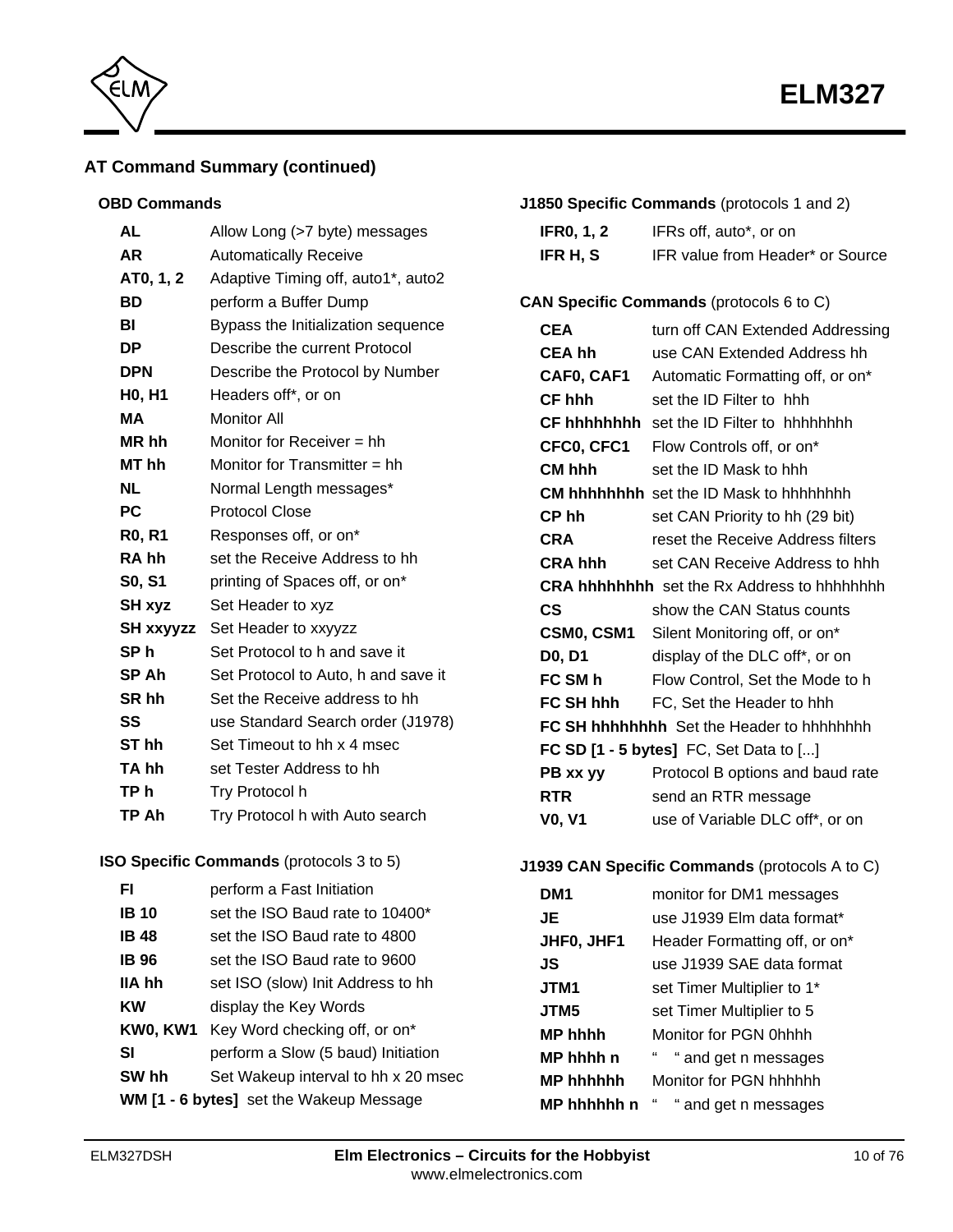<span id="page-10-0"></span>

# **AT Command Descriptions**

The following describes each AT Command that the current version of the ELM327 supports:

**AL AL I** Allow Long messages 1

The standard OBDII protocols restrict the number of data bytes in a message to seven, which the ELM327 normally does as well (for both send and receive). If AL is selected, the ELM327 will allow long sends (eight data bytes) and long receives (unlimited in number). The default is AL off (and NL selected).

## **AR** [ Automatically set the Receive address ]

Responses from the vehicle will be acknowledged and displayed by the ELM327, if the internally stored receive address matches the address that the message is being sent to. With the auto receive mode in effect, the value used for the receive address will be chosen based on the current header bytes, and will automatically be updated whenever the header bytes are changed.

The value that is used for the receive address is determined based on such things as the contents of the first header byte, and whether the message uses physical addressing, functional addressing, or if the user has set a value with the SR or RA commands.

Auto Receive is turned on by default, and is not used by the J1939 protocol.

**AT0**, **AT1** and **AT2** [ Adaptive Timing control ]

When receiving responses from a vehicle, the ELM327 has traditionally waited the time set by the AT ST hh setting for a response. To ensure that the IC would work with a wide variety of vehicles, the default value was set to a conservative (slow) value. Although it was adjustable, many people did not have the equipment or experience to determine a better value.

The Adaptive Timing feature automatically sets the timeout value for you, to a value that is based on the actual response times that your vehicle is responding in. As conditions such as bus loading, etc. change, the algorithm learns from them, and makes appropriate adjustments. Note that it always uses your AT ST hh setting as the maximum setting, and will never choose one which is longer.

There are three adaptive timing settings that are available for use. By default, Adaptive Timing option 1 (AT1) is enabled, and is the recommended setting. AT0 is used to disable Adaptive timing (so the timeout is always as set by AT ST), while AT2 is a more aggressive version of AT1 (the effect is more noticeable for very slow connections – you may not see much difference with faster OBD systems). The J1939 protocol does not support Adaptive Timing – it uses fixed timeouts as set in the standard.

## **BD** [ perform an OBD Buffer Dump ]

All messages sent and received by the ELM327 are stored temporarily in a set of twelve memory storage locations called the OBD Buffer. Occasionally, it may be of use to view the contents of this buffer, perhaps to see why an initiation failed, to see the header bytes in the last message, or just to learn more of the structure of OBD messages. You can ask at any time for the contents of this buffer to be 'dumped' (ie printed) – when you do, the ELM327 sends a length byte (representing the length of the message in the buffer) followed by the contents of all twelve OBD buffer locations. For example, here's one 'dump':

>AT BD 05 C1 33 F1 3E 23 C4 00 00 10 F8 00 00

The 05 is the length byte - it tells us that only the following 5 bytes (C1 33 F1 3E and 23) are valid. The remaining bytes are likely left over from a previous operation.

The length byte always represents the actual number of bytes received, whether they fit into the OBD buffer or not. This may be useful when viewing long data streams (with AT AL), as it represents the actual number of bytes received, mod 256. Note that only the first twelve bytes received are stored in the buffer.

## **BI** [ Bypass the Initialization sequence ]

This command should be used with caution. It allows an OBD protocol to be made active without requiring any sort of initiation or handshaking to occur. The initiation process is normally used to validate the protocol, and without it, results may be difficult to predict. It should not be used for routine OBD use, and has only been provided to allow the construction of ECU simulators and training demonstrators.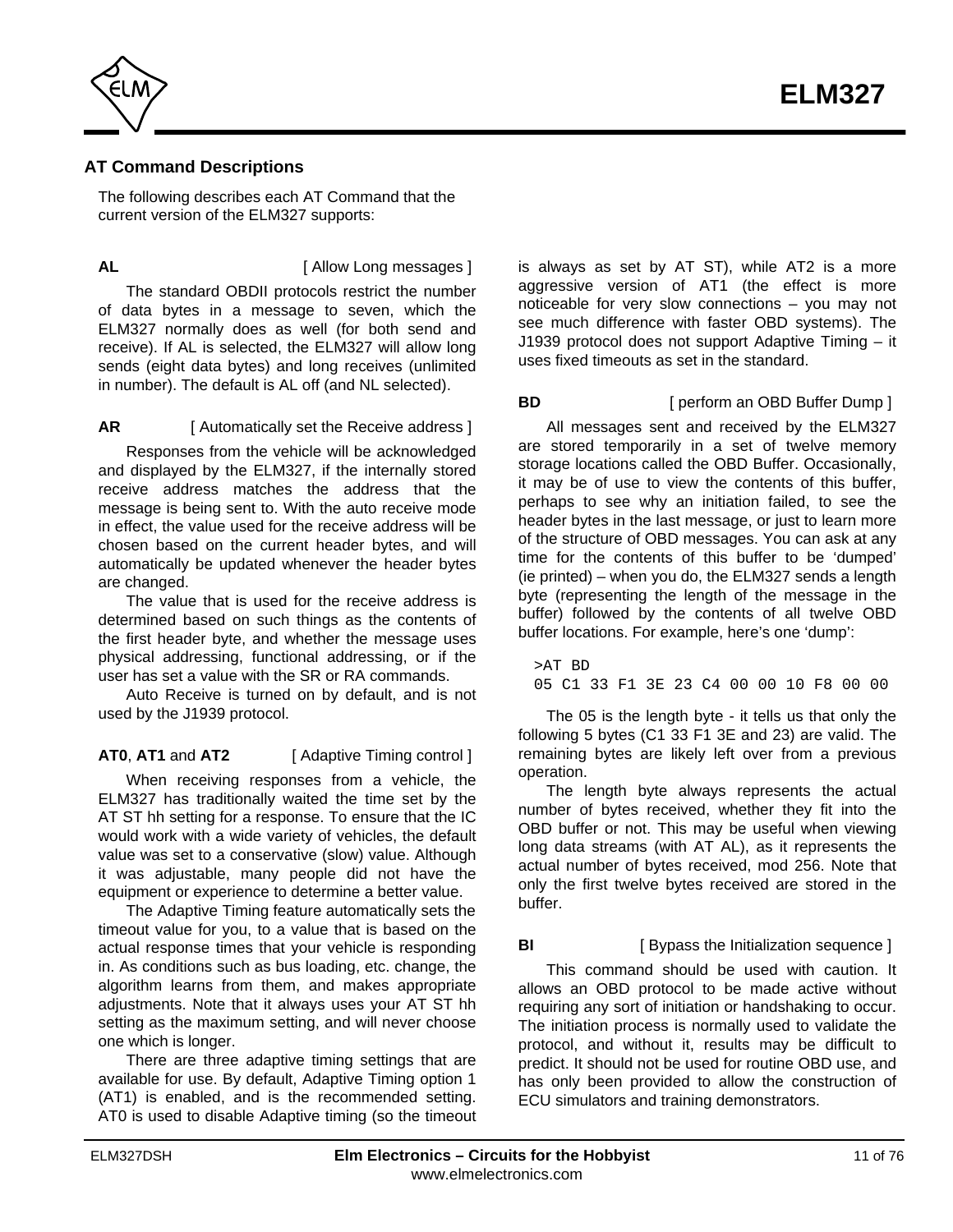

**BRD hh** [ try Baud Rate Divisor hh ]

This command is used to change the RS232 baud rate divisor to the hex value provided by hh, while under computer control. It is not intended for casual experimenting - if you wish to change the baud rate from a terminal program, you should use PP 0C.

Since some interface circuits are not able to operate at high data rates, the BRD command uses a sequence of sends and receives to test the interface, with any failure resulting in a fallback to the previous baud rate. This allows several baud rates to be tested and a reliable one chosen for the communications. The entire process is described in detail in [the 'Using](#page-58-0) [Higher RS232 Baud Rates' section, on pages 59 and](#page-58-0) [60.](#page-59-0)

If successful, the actual baud rate (in kbps) will be 4000 divided by the divisor (hh).

**BRT** hh [ set Baud Rate Timeout to hh ]

This command allows the timeout used for the Baud Rate handshake (ie. AT BRD) to be varied. The time delay is given by hh x 5.0 msec, where hh is a hexadecimal value. The default value for this setting is 0F, providing 75 msec. Note that a value of 00 does not result in 0 msec - it provides the maximum time of 256 x 5.0 msec, or 1.28 seconds.

**CAF0** and **CAF1** [ CAN Auto Formatting off or on ]

These commands determine whether the ELM327 assists you with the formatting of the CAN data that is sent and received. With CAN Automatic Formatting enabled (CAF1), the IC will automatically generate the formatting (PCI) bytes for you when sending, and will remove them when receiving. This means that you can continue to issue OBD requests (01 00, etc.) as usual, without regard to the extra bytes that CAN diagnostics systems require. Also, with formatting on, any extra (unused) data bytes that are received in the frame will be removed, and any messages with invalid PCI bytes will be ignored. (When monitoring, however, messages with invalid PCI bytes are shown, with a '<DATA ERROR' message beside them).

Multi-frame responses may be returned by the vehicle with ISO 15765 and J1939. To make these more readable, the Auto Formatting mode will extract the total data length and print it on one line, then show each line of data with the segment number followed by a colon (':'), and then the data bytes.

You may also see the characters 'FC:' on a line (if you are experimenting). This identifies a Flow Control message that has been sent as part of the multi-line message signalling. Flow Control messages are automatically generated by the ELM327 in response to a 'First Frame' reply, as long as the CFC setting is on (it does not matter if auto formatting is on or not).

Another type of message – the RTR (or 'Remote Transfer Request') – will be automatically hidden for you when in the CAF1 mode, since they contain no data. When auto formatting is off (CAF0), you will see the characters 'RTR' printed when a remote transfer request frame has been received.

Turning the CAN Automatic Formatting off (CAF0), will cause the ELM327 to print all of the received data bytes. No bytes will be hidden from you, and none will be inserted for you. Similarly, when sending a data request with formatting off, you must provide all of the required data bytes exactly as they are to be sent – the ELM327 will not perform any formatting for you other than to add some trailing 'padding' bytes to ensure that the required eight data bytes are sent. This allows operation in systems that do not use PCI bytes as ISO 15765-4 does.

Note that turning the display of headers on (with AT H1) will override some of the CAF1 formatting of the received data frames, so that the received bytes will appear much like in the CAF0 mode (ie. as received). It is only the printing of the received data that will be affected when both CAF1 and H1 modes are enabled, though; when sending data, the PCI byte will still be created for you and padding bytes will still be added. Auto Formatting on (CAF1) is the default setting for the ELM327.

# **CEA** [ turn off the CAN Extended Address ]

The CEA command is used to turn off the special features that are set with the CEA hh command.

## **CEA hh** [ set the CAN Extended Address to hh ]

Some CAN protocols extend the addressing fields by using the first of the eight data bytes as a target or receiver's address. This type of formatting does not comply with any OBD standard, but by adding it, we allow for some experimentation.

Sending the CEA hh command causes the ELM327 to insert the hh value as the first data byte of all CAN messages that you send. It also adds one more filtering step to received messages, only passing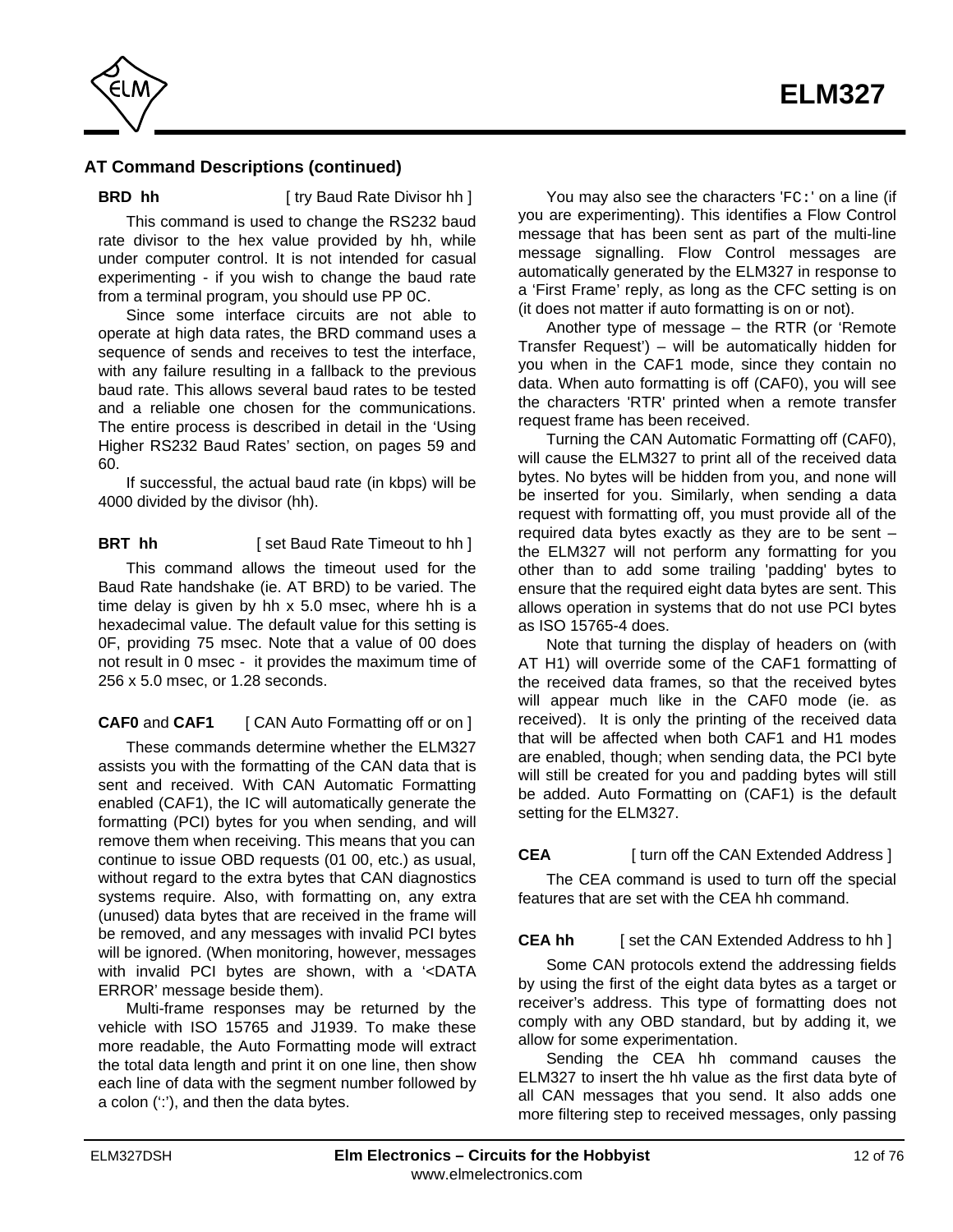

ones that have the Tester Address in the first byte position (in addition to requiring that ID bits match the patterns set by AT CF and CM, or CRA). The AT CEA hh command can be sent at any time, and changes are effective immediately, allowing for changes of the address 'on-the-fly'. There is a more lengthy discussion of extended addressing in th[e 'Using CAN](#page-46-0) [Extended Addresses' section on page 47.](#page-46-0)

The CEA mode of operation is off by default, and once on, can be turned off at any time by sending AT CEA, with no address. Note that the CEA setting has no effect when J1939 formatting is on.

## **CF hhh** [ set the CAN ID Filter to hhh ]

The CAN Filter works in conjunction with the CAN Mask to determine what information is to be accepted by the receiver. As each message is received, the incoming CAN ID bits are compared to the CAN Filter bits (when the mask bit is a '1'). If all of the relevant bits match, the message will be accepted, and processed by the ELM327, otherwise it will be discarded. This three nibble version of the CAN Filter command makes it a little easier to set filters with 11 bit ID CAN systems. Only the rightmost 11 bits of the provided nibbles are used, and the most significant bit is ignored. The data is actually stored as four bytes internally however, with this command adding leading zeros for the other bytes. See the CM command(s) for more details.

## **CF hh hh hh hh** [ set the CAN ID Filter to hhhhhhhh ]

This command allows all four bytes (actually 29 bits) of the CAN Filter to be set at once. The 3 most significant bits will always be ignored, and may be given any value. This command may be used to enter 11 bit ID filters as well, since they are stored in the same locations internally (entering AT CF 00 00 0h hh is exactly the same as entering the shorter AT CF hhh command).

## **CFC0** and **CFC1** [ CAN Flow Control off or on ]

The ISO 15765-4 CAN protocol expects a 'Flow Control' message to always be sent in response to a 'First Frame' message, and the ELM327 automatically sends these without any intervention by the user. If experimenting with a non-OBD system, it may be desirable to turn this automatic response off, and the AT CFC0 command has been provided for that purpose. The default setting is CFC1 - Flow Controls on.

Note that during monitoring (AT MA, MR, or MT), there are never any Flow Controls sent no matter what the CFC option is set to.

## **CM hhh** [ set the CAN ID Mask to hhh ]

There can be a great many messages being transmitted in a CAN system at any one time. In order to limit what the ELM327 views, there needs to be a system of filtering out the relevant ones from all the others. This is accomplished by the filter, which works in conjunction with the mask. A mask is a group of bits that show the ELM327 which bits in the filter are relevant, and which ones can be ignored. A 'must match' condition is signalled by setting a mask bit to '1', while a 'don't care' is signalled by setting a bit to '0'. This three digit variation of the CM command is used to provide mask values for 11 bit ID systems (the most significant bit is always ignored).

Note that a common storage location is used internally for the 29 bit and 11 bit masks, so an 11 bit mask could conceivably be assigned with the next command (CM hh hh hh hh), should you wish to do the extra typing. The values are right justified, so you would need to provide five leading zeros followed by the three mask bytes.

## **CM hh hh hh hh** [ set the CAN ID Mask to hhhhhhhh ]

This command is used to assign mask values for 29 bit ID systems. See the discussion under the CM hhh command as it is essentially identical, except for the length. Note that the three most significant bits that you provide in the first digit will be ignored.

**CP hh** [ set CAN Priority bits to hh ]

This command is used to assign the five most significant bits of the 29 bit CAN ID that is used for sending messages (the other 24 bits are set with the AT SH command). Many systems use these bits to assign a priority value to messages, and to determine the protocol. Any bits provided in excess of the five required are ignored, and not stored by the ELM327 (it only uses the five least significant bits of this byte). The default value for these priority bits is hex 18, which can be restored at any time with the AT D command.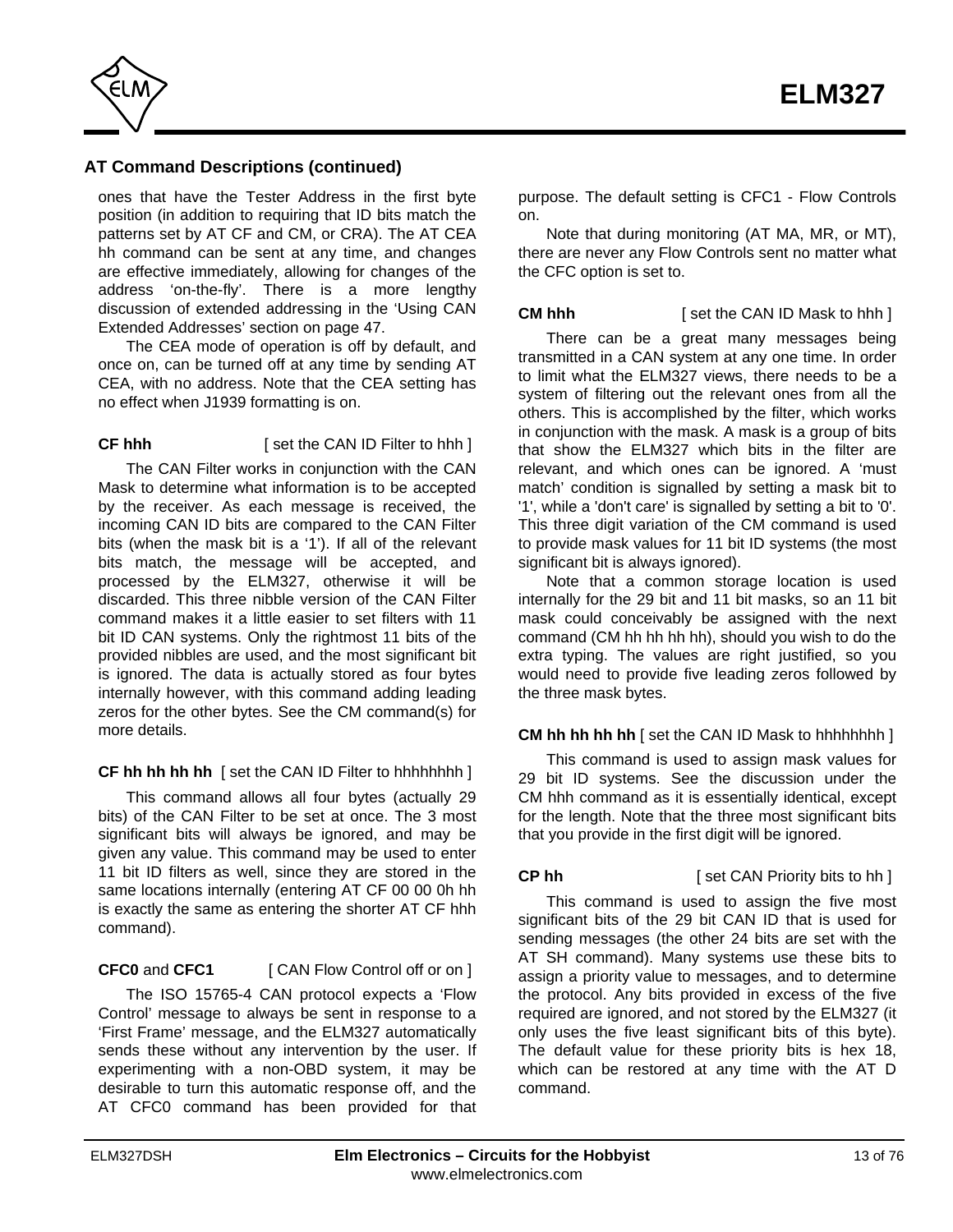

**CRA** [reset the CAN Rx Addr]

The AT CRA command is used to restore the CAN receive filters to their default values. Note that it does not have any arguments (ie no data).

## **CRA hhh** [set the CAN Rx Addr to hhh]

Setting the CAN masks and filters can be difficult at times, so if you only want to receive information from one address (ie. one CAN ID), then this command may be very welcome. For example, if you only want to see information from 7E8, simply send AT CRA 7E8, and the ELM327 will make the necessary adjustments to both the mask and the filter for you.

Note that this command restricts viewing to only the one ID - to allow reception of a range of IDs, you must set the mask and filter independently (described in [detail on page 41\).](#page-40-0) To reverse the changes made by the CRA command, simply send AT CRA or AT AR.

## **CRA hhhhhhhh** [set the CAN Rx Addr to hhhhhhhh]

This command is identical to the previous one, except that it is used to set 29 bit CAN IDs, instead of 11. Sending either AT CRA or AT AR will also reverse the changes made by this command.

## **CS** [ show the CAN Status counts ]

The CAN protocol requires that statistics be kept regarding the number of transmit and receive errors detected. If there should be a significant number of errors (due to a hardware or software problem), the device will go off-line in order to not affect other data on the bus. The AT CS command lets you see both the transmitter (Tx) and the receiver (Rx) error counts, in hexadecimal. If the transmitter should be off (count >FF), you will see 'OFF' rather than a specific count.

## **CSM0** and **CSM1** [ CAN Silent Monitoring off or on ]

The ELM327 was designed to be completely silent while monitoring a CAN bus. Because of this, it is able to report exactly what it sees, without colouring the information in any way. Occasionally (when bench testing, or when connecting to a dedicated CAN port), it may be preferred that the ELM327 does not operate silently (ie generates ACK bits, etc.), and this is what the CSM command is for. CSM1 turns it on, CSM0 turns it off, and the default value is determined by PP 21. Be careful when experimenting with this. If you should choose the wrong baud rate then monitor the CAN bus with the silent monitoring off, you will disturb the flow of data. Always keep the silent monitoring on until you are certain that you have chosen the correct baud rate.

## **CV dddd** [ Calibrate the Voltage to dd.dd volts ]

The voltage reading that the ELM327 shows for an AT RV request can be calibrated with this command. The argument ('dddd') must always be provided as 4 digits, with no decimal point (it assumes that the decimal place is between the second and the third digits).

To use this feature, simply use an accurate meter to read the actual input voltage, then use the CV command to change the internal calibration (scaling) factor. For example, if the ELM327 shows the voltage as 12.2V while you measure 11.99 volts, then send AT CV 1199 and the ELM327 will recalibrate itself for that voltage (it will actually read 12.0V due to digit roundoff)[. See page 27 f](#page-26-0)or some more information on how to read voltages and perform the calibration.

## **CV 0000** [ restore the factory Calibration Value ]

If you are experimenting with the CV dddd command but do not have an accurate voltmeter as a reference, you may soon get into trouble. If this happens, you can always send AT CV 0000 to restore the ELM327 to the original calibration value.

## **D D Example 1** [ set all to Defaults ]

This command is used to set the options to their default (or factory) settings, as when power is first applied. The last stored protocol will be retrieved from memory, and will become the current setting (possibly closing other protocols that are active). Any settings that the user had made for custom headers, filters, or masks will be restored to their default values, and all timer settings will also be restored to their defaults.

**D0** and **D1** [ display of DLC off or on ]

Standard CAN (ISO 15765-4) OBD requires that all messages have 8 data bytes, so displaying the number of data bytes (the DLC) is not normally very useful. When experimenting with other protocols, however, it may be useful to be able to see what the data lengths are. The D0 and D1 commands control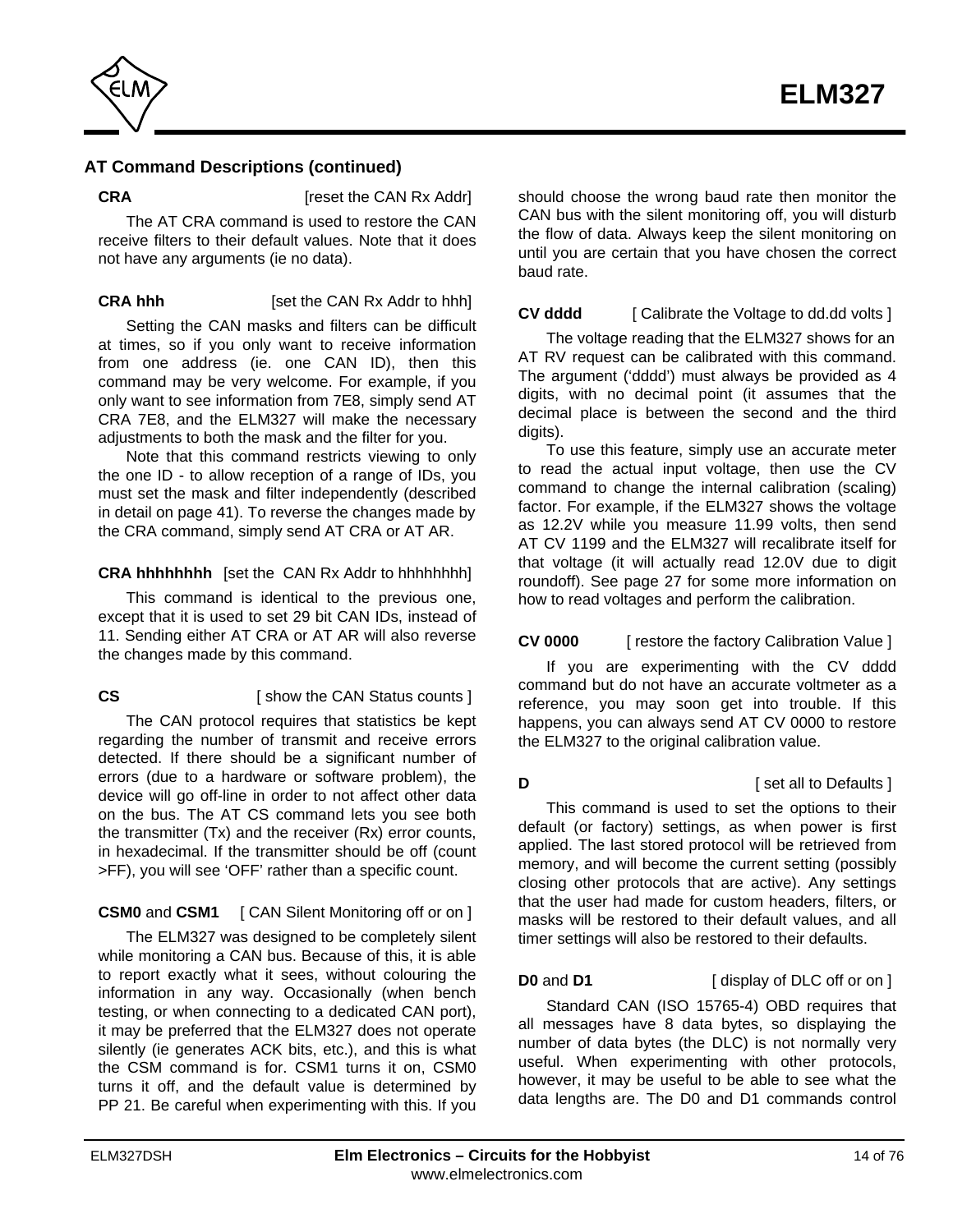

the display of the DLC digit (the headers must also be on in order to see this digit). When displayed, the single DLC digit will appear between the ID (header) bytes and the data bytes. The default setting is determined by PP 29.

**DM1 I** monitor for DM1s 1

The SAE J1939 Protocol broadcasts trouble codes periodically, by way of Diagnostic Mode 1 (DM1) messages. This command sets the ELM327 to continually monitor for this type of message for you, following multi-segment transport protocols as required. Note that a combination of masks and filters could be set to provide a similar output, but they would not allow multiline messages to be detected. The DM1 command adds the extra logic that is needed for multiline messages.

This command is only available when a CAN Protocol (A, B, or C) has been selected for J1939 formatting. It returns an error if attempted under any other conditions.

# **DP** [ Describe the current Protocol ]

The ELM327 automatically detects a vehicle's OBD protocol, but does not normally report what it is. The DP command is a convenient means of asking what protocol the IC is currently set to (even if it has not yet 'connected' to the vehicle).

If a protocol is chosen and the automatic option is also selected, AT DP will show the word 'AUTO' before the protocol description. Note that the description shows the actual protocol names, not the numbers used by the protocol setting commands.

## **DPN** [ Describe the Protocol by Number ]

This command is similar to the DP command, but it returns a number which represents the current protocol. If the automatic search function is also enabled, the number will be preceded with the letter 'A'. The number is the same one that is used with the set protocol and test protocol commands.

**E0** and **E1** [ Echo off or on ]

These commands control whether or not the characters received on the RS232 port are echoed (retransmitted) back to the host computer. Character echo can be used to confirm that the characters sent to the ELM327 were received correctly. The default is E1 (or echo on).

## **FC SD [1-5 bytes]** [ Flow Control Set Data to... ]

The data bytes that are sent in a CAN Flow Control message may be defined with this command. One to five data bytes may be specified, with the remainder of the data bytes in the message being automatically set to the default CAN filler byte, if required by the protocol. Data provided with this command is only used when Flow Control modes 1 or 2 have been enabled.

# **FC SH hhh** [ Flow Control Set Header to... ]

The header (or more properly 'CAN ID') bytes used for CAN Flow Control messages can be set using this command. Only the right-most 11 bits of those provided will be used - the most significant bit is always removed. This command only affects Flow Control mode 1.

## **FC SH hhhhhhhh** [ Flow Control Set Header to... ]

This command is used to set the header (or 'CAN ID') bits for Flow Control responses with 29 bit CAN ID systems. Since the 8 nibbles define 32 bits, only the right-most 29 bits of those provided will be used - the most significant three bits are always removed. This command only affects Flow Control mode 1.

**FC SM h** [ Flow Control Set Mode to h ]

This command sets how the ELM327 responds to First Frame messages when automatic Flow Control responses are enabled. The single digit provided can either be '0' (the default) for fully automatic responses, '1' for completely user defined responses, or '2' for user defined data bytes in the response. Note that FC modes 1 and 2 can only be enabled if you have defined the needed data and possibly ID bytes. If you have not, you will get an error. More complete details and examples can be found in [the Altering Flow](#page-45-0) [Control Messages section \(page 46\).](#page-45-0)

**FE** [ Forget Events ]

There are certain events which may change how the ELM327 responds from that time onwards. One of these is the occurrence of a fatal CAN error (ERR94),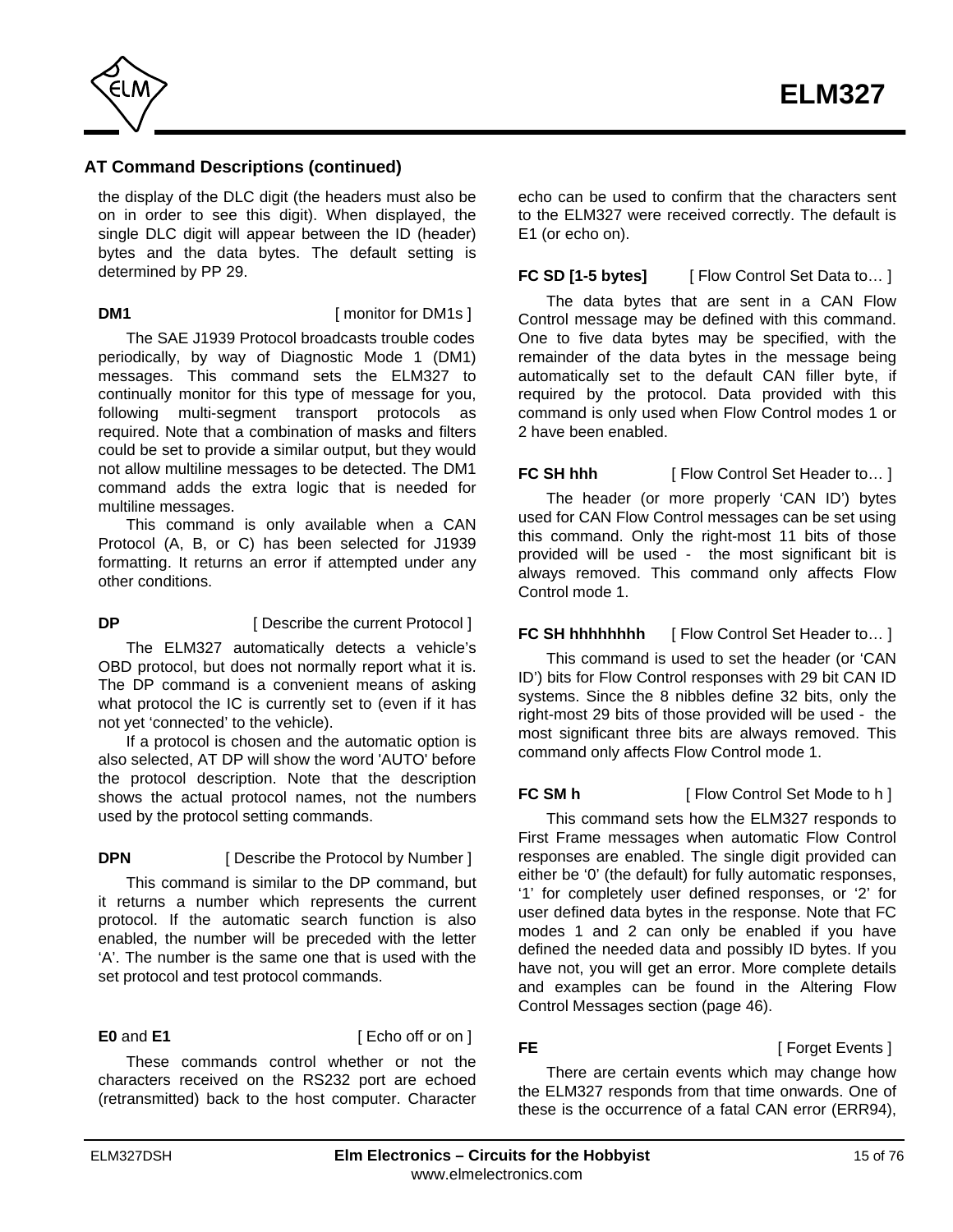

which blocks subsequent searching through CAN protocols if PP 2A bit 5 is '1'. Normally, an event such as this will affect all searches until the next power off and on, but it can be 'forgotten' using software, with the AT FE command.

Another example is an 'LV RESET' event which will prevent searches through CAN protocols if PP 2A bit 4 is '1'. It may also be forgotten with the AT FE command.

**FI FI EXECUTE: FI EXECUTE: FI EXECUTE:**  $\left[$  perform a Fast Initiation 1

One version of the Keyword protocol (the ELM327 protocol 5) uses what is known as a fast initiation sequence to begin communications. Usually, this sequence is performed when the first message needs to be sent, and then the message is sent immediately after. Some ECUs may need more time between the two however, and having a separate initiation command allows you to control this time. Simply send AT FI, wait a little, then send the message. You may need to experiment to get the right amount of delay. Protocol 5 must be selected to use the AT FI command, or an error will result.

### **H0** and **H1** [ Headers off or on ]

These commands control whether or not the additional (header) bytes of information are shown in the responses from the vehicle. These are not normally shown by the ELM327, but may be of interest (especially if you receive multiple responses and wish to determine what modules they were from).

Turning the headers on (with AT H1) actually shows more than just the header bytes – you will see the complete message as transmitted, including the check-digits and PCI bytes, and possibly the CAN data length code (DLC) if it has been enabled with PP 29 or AT D1. The current version of this IC does not display the CAN CRC code, nor the special J1850 IFR bytes (which some protocols use to acknowledge receipt of a message).

### **I** [ Identify yourself ]

Issuing this command causes the chip to identify itself, by printing the startup product ID string (currently 'ELM327 v1.4b'). Software can use this to determine exactly which integrated circuit it is talking to, without having to reset the IC.

## **IB 10** [ set the ISO Baud rate to 10400 ]

This command restores the ISO 9141-2 and ISO 14230-4 baud rates to the default value of 10400.

**IB 48** [ set the ISO Baud rate to 4800 ]

This command is used to change the baud rate used for the ISO 9141-2 and ISO 14230-4 protocols (numbers 3, 4, and 5) to 4800 baud, while relaxing some of the requirements for the initiation byte transfers. It may be useful for experimenting with some vehicles. Normal (10,400 baud) operation may be restored at any time with the IB 10 command.

## **IB 96** [ set the ISO Baud rate to 9600 ]

This command is used to change the baud rate used for the ISO 9141-2 and ISO 14230-4 protocols (numbers 3, 4, and 5) to 9600 baud, while relaxing some of the requirements for the initiation byte transfers. It may be useful for experimenting with some vehicles. Normal (10,400 baud) operation may be restored at any time with the IB 10 command.

### **IFR0, IFR1**, and IFR2 [IFR control ]

The SAE J1850 protocol allows for an In-Frame Response (IFR) byte to be sent after each message, usually to acknowledge the correct receipt of that message. The ELM327 automatically generates and sends this byte for you by default, but you can override this behaviour with this command.

The AT IFR0 command will disable the sending of all IFRs, no matter what the header bytes require. AT IFR2 is the opposite - it will cause an IFR byte to always be sent, no matter what the header bytes say. The AT IFR1 command is the default mode, with the sending of IFRs determined by the 'K' bit of the first header byte (for both PWM and VPW).

## **IFR H** and **IFR S** [ IFR from Header or Source ]

The value sent in the J1850 In-Frame Response (IFR) byte is normally the same as the value sent as the Source (or Tester) Address byte that was in the header of the request. There may be occasions when it is desirable to use some other value, however, and this set of commands allows for this.

If you send AT IFR S, the ELM327 will use the value defined as the Source Address (usually F1, but it can be changed with PP 06), even if another value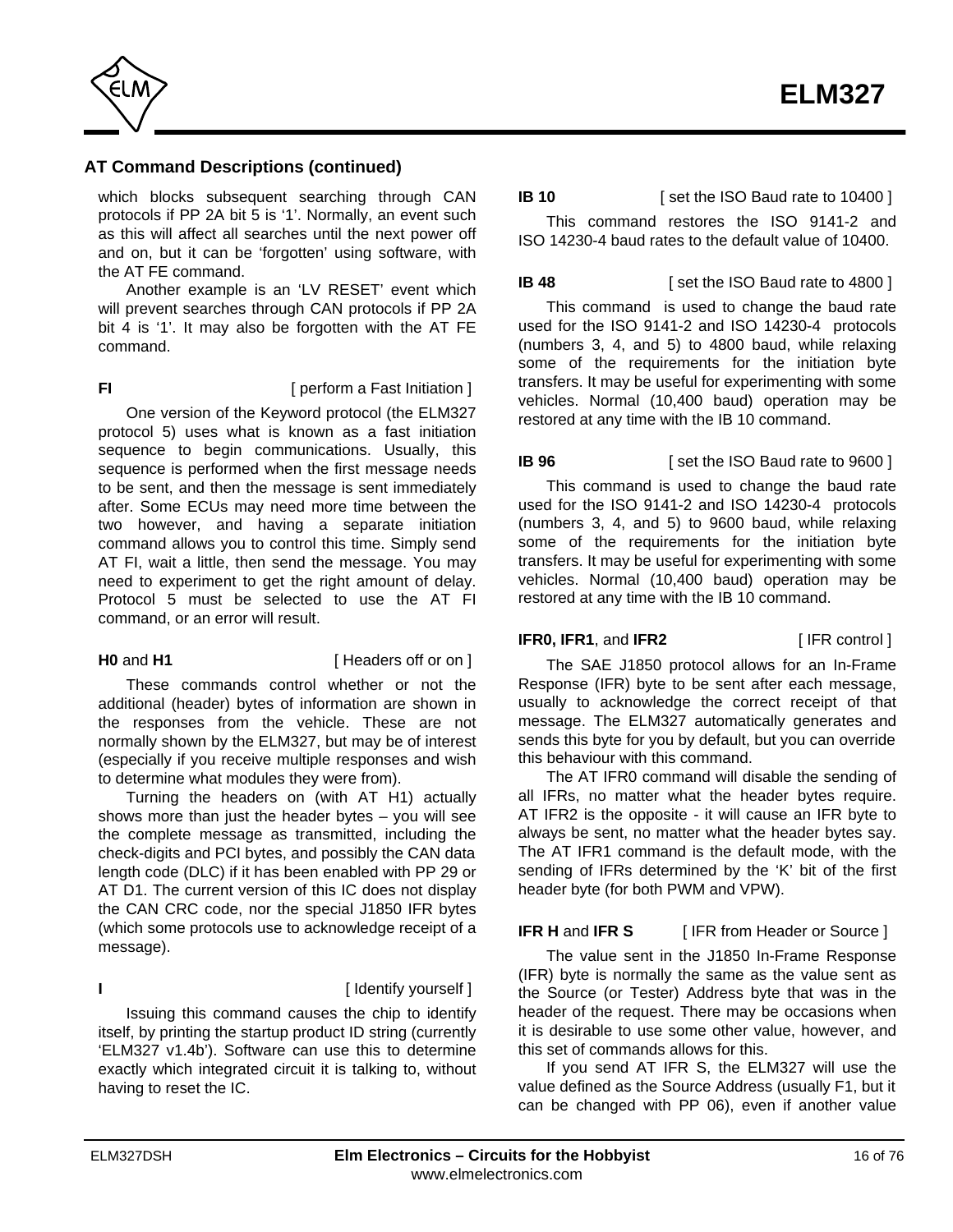

was sent in the Header bytes. This is not what is normally required, and caution should be used when using AT IFR S. AT IFR H restores the sending of the IFR bytes to those provided in the Header, and is the default setting.

### **IGN** [ read the IgnMon input level ]

This command reads the signal level at pin 15. It assumes that the logic level is related to the ignition voltage, so if the input is at a high level, the response will be 'ON', and a low level will report 'OFF'.

This feature is most useful if you wish to perform the power control functions using your own software. If you disable the Low Power automatic response to a low input on this pin (by setting bit 2 of PP 0E to 0), then pin 15 will function as the RTS input. A low level on the input will not turn the power off, but it will interrupt any OBD activity that is in progress. All you need to do is detect the 'STOPPED' message that is sent when the ELM327 is interrupted, and then check the level at pin 15 using AT IGN. If it is found to be OFF, you can perform an orderly shutdown yourself.

## **IIA hh** [ set the ISO Init Address to hh ]

The ISO 9141-2 and ISO 14230-4 standards state that when beginning a session with an ECU, the initiation sequence is to be directed to a specific address (\$33). If you wish to experiment by directing the slow five baud sequence to another address, it is done with this command. For example, if you prefer that the initiation be performed with the ECU at address \$7A, then simply send:

>AT IIA 7A

and the ELM327 will use that address when called to do so (protocols 3 or 4). The full eight bit value is used exactly as provided – no changes are made to it (ie no adding of parity bits, etc.)

Note that setting this value does not affect any address values used in the header bytes. The ISO init address is restored to \$33 whenever the defaults, or the ELM327, are reset.

### **JE** [ enables the J1939 ELM data format ]

The J1939 standard requires that PGN requests be sent with the byte order reversed from the standard 'left-to-right' order, which many of us would expect. For

example, to send a request for the engine temperature (PGN 00FEEE), the data bytes are actually sent in the reverse order (ie EE FE 00), and the ELM327 would normally expect you to provide the data in that order for passing on to the vehicle.

When experimenting, this constant need for byte reversals can be quite confusing, so we have defined an ELM format that reverses the bytes for you. When the J1939 ELM (JE) format is enabled, and you have a J1939 protocol selected, and you provide three data bytes to the ELM327, it will reverse the order for you before sending them to the ECU. To request the engine temperature PGN, you would send 00 FE EE (and not EE FE 00). The 'JE' type of automatic formatting is enabled by default.

### **JHF0** and **JHF1** [ J1939 Header Formatting off or on ]

When printing responses, the ELM327 normally formats the J1939 ID (ie Header) bits in such a way as to isolate the priority bits and group all the PGN information, while keeping the source address byte separate. If you prefer to see the ID information as four separate bytes (which a lot of the J1939 software seems to do), then simply turn off the formatting with JHF0. The CAF0 command has the same effect (and overrides the JHF setting), but also affects other formatting. The default setting is JHF1.

## **JS** [ enables the J1939 SAE data format ]

The AT JS command disables the automatic byte reordering that the JE command performs for you. If you wish to send data bytes to the J1939 vehicle without any manipulation of the byte order, then select JS formatting.

Using the above example for engine temperature (PGN 00FEEE) with the data format set to JS, you must send the bytes to the ELM327 as EE FE 00 (this is also known as little-endian byte ordering).

The JS type of data formatting is off by default, but was the only type of data formatting provided by the ELM327 v1.2. If you are switching from version 1.2 of the IC, take note of this difference.

**JTM1** [ J1939 Timer Multiplier to 1 ]

This command sets the J1939 AT ST time multiplier to 1, reversing any changes made by JTM5. JTM1 is the default setting. It has no effect for non-J1939 protocols.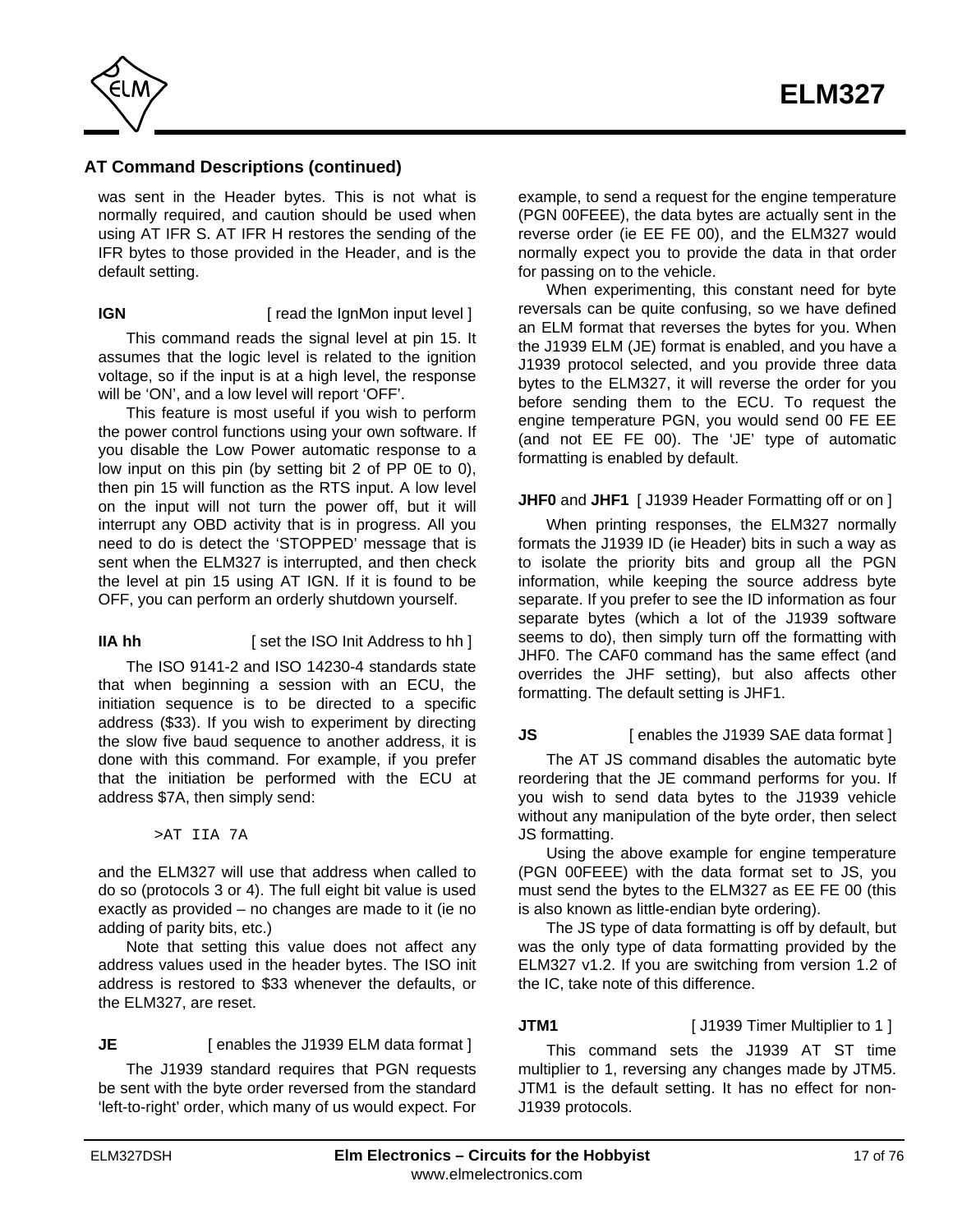

**JTM5** [ J1939 Timer Multiplier to 5 ]

When using a J1939 protocol, it is occasionally useful to be able to set the AT ST time to values longer than one second. The JTM5 command will multiply the AT ST setting by a factor of 5, in order to provide longer times for the J1939 protocols (only). By default, this multiplier is off.

**KW** [ display the Key Words ]

When the ISO 9141-2 and ISO 14230-4 protocols are initialized, two special bytes (key words) are passed to the ELM327 (the values are used internally to determine whether a particular protocol variation can be supported by the ELM327). If you wish to see what the value of these bytes were, simply send the AT KW command.

## **KW0** and **KW1** [ Key Word checks off or on ]

The ELM327 looks for specific bytes (called key words) to be sent to it during the ISO 9141-2 and ISO14230-4 initiation sequences. If the bytes are not found, the initiation is said to have failed (you might see 'UNABLE TO CONNECT' or perhaps 'BUS INIT: ...ERROR'). This might occur if you are trying to connect to a non-OBD compliant ECU, or perhaps to an older one.

If you wish to experiment with non-standard systems, you may have to tell the ELM327 to perform the initiation sequence, but ignore the contents of the bytes that are sent and received. To do this, send:

### >AT KW0

After turning keyword checking off, the ELM327 will still require the two key word bytes in the response, but will not look at the actual values of the bytes. It will also send an acknowledgement to the ECU, and will wait for the final response from it (but will not stop and report an error if none is received). This may allow you to make a connection in an otherwise 'impossible' situation. Normal behaviour can be returned with AT KW1, which is the default setting.

**L0** and **L1** [ Linefeeds off or on ]

This option controls the sending of linefeed characters after each carriage return character. For AT L1, linefeeds will be generated after every carriage return character, and for AT L0, they will be off. Users will generally wish to have this option on if using a terminal program, but off if using a custom computer interface (as the extra characters transmitted will only serve to slow the communications down). The default setting is determined by the voltage at pin 7 during power on (or reset). If the level is high, then linefeeds are on by default; otherwise they will be off.

### **LP** [ go to the Low Power mode ]

This command causes the ELM327 to shut off all but 'essential services' in order to reduce the power consumption to a minimum. The ELM327 will respond with an 'OK' (but no carriage return) and then, one second later, will change the state of the PwrCtrl output (pin 16) and will enter the low power (standby) mode. The IC can be brought back to normal operation through a character received at the RS232 input or a rising edge at the IgnMon (pin 15) input, in addition to the usual methods of resetting the IC (power off then on, a low on pin 1, or a brownout). Se[e the Power](#page-61-0) [Control section \(page 62\) f](#page-61-0)or more information.

**M0** and **M1 i** [ Memory off or on ]

The ELM327 has internal 'non-volatile' memory that is capable of remembering the last protocol used, even after the power is turned off. This can be convenient if the IC is often used for one particular protocol, as that will be the first one attempted when next powered on. To enable this memory function, it is necessary to either use an AT command to select the M1 option, or to have chosen 'memory on' as the default power on mode (by connecting pin 5 of the ELM327 to a high logic level).

When the memory function is enabled, each time that the ELM327 finds a valid OBD protocol, that protocol will be memorized (stored) and will become the new default. If the memory function is not enabled, protocols found during a session will not be memorized, and the ELM327 will always start at power up using the same (last saved) protocol.

If the ELM327 is to be used in an environment where the protocol is constantly changing, it would likely be best to turn the memory function off, and issue an AT SP 0 command once. The SP 0 command tells the ELM327 to start in an 'Automatic' protocol search mode, which is the most useful for an unknown environment. ICs come from the factory set to this mode. If, however, you have only one vehicle that you regularly connect to, storing that vehicle's protocol as the default would make the most sense.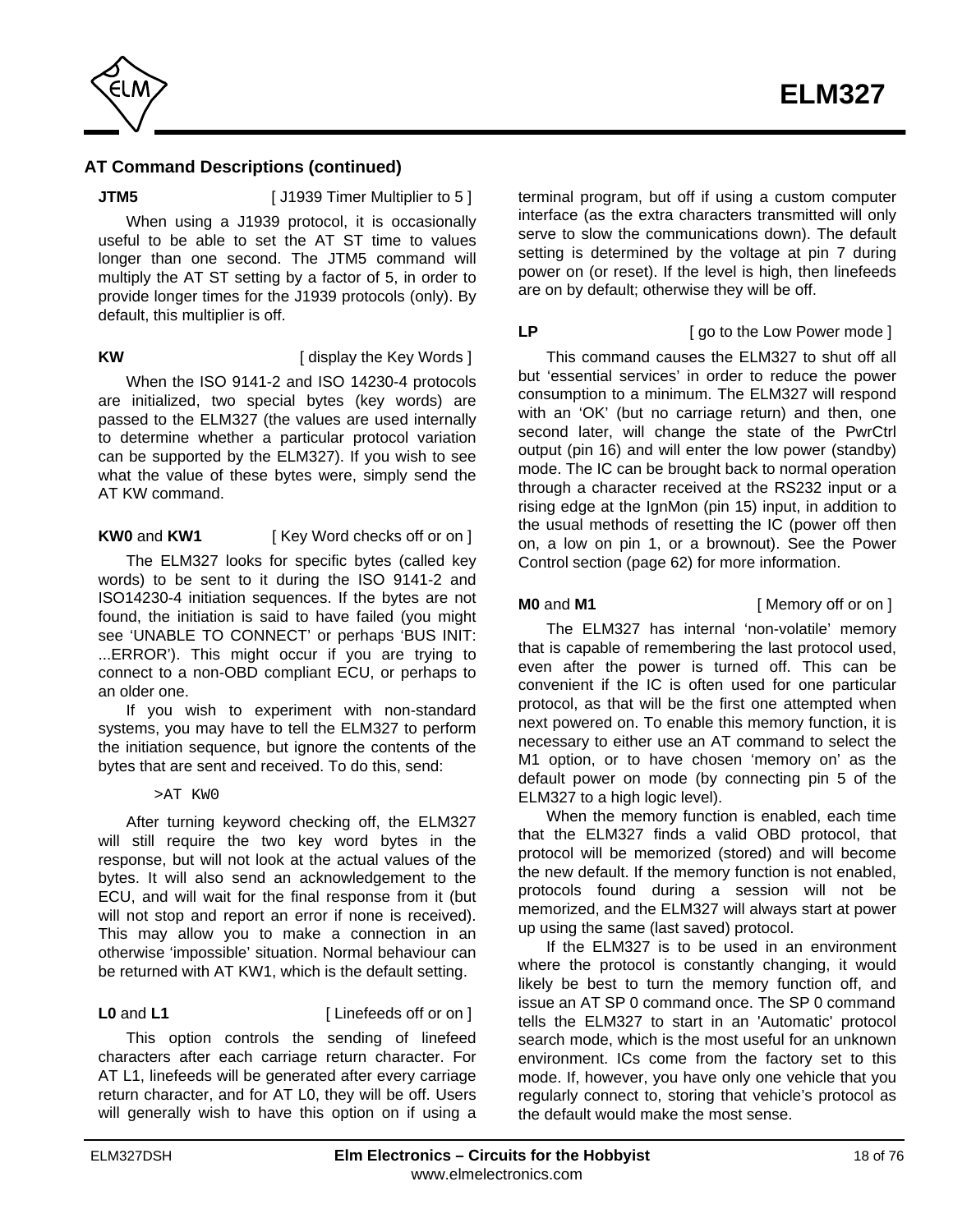

The default setting for the memory function is determined by the voltage level at pin 5 during power up (or system reset). If it is connected to a high level (VDD), then the memory function will be on by default. If pin 5 is connected to a low level, the memory saving will be off by default.

### **MA** [ Monitor All messages ]

This command places the ELM327 into a bus monitoring mode, in which it continually monitors for (and displays) all messages that it sees on the OBD bus. It is a quiet monitor, not sending In Frame Responses for J1850 systems, Acknowledges for CAN systems, or Wakeup ('keep-alive') messages for the ISO 9141 and ISO 14230 protocols. Monitoring will continue until it is stopped by activity on the RS232 input, or the RTS pin.

To stop the monitoring, simply send any single character to the ELM327, then wait for it to respond with a prompt character ('>'), or a low level output on the Busy pin. (Setting the RTS input to a low level will interrupt the device as well.) Waiting for the prompt is necessary as the response time varies depending on what the IC was doing when it was interrupted. If for instance it is in the middle of printing a line, it will first complete that line then return to the command state, issuing the prompt character. If it were simply waiting for input, it would return immediately. Note that the character which stops the monitoring will always be discarded, and will not affect subsequent commands.

Beginning with v1.3 of this IC, all messages will be printed as found, even if the CAN auto formatting is on (CAF1). The previous version of this IC (v1.2) did not display some illegal CAN messages if the automatic formatting was on, but now all messages received are displayed, and if the data format does not appear to be correct, then '<DATA ERROR' will be shown beside the data.

If this command is used with CAN protocols, and if the CAN filter and/or mask were previously set (with CF, CM or CRA), then the MA command will be affected by the settings. For example, if the receive address had been set previously with CRA 4B0, then the AT MA command would only be able to 'see' messages with an ID of 4B0. This may not be what is desired - you may want to reset the masks and filters (with AT AR) first.

All of the monitoring commands (MA, MR and MT) operate by closing the current protocol (an AT PC is

executed internally), then configuring the IC for silent monitoring of the data (no wakeup messages, IFRs or CAN acknowledges are sent by the ELM327). When the next OBD command is to be transmitted, the protocol will again be initialized, and you may see messages stating this. 'SEARCHING...' may also be seen, depending on what changes were made while monitoring.

**MP hhhh** [ Monitor for PGN hhhh ]

The AT MA, MR and MT commands are quite useful for when you wish to monitor for a specific byte in the header of a typical OBD message. For the SAE J1939 Protocol, however, it is often desirable to monitor for the multi-byte Parameter Group Numbers (or PGNs), which can appear in either the header, or the data bytes. The MP command is a special J1939 only command that is used to look for responses to a particular PGN request.

Note that this MP command provides no means to set the first two digits of the requested PGN, and they are always assumed to be 00. For example, the DM2 PGN has an assigned value of 00FECB (see SAE J1939-73). To monitor for DM2 messages, you would issue AT MP FECB, eliminating the 00, since the MP hhhh command always assumes that the PGN is preceded by two zeros.

This command is only available when a CAN Protocol (A, B, or C) has been selected for SAE J1939 formatting. It returns an error if attempted under any other conditions. Note also that this version of the ELM327 only displays responses that match the criteria, not the requests that are asking for the PGN information.

## **MP hhhh n** [ Monitor for PGN, get n messages ]

This is very similar to the above command, but adds the ability to set the number of messages that should be fetched before the ELM327 automatically stops monitoring and prints a prompt character. The value 'n' may be any single hex digit.

**MP hhhhhh** [ Monitor for PGN hhhhhh ]

This command is very similar to the MP hhhh command, but it extends the number of bytes provided by one, so that there is complete control over the PGN definition (it does not make the assumption that the Data Page bit is 0, as the MP hhhh command does).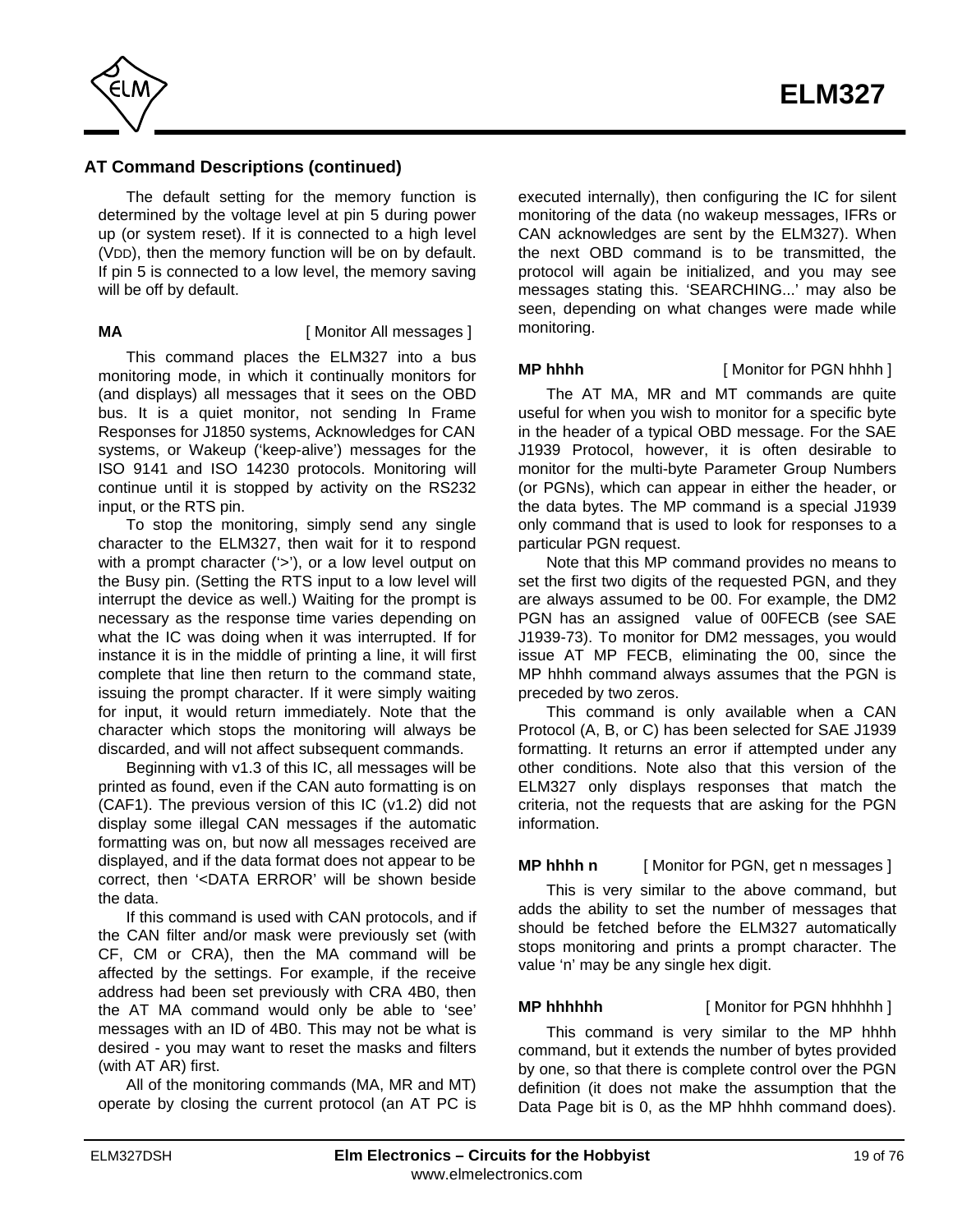

This allows for future expansion, should additional PGNs be defined with the Data Page bit set. Note that only the Data Page bit is relevant in the extra byte the other bits are ignored.

**MP hhhhhh n** [ Monitor for PGN, get n messages ]

This is very similar to the previous command, but it adds the ability to set the number of messages that should be fetched before the ELM327 automatically stops monitoring and prints a prompt character. The value 'n' may be any single hex digit.

**MR hh** [ Monitor for Receiver hh ]

This command is very similar to the AT MA command except that it will only display messages that were sent to the hex address given by hh. These are messages which are found to have the value hh in the second byte of a traditional three byte OBD header, in bits 8 to 15 of a 29 bit CAN ID, or in bits 8 to 10 of an 11 bit CAN ID. Any single RS232 character aborts the monitoring, as with the MA command.

Note that if this command is used with CAN protocols, and if the CAN filter and/or mask were previously set (with CF, CM or CRA), then the MR command will over-write the previous values for these bits only - the others will remain unchanged. As an example, if the receive address has been set with CRA 4B0, and then you send MR 02, the 02 will replace the 4, and the CAN masks/filters will only allow IDs that are equal to 2B0. This is often not what is desired - you may want to reset the masks and filters (with AT AR) first.

As with the AT MA command, this command begins by performing an internal Protocol Close. Subsequent OBD requests may show 'SEARCHING' or 'BUS INIT', etc. messages when the protocol is reactivated.

## **MT hh** [ Monitor for Transmitter hh ]

This command is also very similar to the AT MA command, except that it will only display messages that were sent by the transmitter with the hex address given by hh. These are messages which are found to have that value in the third byte of a traditional three byte OBD header, or in bits 0 to 7 for CAN IDs. As with the MA and MR monitoring modes, any RS232 activity (single character) aborts the monitoring.

Note that if this command is used with CAN

protocols, and if the CAN filter and/or mask were previously set (with CF, CM or CRA), then the MT command will over-write the previous values for these bits only - the others will remain unchanged. As an example, if the receive address has been set with CRA 4B0, and then you send MT 20, the 20 will replace the B0, and the CAN masks/filters will only allow IDs that are equal to 420. This is often not what is desired - you may want to reset the masks and filters (with AT AR) first.

As with the AT MA command, this command begins by performing an internal Protocol Close. Subsequent OBD requests may show 'SEARCHING' or 'BUS INIT', etc. messages when the protocol is reactivated.

## **NL** [ Normal Length messages ]

Setting the NL mode on forces all sends and receives to be limited to the standard seven data bytes in length, similar to the other ELM32x OBD ICs. To allow longer messages, use the AL command.

Beginning with v1.2, the ELM327 does not require a change to AL to allow longer message lengths for the KWP protocols to be received (as determined by the header length values). You can simply leave the IC set to the default setting of NL, and all of the received bytes will be shown.

**PB xx yy** [ set Protocol B parameters ]

This command allows you to change the protocol B (USER1) options and baud rate without having to change the associated Programmable Parameters. This allows for easier testing, and program control.

To use this feature, simply set xx to the value for PP 2C, and yy to the value for PP 2D, and issue the command. The next time that the protocol is initialized it will use these values. For example, assume that you wish to try monitoring a system that uses 11 bit CAN at 33.3 kbps. If you do not want any special formatting, this means a value of 11000000 or C0 for PP 2C, and 15 decimal or 0F hex for PP 2D. Send these values to the ELM327 in one command:

>AT PB C0 0F

then monitor:

>AT MA

if you see CAN ERRORs, and realize that you wanted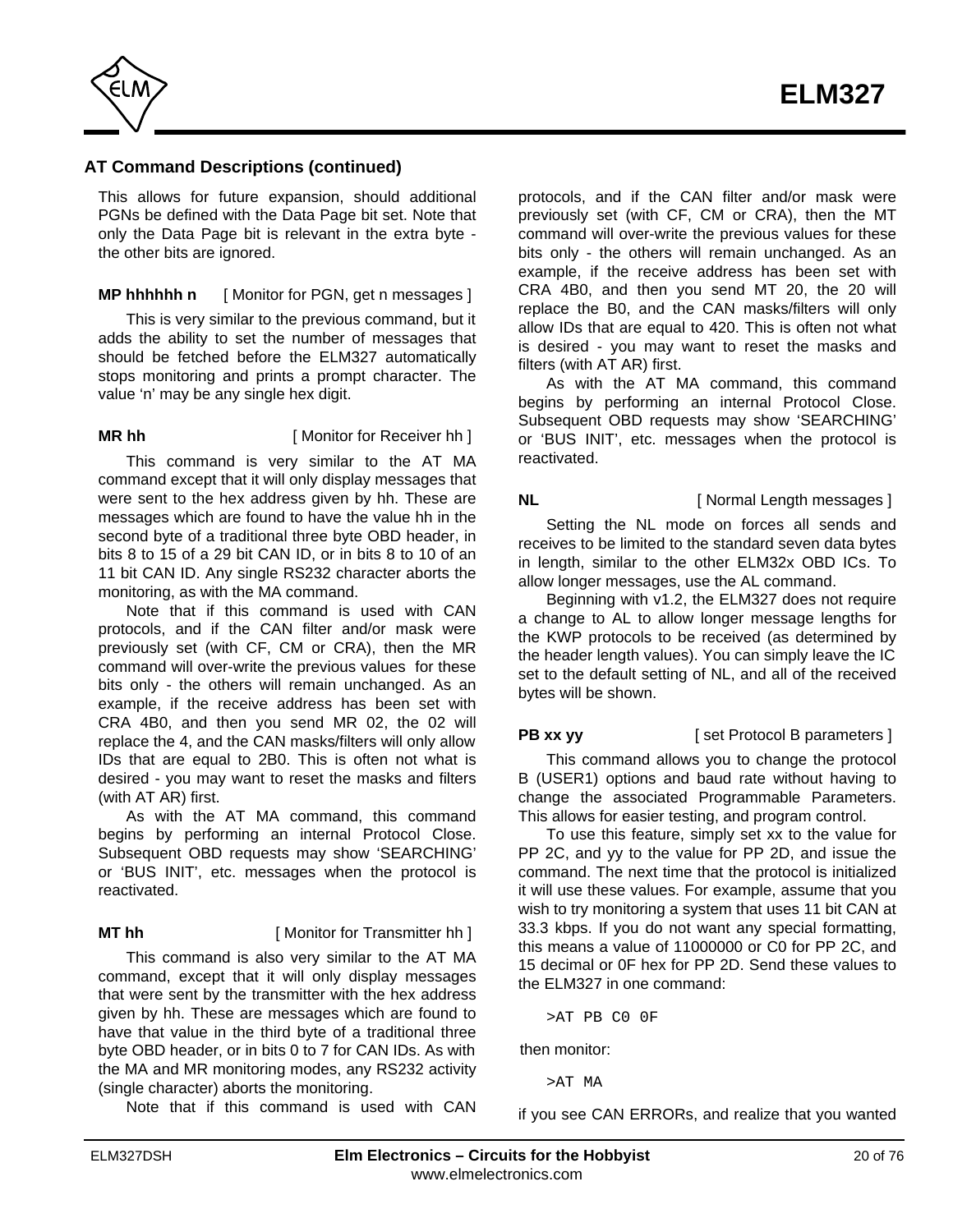

an 83.3 kbps baud rate, close the protocol, and then send the new values:

```
>AT PC
OK
>AT PB C0 06
OK
>AT MA
```
Values passed in this way do not affect those that are stored in the 2C and 2D Programmable Parameters, and are lost if the ELM327 is reset. If you want to make your settings persist over power cycles, then you should store them in the Programmable Parameter memory (don't forget that there are two – USER1 and USER2.

**PC** [ Protocol Close ]

There may be occasions where it is desirable to stop (deactivate) a protocol. Perhaps you are not using the automatic protocol finding, and wish to manually activate and deactivate protocols. Perhaps you wish to stop the sending of idle (wakeup) messages, or have another reason. The PC command is used in these cases to force a protocol to close.

**PP hh OFF** [ turn Prog. Parameter hh OFF ]

This command disables Programmable Parameter number hh. Any value assigned using the PP hh SV command will no longer be used, and the factory default setting will once again be in effect. The actual time when the new value for this parameter becomes effective is determined by its type. Refer to the [Programmable Parameters section \(page 55\) f](#page-54-0)or more information on the types.

Note that 'PP FF OFF' is a special command that disables all of the Programmable Parameters, as if you had entered PP OFF for every possible one.

It is possible to alter some of the Programmable Parameters so that it may be difficult, or even impossible, to communicate with the ELM327. If this occurs, there is a hardware means of resetting all of the Programmable Parameters at once. Connect a jumper from circuit common to pin 28, holding it there while powering up the ELM327 circuit. Hold it in position until you see the RS232 Receive LED begin to flash (which indicates that all of the PPs have been turned off). At this point, remove the jumper to allow

the IC to perform a normal startup. Note that a reset of the PPs occurs quite quickly  $-$  if you are holding the jumper on for more than a few seconds and do not see the RS232 receive light flashing, remove the jumper and try again, as there may be a problem with your connection. This feature is only available beginning with v1.2, and is not a provided with any earlier versions of the ELM327 IC.

## **PP hh ON** [ turn Programmable Parameter hh ON ]

This command enables Programmable Parameter number hh. Once enabled, any value assigned using the PP hh SV command will be used where the factory default value was before. (All of the programmable parameter values are set to their default values at the factory, so enabling a programmable parameter before assigning a value to it will not cause problems.) The actual time when the value for this parameter becomes effective is determined by its type. Refer to the [Programmable Parameters section \(page 55\) f](#page-54-0)or more information on the types.

Note that 'PP FF ON' is a special command that enables all of the Programmable Parameters at the same time.

## **PP hh SV yy** [ Prog. Param. hh: Set the Value to yy ]

A value is assigned to a Programmable Parameter using this command. The system will not be able to use this new value until the Programmable Parameter has been enabled, with PP hh ON.

## **PPS** [ Programmable Parameter Summary ]

The complete range of current Programmable Parameters are displayed with this command (even those not yet implemented). Each is shown as a PP number followed by a colon and the value that is assigned to it. This is followed by a single digit – either 'N' or 'F' to show that it is ON (enabled), or OFF (disabled), respectively. See [the Programmable](#page-54-0) [Parameters section fo](#page-54-0)r a more complete discussion.

**R0** and **R1** [ Responses off or on ]

These commands control the ELM327's automatic receive (and display) of the messages returned by the vehicle. If responses have been turned off, the IC will not wait for a reply from the vehicle after sending a request, and will return immediately to wait for the next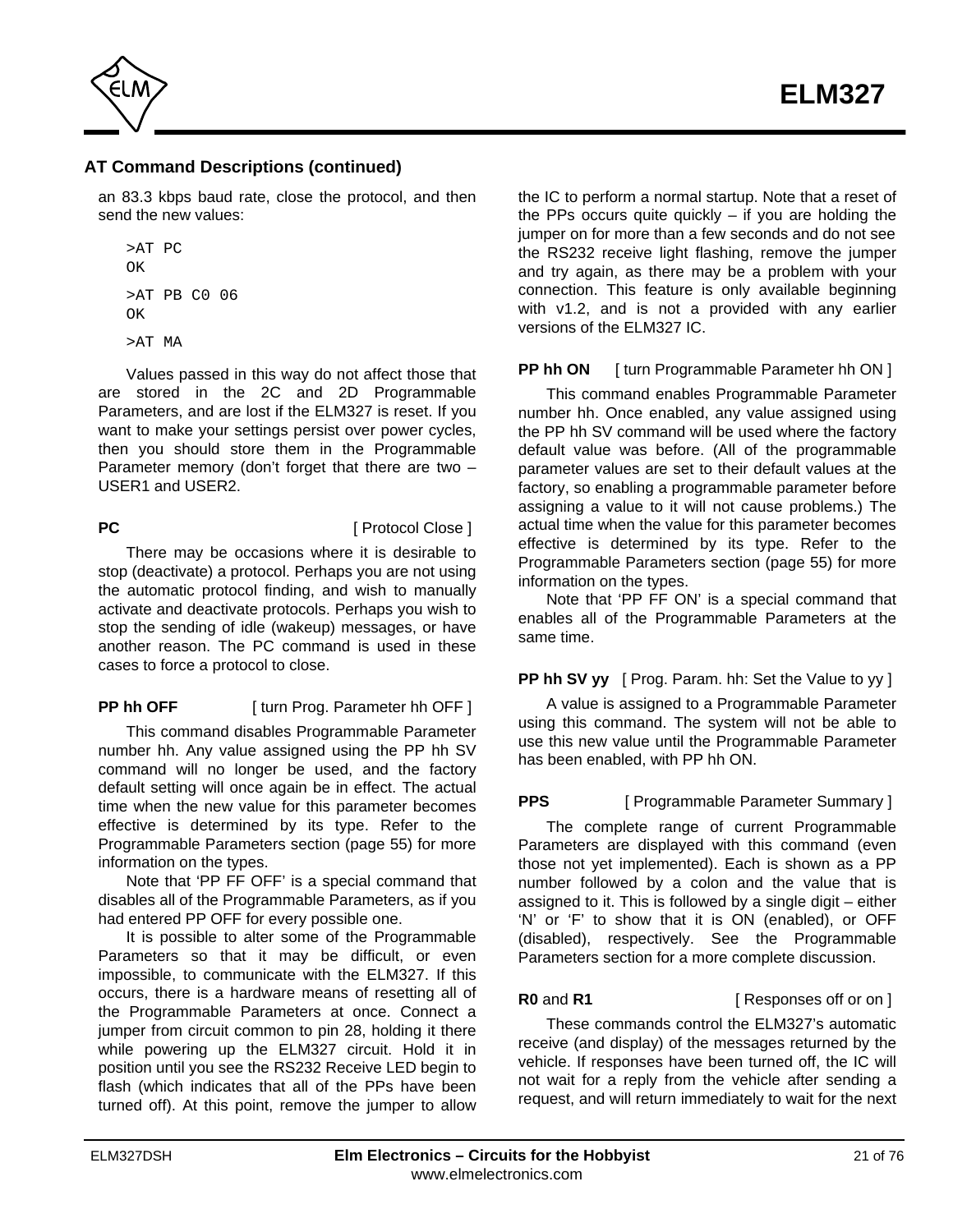

RS232 command (the ELM327 does not print anything to say that the send was successful, but you will see a message if it was not).

R0 may be useful to send commands blindly when using the IC for a non-OBD network application, or when simulating an ECU in a learning environment. It is not recommended that this option used for normal OBD communications, however, as the vehicle may have difficulty if it is expecting an acknowledgement and never receives one.

An R0 setting will always override any 'number of responses digit' that is provided with an OBD request. The default setting is R1, or responses on.

### **RA hh** [ set the Receive Address to hh ]

Depending on the application, users may wish to manually set the address to which the ELM327 will respond. Issuing this command will turn off the AR mode, and force the IC to only accept responses addressed to hh. Use caution with this setting, as depending on what you set it to, you may end up accepting (ie. acknowledging with an IFR) a message that was actually meant for another module. To turn off the RA filtering, simply send AT AR.

This command is not very effective for use with the CAN protocols, as it only monitors for one portion of the ID bits, and that is not likely enough for most CAN applications - the CRA command may be a better choice. Also, this command has no effect on the addresses used by the J1939 protocols, as the J1939 routines derive them from the header values, as required by the SAE standard.

The RA command is exactly the same as the SR command, and can be used interchangeably. Note that CAN Extended Addressing does not use this value - it uses the one set by the AT TA command.

# **RD** [ Read the Data in the user memory ]

The byte value stored with the SD command is retrieved with this command. There is only one memory location, so no address is required.

**RTR EXECUTE:** [ send an RTR message ]

This command causes a special 'Remote Frame' CAN message to be sent. This type of message has no data bytes, and has its Remote Transmission Request (RTR) bit set. The headers and filters will remain as previously set (ie the ELM327 does not make any assumptions as to what format a response may have), so adjustments may need to be made to the mask and filter. This command must be used with an active CAN protocol (one that has been sending and receiving messages), as it can not initiate a protocol search. Note that the CAF1 setting normally eliminates the display of all RTRs, so if you are monitoring messages and want to see the RTRs, you will have to turn off formatting, or else turn the headers on.

The ELM327 treats an RTR just like any other message sent, and will wait for a response from the vehicle (unless AT R0 has been chosen).

## **RV** [ Read the input Voltage ]

This initiates the reading of the voltage present at pin 2, and the conversion of it to a decimal voltage. By default, it is assumed that the input is connected to the voltage to be measured through a 47K and 10K resistor divider (with the 10K connected from pin 2 to Vss), and that the ELM327 supply is a nominal 5V. This will allow for the measurement of input voltages up to about 28V, with an uncalibrated accuracy of typically about 2%.

**S0** and **S1** [ printing of Spaces off or on ]

These commands control whether or not space characters are inserted in the ECU response.

The ELM327 normally reports ECU responses as a series of hex characters that are separated by space characters (to improve readability), but messages can be transferred much more quickly if every third byte (the space) is removed. While this makes the message less readable for humans, it can provide significant improvements for computer processing of the data. By default, spaces are on (S1), and space characters are inserted in every response.

### **SD hh** [ Save Data byte hh ]

The ELM327 is able to save one byte of information for you in a special nonvolatile memory location, which is able to retain its contents even if the power is turned off. Simply provide the byte to be stored, then retrieve it later with the read data (AT RD) command. This location is ideal for storing user preferences, unit ids, occurrence counts, or other information.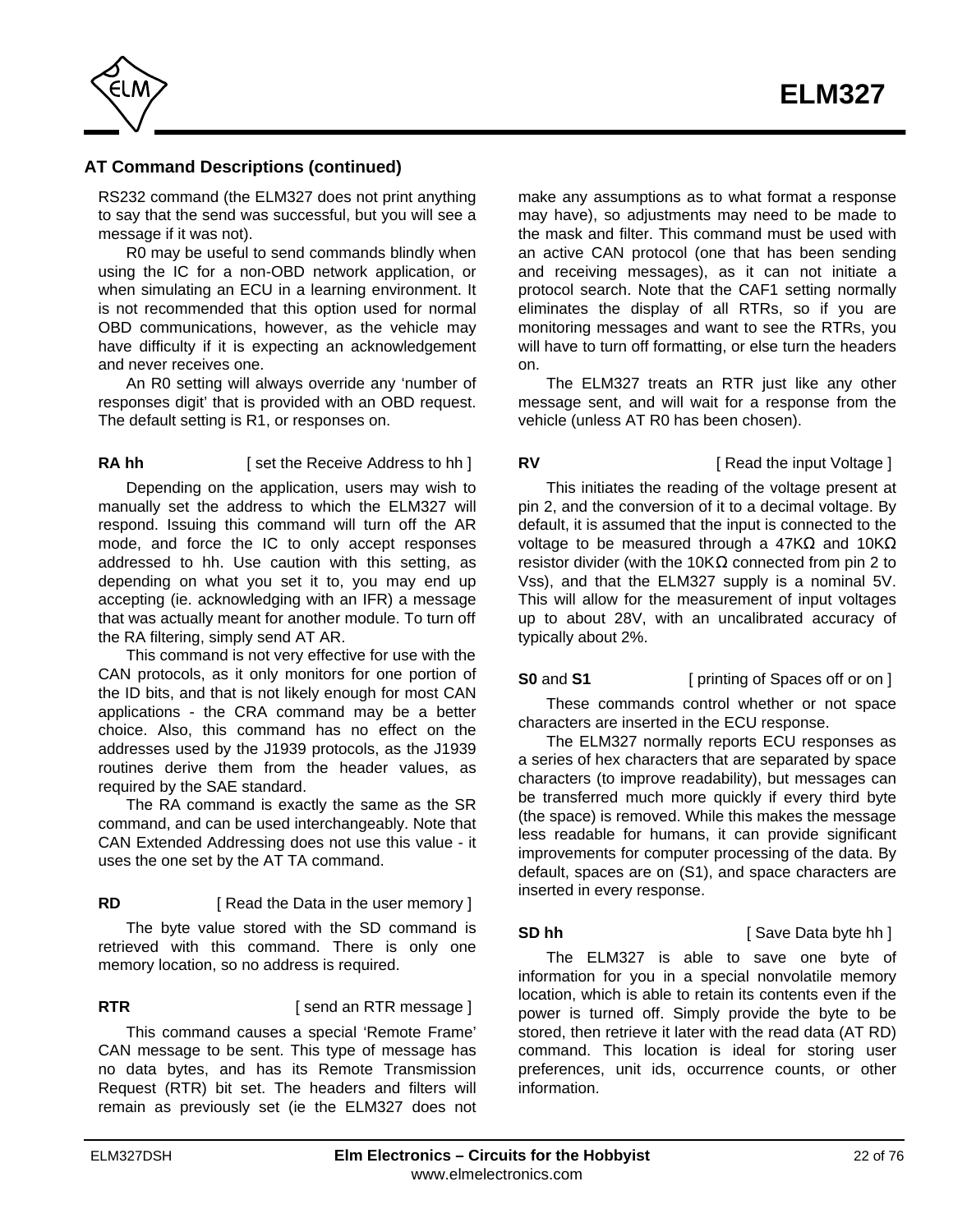

**SH xyz** [ Set the Header to 00 0x yz ]

Entering CAN 11 bit ID words (headers) normally requires that extra leading zeros be added (eg. AT SH 00 07 DF), but this command simplifies doing so. The AT SH xyz command accepts a three digit argument, takes only the right-most 11 bits from that, adds leading zeros, and stores the result in the header storage locations for you. As an example, AT SH 7DF is a valid command, and is quite useful for working with 11 bit CAN systems. It actually results in the header bytes being stored internally as 00 07 DF.

## **SH xx yy zz** [ Set the Header to xx yy zz ]

This command allows the user to manually control the values that are sent as the three header bytes in a message. These bytes are normally assigned values for you (and are not required to be adjusted), but there may be occasions when it is desirable to change them (particularly if experimenting with physical addressing). If experimenting, it is not necessary but may be better to set the headers after a protocol is active. That way, wakeup messages, etc. that get set on protocol activation will use the default values.

The header bytes are defined with hexadecimal digits - xx will be used for the first or priority/type byte, yy will be used for the second or receiver/target byte, and zz will be used for the third or transmitter/source byte. These remain in effect until set again, or until restored to their default values with the D, WS, or Z commands.

If new values for header bytes are set before the vehicle protocol has been determined, and if the search is not set for fully automatic (ie other than protocol 0), these new values will be used for the header bytes of the first request to the vehicle. If that first request should fail to obtain a response, and if the automatic search is enabled, the ELM327 will then continue to search for a protocol using default values for the header bytes. Once a valid protocol is found, the header bytes will revert to the values assigned with the AT SH command.

This command is used to assign all header bytes, whether they are for a J1850, ISO 9141, ISO 14230, or a CAN system. The CAN systems will use these three bytes to fill bits 0 to 23 of the ID word (for a 29 bit ID), or will use only the rightmost 11 bits for an 11 bit CAN ID (and any extra bits assigned will be ignored). The additional 5 bits needed for a 29 bit system are set with the AT CP command.

If assigning header values for the KWP protocols (4 and 5), care must be taken when setting the first header byte (xx) value. The ELM327 will always insert the number of data bytes for you, but how it is done depends on the values that you assign to this byte. If the second digit of this first header byte is anything other than 0 (zero), the ELM327 assumes that you wish to have the length value inserted in that first byte when sending. In other words, providing a length value in the first header byte tells the ELM327 that you wish to use a traditional 3 byte header, where the length is stored in the first byte of the header.

If you provide a value of 0 for the second digit of the first header byte, the ELM327 will assume that you wish that value to remain as 0, and that you want to have a fourth header (length) byte inserted into the message. This is contrary to the ISO 14230-4 OBD standard, but it is in use by many KWP2000 systems for (non-OBD) data transfer, so may be useful when experimenting. Support for 4 byte KWP headers was added with v1.2 of the ELM327 IC, and is not available in previous versions.

## Protocols 3 and 4 use what is sometimes called a 5 baud, or slow initiation sequence in order to begin communications. Usually, the sequence is performed when the first message needs to be sent, and then the message is sent immediately after. Some ECUs may need more time between the two however, and having a separate initiation command allows you to control this time. Simply send AT SI, wait a little, then send the message. You may need to experiment a little to get the right amount of delay. Protocol 3 or 4 must be selected to use the AT SI command, or an error will result.

**SI** [ perform a Slow Initiation ]

# **SP h** [ Set Protocol to h ]

This command is used to set the ELM327 for operation using the protocol specified by 'h', and to also save it as the new default. Note that the protocol will be saved no matter what the AT M0/M1 setting is.

The ELM327 supports 12 different protocols (two can be user-defined). They are:

- 0 Automatic
- 1 SAE J1850 PWM (41.6 kbaud)
- 2 SAE J1850 VPW (10.4 kbaud)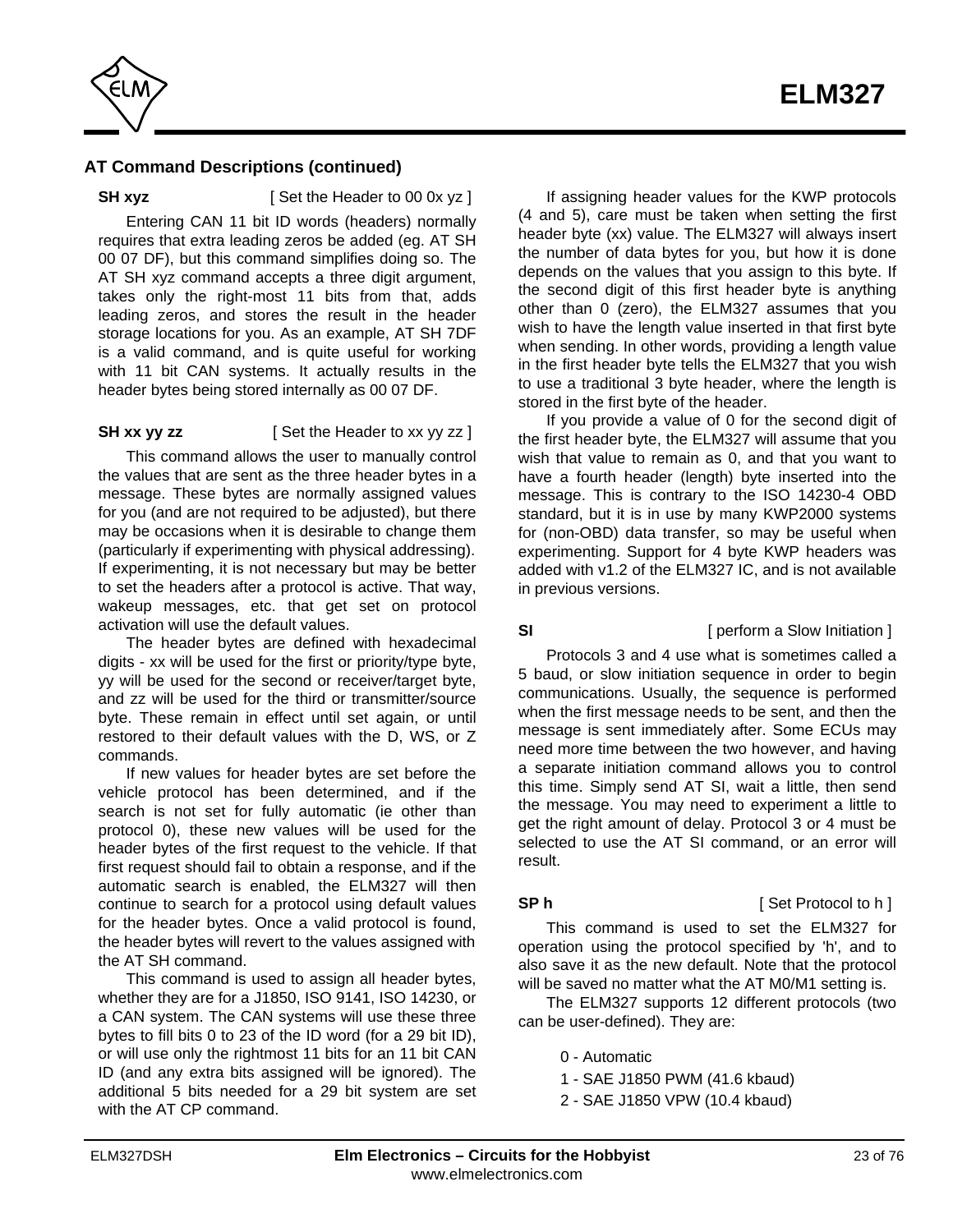

3 - ISO 9141-2 (5 baud init, 10.4 kbaud) 4 - ISO 14230-4 KWP (5 baud init, 10.4 kbaud) 5 - ISO 14230-4 KWP (fast init, 10.4 kbaud) 6 - ISO 15765-4 CAN (11 bit ID, 500 kbaud) 7 - ISO 15765-4 CAN (29 bit ID, 500 kbaud) 8 - ISO 15765-4 CAN (11 bit ID, 250 kbaud) 9 - ISO 15765-4 CAN (29 bit ID, 250 kbaud) A - SAE J1939 CAN (29 bit ID, 250\* kbaud) B - USER1 CAN (11\* bit ID, 125\* kbaud) C - USER2 CAN (11\* bit ID, 50\* kbaud)

\* default settings (user adjustable)

The first protocol shown (0) is a convenient way of telling the ELM327 that the vehicle's protocol is not known, and that it should perform a search. It causes the ELM327 to try all protocols if necessary, looking for one that can be initiated correctly. When a valid protocol is found, and the memory function is enabled, that protocol will then be remembered, and will become the new default setting. When saved like this, the automatic mode searching will still be enabled, and the next time the ELM327 fails to connect to the saved protocol, it will again search all protocols for another valid one. Note that some vehicles respond to more than one protocol - during a search, you may see more than one type of response.

ELM327 users often use the AT SP 0 command to reset the search protocol before starting (or restarting) a connection. This works well, but as with any Set Protocol command, it involves a write to EEPROM, and an unnecessary delay (of about 30 msec) while the write occurs. Beginning with v1.3 of the ELM327, a write to EEPROM will no longer be performed for an SP 0 (or an SP A0, or SP 0A) command, but the command will still reset the protocol to 0 for you. If you really want to change what is stored in the internal EEPROM, you must now use the new AT SP 00 command.

If another protocol (other than 0) is selected with this command (eg. AT SP 3), that protocol will become the default, and will be the only protocol used by the ELM327. Failure to initiate a connection in this situation will result in a response such as 'BUS INIT: ...ERROR', and no other protocols will be attempted. This is a useful setting if you know that your vehicle(s) only require the one protocol, but also one that can cause a lot of problems if you do not understand it .

**SP Ah** [ Set Protocol to Auto, h ]

This variation of the SP command allows you to choose a starting (default) protocol, while still retaining the ability to automatically search for a valid protocol on a failure to connect. For example, if your vehicle is ISO 9141-2, but you want to occasionally use the ELM327 circuit on other vehicles, you might use the AT SP A3 command, so that the first protocol tried will then be yours (3), but it will also automatically search for other protocols. Don't forget to disable the memory function if doing this, or each new protocol detected will become your new default.

SP Ah will save the protocol information even if the memory option is off, except for SP A0 and SP 0A which as of v1.3 no longer performs the write (if you need to change the EEPROM, use SP 00). Note that the 'A' can come before or after the h, so AT SP A3 can also be entered as AT SP 3A.

**SR hh** [Set the Receive address to hh ]

Depending on the application, users may wish to manually set the address to which the ELM327 will respond. Issuing this command will turn off the AR mode, and force the IC to only accept responses addressed to hh. Use caution with this setting, as depending on what you set it to, you may accept a message that was actually meant for another module, possibly sending an IFR when you should not. To turn off the SR filtering, simply send AT AR.

This command has limited use with CAN, as it only monitors one byte of the ID bits, and that is not likely selective enough for most CAN applications (the CRA command may be a better choice). Also, the command has no effect on the addresses used by the J1939 protocols, as the J1939 routines set their own receive addresses based on the ID bit (header) values.

This SR command is exactly the same as the RA command, and can be used interchangeably with it. Note that CAN Extended Addressing does not use this value - it uses the one set by the AT TA command.

# **SS** [ use the Standard Sequence for searches ]

SAE standard J1978 specifies a protocol search order that scan tools should use. It follows the number order that we have assigned to the ELM327 protocols. In order to provide a faster search, the ELM327 does not normally follow this order, but it will if you command it to with AT SS.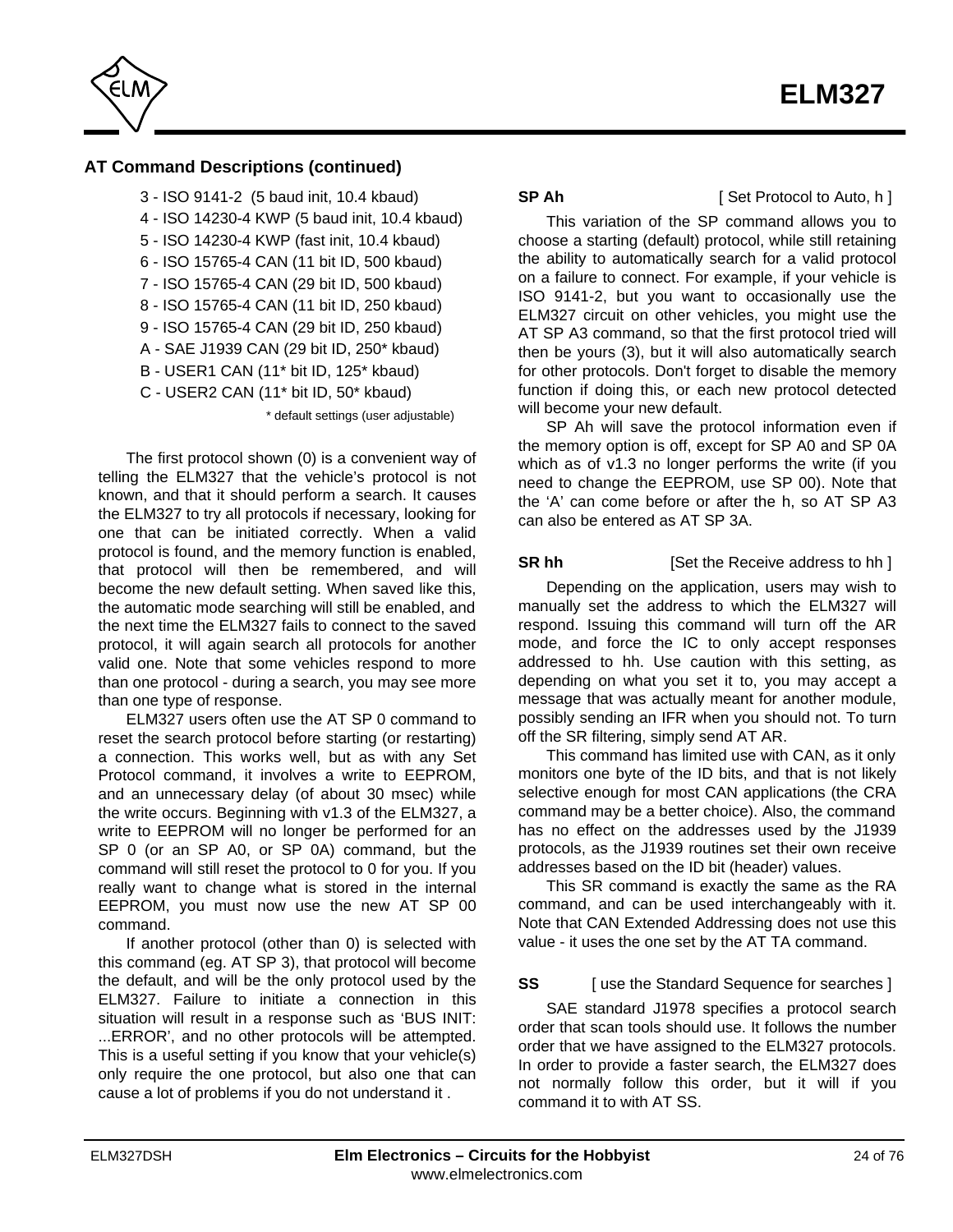

**ST hh** [ Set Timeout to hh ]

After sending a request, the ELM327 waits a preset time for a response before it can declare that there was 'NO DATA' received from the vehicle. The same timer setting is also used after a response has been received, while waiting to see if more are coming. The AT ST command allows this timer to be adjusted, in increments of 4 msec (or 20 msec if in the J1939 protocol, with JTM5 selected).

When Adaptive Timing is enabled, the AT ST time sets the maximum time that is to be allowed, even if the adaptive algorithm determines that the setting should be longer. In most circumstances, it is best to simply leave the AT ST time at the default setting, and let the adaptive timing algorithm determine what to use for the timeout.

The ST timer is set to 32 by default (giving a time of approximately 200 msec), but this value can be adjusted by changing PP 03. Note that a value of 00 does not result in a time of 0 msec – it will restore the timer to the default value.

**SW hh** [ Set Wakeup to hh ]

Once a data connection has been established, some protocols require that there be data flow every few seconds, just so that the ECU knows to maintain the communications path open. If the messages do not appear, the ECU will assume that you are finished, and will close the channel. The connection will need to be initialized again to reestablish communications.

The ELM327 will automatically generate periodic messages, as required, in order to maintain a connection. The replies to these messages are always ignored, and are not visible to the user. (Currently, only protocols 3, 4, and 5 support these messages nothing is available for CAN.)

The time interval between these periodic 'wakeup' messages can be adjusted in 20 msec increments using the AT SW hh command, where hh is any hexadecimal value from 00 to FF. The maximum possible time delay of just over 5 seconds results when a value of FF (decimal 255) is used. The default setting provides a nominal delay of 3 seconds between messages.

Note that the value 00 (zero) is treated as a very special case, and must be used with caution, as it will stop all periodic messages. This way of stopping the messages while keeping the rest of the protocol functioning normally, is for experimenters, and is not intended to be used regularly. Issuing AT SW 00 will not change a prior setting for the time between wakeup messages, if the protocol is re-initialized.

**TA hh** [ set the Tester Address to hh ]

This command is used to change the current tester (ie. scan tool) address that is used in the headers, periodic messages, filters, etc. The ELM327 normally uses the value that is stored in PP 06 for this, but the TA command allows you to temporarily override that value.

Sending AT TA will affect all protocols, including J1939. This provides a convenient means to change the J1939 address from the default value of F9, without affecting other settings.

Although this command may appear to work 'on the fly', it is not recommended that you try to change this address after a protocol is active, as the results may be unpredictable.

**TP h** [ Try Protocol h ]

This command is identical to the SP command, except that the protocol that you select is not immediately saved in internal memory, so does not change the default setting. Note that if the memory function is enabled (AT M1), and this new protocol that you are trying is found to be valid, that protocol will then be stored in memory as the new default.

**TP Ah** [ Try Protocol h with Auto ]

This command is very similar to the AT TP command above, except that if the protocol that is tried should fail to initialize, the ELM327 will then automatically sequence through the other protocols, attempting to connect to one of them.

# **V0** and **V1** [ Variable data lengths off or on ]

These commands modify the current CAN protocol settings to allow the sending of variable data length messages, just as bit 6 of PP 2C and PP 2E do for protocols B and C. This allows experimenting with variable data length messages for any of the CAN protocols (not just B and C). The V1 command will always override any protocol setting, and force a variable data length message. The default setting is V0, providing data lengths as determined by the protocol.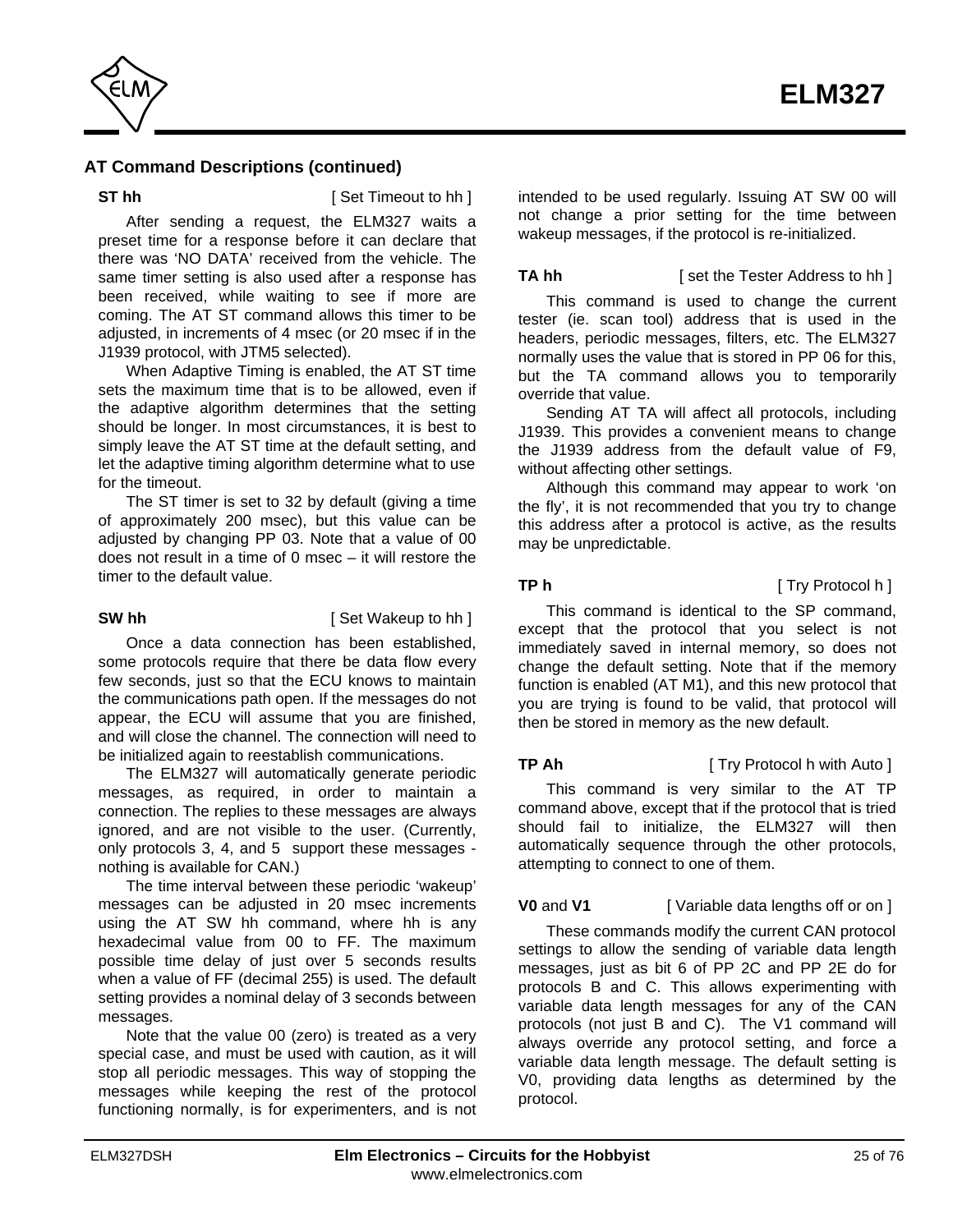

## **WM [1 to 6 bytes]** [ set Wakeup Message to… ]

This command allows the user to override the default settings for the wakeup messages (sometimes known as the 'periodic idle' messages). Simply provide the message that you wish to have sent (typically three header bytes and one to three data bytes), and the ELM327 will then send them as required, at the rate determined by the AT SW setting. Note that you do not have to add a checksum byte to the data  $-$  the ELM327 calculates the value and adds it for you.

**WS** [ Warm Start ]

This command causes the ELM327 to perform a complete reset which is very similar to the AT Z command, but does not include the power on LED test. Users may find this a convenient way to quickly 'start over' without having the extra delay of the AT Z command.

If using variable RS232 baud rates (ie AT BRD commands), it is preferred that you reset the IC using this command rather than AT Z, as AT WS will not affect the chosen RS232 baud rate, and AT Z will.

**Z** *Z C C C C C C C C C C C C C C C C C C* 

This command causes the chip to perform a complete reset as if power were cycled off and then on again. All settings are returned to their default values, and the chip will be put into the idle state, waiting for characters on the RS232 bus. Any baud rate that was set with the AT BRD command will be lost, and the ELM327 will return to the default baud rate setting.

## **@1** [ display the device description ]

This command displays the device description string. The default text is 'OBDII to RS232 Interpreter'.

### **@2** [ display the device identifier ]

A device identifier string that was recorded with the @3 command is displayed with the @2 command. All 12 characters and a terminating carriage return will be sent in response, if they have been defined. If no identifier has been set, the @2 command returns an error response ('?'). The identifier may be useful for storing product codes, production dates, serial

## **@3 cccccccccccc** [ store the device identifier ]

numbers, or other such codes.

This command is used to set the device identifier code. Exactly 12 characters must be sent, and once written to memory, they can not be changed (ie you may only use the @3 command one time). The characters sent must be printable (ascii character values 00x21 to 0x5F inclusive).

If you are developing software to write device identifiers, you may be interested in the ELM328 IC, as it allows multiple writes using the @3 command (but it can not send OBD messages).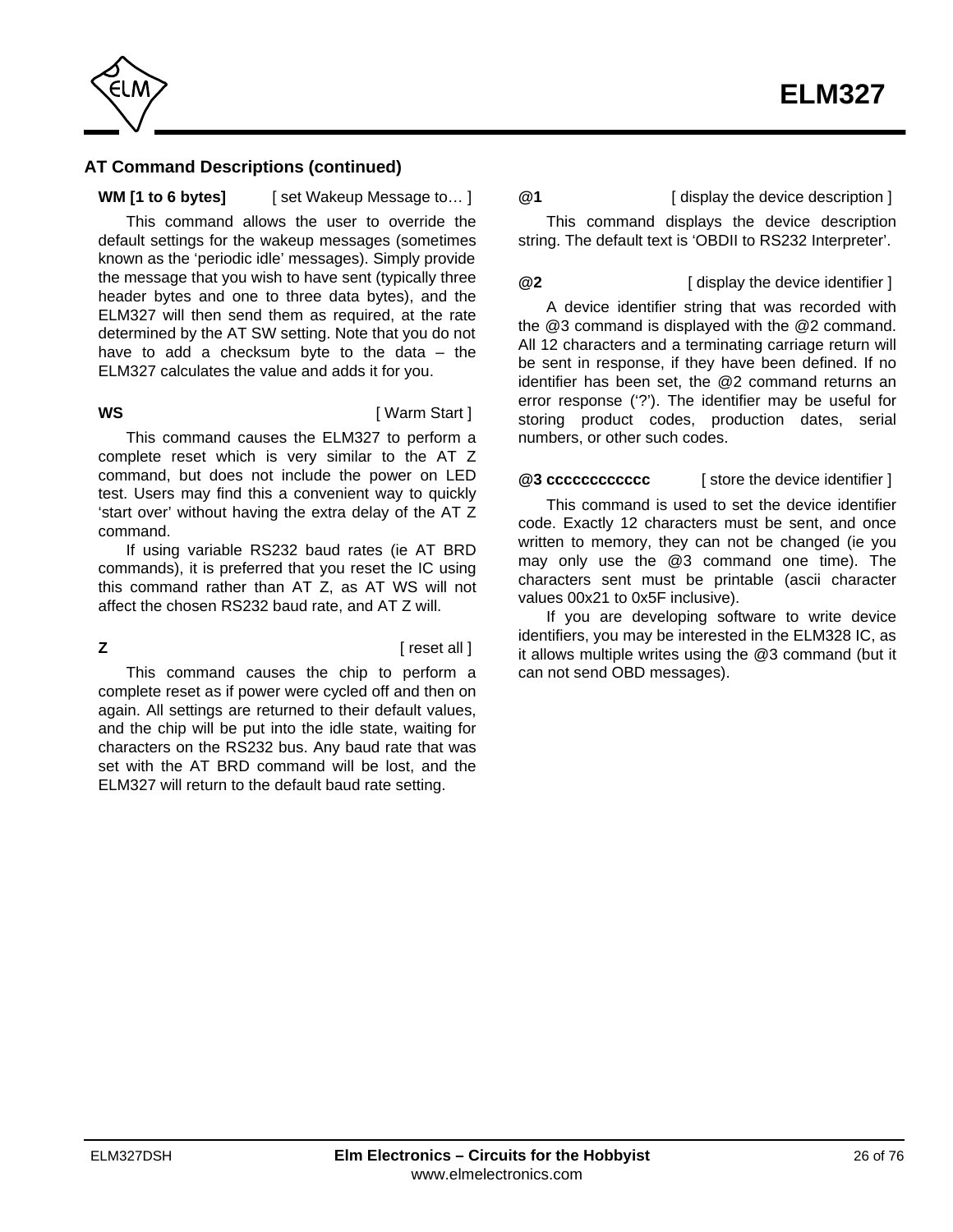<span id="page-26-0"></span>

### **Reading the Battery Voltage**

Before learning the OBD Commands, we will show an example of how to use an AT Command. We will assume that you have built (or purchased) a circuit which is similar to that of [Figure 9 in the Example](#page-66-0) [Applications section \(page 67\). T](#page-66-0)his circuit provides a connection to read the vehicle's battery voltage, which many will find very useful.

If you look in the AT Command list, you will see there is one command that is listed as RV [Read the input Voltage]. This is the command which you will need to use. First, be sure that the prompt character is shown (that is the '>' character), then simply enter 'AT' followed by RV, and press return (or enter):

>AT RV

Note that we used upper case characters for this request, but it was not required, as the ELM327 will accept upper case (AT RV) as well as lower case (at rv) or any combination of these (At rV). It does not matter if you insert space characters (' ') within the message either, as they are ignored by the ELM327.

A typical response to this command will show a voltage reading, followed by another prompt character:

12.6V

 $\overline{\phantom{a}}$ 

The accuracy of this reading depends on several factors. As shipped from the factory, the ELM327 voltage reading circuitry will typically be accurate to about 2%. For many, this is all that is needed. Some people may want to calibrate the circuitry for more accurate readings, however, so we have provided a special 'Calibrate Voltage' command for this.

To change the internal calibration constants, you will need to know the actual battery voltage to more accuracy than the ELM327 shows. Many quality digital multimeters can do this, but you should verify the accuracy before making a change.

Let us assume that you have connected your accurate multimeter, and you find that it reads 12.47V. The ELM327 is a little high at 12.6V, and you would like it to read the same as your meter. Simply calibrate the ELM327 to the measured voltage using the CV command:

> >AT CV 1247  $\cap$ K

Note that you should not provide a decimal point in

the CV value, as the ELM327 knows that it should be between the second and the third digits.

At this point, the internal calibration values have been changed (ie. written to EEPROM), and the ELM327 now knows that the voltage at the input is actually 12.47V. To verify that the changes have taken place, simply read the voltage again:

```
>AT RV
12.5V
```
The ELM327 always rounds off the measurement to one decimal place, so the 12.47V actually appears as 12.5V (but the second decimal place is maintained internally for accuracy and is used in the calculations).

The ELM327 may be calibrated with any reference voltage that you have available, but note that the CV command always expects to receive four characters representing the voltage at the input. If you had used a 9V battery for your reference, and it is actually 9.32V, then you must add a leading zero to the actual voltage when calibrating the IC:

```
>AT CV 0932
\capK
```
If you should get into trouble with this command (for example, if you set calibration values to something arbitrary and do not have a voltmeter on hand to provide accurate values), you can restore the settings to the original (factory) values with the CV 0000 command. Simply send:

```
>AT CV 0000
\capK
```
The other AT Commands are used in the same manner. Simply type the letters A and T, then follow with the command you want to send and any arguments that are required. Then press return (or enter, depending on your keyboard). Remember - you can always insert space characters as often as you wish if it improves the readability for you, as they are ignored by the ELM327.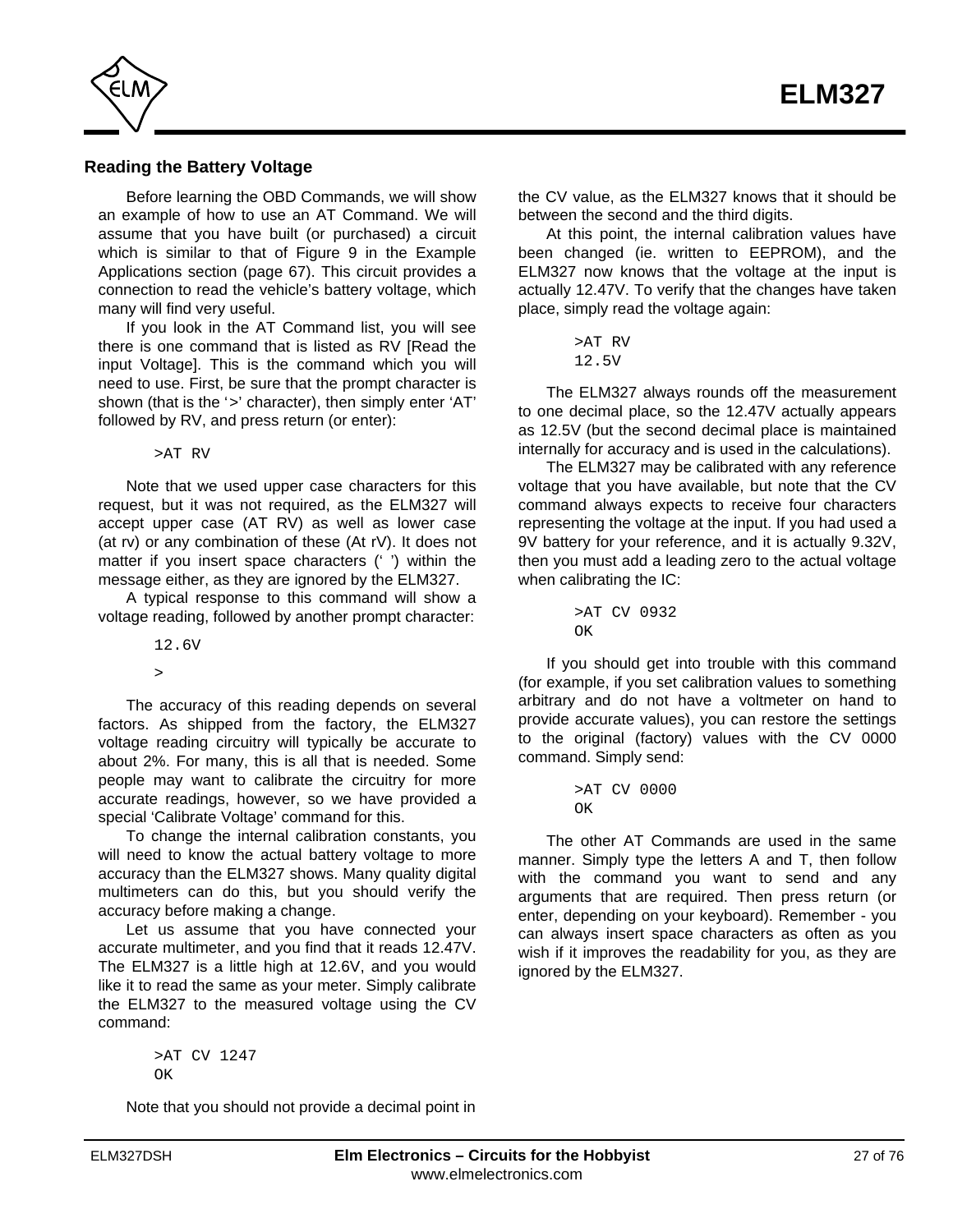<span id="page-27-0"></span>

## **OBD Commands**

If the bytes that you send to the ELM327 do not begin with the letters 'A' and 'T', they are assumed to be OBD commands for the vehicle. Each pair of ASCII bytes will be tested to ensure that they are valid hexadecimal digits, and will then be combined into data bytes for transmitting to the vehicle.

OBD commands are actually sent to the vehicle embedded in a data packet. Most standards require that three header bytes and an error checksum byte be included with every OBD message, and the ELM327 adds these extra bytes to your command bytes for you. The initial (default) values for these extra bytes are usually appropriate for most requests, but if you wish to change them, there is a mechanism to do so (see [the 'Setting the Headers' section\)](#page-36-0).

Most OBD commands are only one or two bytes in length, but some can be longer. The ELM327 will limit the number of bytes that can be sent to the maximum number allowed by the standards (usually seven bytes or 14 hexadecimal digits). Attempts to send more bytes will result in an error – the entire command is then ignored and a single question mark printed.

Hexadecimal digits are used for all of the data exchange with the ELM327 because it is the data format used most often in the OBD standards. Most mode request listings use hexadecimal notation, and it is the format most frequently used when results are shown. With a little practice, it should not be very difficult to deal in hex numbers, but some people may want to use a table such as Figure 1, or keep a calculator nearby. Dealing with the hex digits can not be avoided - eventually all users need to manipulate the results in some way (combining bytes and dividing by 4 to obtain rpm, dividing by 2 to obtain degrees of advance, converting temperatures, etc.).

As an example of sending a command to the vehicle, assume that A6 (or decimal 166) is the command that is required to be sent. In this case, the user would type the letter A, then the number 6, then would press the return key. These three characters would be sent to the ELM327 by way of the RS232 port. The ELM327 would store the characters as they are received, and when the third character (the carriage return) was received, would begin to assess the other two. It would see that they are both valid hex digits, and would convert them to a one byte value (the decimal value is 166). The header bytes and a checksum byte would then be added, and a total of five bytes would typically be sent to the vehicle. Note that the carriage return character is only a signal to the

ELM327, and is not sent to the vehicle.

After sending the command, the ELM327 listens on the OBD bus for replies, looking for ones that are directed to it. If a message address matches, the received bytes will be sent on the RS232 port to the user, while messages received that do not have matching addresses will be ignored (but are often still available for viewing with the AT BD command).

The ELM327 will continue to wait for messages addressed to it until there are none found in the time that was set by the AT ST command. As long as messages continue to be received, the ELM327 will continue to reset this timer, and look for more. Note that the IC will always respond to a request with some reply, even if it is to say 'NO DATA' (meaning that there were no messages found, or that some were found but they did not match the receive criteria).

| Hexadecimal<br>Number   | Decimal<br>Equivalent |
|-------------------------|-----------------------|
| 0                       | 0                     |
| 1                       | 1                     |
| $\overline{c}$          | $\overline{c}$        |
| 3                       | 3                     |
| $\overline{\mathbf{4}}$ | 4                     |
| 5                       | 5                     |
| 6                       | 6                     |
| 7                       | 7                     |
| 8                       | 8                     |
| 9                       | 9                     |
| A                       | 10                    |
| B                       | 11                    |
| C                       | 12                    |
| D                       | 13                    |
| E                       | 14                    |
|                         | 15                    |

Figure 1. Hex to Decimal Conversion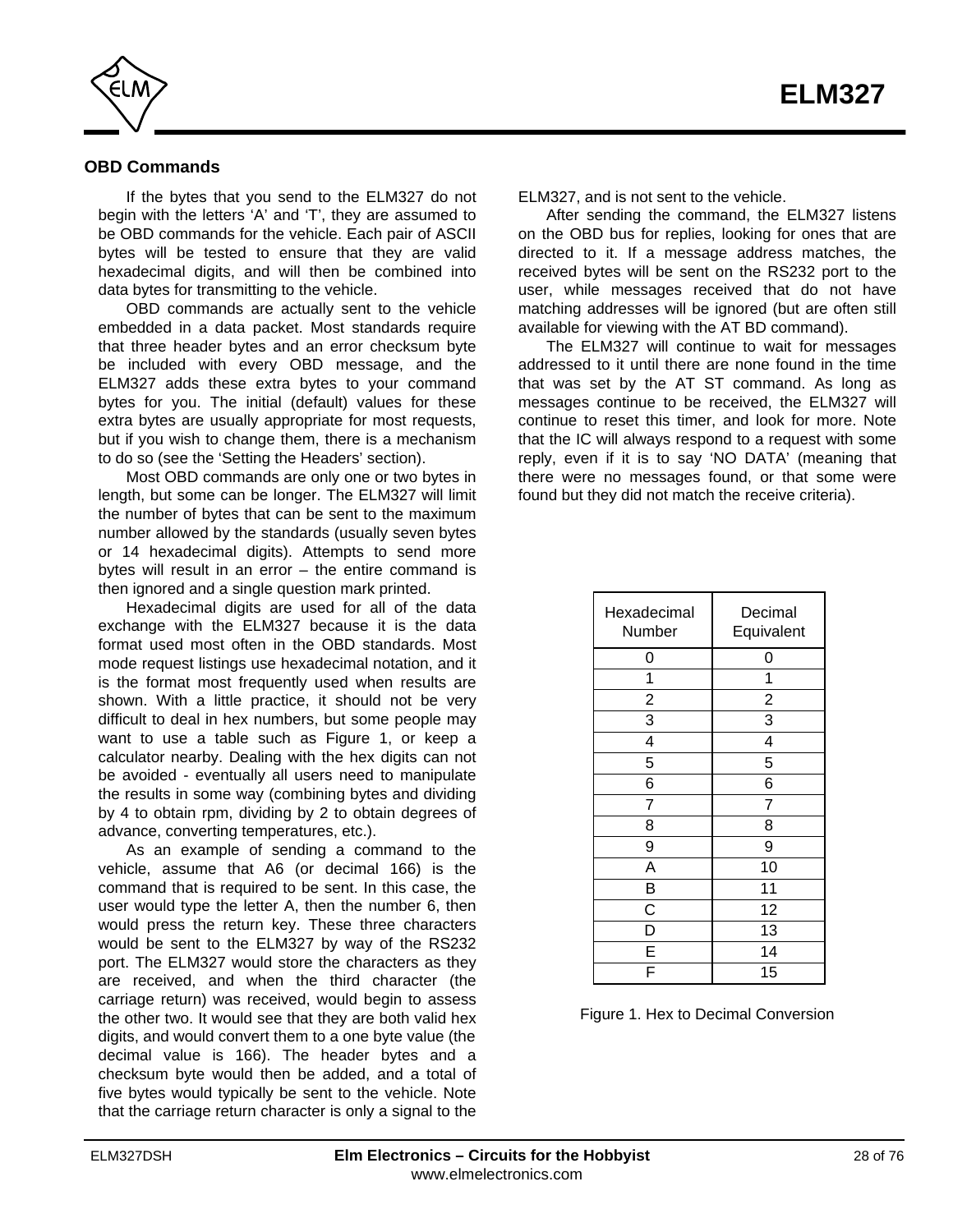<span id="page-28-0"></span>

## **Talking to the Vehicle**

The standards require that each OBD command or request that is sent to the vehicle must adhere to a set format. The first byte sent (known as the 'mode') describes the type of data being requested, while the second byte (and possibly a third or more) specifies the actual information that is required. The bytes which follow after the mode byte are known as the 'parameter identification' or PID number bytes. The modes and PIDs are described in detail in documents such as the SAE J1979, or ISO 15031-5 standards, and may also be defined by the vehicle manufacturers.

The SAE J1979 standard currently defines ten possible diagnostic test modes, which are:

- 01 show current data
- 02 show freeze frame data
- 03 show diagnostic trouble codes
- 04 clear trouble codes and stored values
- 05 test results, oxygen sensors
- 06 test results, non-continuously monitored
- 07 show 'pending' trouble codes
- 08 special control mode
- 09 request vehicle information
- 0A request permanent trouble codes

Vehicles are not required to support all of the modes, and within modes, they are not required to support all possible PIDs (some of the first OBDII vehicles only supported a very small number of them). Within each mode, PID 00 is reserved to show which PIDs are supported by that mode. Mode 01, PID 00 must be supported by all vehicles, and can be accessed as follows…

Ensure that your ELM327 interface is properly connected to the vehicle, and powered. Most vehicles will not respond without the ignition key in the ON position, so turn the ignition to on, but do not start the engine. If you have been experimenting, the state of your interface may be unknown, so reset it by sending:

>AT Z

You will see the interface leds flash, and then the IC should respond with 'ELM327 v1.4b', followed by a prompt character. Now, you may choose a protocol that the ELM327 should connect with, but it is usually easier to simply select protocol '0' which tells the IC to search for one:

>AT SP 0

That's all that you need to do to prepare the

ELM327 for communicating with a vehicle. At the prompt, issue the mode 01 PID 00 command:

>01 00

The ELM327 should say that it is 'SEARCHING...' for a protocol, then it should print a series of numbers, similar to these:

41 00 BE 1F B8 10

The 41 in the above signifies a response from a mode 01 request (01 + 40 = 41), while the second number (00) repeats the PID number requested. A mode 02, request is answered with a 42, a mode 03 with a 43, etc. The next four bytes (BE, 1F, B8, and 10) represent the requested data, in this case a bit pattern showing the PIDs that are supported by this mode (1=supported, 0=not). Although this information is not very useful for the casual user, it does prove that the connection is working.

Another example requests the current engine coolant temperature (ECT). Coolant temperature is PID 05 of mode 01, and can be requested as follows:

>01 05

The response will be of the form:

41 05 7B

The 41 05 shows that this is a response to a mode 1 request for PID 05, while the 7B is the desired data. Converting the hexadecimal 7B to decimal, one gets  $7 \times 16 + 11 = 123$ . This represents the current temperature in degrees Celsius, but with the zero offset to allow for subzero temperatures. To convert to the actual coolant temperature, you need to subtract 40 from the value obtained. In this case, then, the coolant temperature is 123 - 40 or 83°C.

A final example shows a request for the engine rpm. This is PID 0C of mode 01, so at the prompt type:

>01 0C

If the engine is running, the response might be:

41 0C 1A F8

The returned value (1A F8) is actually a two byte hex number that must be converted to a decimal value to be useful. Converting it, we get a value of 6904, which seems like a very high value for engine rpm.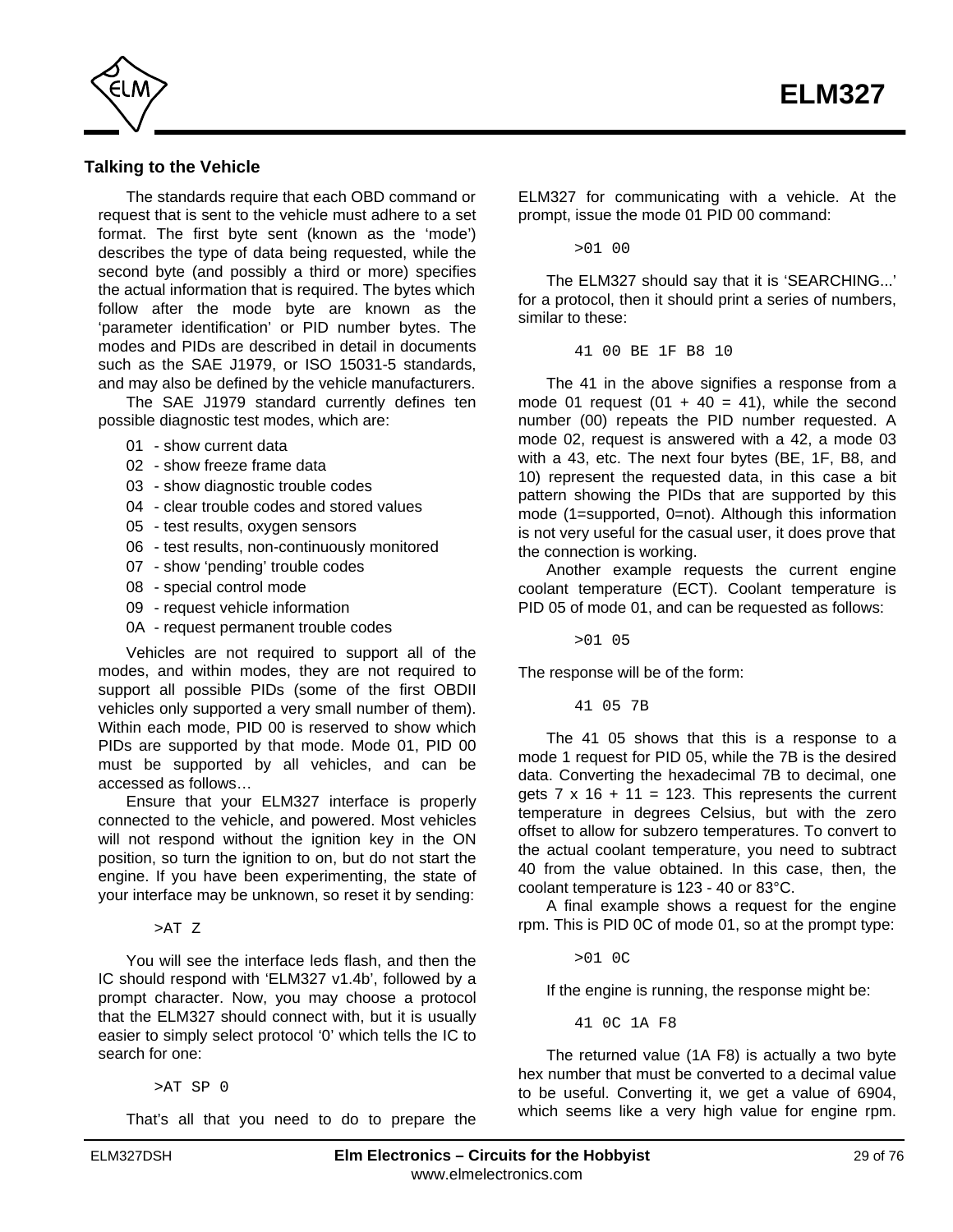

## **Talking to the Vehicle (continued)**

That is because rpm is sent in increments of 1/4 rpm! To convert to the actual engine speed, we need to divide the 6904 by 4. A value of 1726 rpm is much more reasonable.

Note that these examples asked the vehicle for information without regard for the type of OBD protocol that the vehicle uses. This is because the ELM327 takes care of all of the data formatting and translation for you. Unless you are going to do more advanced functions, there is really no need to know what the protocol is.

The above examples showed only a single line of response for each request, but the replies often consist of several separate messages, either from multiple ECUs responding, or from one ECU providing messages that need to be combined to form one response (se[e 'Multiline Responses' on page 42\).](#page-41-0) In order to be adaptable to this variable number of responses, the ELM327 normally waits to see if any more are coming. If no response arrives within a certain time, it assumes that the ECU is finished. This same timer is also used when waiting for the first response, and if that never arrives, causes 'NO DATA' to be printed.

Version 1.3 of the ELM327 introduced a way to speed up the retrieval of information, if you know how many responses to expect. By telling the ELM327 how many lines of data to receive, it knows when it is finished, so does not have to go through the final timeout, waiting for data that is not coming. Simply add a single hex digit after the OBD request bytes - the value of the digit providing the maximum number of responses to obtain, and the ELM327 does the rest. For example, if you know that there is only one response coming for the engine temperature request that was previously discussed, you can now send:

>01 05 1

and the ELM327 will return immediately after obtaining only one response. This may save a considerable amount of time, as the default time for the AT ST timer is 200 msec. (The ELM327 still sets the timer after sending the request, but that is only in case the single response does not arrive.)

Some protocols (like J1850 PWM) require an acknowledgement from the ELM327 for every message sent. If you provide a number for the responses that is too small, the ELM327 will return to the prompt too early, and you may cause bus

congestion while the ECU tries several times to resend the messages that were not acknowledged. For this reason, you must know how many responses to expect before using this feature.

As an example, consider a request for the vehicle identification number (VIN). This number is 17 digits long, and typically takes 5 lines of data to be represented. It is obtained with mode 09, PID 02, and should be requested with:

>09 02

or with:

>09 02 5

if you know that there are five lines of data coming. If you should mistakenly send 09 02 1, you might cause problems.

This ability to specify the number of responses was really added with the programmer in mind. An interface routine can determine how many responses to expect for a specific request, and then store that information for use with subsequent requests. That number can then be added to the requests and the response time can be optimized. For an individual trying to obtain a few trouble codes, the savings are not really worth the trouble, and it's easiest to use the old way to make a request.

We offer one additional warning when trying to optimize the speed at which you obtain information from vehicles. Prior to the APR2002 release of the J1979 standard, sending J1850 requests more frequently than every 100 msec was forbidden. With the APR2002 update, scan tools were allowed to send the next request without delay if it was determined that all the responses to the previous request had been received. Vehicles made prior to this time may not be able to tolerate requests at too fast a rate, so use caution with them.

Hopefully this has shown how typical requests are made using the ELM327. If you are looking for more information on modes and PIDs, it is available from the SAE (www.sae.org), from ISO (www.iso.org), or from various other sources on the web.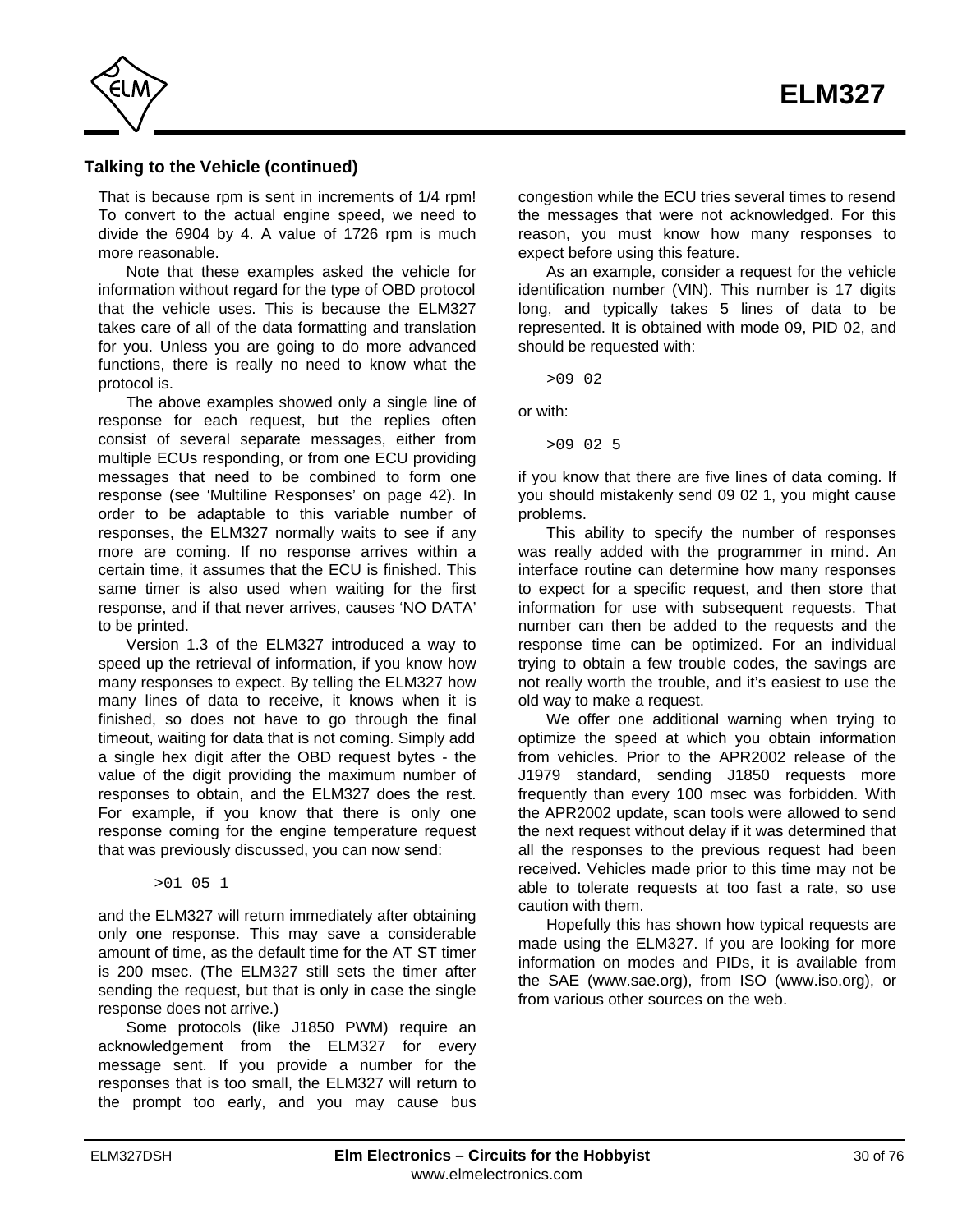<span id="page-30-0"></span>

### **Interpreting Trouble Codes**

Likely the most common use that the ELM327 will be put to is in obtaining the current Diagnostic Trouble Codes (or DTCs). Minimally, this requires that a mode 03 request be made, but first one should determine how many trouble codes are presently stored. This is done with a mode 01 PID 01 request as follows:

>01 01

To which a typical response might be:

41 01 81 07 65 04

The 41 01 signifies a response to the request, and the next data byte (81) is the number of current trouble codes. Clearly there would not be 81 (hex) or 129 (decimal) trouble codes present if the vehicle is at all operational. In fact, this byte does double duty, with the most significant bit being used to indicate that the malfunction indicator lamp (MIL, or 'Check Engine Light') has been turned on by one of this module's codes (if there are more than one), while the other 7 bits of this byte provide the actual number of stored trouble codes. In order to calculate the number of stored codes when the MIL is on, simply subtract 128 (or 80 hex) from the number.

The above response then indicates that there is one stored code, and it was the one that set the Check Engine Lamp or MIL on. The remaining bytes in the response provide information on the types of tests supported by that particular module (see the J1979 document for further information).

In this instance, there was only one line to the response, but if there were codes stored in other modules, they each could have provided a line of response. To determine which module is reporting the trouble code, one would have to turn the headers on (AT H1) and then look at the third byte of the three byte header for the address of the module that sent the information.

Having determined the number of codes stored, the next step is to request the actual trouble codes with a mode 03 request (there is no PID needed):

>03

A response to this could be:

43 01 33 00 00 00 00

The '43' in the above response simply indicates that this is a response to a mode 03 request. The other 6 bytes in the response have to be read in pairs to show the trouble codes (the above would be interpreted as 0133, 0000, and 0000). Note that the response has been padded with 00's as required by the SAE standard for this mode – the 0000's do not represent actual trouble codes.

As was the case when requesting the number of stored codes, the most significant bits of each trouble code also contain additional information. It is easiest to use the following table to interpret the extra bits in the first digit as follows:

| V | Replace it with these two characters |                                                     |  |  |  |  |  |
|---|--------------------------------------|-----------------------------------------------------|--|--|--|--|--|
| 0 | P0                                   | Powertrain Codes - SAE defined                      |  |  |  |  |  |
| 1 | P <sub>1</sub>                       | $\epsilon$<br>"<br>- manufacturer defined           |  |  |  |  |  |
| 2 | P <sub>2</sub>                       | $\mathbf{G}$<br>" - SAE defined                     |  |  |  |  |  |
| 3 | P <sub>3</sub>                       | $\epsilon$<br>"<br>- jointly defined                |  |  |  |  |  |
| 4 | C <sub>0</sub>                       | Chassis Codes - SAE defined                         |  |  |  |  |  |
| 5 | C1                                   | $\epsilon$<br>" - manufacturer defined              |  |  |  |  |  |
| 6 | C <sub>2</sub>                       | $\epsilon$<br>" - manufacturer defined              |  |  |  |  |  |
| 7 | C3                                   | $\mathbf{g}$<br>"<br>- reserved for future          |  |  |  |  |  |
| 8 | B <sub>0</sub>                       | Body Codes - SAE defined                            |  |  |  |  |  |
| 9 | B <sub>1</sub>                       | $\epsilon$<br>" - manufacturer defined              |  |  |  |  |  |
| А | <b>B2</b>                            | $\mathbf{f}$<br>" - manufacturer defined            |  |  |  |  |  |
| В | B <sub>3</sub>                       | $\epsilon$<br>$\mathbf{f}$<br>- reserved for future |  |  |  |  |  |
| C | U <sub>0</sub>                       | Network Codes - SAE defined                         |  |  |  |  |  |
| D | U1                                   | $\mathbf{G}$<br>"<br>- manufacturer defined         |  |  |  |  |  |
| E | U <sub>2</sub>                       | $\mathbf{f}$<br>"<br>- manufacturer defined         |  |  |  |  |  |
| F | U3                                   | "<br>" - reserved for future                        |  |  |  |  |  |

 $\Box$  If the first hex digit received is this,

Taking the example trouble code (0133), the first digit (0) would then be replaced with P0, and the 0133 reported would become P0133 (which is the code for an 'oxygen sensor circuit slow response'). Note that the ISO 15765-4 (CAN) protocol is very similar, but it adds an extra data byte (in the second position), showing how many data items (DTCs) are to follow.

To provide a few more examples, if the received code was D016, you would replace the D with U1, and the resulting trouble code would be U1016. Similarly, 1131 received would actually be for the code P1131.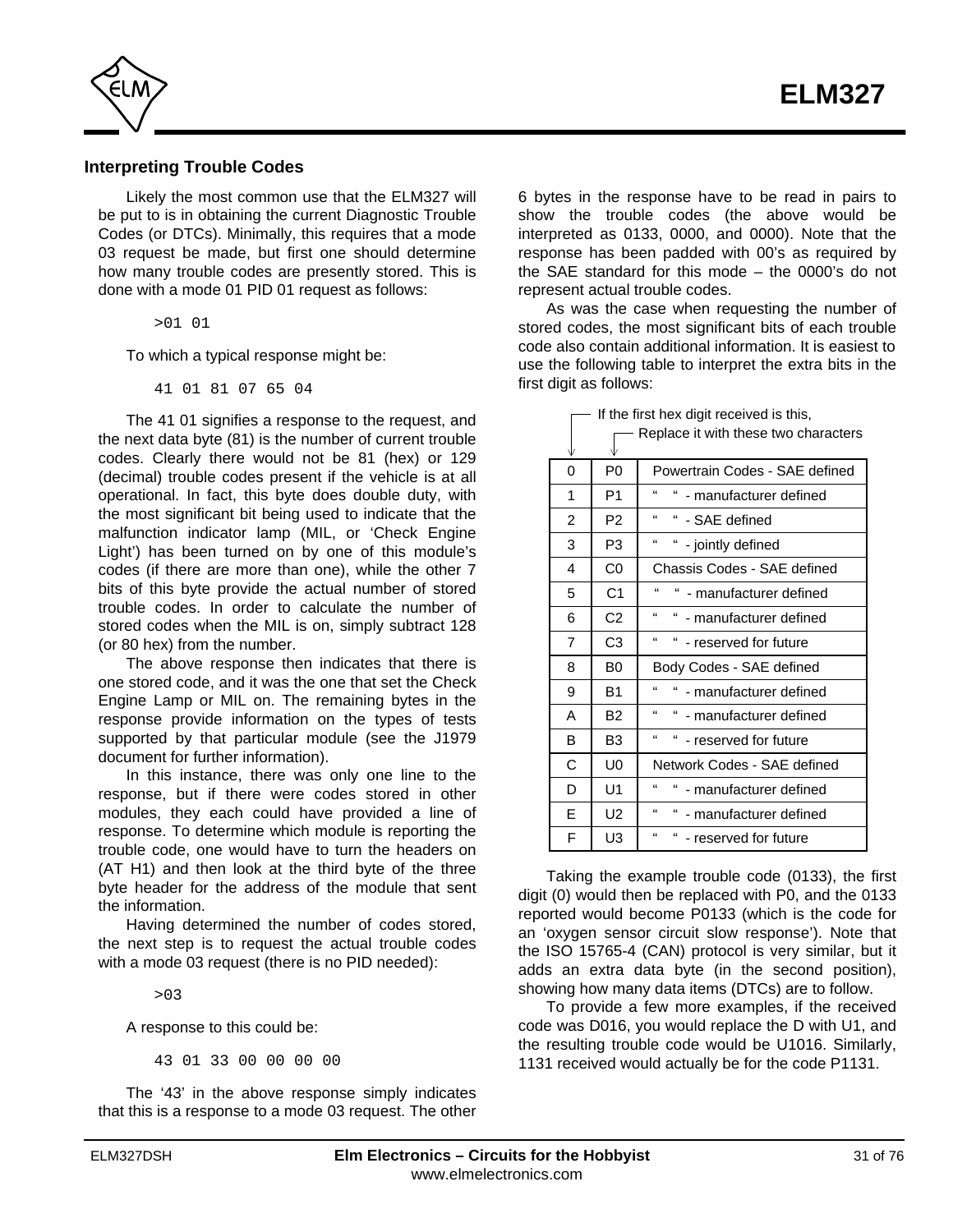<span id="page-31-0"></span>

## **Resetting Trouble Codes**

The ELM327 is quite capable of resetting diagnostic trouble codes, as this only requires issuing a mode 04 command. The consequences should always be considered before sending it, however, as more than the MIL (or 'Check Engine Light') will be reset. In fact, issuing a mode 04 will:

- reset the number of trouble codes
- erase any diagnostic trouble codes
- erase any stored freeze frame data
- erase the DTC that initiated the freeze frame
- erase all oxygen sensor test data
- erase mode 06 and 07 information
- not erase permanent (mode 0A) trouble codes (these are reset by the ECU only)

 Clearing of all of this data is not unique to the ELM327 – it occurs whenever any scan tool is used to reset the codes. The biggest problem with losing this data is that your vehicle may run poorly for a short time, while it performs a recalibration.

To avoid inadvertently erasing stored information, the SAE specifies that scan tools must verify that a mode 04 is intended ('Are you sure?') before actually sending it to the vehicle, as all trouble code information is immediately lost when the mode is sent. Remember that the ELM327 does not monitor the content of the messages, so it will not know to ask for confirmation of the mode request – this would have to be the duty of a software interface, if one is written.

As stated, to actually erase diagnostic trouble codes, one need only issue a mode 04 command. A response of 44 from the vehicle indicates that the mode request has been carried out, the information erased, and the MIL turned off. Some vehicles may require a special condition to occur (eg. the ignition on but the engine must not be running) before they will respond to a mode 04 command.

That is all there is to clearing trouble codes. Once again, do not accidentally send the 04 code!

### **Quick Guide for Reading Trouble Codes**

If you do not use your ELM327 for some time, this entire data sheet may seem like quite a bit to review when your 'Check Engine' light eventually comes on, and you just want to know why. We offer this section as a quick guide to the basics that you will need.

To get started, connect the ELM327 circuit to your PC or PDA and communicate with it using a terminal program such as HyperTerminal, ZTerm, ptelnet, or a similar program. It should normally be set to either 9600 or 38400 baud, with 8 data bits, and no parity or handshaking.

The chart at the right provides a quick procedure on what to do next:

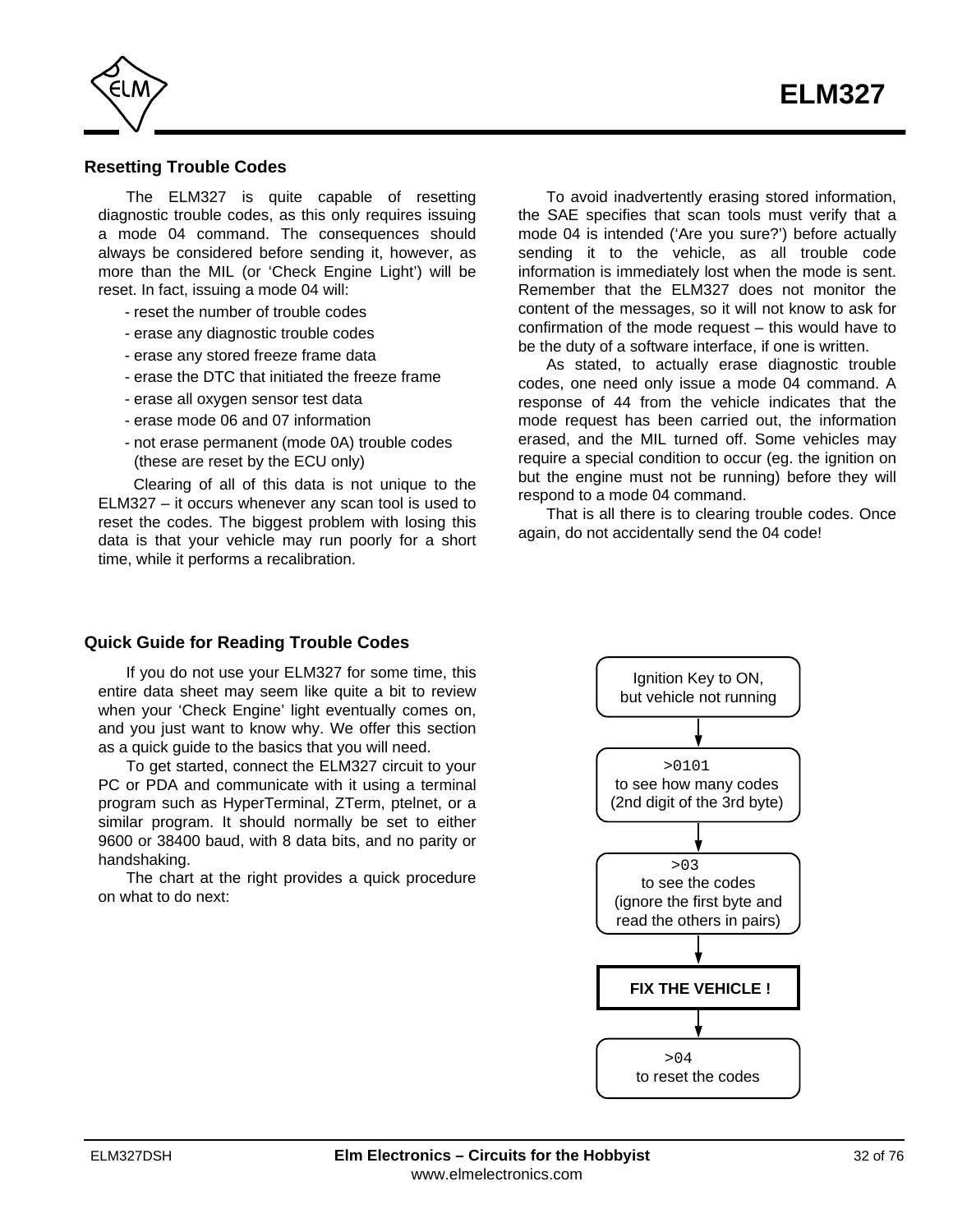<span id="page-32-0"></span>

## **Bus Initiation**

Both the ISO 9141-2 and ISO 14230-4 (KWP2000) standards require that the vehicle's OBD bus be initialized before any communications can take place. The ISO 9141 standard allows for only a slow (2 to 3 second) initiation process, while ISO 14230 allows for both a slow method, and a faster alternative.

The ELM327 will perform this bus initiation for you, but generally not until a request needs to be sent (you can force one with the FI and SI commands). If the bus initiation occurs during an automatic search, you will not see any status reporting, but if you have the Auto option off (and are set to protocols 3, 4, or 5), then you will see a message similar to this:

BUS INIT: ...

The three dots appear only as the slow initiation process is carried out – a fast initiation does not show the dots. This will be followed by either the expression 'OK' to say it was successful, or else an error message to indicate that there was a problem. (The most common error encountered is in forgetting to turn the

### **Wakeup Messages**

After an ISO 9141 or ISO 14230 connection has been established, there needs to be periodic data transfers in order to maintain that connection, and prevent it from 'going to sleep.' If normal requests and responses are being sent, that is usually sufficient, but the ELM327 occasionally has to create its own messages to prevent the connection from timing out.

We term these periodic messages that are created the 'Wakeup Messages', as they keep the connection alive, and prevent the circuitry from going back to an idle or sleep mode. (Some texts refer to these messages simply as 'idle messages.') The ELM327 automatically creates and sends these for you if there appears to be no other activity  $-$  there is nothing that you need do to ensure that they occur. To see these, once a connection is made, simply monitor the OBD transmit LED – you will see the periodic 'blips' created when the ELM327 sends one. If you are curious as to the actual contents of the messages, you can then perform a Buffer Dump to see the bytes. Note that the ELM327 never obtains or prints a response to any of the wakeup messages.

The standards state that if there is no activity at least every five seconds, the data connection may close. To ensure that this does not happen, and to

vehicle's key to 'ON' before attempting to talk to the vehicle.)

 Once the bus has been initiated, communications must take place regularly (typically at least once every five seconds), or the bus will revert to a low-power 'sleep' mode. If you are not sending data requests often enough, the ELM327 will generate requests for you to ensure that the bus stays 'awake'. You will never see the responses to these, but you may see the transmit LED flash periodically when these are being sent.

By default, the ELM327 ensures that these 'wakeup' or 'idle' messages are sent every 3 seconds, but this is adjustable with the AT SW command. The contents of the wakeup message are also user programmable with the AT WM command, if you should wish to change them. Users generally do not have to change either of the above though, as the default settings work well with almost all systems.

provide some margin, the ELM327 will send a wakeup message after three seconds of no activity. This time interval is fully programmable, should you prefer a different setting (see the AT SW command).

As with the ELM323, the ELM327 allows users to change the actual wakeup message that is sent. To do so, simply send the ELM327 a Wakeup Message command, telling it what you wish the message to be changed to. For example, if you would like to send the data bytes 44 55 with the header bytes set to 11 22 33, simply send the command:

>AT WM 11 22 33 44 55

and from that point forward, every wakeup message that the ELM327 sends will be as shown. You should not provide a checksum byte, as it will be automatically added for you.

You can change these as often as you want, the only restriction being that every time you do, you must provide the complete message – the header bytes and the data bytes (the current version of the ELM327 only allows for messages of one to six bytes in length).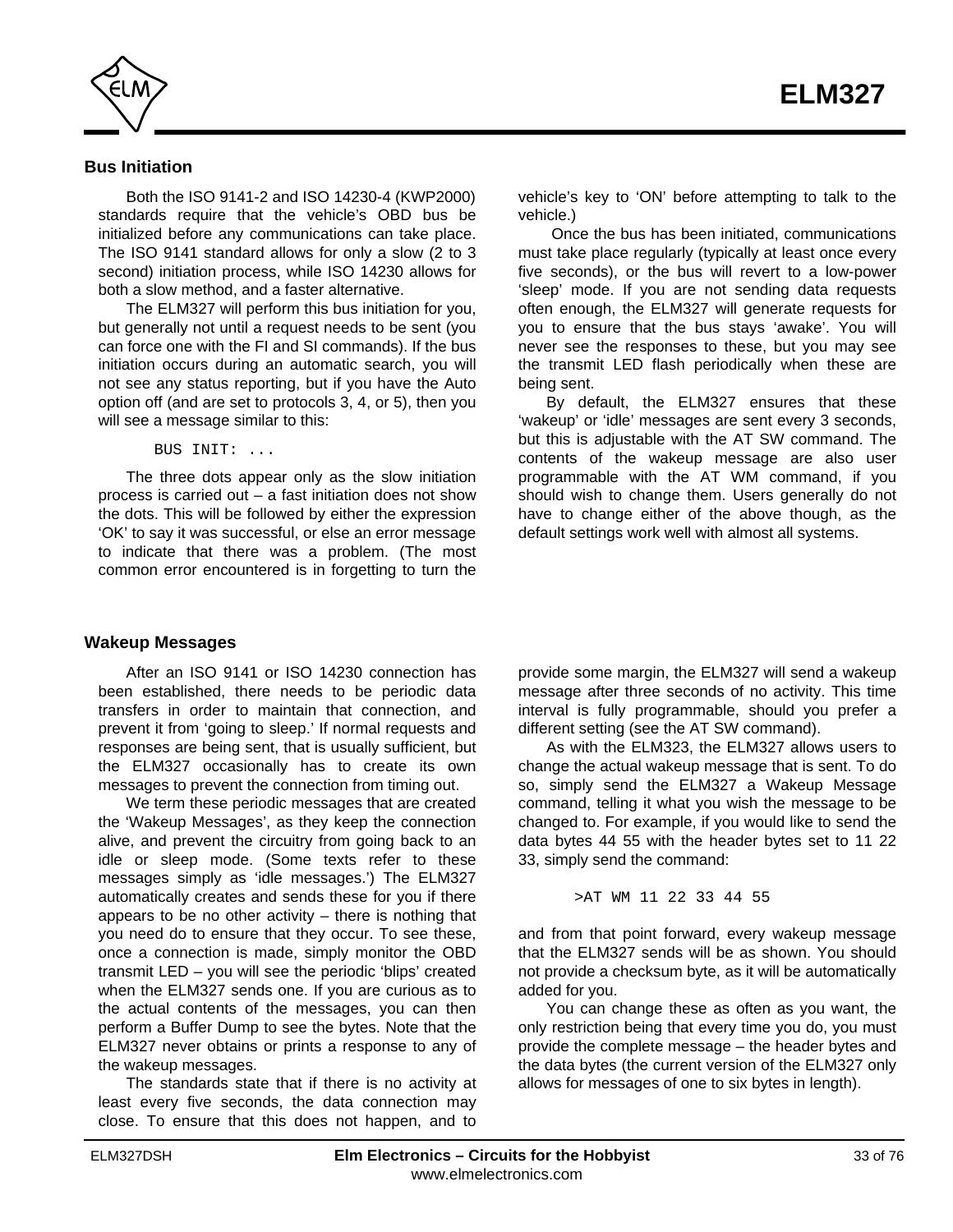<span id="page-33-0"></span>

## **Selecting Protocols**

The ELM327 supports several different OBD protocols (see Figure 2, at right). As a user, you may never have to choose which one it should use (since the factory settings cause an automatic search to be performed for you), but while experimenting, you may want to specify a protocol to be used.

For example, if you know that your vehicle uses the SAE J1850 VPW protocol, you may want the ELM327 to use only that protocol, and no others. If that is what you want, simply determine the protocol number (from Figure 2), then use the 'Set Protocol' AT Command as follows:

> >AT SP 2 OK

From this point on, the default protocol (used after every power-up or AT D command) will be protocol 2 (or whichever one that you have chosen). Verify this by asking the ELM327 to describe the protocol:

> >AT DP SAE J1850 VPW

Now what happens if your friend has a vehicle that uses ISO 9141-2? How do you now use the ELM327 interface for that vehicle, if it is set for J1850?

One possibility is to change your protocol selection to allow for the automatic searching for another protocol, on failure of the current one. This is done by putting an 'A' before the protocol number, as follows:

```
>AT SP A2
OK
>AT DP
AUTO, SAE J1850 VPW
```
Now, the ELM327 will try protocol 2, but will then automatically begin searching for another protocol should the attempt to connect with protocol 2 fail (as would happen when you try to connect to your friend's vehicle).

The Set Protocol commands cause an immediate write to the internal EEPROM, before even attempting to connect to the vehicle. This write is time-consuming, affects the setting for the next powerup, and may not actually be appropriate, if the protocol selected is not correct for the vehicle. To allow a test before a write occurs, the ELM327 offers one other command - the Try Protocol (TP) command.

Try Protocol is very similar to Set Protocol. It is used in exactly the same way as the AT SP command, the only difference being that a write to internal

| Protocol                           | Description                                                |  |  |  |  |
|------------------------------------|------------------------------------------------------------|--|--|--|--|
| 0                                  | Automatic                                                  |  |  |  |  |
| 1                                  | SAE J1850 PWM (41.6 kbaud)                                 |  |  |  |  |
| $\overline{2}$                     | SAE J1850 VPW (10.4 kbaud)                                 |  |  |  |  |
| 3                                  | ISO 9141-2 (5 baud init)                                   |  |  |  |  |
| 4<br>ISO 14230-4 KWP (5 baud init) |                                                            |  |  |  |  |
| 5<br>ISO 14230-4 KWP (fast init)   |                                                            |  |  |  |  |
| 6                                  | ISO 15765-4 CAN (11 bit ID, 500 kbaud)                     |  |  |  |  |
| $\overline{7}$                     | ISO 15765-4 CAN (29 bit ID, 500 kbaud)                     |  |  |  |  |
| 8                                  | ISO 15765-4 CAN (11 bit ID, 250 kbaud)                     |  |  |  |  |
| 9                                  | ISO 15765-4 CAN (29 bit ID, 250 kbaud)                     |  |  |  |  |
| A                                  | SAE J1939 CAN (29 bit ID, 250* kbaud)                      |  |  |  |  |
| B                                  | User1 CAN (11 <sup>*</sup> bit ID, 125 <sup>*</sup> kbaud) |  |  |  |  |
| С                                  | User2 CAN (11 <sup>*</sup> bit ID, 50 <sup>*</sup> kbaud)  |  |  |  |  |
| *user adjustable                   |                                                            |  |  |  |  |

Figure 2. ELM327 Protocol Numbers

memory will only occur after a valid protocol is found, and only if the memory function is enabled (M0/M1). For the previous example, all that needs to be sent is:

> >AT TP A2 OK

Many times, it is very difficult to even guess at a protocol to try first. In these cases, it is best to simply let the ELM327 decide what to use. This is done by telling it to use protocol 0 (with either the SP or the TP commands).

To have the ELM327 automatically search for a protocol to use, simply send:

> >AT SP 0 OK

and when the next OBD command is to be sent, the ELM327 will automatically look for one that responds. You will see a 'SEARCHING...' message, followed by a response, after which you can ask the ELM327 what protocol it found (by sending AT DP).

The first versions of the ELM327 used the SAE recommended search order (protocol 1, 2, 3, etc.), but recent versions of the IC modify the search order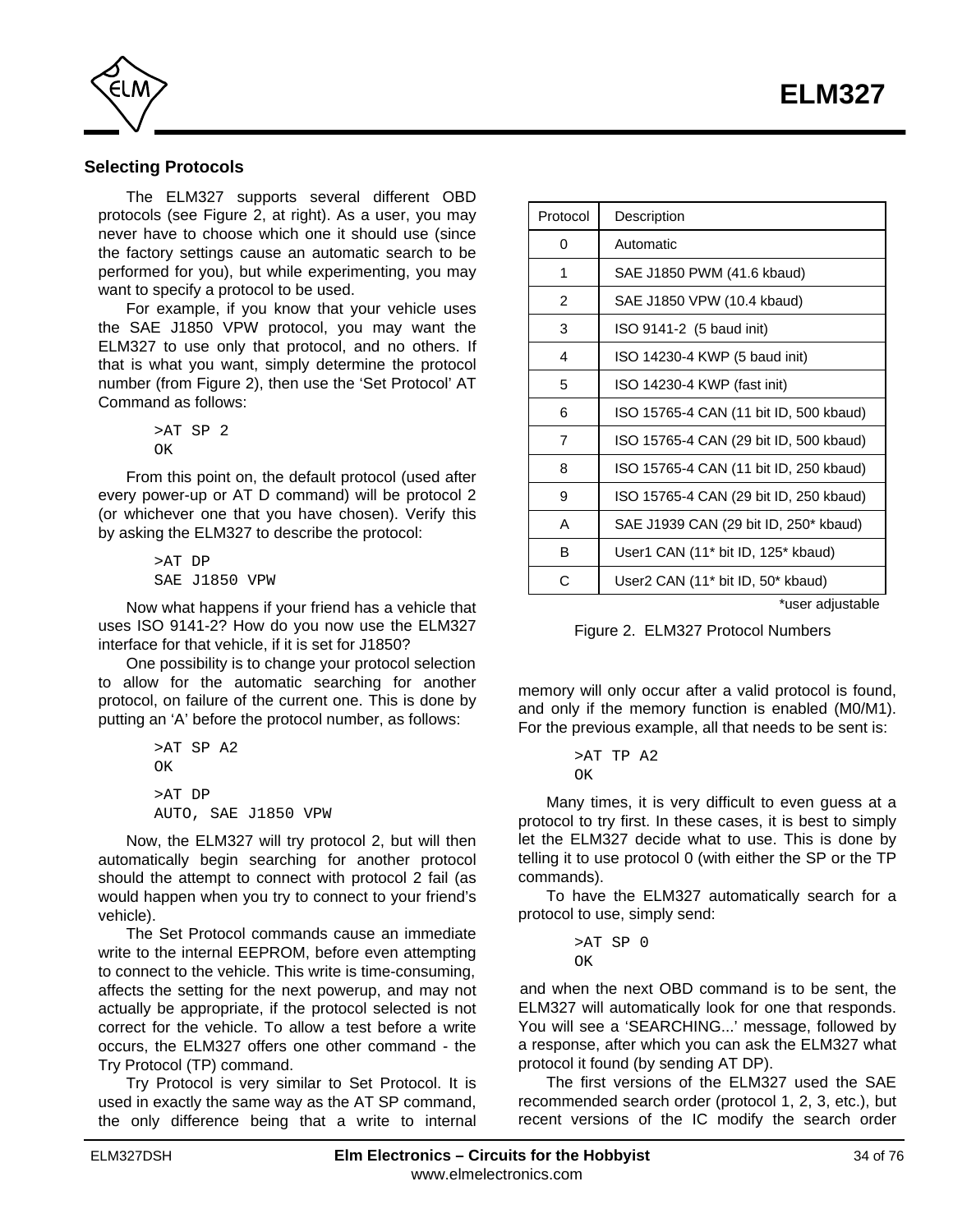<span id="page-34-0"></span>

## **Selecting Protocols (continued)**

based on any active inputs that are present. If you need to follow the SAE J1978 order, you should send the ELM327 an AT SS command, or step through each protocol with the TP command.

The automatic search works well with OBDII systems, but may not be what you need if you are experimenting. During a search, the ELM327 ignores any headers that you have previously defined (since there is always a chance that your headers may not result in a response), and it uses the default OBD header values for each protocol. It will also use standard requests (ie 01 00) during the searches. If this is not what you want, the results may be a little frustrating.

To use your own header (and data) values when attempting to connect to an ECU, do not tell the ELM327 to use protocol 0. Instead, tell it to either use

only your target protocol (ie. AT SP n), or else tell it to use yours with automatic searches allowed on failure (ie AT SP An). Then send your request, with headers assigned as required. The ELM327 will then attempt to connect using your headers and your data, and only if that fails (and you have chosen the protocol with AT SP An) will it search using the standard OBD default values.

In general, 99% of all users find that enabling the memory (setting pin 5 to 5V) and using the 'Auto' option when searching (you may need to send AT SP 0) works very well. After the initial search, the protocol used by your vehicle becomes the new default, but it is still able to search for another, without your having to say AT SP 0 again.

## **OBD Message Formats**

To this point we have only discussed the contents (data portion) of an OBD message, and made only passing mention of other parts such as headers and checksums, which all messages use to some extent.

On Board Diagnostics systems are designed to be very flexible, providing a means for several devices to communicate with one another. In order for messages to be sent between devices, it is necessary to add information describing the type of information being sent, the device that it is being sent to, and perhaps which device is doing the sending. Additionally, the importance of the message becomes a concern as well – crankshaft position information is certainly of considerably more importance to a running engine than a request for the number of trouble codes stored,

or the vehicle serial number. So to convey importance, messages are also assigned a priority.

The information describing the priority, the intended recipient, and the transmitter are usually needed by the recipient even before they know the type of request that the message contains. To ensure that this information is obtained first, OBD systems transmit it at the start (or head) of the message. Since these bytes are at the head, they are usually referred to as header bytes. Figure 3 below shows a typical OBD message structure that is used by the SAE J1850, ISO 9141-2, and ISO 14230-4 standards. It uses 3 header bytes as shown, to provide details concerning the priority, the receiver, and the transmitter. Note that many texts refer to the receiver



Figure 3. An OBD Message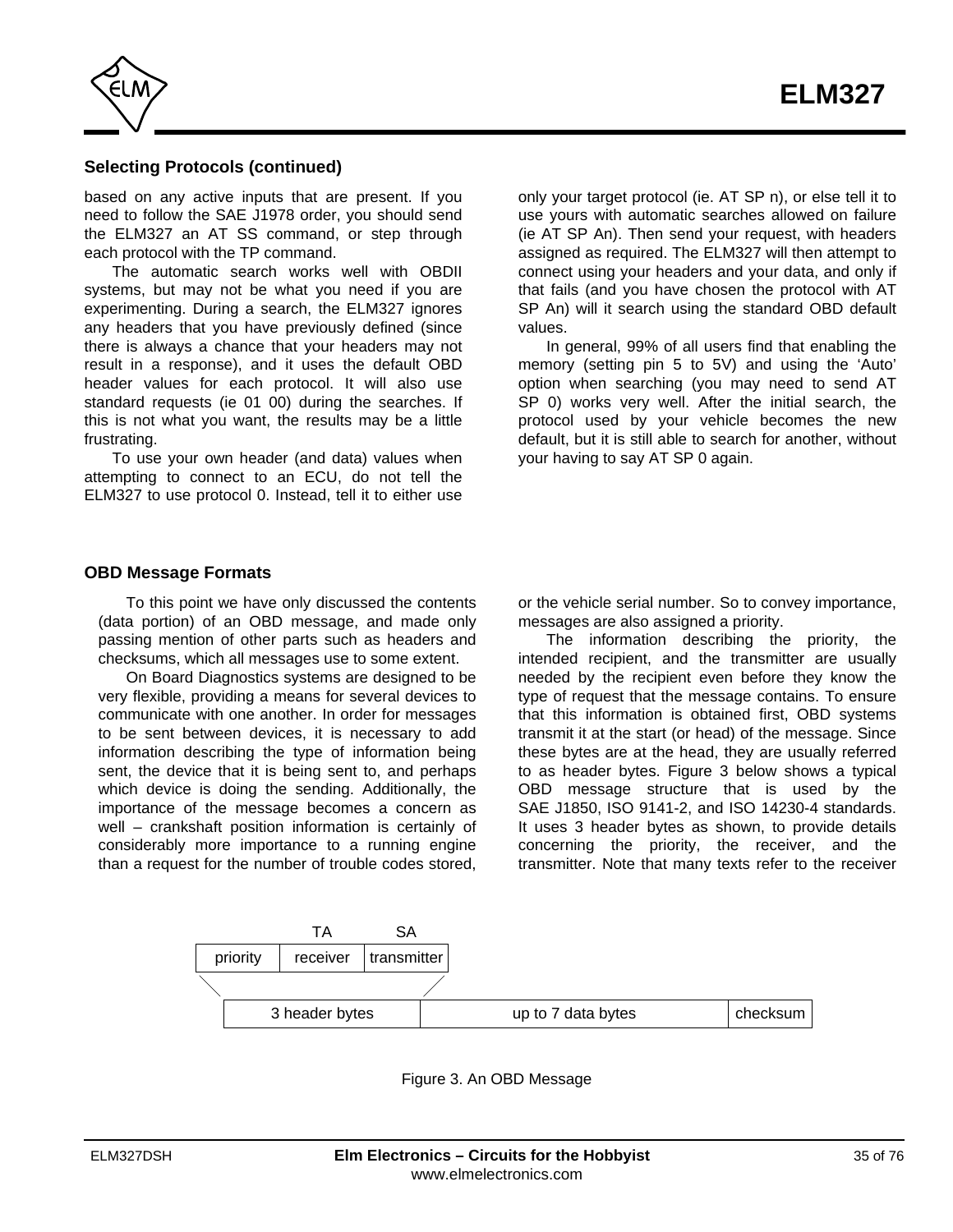

## **OBD Message Formats (continued)**

as the 'Target Address' (TA), and the transmitter as the 'Source Address' (SA).

Another concern when sending any message is that errors might occur in the transmission, and the received data may be falsely interpreted. To detect errors, the various protocols all provide some form of check on the received data. This may be as simple as a sum calculation (ie a 'running total' of byte values) that is sent at the end of a message. If the receiver also calculates a sum as bytes are received, then the two values can be compared and if they do not agree, the receiver will know that an error has occurred. Since simple sums might not detect multiple errors, a more reliable (and more complicated) sum called a Cyclic Redundancy Check (or 'CRC') is often used. All of the protocols specify how errors are to be detected, and the various ways of handling them if they occur.

The OBD data bytes are thus normally encapsulated within a message, with 'header' bytes at the beginning, and a 'checksum' at the end. The J1850, ISO 9141-2, and ISO 14230-4 protocols all use essentially the same structure, with three header bytes, a maximum of seven data bytes and one checksum byte.

The ISO 15765-4 (CAN) protocol uses a very similar structure (see Figure 4, below), the main difference really only relating to the structure of the header. CAN header bytes are not referred to as header bytes – they are called 'ID bits' instead. The initial CAN standard defined the ID bits as being 11 in number, while the more recent CAN standard now allows for either 11 or 29 bit IDs.

The ELM327 does not normally show any of these extra bytes unless you turn that feature on with the Headers On command (AT H1). Issuing that allows you to see the header bytes and the checksum byte (for the J1850, ISO 9141 and ISO 14230 protocols). For the CAN protocols, you will see the ID bits, and other items which are normally hidden such as the PCI byte for ISO 15765, or the data length codes (if they are enabled with PP 29, or AT D1). Note that the ELM327 does not display the checksum information for CAN systems, or the IFR bytes for J1850 systems.

It is not necessary to ever have to set these header byes, or to perform a checksum calculation, as the ELM327 will always do this for you. The header bytes are adjustable however, should you wish to experiment with advanced messages such as those for physical addressing. The next section provides a discussion on how to do this…

| $\left  \right. \leftarrow$ 'header' bytes |            | data bytes (8 in total) |          |
|--------------------------------------------|------------|-------------------------|----------|
| ID bits (11 or 29)                         | <b>PCI</b> | 7 data bytes            | checksum |

Figure 4. A CAN OBD Message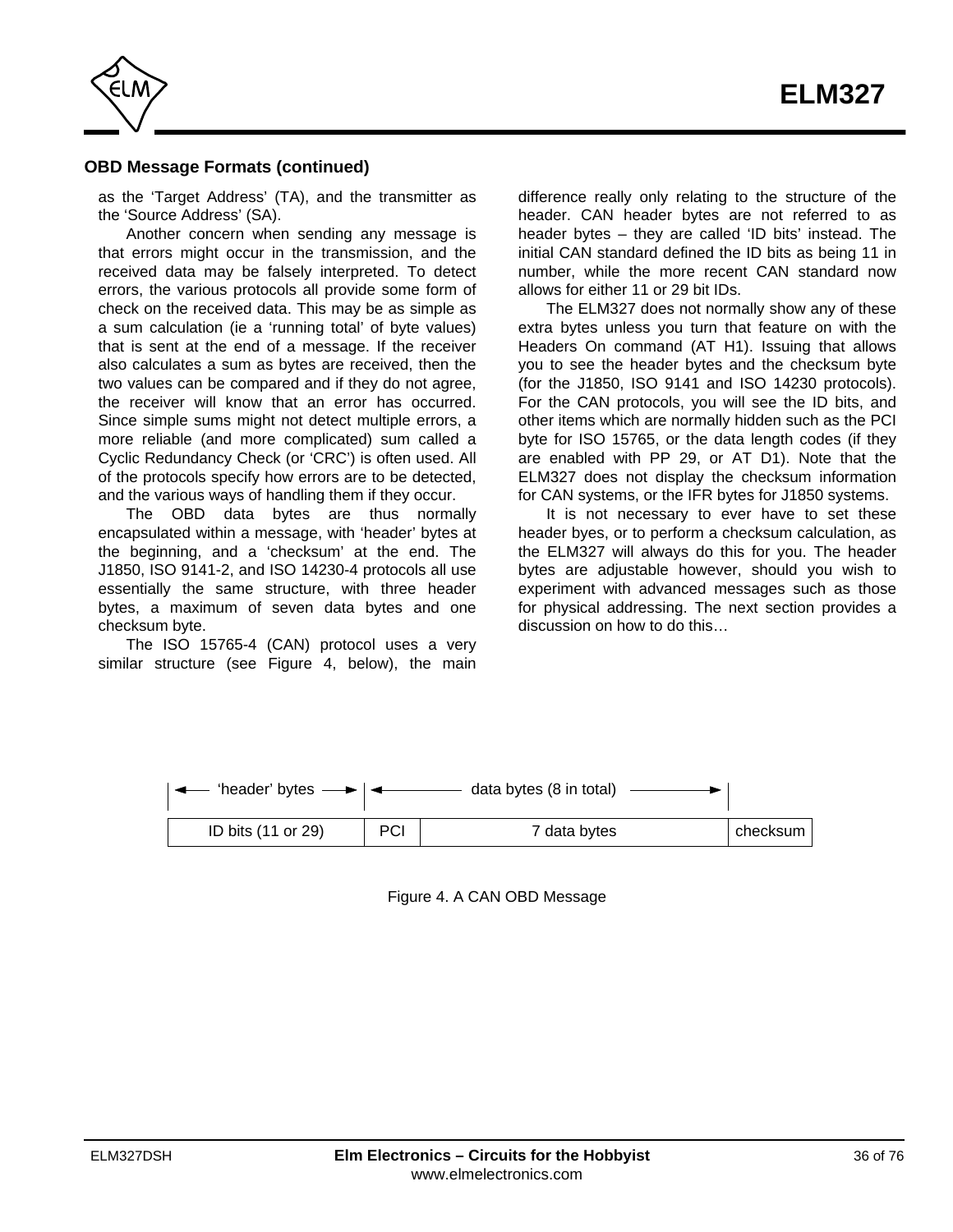

## **Setting the Headers**

The emissions related diagnostic trouble codes that most people are familiar with are described in the SAE J1979 standard (ISO15031-5). They represent only a portion of the data that a vehicle may have available – much more can be obtained if you are able to direct the requests elsewhere.

Accessing most OBDII diagnostics information requires that requests be made to what is known as a a 'functional address.' Any processor that supports the function will respond to the request (and theoretically, many different processors can respond to a single functional request). In addition, every processor (or ECU) will also respond to what is known as their physical address. It is the physical address that uniquely identifies each module in a vehicle, and permits you to direct more specific queries to only one particular module.

To retrieve information beyond that of the OBDII requirements then, it will be necessary to direct your requests to either a different functional address, or to an ECU's physical address. This is done by changing the data bytes in the message header.

As an example of functional addressing, let us assume that you want to request that the processor responsible for Engine Coolant provide the current Fluid Temperature. You do not know its address, so you consult the SAE J2178 standard and determine that Engine Coolant is functional address 48. SAE standard J2178 also tells you that for your J1850 VPW vehicle, a priority byte of A8 is appropriate. Finally, knowing that a scan tool is normally address F1, you have enough information to specify the three header bytes (A8 48 and F1). To tell the ELM327 to use these new header bytes, all you need is the Set Header command:

```
>AT SH A8 48 F1
\capK
```
The three header bytes assigned in this manner will stay in effect until changed by the next AT SH command, a reset, or an AT D.

Having set the header bytes, you now need only send the secondary ID for fluid temperature (10) at the prompt. If the display of headers is turned off, the conversation could look like this:

> $510$ 10 2E

The first byte in the response echoes the request, as usual, while the data that we requested is the 2E byte. You may find that some requests, being of a low priority, may not be answered immediately, possibly causing a 'NO DATA' result. In these cases, you may want to adjust the timeout value, perhaps first trying the maximum (ie use AT ST FF). Many vehicles will simply not support these extra addressing modes.

The other, and more common method of obtaining information is by physical addressing, in which you direct your request to a specific device, not to a functional group. To do this, you again need to construct a set of header bytes that direct your query to the physical address of the processor, or ECU. If you do not know the address, recall that the sender of information is usually shown in the third byte of the header. By monitoring your system for a time with the headers turned on (AT H1), you can quickly learn the main addresses of the senders. The SAE document J2178 assigns address ranges to these devices if you are unsure of which might be most appropriate.

When you know the address that you wish to 'speak to,' simply use it for the second byte in the header (assume an address of 10 for this example). Combine that with your knowledge of SAE J2178 to choose a priority/type byte (assume a value of E4 for this example, as if the vehicle is J1850 PWM). Finally, you need to identify yourself to the target, so that responses can be returned to you. As is customary for diagnostic tools, we'll use an address of F1. As before, these three bytes are then assigned to the header with the set header command:

```
>AT SH E4 10 F1
\capK
```
From this point on, all messages that the ELM327 sends will use these three bytes for the header. All that needs to be done now is to request data from the vehicle. For physical addressing, this is often done using mode 22:

> >22 11 6B 62 11 6B 00 00

The response to this command is of the same format to those seen for 'standard' OBD requests. The request has been repeated (with 40 added to the mode value in order to show that this is a response), and this is followed by the actual data (00 00 in this case). The PIDs used with mode 22 are usually proprietary to each manufacturer and are generally not published widely, so you may have difficulty in determining the ones to use with your vehicle. Elm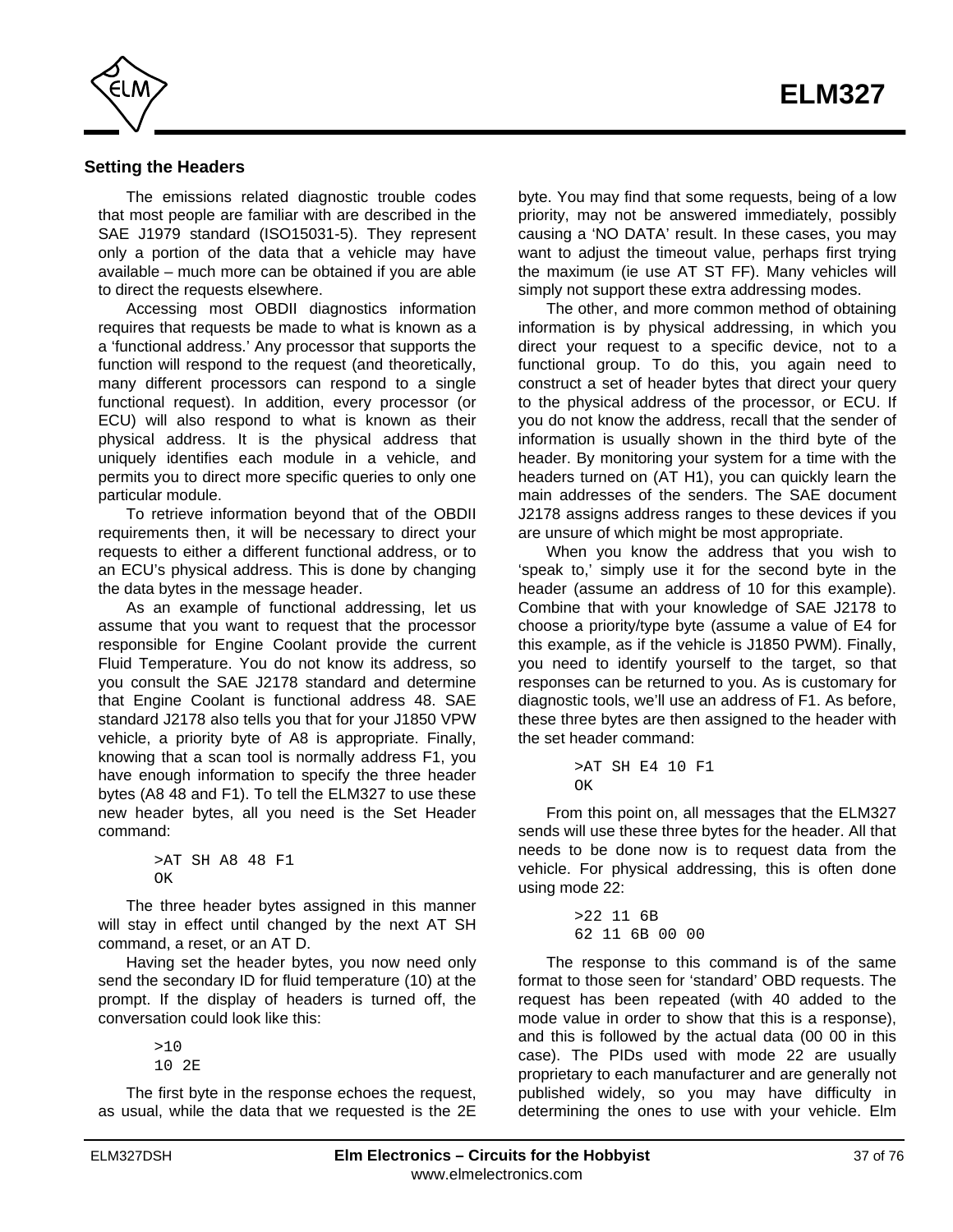

## **Setting the Headers (continued)**

Electronics does not maintain lists of this information, and cannot provide any further details for you. Mode 22 and others are described in more detail in the SAE standards document J2190, 'Enhanced E/E Diagnostic Test Modes'.

The ISO14230-4 standard defines its header bytes a little differently. Advanced experimenters will be aware that for ISO 14230-4, the first header byte must always include the length of the data field, which varies from message to message. From that, one might assume that the you would need to redefine the header for every message that is to be sent – not so! The ELM327 always determines the number of bytes that you are sending, and inserts that length for you, in the proper place for the header that you are using. If you are using the standard ISO 14230-4 header, the length will be put into the first header byte, and you need only provide the two (most significant) bits of this byte when defining the header. What you place in the rest of the byte will be ignored by the ELM327 unless you set it to 0. If it is 0, it is assumed that you are experimenting with KWP four byte headers, and the ELM327 then creates the fourth header byte for you. Again, you do not need to provide any length to be put into this byte – it is done for you.

Addressing within the CAN (ISO 15765-4) protocols is quite similar in many ways. First, consider the 29 bit standard. The ELM327 splits the 29 bits into a CAN Priority byte and the three header bytes that we are now familiar with. This is how they are combined for use by the ELM327:



Setting a 29 bit (extended) CAN ID

The CAN standard states that for diagnostics, the priority byte ('vv' in the diagram) will always be 18 (it is the default value used by the ELM327). Since it is

rarely changed, it is assigned separately from the other header bytes, using the CP command.

The next byte ('xx') describes the type of message that this is, and is set to hex DB for functional addressing, and to DA if using physical addressing. The next two bytes are as defined previously for the other standards – 'yy' is the receiver (or Target Address), and 'zz' is the transmitter (or Source Address). For the functional diagnostic requests, the receiver is always 33, and the transmitter is F1, which is very similar to ISO 14230-4.

Those that are familiar with the SAE J1939 standard will likely find this header structure to be very similar (J1939 is a CAN standard for use by 'heavyduty vehicles' such as trucks and buses). It uses slightly different terminology, but there is a direct parallel between the bytes used by J1939 for the headers and the grouping of the bytes in the ELM327. [Pages 48 and 49 p](#page-47-0)rovide more details of the J1939 message structure.

The final header format to discuss is that used in 11 bit CAN systems. They also use a priority/address structure, but shorten it into roughly three nibbles rather than three bytes. The ELM327 uses the same commands to set these values as for other headers, except that it only uses the 11 least significant ('rightmost') bits of the provided header bytes, and ignores the others, as shown here:



Setting an 11 bit (standard) CAN ID

It quickly becomes inconvenient to have to enter six digits when only three are required, so there is a special 'short' version of the AT SH command that uses only three hex digits. It actually operates by simply adding the leading zeros for you.

The 11 bit CAN standard typically makes functional requests (ID/header =  $7DF$ ), but receives physical replies (7En). With headers turned on, it is a simple matter to learn the address of the module that is replying, then use that information to make physical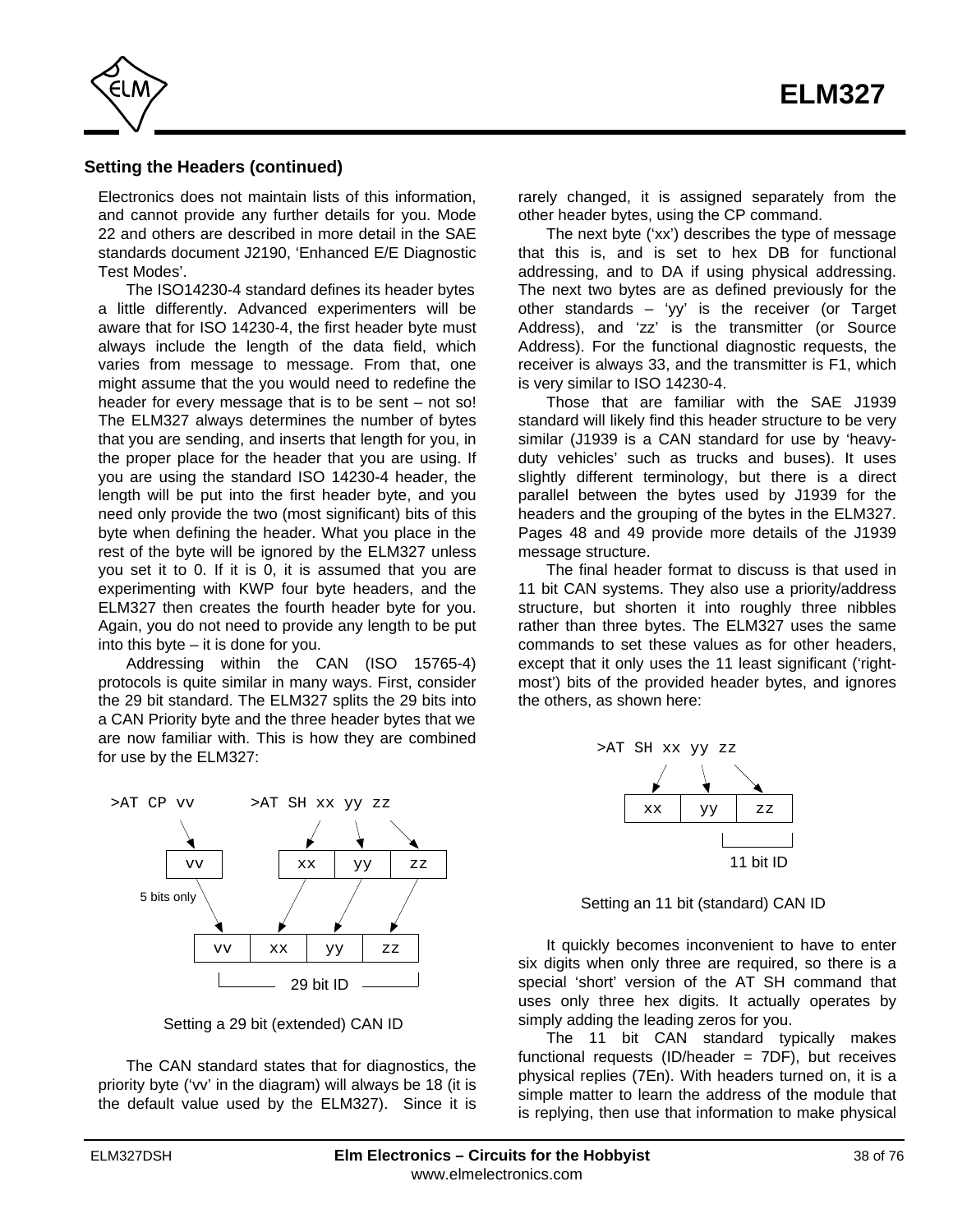**ELM327**



#### **Setting the Headers (continued)**

requests if desired. For example, if the headers are on, and you send 01 00, you might see:

> >01 00 7E8 06 41 00 BE 3F B8 13 00

The 7E8 shows that ECU#1 was the one responding. In order to talk directly to that ECU, all you need do is to set the header to the appropriate value (it is 7E0 to talk to the 7E8 device – see ISO 15765-4 for more information). From that point on, you can 'talk' directly to the ECU using its physical address, as shown here:

> >AT SH 7E0 OK >01 00 7E8 06 41 00 BE 3F B8 13 00 >01 05 7E8 03 41 05 46 00 00 00 00

Hopefully this has helped to get you started. As we often tell those that write for help – if you are planning to do some serious experimenting with OBD, you should buy the relevant standards.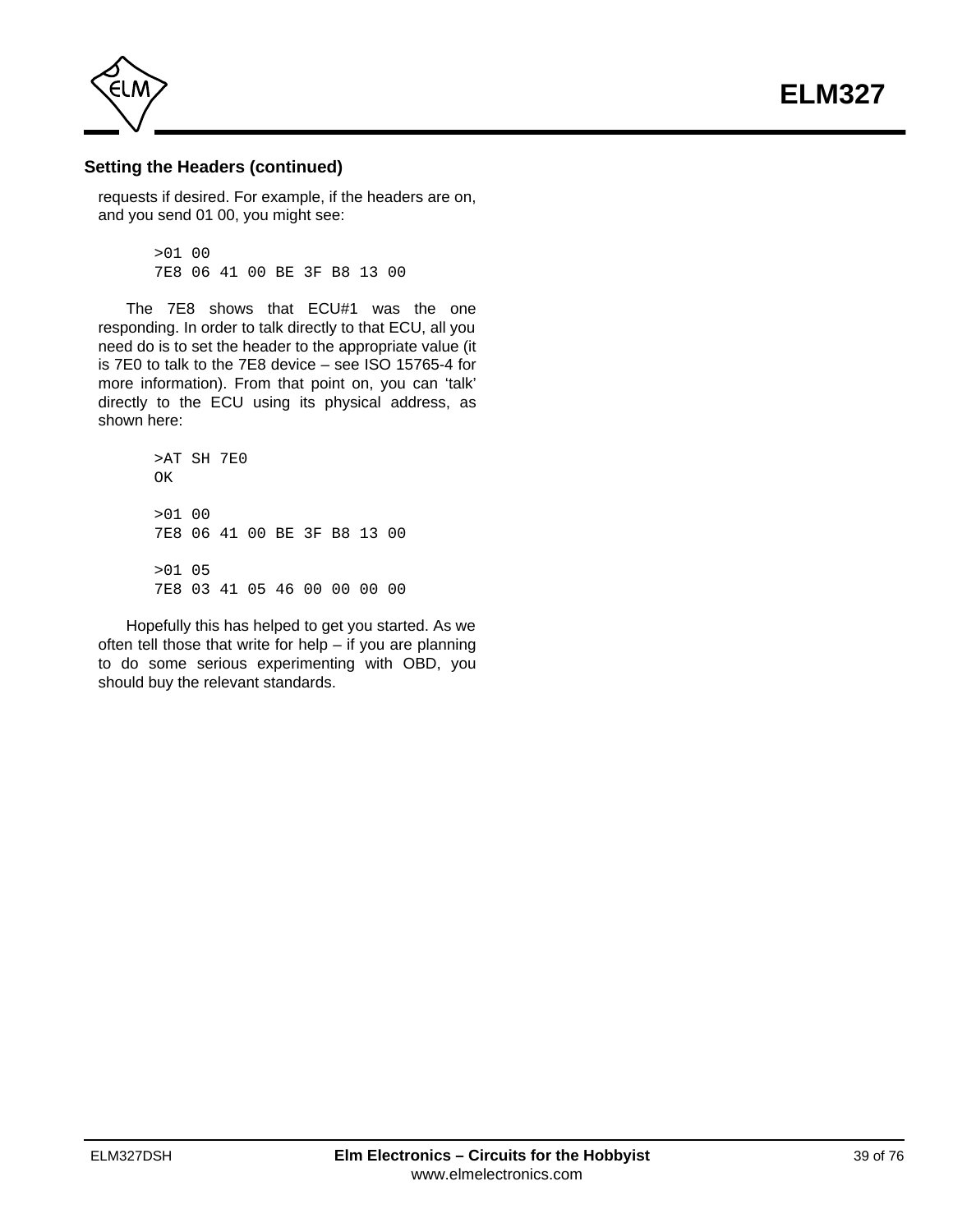

#### **Monitoring the Bus**

Some vehicles use the OBD bus for information transfer during normal vehicle operation, passing a great deal of information over it. A lot can be learned if you have the good fortune to connect to one of these vehicles, and are able to decipher the contents of the messages.

To see how your vehicle uses the OBD bus, you can enter the ELM327's 'Monitor All' mode, by sending the command AT MA from your terminal program. This will cause the IC to display any information that it sees on the OBD bus, regardless of transmitter or receiver addresses (it will show all). Note that the ELM327 remains silent while monitoring, so periodic 'wakeup' messages are not sent (if you have an ISO 9141 or ISO 14230 bus that had been initialized previously, it may 'go to sleep'), IFRs are not sent, and the CAN module does not acknowledge messages.

The monitoring mode can be stopped by putting a logic low level on the RTS pin, or by sending a single RS232 character to the ELM327. Any convenient character can be used to interrupt the  $IC$  – there are no restrictions on whether it is printable, etc. Note that any character that you send will be discarded, and will have no effect on any subsequent commands.

The time it takes to respond to such an interrupt will depend on what the ELM327 is doing when the character is received. The IC will always finish a task that is in progress (printing a line, for example) before printing 'STOPPED' and returning to wait for your input, so it is best to wait for the prompt character ('>') to be sent, or the Busy line to go low, before beginning to send a new command.

One unexpected result may occur if you have the automatic protocol search feature enabled, and you tell the ELM327 to begin monitoring. If the bus is quiet, the ELM327 will begin searching for an active protocol, which may not be what you were expecting. Be aware also that the ISO 9141 and ISO 14230 protocols look identical when monitoring, so the ELM327 may stop searching at ISO 9141, even if the actual protocol is ISO 14230. With the Automatic searching enabled, this should correct itself, however, when an OBD request is later made.

If the 'Monitor All' command provides too much information (it certainly does for most CAN systems), then you can restrict the range of data that is to be displayed. Perhaps you only want to see messages that are being transmitted by the ECU with address 10. To do that, simply type:

and all messages that contain 10 in the third byte of the header will be displayed.

Using this command with 11 bit CAN systems can be a little confusing at first. Recall the way in which all header bytes are stored within the ELM327. An 11 bit CAN ID is actually stored as the least significant 11 bits in the 3 byte 'header storage' location. It will be stored with 3 bits in the receiver's address location, and the remaining 8 bits in the transmitter's address location. For this example, we have requested that all messages created by transmitter '10' be printed, so all 11 bit CAN IDs that end in 10 will be displayed (ie all that look like 'x10').

The other monitoring command that is very useful is the AT MR command, which looks for specific addresses in the middle byte of the header. Using this command, you can look for all messages being sent to a particular address. For example, to use it to look for messages being sent to the ECU with address 10, simply send:

>AT MR 10

and all messages that contain 10 in the second byte of the header will be displayed.

Using this command with the 11 bit CAN systems will again need further explanation. It may be helpful to first picture the hex number '10' in the above example as the binary number '0001 0000'. Recall from above that 11 bit CAN IDs are actually stored as the least significant 11 bits in the 3 byte 'header storage' locations, and only 3 bits are actually stored in the middle byte (receiver's address) position. When comparing the received CAN ID to the address you provide with the MR command then, only the rightmost 3 bits of your MR address are considered and the other 5 bits are ignored. In this example, the AT MR 10 effectively becomes AT MR 0 for 11 bit CAN systems, and so all messages that begin with '0' as the first digit will be displayed.

In order to use the AT MR command with CAN 11 bit identifiers, you should always try to use the format 'AT MR 0x', where 'x' is the digit that you want the identifiers to begin with. To look for all 2xx's, use the command 'AT MR 02', and to see all of the 7xx's, you should use 'AT MR 07'.

The ELM327 can be set to automatically send the Monitor All command to itself after power on, if PP 00 is set to the value 0, and enabled.

>AT MT 10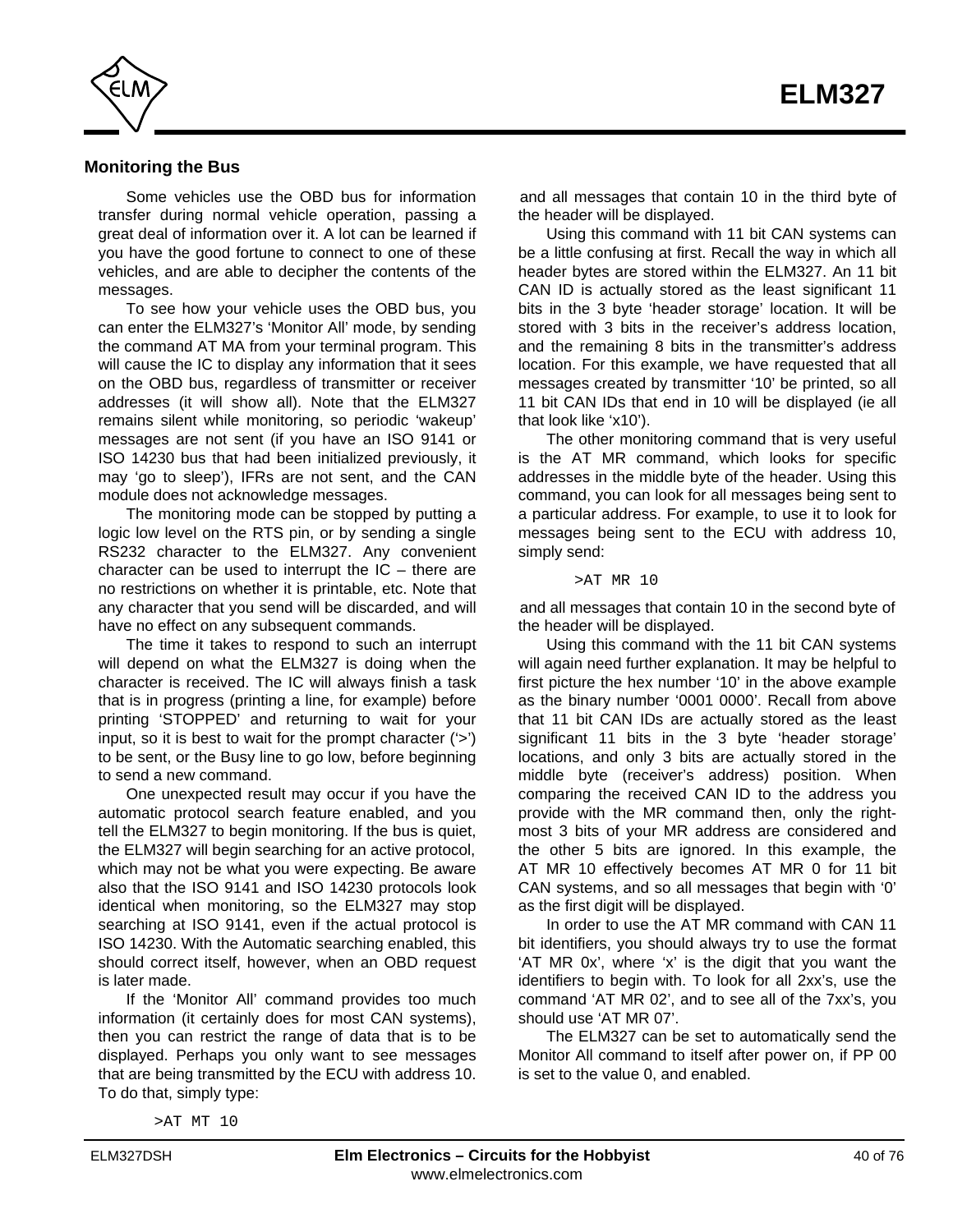

## **CAN Messages and Filtering**

Just prior to sending an OBD request, the ELM327 will make sure that the receive filters are set to only accept certain types of messages, and to reject others. With the older protocols (J1850, ISO 9141, etc.) the filters only need to monitor a single byte (much like the AT MR and MT commands), but with CAN protocols, a decision typically requires looking at all of the ID bits.

The decision whether to receive a CAN message or to ignore it is made by what is called an 'acceptance filter'. This filter works in conjunction with a 'mask', which is actually a filter on the filter that says which bits are relevant, and which ones can be ignored. A few examples might be best to describe how to set the filter and the mask.

By far the easiest way to set both the filter and the mask is with the AT CRA command. You don't really need to know anything about filters and masks to use it - simply send the command with the address that you want to see, and the ELM327 does all the work for you. For example, if the only messages that you wish to see are those that have the CAN ID 7E9, then simply send:

>AT CRA 7E9

and the ELM327 will set the necessary values so that all that is displayed are messages with ID 7E9.

If you would like to see a range of values, rather than a specific ID, then you will need to manually define the filter and the mask. For example, consider an application where you are trying to monitor for 29 bit CAN diagnostic messages, exactly like the ELM327 does. By definition, these messages will be sent to the scan tool at address F1, so from ISO 15765-4, you know that the ID portion of the reply is of the form:

18 DA F1 xx

where xx is the address of the ECU that is sending the message. Clearly a filter is needed that requires the first 21 bits to match, but does not care what the last eight bits contain.

To create such a filter, we first use the CAN Filter command to enter the ID values that correspond to the values that you want to match, and put any value in for the unknown portion (you will see why in a moment). For this example, the command would be:

>AT CF 18 DA F1 00

Now, how do you tell the ELM327 to ignore those

last two 0's? You do that with the mask. The mask is a bit pattern that tells the ELM327 which bits in the filter are relevant. If the mask bit is 1, that filter bit is relevant, and is required to match. If it is 0, then that filter bit will be ignored. All bits in this filter are relevant, except those of the last byte. To set the mask then, you would need to use the CAN Mask command, and put 1's for all but the last byte:

>AT CM 1F FF FF 00

After setting the mask and filter in this way, only IDs that start with 18 DA F1 will be accepted by the ELM327, and all others will be ignored. Be careful when experimenting with this, as you will override the default settings, and you might stop 'seeing' any replies to the requests.

The 11 bit CAN IDs are treated in much the same manner. Recall that they are stored internally in the right-most 11 bits of the locations used for 29 bit CAN, which must be considered when creating a filter or mask. As an example, assume that we wish to display all messages that have a 6 as the first digit of the 11 bit ID. We need to set a filter to look for 6 in that digit:

>AT CF 00 00 06 00

The 11 bit ID is stored in the last three locations, so the 6 would appear where it is shown. Now, to make only that digit relevant, we create the mask:

>AT CM 00 00 0F 00

Technically, this one digit actually represents 3 bits of the 11 bit ID, so we should not use F (ie 1111) for the mask, but the ELM327 will only look at the 11 bits, and does not care what we put in the 12th bit (so we can be lazy).

Clearly, trying to insert 11 bits into the right spot in a 29 bit ID can be quite cumbersome. To help with that, the ELM327 offers some 11 bit versions of the CF and CM commands, which can be used as follows for the above commands:

```
>AT CF 600
\capK
>AT CM F00
OK
```
Again, only the 11 least significant (right-most) digits are actually used, and the ELM327 ignores the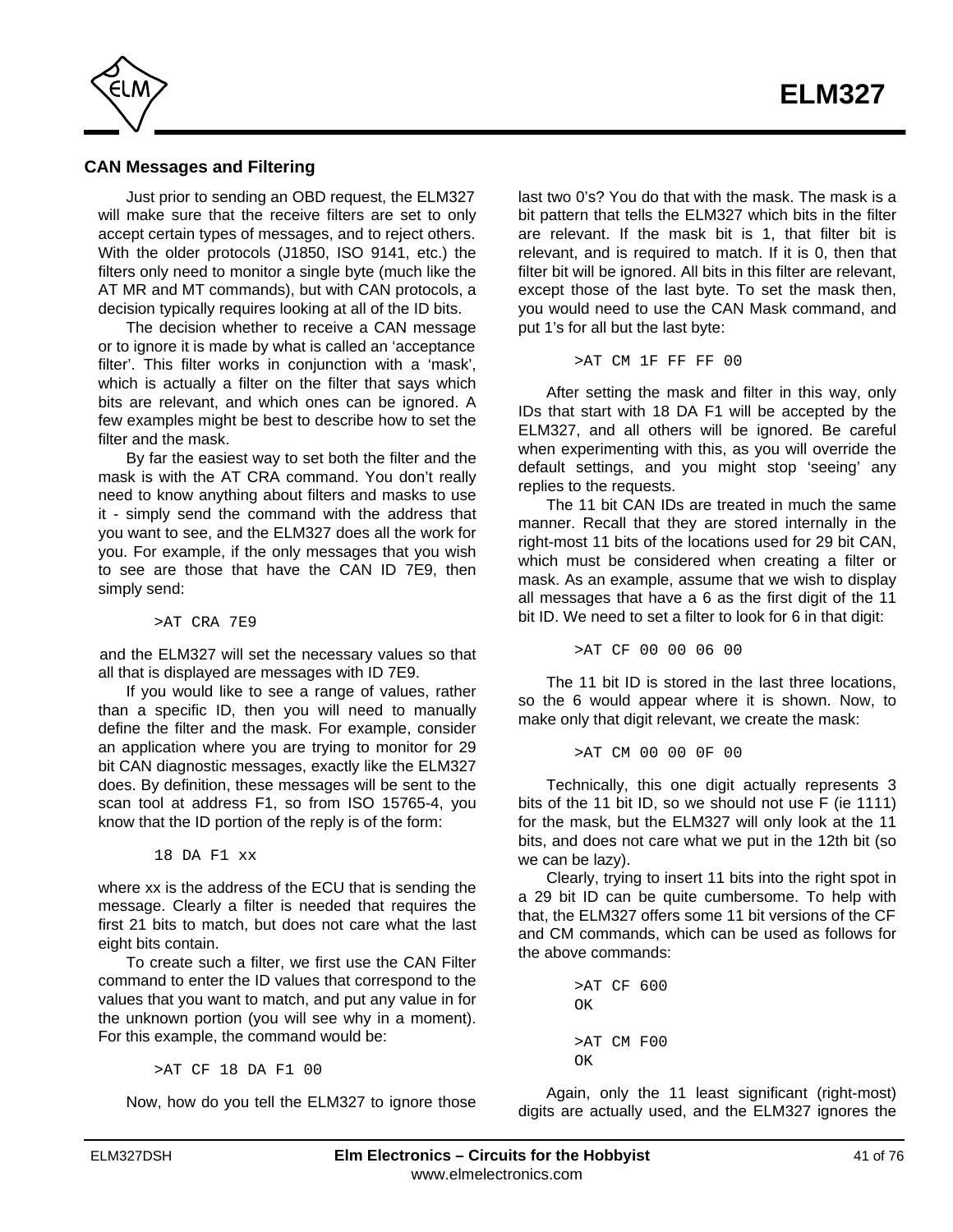

## **CAN Messages and Filtering (continued)**

12th bit, so you do not need to take special care with it.

With a little practice, these commands are fairly easy to master. Initially, try entering the filter and mask values, then use a command such as AT MA to see what the results are. The ELM327 knows that you are trying to filter, and combines the effects of both commands (it will do that for MR and MT as well). The MA, MR and MT commands all have the extra benefit that while they are in effect, the ELM327 will remain quiet, not sending acknowledgement or error signals,

**Multiline Responses**

There are occasions when a vehicle must respond with more information than one 'message' is able to show. In these cases, it responds with several lines which the receiver must assemble into one complete message.

One example of this is a request for the 17 digit vehicle identification number, or VIN. This is available from newer vehicles using a mode 09, PID 02 request (but was not initially a requirement, so many older vehicles do not support it). Here is one example of a response that might be obtained from a J1850 vehicle:

| >0902                |  |  |  |
|----------------------|--|--|--|
| 49 02 01 00 00 00 31 |  |  |  |
| 49 02 02 44 34 47 50 |  |  |  |
| 49 02 03 30 30 52 35 |  |  |  |
| 49 02 04 35 42 31 32 |  |  |  |
| 49 02 05 33 34 35 36 |  |  |  |

The first two bytes (49 and 02) on each line of the response are used to show that the information is in reply to an 09 02 request. The next byte shows which response it is, while the remaining four bytes are the data bytes that are being sent. Assembling the data in the order specified by the third byte, and ignoring the first few 00's (they are filler bytes - see J1979) gives:

31 44 34 47 50 30 30 52 35 35 42 31 32 33 34 35 36

The data values actually represent the ASCII codes for the digits of the VIN. Using an ASCII table to convert these into characters gives the following VIN for the vehicle:

1 D 4 G P 0 0 R 5 5 B 1 2 3 4 5 6

so anything you do while monitoring should not disrupt other devices that are on the bus.

Note that if a filter has been set, it will be used for all CAN messages, so setting filters and masks may cause standard OBD requests to be ignored, and you may begin seeing 'NO DATA' replies. If this happens, and you are unsure of why, you may want to reset everything to the default values (with AT D or possibly AT WS) and start over.

CAN systems will display this information in a somewhat different fashion. Here is a typical response from a CAN vehicle:

|     | >0902                           |  |  |  |
|-----|---------------------------------|--|--|--|
| 014 |                                 |  |  |  |
|     | $0:49$ $02$ $01$ $31$ $44$ $34$ |  |  |  |
|     | 1: 47 50 30 30 52 35 35         |  |  |  |
|     | 2: 42 31 32 33 34 35 36         |  |  |  |

The CAN Formatting has been left on (the default), making the reading of the data easier. With formatting on, the sequence numbers are shown with a colon (':') after each. CAN systems add this single hex digit (it goes from 0 to F then repeats), to aid in reassembling the data, instead of the byte value that the J1850 vehicle did.

The first line of this response says that there are 014 bytes of information in total. That is 14 in hex, or 20 in decimal terms, which agrees with the  $6 + 7 + 7$ bytes shown on the three lines. The VIN numbers are generally 17 digits long, however, so how do we assemble the number from 20 digits?

This is done by discarding the first three bytes of the message. The first two are the familiar 49 02, as this is a response to an 09 02 request, so are not part of the VIN. The third byte (the '01'), tells the number of data items that are to follow (the vehicle can only have one VIN, and this agrees with that). Ignoring the third byte leaves 17 data bytes which are the serial number (purposely chosen to be identical to the those of the previous example). All that is needed is a conversion to ASCII, in order to read them, exactly as before.

From these two examples, you can see that the format of the data received may depend on the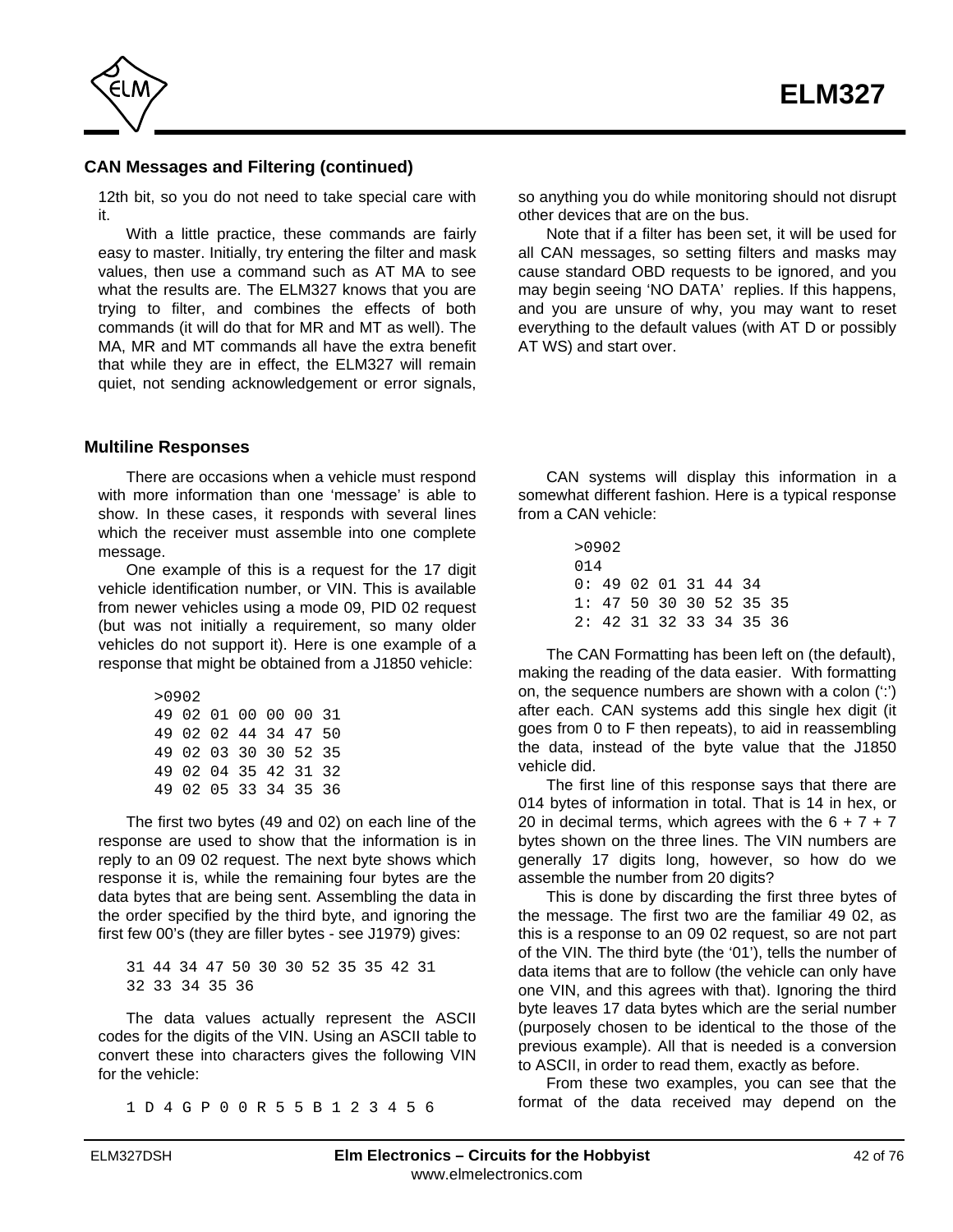

#### **Multiline Responses (continued)**

protocol used to transmit it. For this reason, a copy of the SAE J1979 standard would be essential if you are planning to do a lot of work with this, for example if you were writing software to display the received data.

The following shows an example of a different type of multiline response that can occur when two or more ECUs respond to one request. Here is a typical response to an 01 00 request:

> >01 00 41 00 BE 3E B8 11 41 00 80 10 80 00

This is difficult to decipher without knowing a little more information. First, turn the headers on to actually see 'who' is doing the talking:

> >AT H1 OK  $>01$  00 48 6B 10 41 00 BE 3E B8 11 FA 48 6B 18 41 00 80 10 80 00 C0

Now, if you analyze the header, you can see that the third byte shows ECU 10 (the engine controller) and ECU 18 (the transmission) are both responding with a reply to the 01 00 request. With modern vehicles, this type of response occurs often, and you should be prepared for it.

A final example shows how similar messages might occasionally be 'mixed up' in a CAN system. We ask the vehicle for the Calibration ID (09 04) and are presented with the following response:

> >09 04 013 0: 49 04 01 35 36 30 1: 32 38 39 34 39 41 43 013 0: 49 04 01 35 36 30 2: 00 00 00 00 00 00 31 1: 32 38 39 35 34 41 43 2: 00 00 00 00 00 00 00

which is quite confusing. The first group (the 013, 0., 1: group) seems to make some sense (but the number of data bytes do not agree with the response), and the following group is very confusing, as it has two segment twos. It seems that two ECUs are responding and the information is getting mixed up. Which ECU do the responses belong to? The only way to know is to turn on the headers, and repeat your request:

| >AT H1<br>OΚ                |  |  |  |      |     |
|-----------------------------|--|--|--|------|-----|
| >09 04                      |  |  |  |      |     |
| 7E8 10 13 49 04 01 35 36 30 |  |  |  |      |     |
| 7E8 21 32 38 39 34 39 41 43 |  |  |  |      |     |
| 7E9 10 13 49 04 01 35 36 30 |  |  |  |      |     |
| 7E8 22 00 00 00 00 00 00 31 |  |  |  |      |     |
| 7E9 21 32 38 39 35 34 41 43 |  |  |  |      |     |
|                             |  |  |  | - ററ | n n |

This time, the order appears to be the same, but be aware that it may not be – that is why the standard requires that sequence codes be transmitted with multiline responses.

Looking at the first digits of these responses, you can see that some begin with 7E8, and some begin with 7E9, which are the CAN IDs representing ECU#1 and ECU#2, respectively. Grouping the responses by ECU gives:

|     | 7E8 10 13 49 04 01 35 36 30 |  |  |  |  |
|-----|-----------------------------|--|--|--|--|
|     | 7E8 21 32 38 39 34 39 41 43 |  |  |  |  |
|     | 7E8 22 00 00 00 00 00 00 31 |  |  |  |  |
| and |                             |  |  |  |  |
|     | 7E9 10 13 49 04 01 35 36 30 |  |  |  |  |
|     | 7E9 21 32 38 39 35 34 41 43 |  |  |  |  |
|     | 7E9 22 00 00 00 00 00 00 00 |  |  |  |  |

From these, the messages can be assembled in their proper order. To do this, look at the byte following the CAN ID - it is what is known as the PCI byte, and is used to tell what type of data follows. In this case, the PCI byte begins with either a 1 (for a 'First Frame' message), or a 2 (for the 'Consecutive Frames'). The second half of the PCI byte shows the order in which the information is to be assembled (ie. the segment number). In this case, the segment numbers are already in order, but if they had not been, it would have been necessary to rearrange the messages to place them in order.

Each OBD standard has some minor peculiarities, but hopefully this has helped you with some of the more common ones. If you are still having trouble, we urge you to purchase the relevant standard, and study it.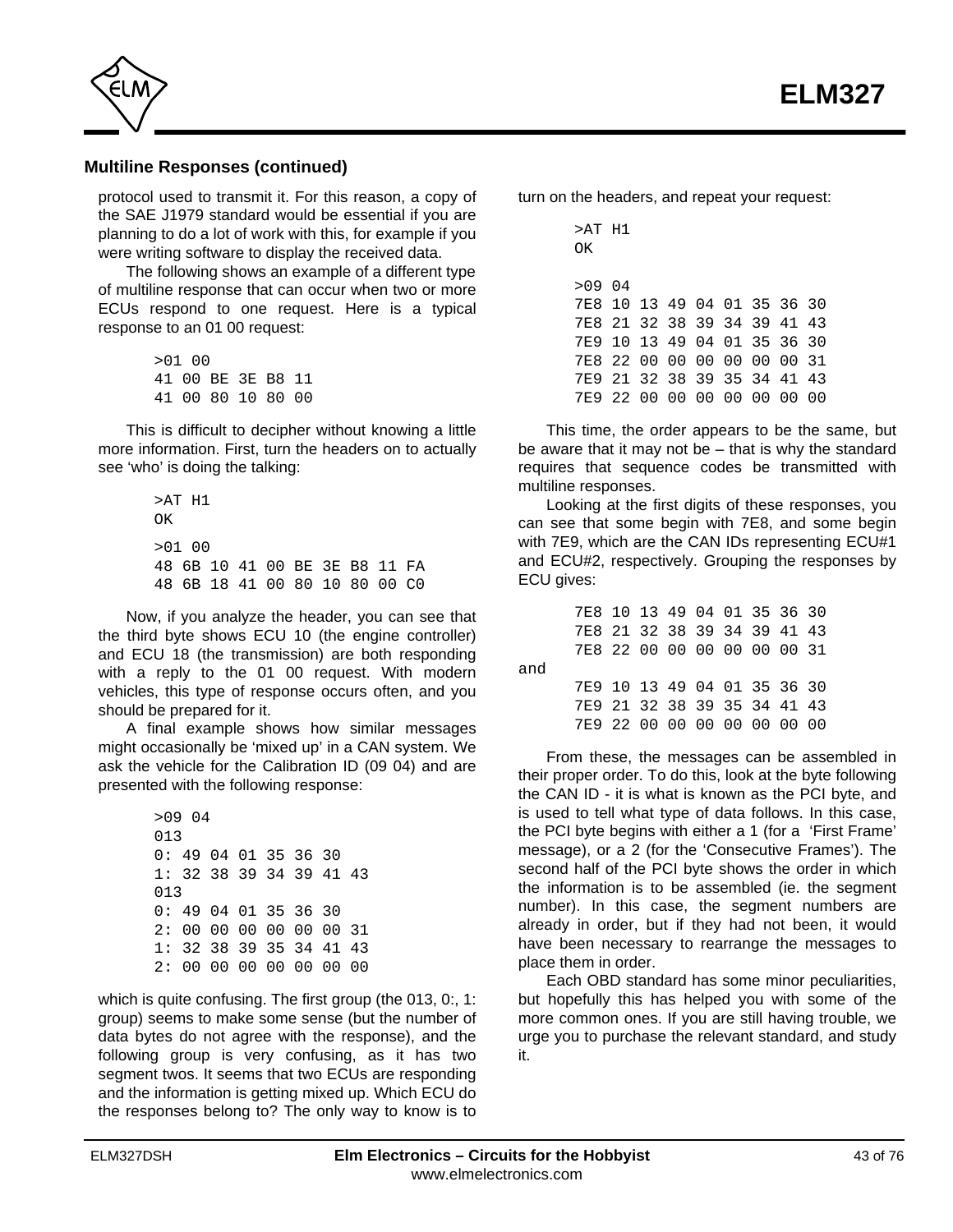

#### **CAN Message Formats**

The ISO 15765-4 (CAN) standard defines several message types that are to be used with diagnostic systems. Currently, there are four that may be used:

- SF the Single Frame
- FF the First Frame (of a multiframe message)
- CF the Consecutive Frame (' ')
- FC the Flow Control frame

The Single Frame message contains storage for up to seven data bytes in addition to what is known as a PCI (Protocol Control Information) byte. The PCI byte is always the first of the data bytes, and tells how many data bytes are to follow. If the CAN Auto Formatting option is on (CAF1) then the ELM327 will create this byte for you when sending, and remove it for you when receiving. (If the headers are enabled, you will see it in the responses.)

 If you turn the Auto Formatting off (with CAF0), it is expected that you will provide all of the data bytes to be sent. For diagnostics systems, this means the PCI byte and the data bytes. The ELM327 will not modify your data in any way, except to add extra padding bytes for you, to ensure that you always send as many data data bytes as are required (eight for ISO15765). You do not need to set the Allow Long (AT AL) option in order to send eight bytes, as the IC overrides it for you.

A First Frame message is used to say that a multiframe message is about to be sent, and tells the receiver just how many data bytes to expect. The length descriptor is limited to 12 bits, so a maximum of 4095 byes can be received at once using this method.

Consecutive Frame messages are sent after the First Frame message to provide the remainder of the data. Each Consecutive Frame message includes a single hex digit 'sequence number' that is used to determine the order when reassembling the data. It is expected that if a message were corrupted and resent, it could be out of order by a few packets, but not by more than 16, so the single digit is normally more than adequate. As seen previously, the serial number for a vehicle is often a multiframe response:

> >0902 014 0: 49 02 01 31 44 34 1: 47 50 30 30 52 35 35 2: 42 31 32 33 34 35 36

In this example, the line that begins with 0: is the

First Frame message. The length (014) was actually extracted from that message by the ELM327 and printed on the first line as shown. Following the First Frame line are two Consecutive Frames (that begin with 1: and 2:). To learn more details of the exact formatting, you may want to send a request such as the one above, then repeat the same request with the headers enabled (AT H1). This will show the PCI bytes that are actually used to send these components of the total message.

The Flow Control frame is one that you do not normally have to deal with. When a First Frame message is sent as part of a reply, the ELM327 must tell the sender some technical things (such as how long to delay between Consecutive Frames, etc.) and does so by replying immediately with a Flow Control message. These are predefined by the ISO 15765-4 standard, so can be automatically inserted for you. If you wish to generate custom Flow Control messages, then refer to the ['Altering Flow Control Messages'](#page-45-0) [section, on page 46.](#page-45-0)

If a Flow Control frame is detected while monitoring, the line will be displayed with 'FC: ' before the data, to help you with decoding of the information.

There is a final type of message that is occasionally reported, but is not supported by the diagnostics standard. The (Bosch) CAN standard allows for the transmission of a data request without sending any data in the requesting message. To ensure that the message is seen as such, the sender also sets a special flag in the message (the RTR bit), which is seen at each receiver. The ELM327 always looks for this flag, or for zero data bytes, and may report to you that an RTR was detected while monitoring. This is shown by the characters RTR where data would normally appear, but only if the CAN Auto Formatting is off, or headers are enabled. Often, when monitoring a CAN system with an incorrect baud rate chosen, RTRs may be seen.

Note that the CAN system is quite robust with several error detecting methods in place, so that during normal data transmission you will rarely see any errors. When monitoring buses however, you may well see errors (especially if the ELM327 is set to an incorrect baud rate). As a diagnostic aid, when errors do occur, the ELM327 will print all bytes (no matter what CAF, etc., is set to), followed by the message '<RX ERROR'.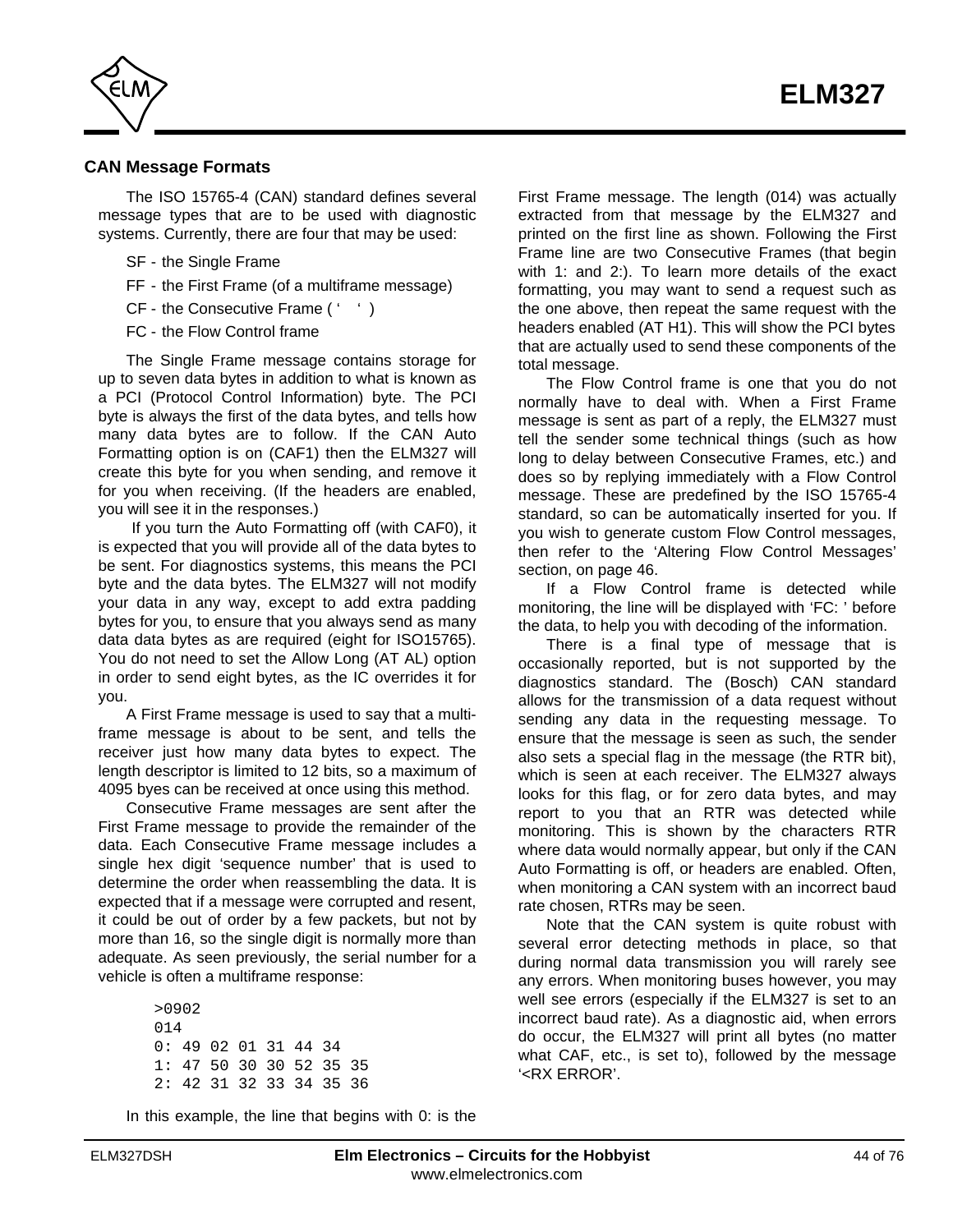

#### **Restoring Order**

There may be times when it seems the ELM327 is out of control, and you will need to know how to restore order. Before we continue to discuss modifying too many parameters, this seems to be a good point to discuss how to 'get back to the start'. Perhaps you have told the ELM327 to monitor all data, and there are screens and screens of data flying by. Perhaps the IC is now responding with 'NO DATA' when it did work previously. This is when a few tips may help.

The ELM327 can always be interrupted from a task by a single keystroke from the keyboard. As part of its normal operation, checks are made for received characters and if found, the IC will stop what it is doing at the next opportunity. Often this means that it will continue to send the information on the current line, then stop, print a prompt character, and wait for your input. The stopping may not always seem immediate if the RS232 send buffer is almost full, though – you will not actually see the prompt character until the buffer has emptied, and your terminal program has finished printing what it has received.

There are times when the problems seem more serious and you don't remember just what you did to make them so bad. Perhaps you have 'adjusted' some of the timers, then experimented with the CAN filter, or perhaps tried to see what happens if the header bytes are changed. All of these can be reset by sending the 'set to Defaults' AT Command:

> >AT D OK

This will often be sufficient to restore order, but it can occasionally bring unexpected results. One such surprise will occur if you are connected to a vehicle using one protocol, but the saved (default) protocol is a different one. In this case, the ELM327 will close the current session and then change the protocol to the default one, exactly as instructed.

If the AT D does not bring the expected results, it may be necessary to do something more drastic - like resetting the entire IC. There are a few ways that this can be performed with the ELM327. One way is to simply remove the power and then reapply it. Another way that acts exactly the same way as a power off and then on is to send the full reset command:

>AT Z

It takes approximately one second for the IC to perform this reset, initialize everything and then test the four status LEDs in sequence. A much quicker option is available with the ELM327, however, if the led test is not required – the 'Warm Start' command:

>AT WS

The AT WS command performs a software reset, restoring exactly the same items as the AT Z does, but it omits the LED test, making it considerably faster. Also, it does not affect any baud rates that have been set with the AT BRD command (which AT Z does), so is essential if you are modifying the RS232 baud rates with software.

Any of the above methods should be effective in restoring order while experimenting. There is always the chance that you may have changed a Programmable Parameter, however, and are still having problems with your system. In this case, you may want to simply turn off all of the Programmable Parameters (which forces them to their default values). To do so, send the command:

>AT PP FF OFF

which should disable all of the changes that you have made. Since some of the Programmable Parameters are only read during a system reset, you may have to follow this command with a system reset:

>AT Z

after which, you can start over with what is essentially a device with 'factory settings'. There may be times when even this command is not recognized, however. If that is the case, you will need to use the hardware method of turning the PPs off. See the section on ['Programmable Parameters' \(pages 54 and 55\)](#page-53-0) for more details.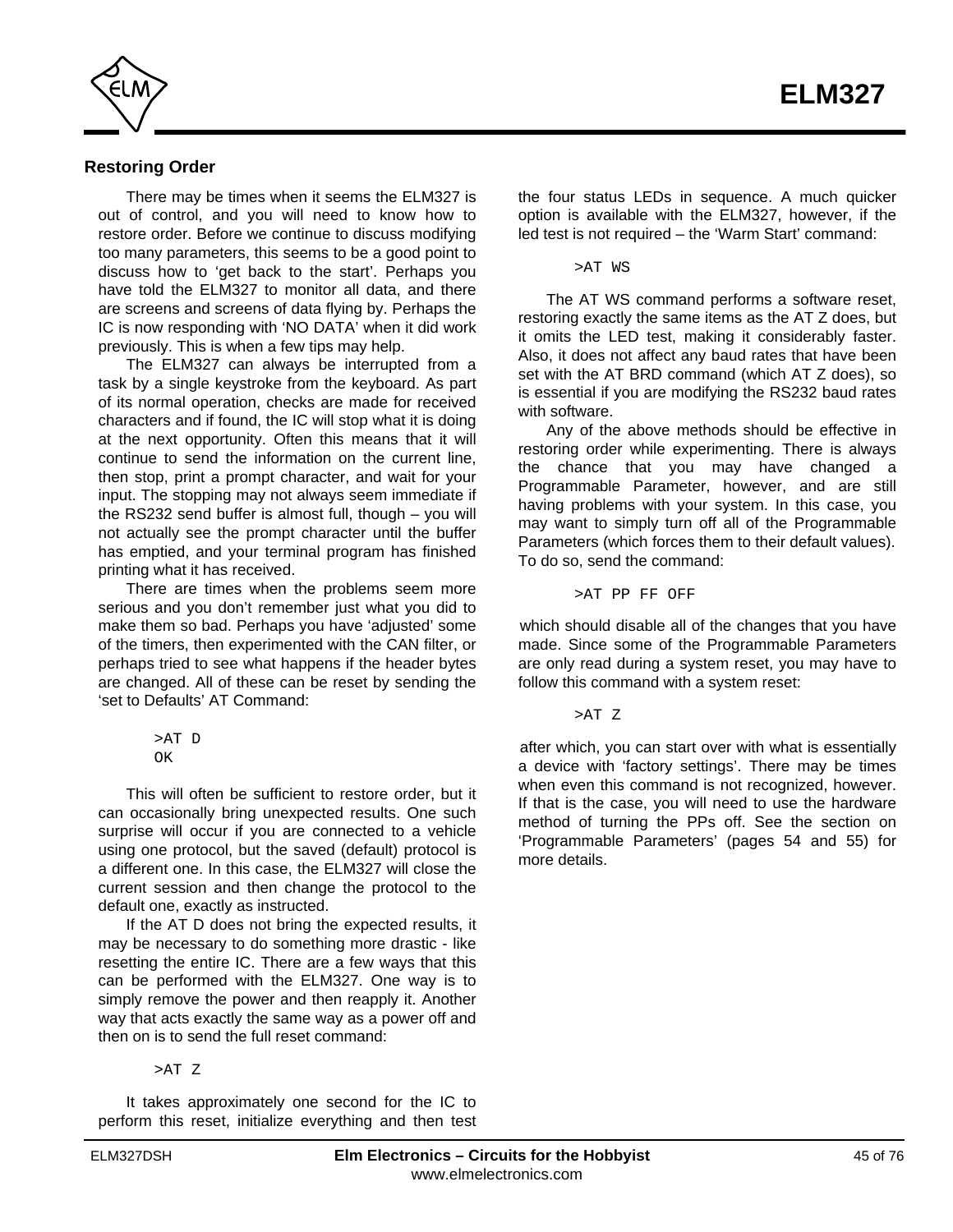<span id="page-45-0"></span>

#### **Altering Flow Control Messages**

ISO 15765-4 (CAN) provides for only eight data bytes per frame of data. Of course, there are many cases where the data which needs to be sent is longer than 8 bytes, and CAN has made provision for this by allowing data to be separated into segments, then recombined at the receiver.

To send one of these multi-line messages, the transmitter in a CAN system will send a 'First Frame' message, and then wait for a reply from the receiver. This reply, called a 'Flow Control' message contains information concerning acceptable message timing, etc., and is required to be sent before the transmitter will send any more data. For ISO 15765-4, the type of response is well defined, and never changes. The ELM327 will automatically send this ISO 15765-4 Flow Control response for you as long as the CAN Flow Control option is enabled (CFC1), which it is by default.

Several users have requested that we provide more flexibility over the data sent in the Flow Control message, and as of v1.1, we have provided a means to do this. In order to change how the ELM327 responds when it needs to send a Flow Control message, you need to change Flow Control 'modes'.

The default Flow Control mode is number '0'. At any time while you are experimenting, if you should wish to restore the automatic Flow Control responses (for ISO 15765-4), simply set the mode to 0:

$$
\begin{array}{cc} >\text{AT} & \text{FC} & \text{SM} & 0 \\ \text{OK} & & \end{array}
$$

This will immediately restore the responses to their default settings.

Mode 1 has been provided for those that need complete control over their Flow Control messages. To use it, simply define the CAN ID (header) and data bytes that you require be sent in response to a First Frame message. Note that if you try to set the mode before defining these values, you will get an error:

> >AT FC SM 1  $\circ$

You must set the headers and data first:

```
>AT FC SH 7E8
OK
>AT FC SD 00 11 22
\capK
```
and then you can set the mode:

```
>AT FC SM 1
\capK
```
From this point on, every First Frame message received will be responded to with the custom message that you have defined (7E8 00 11 22 in this example).

The third mode currently supported allows the user to set the data bytes which are to be sent, but not the ID bits. The ID bits (header bytes) in mode 2 are set to those which were received in the First Frame message, without change. To use this mode, first define your data bytes, then activate the mode:

```
>AT FC SD 00 11 22
OK
>AT FC SM 2
\capK
```
For most people, there will be little need to manipulate these 'Flow Control' messages, as the defaults are designed to work with the CAN OBD standards. If you wish to experiment, these special AT commands offer that control for you.

The following chart summarizes the currently supported flow control modes:

| <b>FC</b><br>Mode | <b>ELM327</b><br>Provides | User<br>Provides        |
|-------------------|---------------------------|-------------------------|
|                   | ID Bits &<br>Data Bytes   | no values               |
|                   | no values                 | ID Bits &<br>Data Bytes |
| 2                 | <b>ID Bits</b>            | Data Bytes              |

Flow Control Modes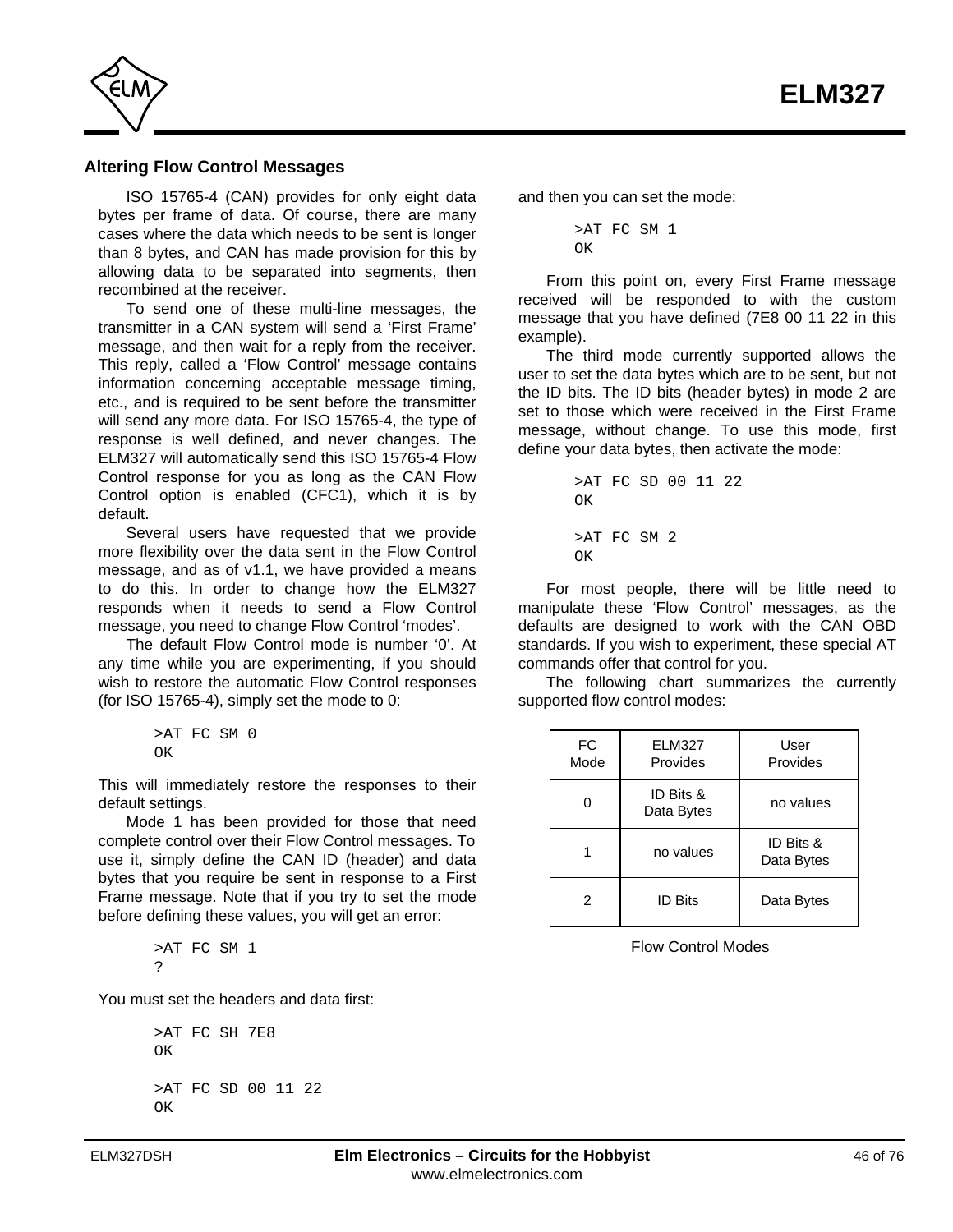

#### **Using CAN Extended Addresses**

Some vehicles with CAN interfaces use a data format that is slightly different from what we have described so far. The data packets look very similar, except that the first byte is used for the receiver's (ie target's) address. The remaining seven bytes are used as described previously.

We refer to this type of addressing as 'CAN Extended Addressing', and provide support for it with the AT CEA commands. Perhaps an example would better describe how to use them.

Here is a portion of a data transfer that was taken from a vehicle. For the moment, ignore the first data bytes on each line and only look at the remaining data bytes (that are outlined in grey):

| 7B0 04 02 10 81 00 00 00 00 |  |  |  |  |
|-----------------------------|--|--|--|--|
| 7C0 F1 02 50 81 00 00 00 00 |  |  |  |  |
| 7B0 04 02 21 A2 00 00 00 00 |  |  |  |  |
| 7C0 F1 10 16 61 A2 01 02 05 |  |  |  |  |
| 7B0 04 30 FF 00 00 00 00 00 |  |  |  |  |
| 7C0 F1 20 DF 01 00 04 09 01 |  |  |  |  |
| 7C0 F1 21 02 05 DF 01 00 04 |  |  |  |  |
| 7C0 F1 22 09 01 00 04 01 00 |  |  |  |  |

If you are familiar with the ISO 15765 data format, you will be able to recognize that the data bytes shown inside the box seem to conform to the standard. The rows that begin with 02 are Single Frames, the one that starts with 10 is a First Frame, while the one with 30 is a Flow Control, and the others are Consecutive Frames.

The remaining bytes, shown outside the box, are the standard 11 bit CAN ID, and an extra address byte. The lines with F1 for the extra address are directed to the scan tool (all scan tools generally use F1 as the default address), and the other lines are being sent to the vehicle's module (at address 04).

Version 1.4 of the ELM327 is able to handle these types of messages, but does require some setup. For example, if the messages use 11 bit IDs with ISO 15765 formatting, and the baud rate is 50 kbps, then the PB command to configure protocol B is:

> >AT PB 81 0A OK

Next, we'll want to receive all messages with an ID of 7C0, and send with an ID (header) of 7B0:

> >AT CRA 7C0  $\bigcap K$

>AT SH 7B0  $\cap$ K

Notice that there was a flow control message that was sent in this group, but it's not quite the same as the one for OBD systems. For this reason, you'll need to define your own flow control with the following three statements (we won't show the OK's any more, to save space):

> >AT FC SH 7B0 >AT FC SD 04 30 FF 00 >AT FC SM1

The final setup statement that you will need is to tell the ELM327 to send to CAN Extended Address 04:

 $>$ AT CEA 04

Now everything is configured. Next, tell the IC to use this protocol, and to bypass any initiation (as it is not standard OBD, and would likely fail):

> >AT SP B >AT BI

That's all. To exactly reproduce the flow of data shown, you only need to send the relevant data bytes and the ELM327 will add the rest:

> >10 81 50 81 >21 A2 016 0: 61 A2 01 02 05 0: DF 01 00 04 09 01 1: 02 05 DF 01 00 04 2: 09 01 00 04 01 00

Notice that for some reason, this vehicle has sent two segment 0's, but that just means that it doesn't exactly follow the ISO 15765 protocol. The above shows what the responses would look like with formatting on, and headers off. If you change either, the data exchange would look more like what we initially showed.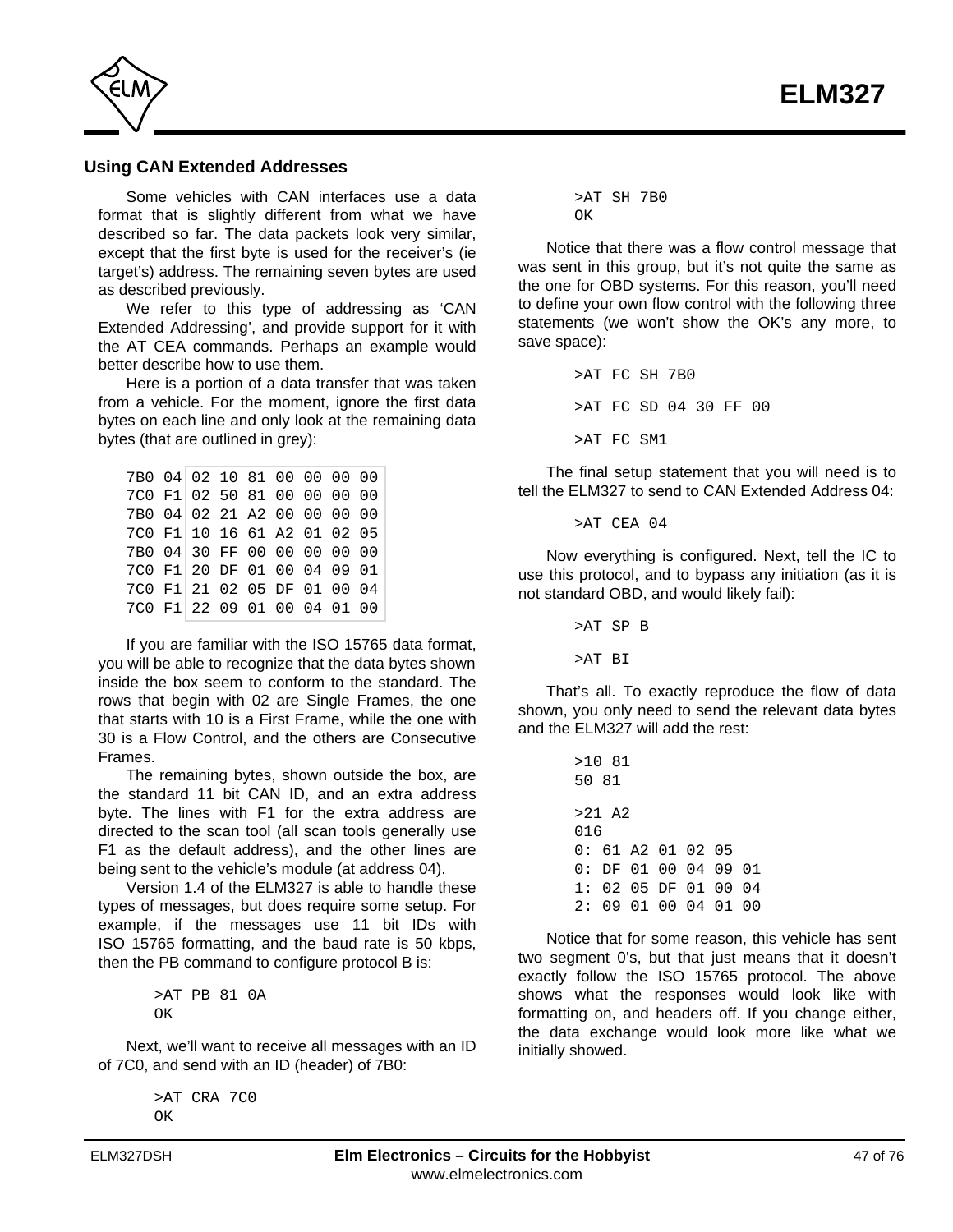<span id="page-47-0"></span>

#### **SAE J1939 Messages**

The SAE J1939 CAN standard is being used by many types of heavy machinery – trucks, buses, and agricultural equipment, to name a few. It uses the familiar CAN (ISO 11898) physical interface, and defines its own format for data transfer (which is very similar to the ISO 15765 standard that is used for automobiles).

The following will discuss a little of how data is transferred using the J1939 standard. Considerably more information is provided in the Society of Automotive Engineers (SAE) standards documents, so if you are going to be doing a lot of work with J1939, it may be wise to purchase copies of them. At minimum, the J1939-73 diagnostics, the J1939-21 data transfer, and the J1939-71 vehicle application documents should be purchased. Another great reference for this work is the HS-J1939 two book set, also available from the SAE.

The current version of the J1939 standard allows only one data rate (250 kbps), but work is underway to amend the standard so that an alternate rate of 500 kbps will also be allowed. For the purpose of this discussion, the data rate is not important - it is the format of the information that we will discuss.

All CAN messages are sent in 'frames', which are data structures that have ID bits and data bytes, as well as checksums and other items. Many of the J1939 frames are sent with eight data bytes, although there is no requirement to do so (unlike ISO 15765, which must always send eight data bytes in each frame). If a J1939 message is eight bytes or less, it will be sent in one frame, while longer messages are sent using multiple frames, just like ISO 15765. When sending multiple frames, a single data byte is used to assign a 'sequence number', which helps in determining if a frame is missing, as well as in the reassembly of the received message. Sequence numbers always start with 01, so there is a maximum of 255 frames in a message, or 1785 bytes.

One major feature of the J1939 standard is its very orderly, well defined data structures. Related data is defined and specified in what are called 'parameter groups'. Each parameter group is assigned a 'parameter group number', or PGN, that uniquely defines that packet of information. Often, the parameter groups consist of eight bytes of data (which is convenient for CAN messages), but they are not restricted to this. Many of the PGNs, and the data within them (the SPNs) are defined in the J1939-71 document, and manufacturers also have the ability to define their own proprietary PGNs.

The ID portion of a J1939 CAN frame is always 29 bits in length. It provides information as to the type of message that is being sent, the priority of the message, the device address that is sending it, and the intended recipient. Information within the ID bits is divided roughly into byte size pieces as follows:

| 3 bits 2 bits | 8 bits        | 8 bits                 | 8 bits            |
|---------------|---------------|------------------------|-------------------|
|               | PDU<br>Format | Destination<br>Address | Source<br>Address |

#### PDU1 Format

The data structure formed by the 29 bit ID, and the associated data bytes is called a Protocol Data Unit, or PDU. When the ID bits have a destination address specified, as is shown above, it is said to be a PDU1 Format message.

The two bits shown between the Priority and the PDU Format are known as the Extended Data Page (EDP), and the Data Page (DP) bits. For J1939, EDP must always be set to '0', while the DP bit is used to extend the range of values that the PDU Format may have. While the DP bit is typically '0' now, that may not be true in the future.

Not all J1939 information is sent to a specific address. In fact, one of the unique features of this standard is that there is a large amount of information that is being continually broadcast over the network, with receivers using it as they see fit. In this way, multiple devices requiring the same information do not have to make multiple requests to obtain it, information is provided at regular time intervals, and bus loading is reduced.

If information is being broadcast over the network to no particular address, then the Destination Address field is not required. The eight bits can be put to better use, possibly by extending the PDU Format field. This is what is done for a PDU2 Format frame, as shown here:

| 3 bits 2 bits | 8 bits        | 8 bits             | 8 bits            |
|---------------|---------------|--------------------|-------------------|
|               | PDU<br>Format | Group<br>Extension | Source<br>Address |

#### PDU2 Format

So how does one know if they are looking at a PDU1 Format frame that contains an address, or a PDU2 Format frame that does not? The secret lies in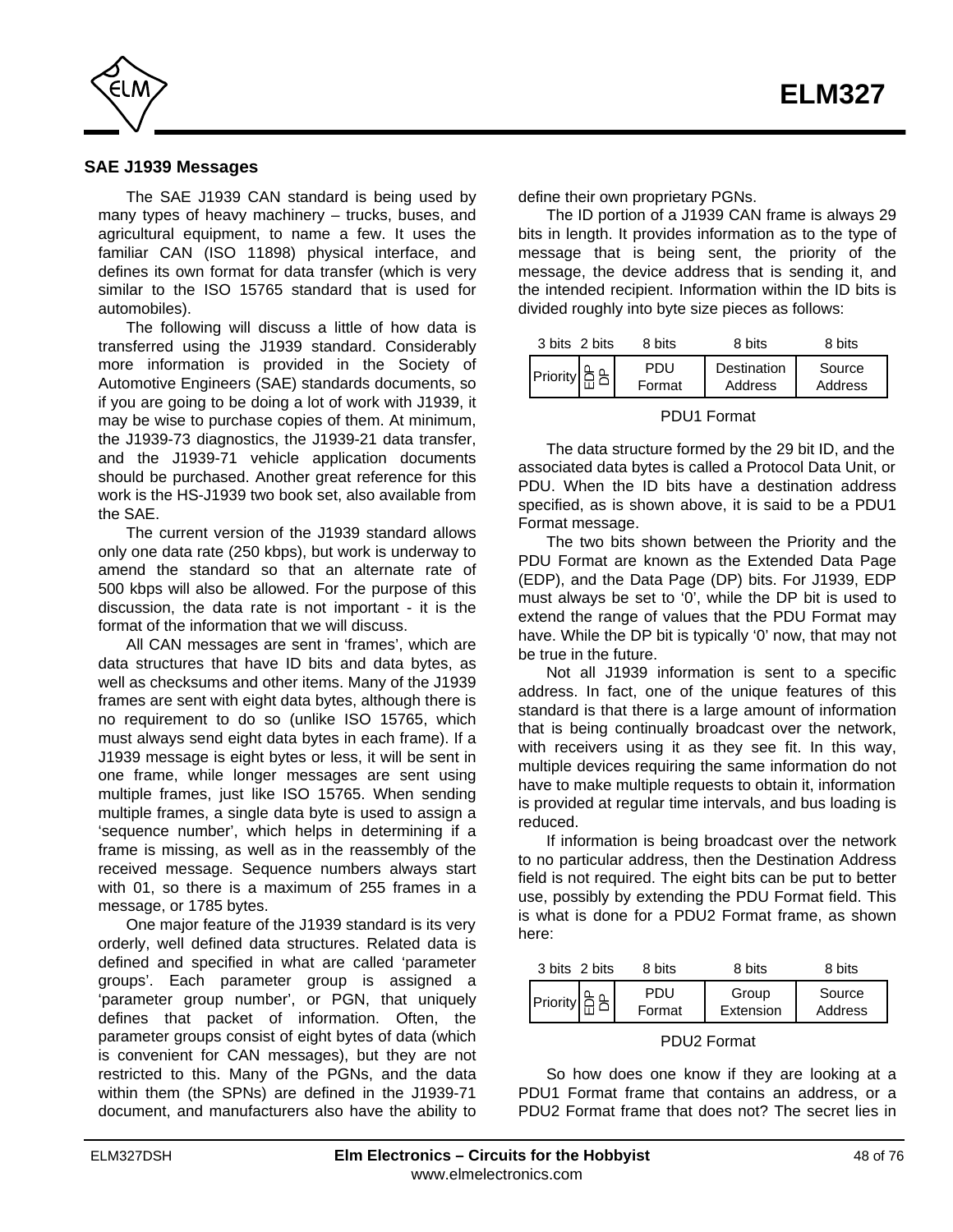

#### **SAE J1939 Messages (continued)**

the values assigned to the PDU Format field. If the PDU Format value begins with 'F' (when expressed as a hexadecimal number), it is PDU2. Any other value for the first digit means that it is a PDU1 Format frame, which contains an address.

To summarize, PDU1 format frames are sent to a specific address, and PDU2 frames are sent to all addresses. To further complicate matters, however, PDU1 frames may be sent to all addresses. This is done by sending the message to a special 'global address' which has the value FF. That is, if you see a PDU1 message (where the first digit of the PDU Format byte is not an F), and the Destination Address is FF, then that message is being sent to all devices.

The J1939 recommended practices document provides a list of addresses that should be used by devices. It is particularly important to adhere to this list with the ELM327, as the IC uses a fixed address method and is not able to negotiate a different one, per J1939-81. OBD Service Tools should use either F9 or FA as their address (the ELM327 uses F9). If you wish to change this, you can use the AT TA (tester address) command, or simply define it with the header.

The J1939 protocol uses the AT CP and AT SH commands to assign values for the ID bits, just as the other CAN protocols do. How these are used was discussed previously, but we will repeat it here, to be complete. Since the priority (and DP and EDP) values only rarely change, they are assigned with the CP command. By default, the ELM327 uses a priority of 6 (binary 110), and sets the EDP and DP to 0. The default value for the CP setting is then 110+0+0 (which would be entered as 11000 or 18 in hex). The values assigned using the SH command relate directly to the bytes in the J1939 ID, as shown in Figure 5 below.

This has tried to cover the basics of the J1939 message structure, but if you want more information, you should look at the standards mentioned previously. One other one that gives good examples of actual data is J1939-84 which describes the compliance tests and shows the expected responses.

Even at 250 kbps, J1939 data is transferred at a rate that is more than ten times faster than the previous heavy duty vehicle standard (SAE J1708), and several of the light duty standards. As designers build more into each system, the amount of information required continues to grow, however, so the 500 kbps version of J1939 will be a welcome addition.



Figure 5. Setting the J1939 CAN ID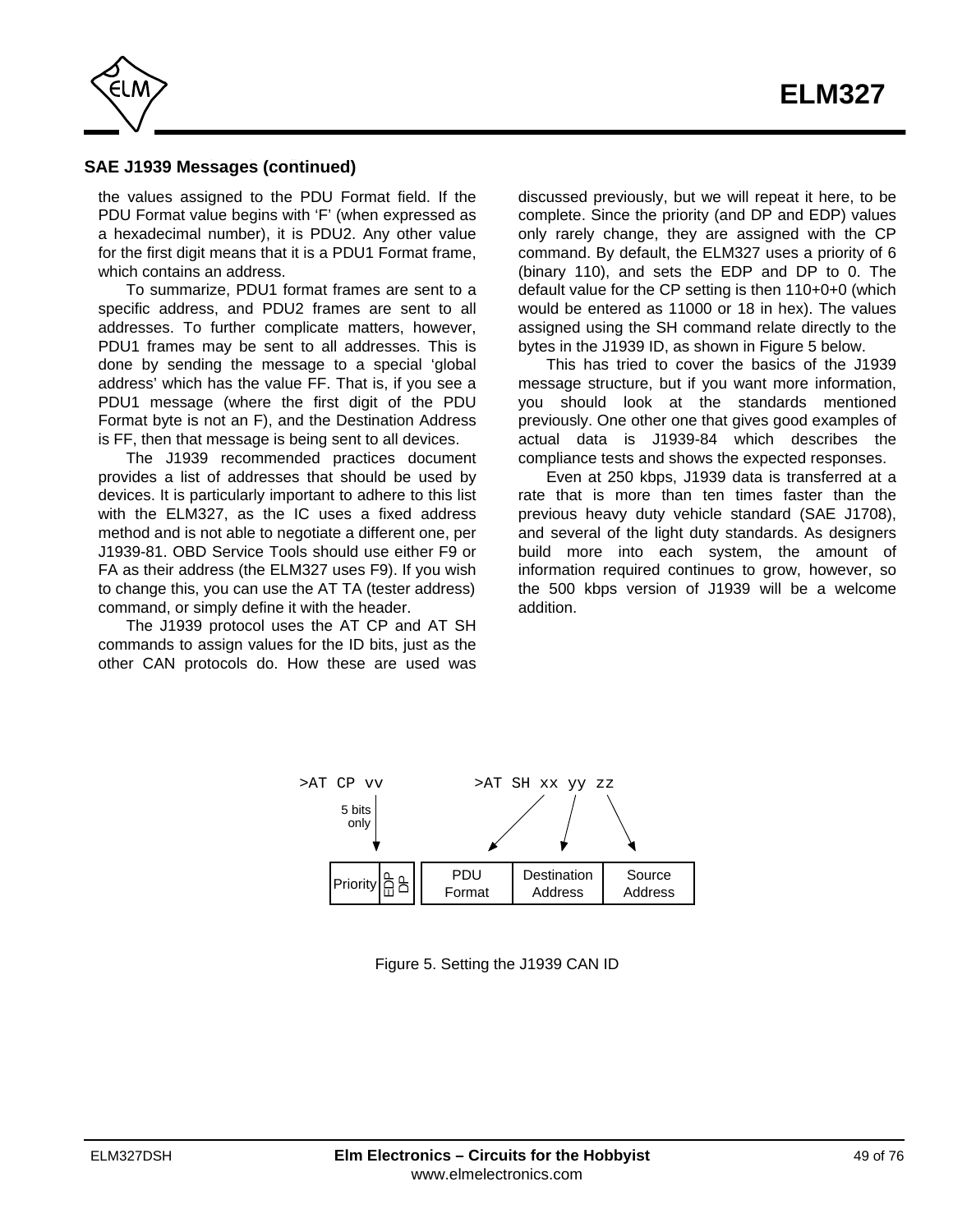

#### **Using J1939**

This section provides a few examples which show how to monitor an SAE J1939 data bus, and how to make requests of devices that are connected to it.

To begin, you will need to configure the ELM327 for J1939 operation, at the correct baud rate. Protocol A is predefined for J1939 at 250 kbps, which is what most applications require. To use protocol A, send:

>AT SP A

 Protocols B and C may also be used with J1939, if you wish to experiment with other baud rates. To use them for J1939, the option value (in PP 2C or 2E) must be set to 42, and the baud rate divisor (in PP 2D or 2F) must be set to the appropriate value. Perhaps the simplest way to provide an alternate rate is to use the AT PB command, that allows you to set both the options byte (which is always 42), and the baud rate divisor (which is  $500k \div$  the desired baud rate) at the same time. For example, to set protocol B for J1939 operation at 500 kbps, simply send:

>AT PB 42 01

then send:

>AT SP B

to begin. Note that this setting will not be maintained if the IC is reset, so if you want a more permanent setting, you should store the values in PP 2C and 2D.

Once the protocol is set, then make sure that you have a long timeout value chosen for the data receives. If you have a version 1.4b IC, you do not need to do anything, but if you have a previous version, we recommend that you send:

>AT ST FF

to select a long timeout. You will not do any harm if you set the timeout with a v1.4b chip, but the timing will not be optimal, as you will stop the ELM327 from varying the setting based on the type of message being received.

The new ELM327 v1.4b also offers one other variation on the timer setting - the ability to extend the AT ST time by switching a x5 timer multiplier on and off (see the JTM5 command). This may be useful when requesting data that will have a multiline response while similar data is already flowing. Since there can be only one message like this at a time on the bus, the response to your request would have to wait while the initial response completes (and this could take more than the normal ST time since broadcast responses must be spaced at least 50 msec apart). If you know that a reply should be coming, and you are seeing 'NO DATA' responses, then send AT JTM5 and try it again, as that may be the problem. Restore the timer multiplier to normal with AT JTM1.

Once the J1939 protocol is selected, and the timeout value has been adjusted, the ELM327 is ready for a command. The first one that we will send is called a DM1 or 'diagnostic message 1', which provides the currently active diagnostic trouble codes. DM1 is one of more than 50 predefined diagnostic messages, and is special in that it is the only one that is broadcast continually over the bus at regular intervals. The ELM327 has an AT command that is used to obtain the DM1 trouble codes:

>AT DM1

If you are connected to a vehicle, you should now see messages printed at one second intervals. If you are only connected to a single device (for example, with a simulator on the bench, or to a device with a single CAN data port), you may see data with <RX ERROR printed beside it. This is because the receipt of the data is not being acknowledged by any device on the bus (certainly not the ELM327, as it is by default a completely silent monitor). See our 'AN05 - Bench Testing OBD Interfaces' application note for more information on this, and some advice on what to do. If you have a v1.4b chip, you do not have to take special measures, however, simply turn off the silent monitoring with:

>AT CSM 0

and there should be no more RX ERRORs. Once you have this sorted out, repeat the request. If all goes well, you should see several replies, similar to this:

00 FF 00 00 00 00 FF FF 00 FF 00 00 00 00 FF FF

You will likely need to stop the flow of data by pressing any key on the keyboard. This is because the DM1 command is actually a special form of a monitoring command, and all monitoring needs to be stopped by the user. The response means that there are currently no active trouble codes, by the way.

To see the exact same response, you can also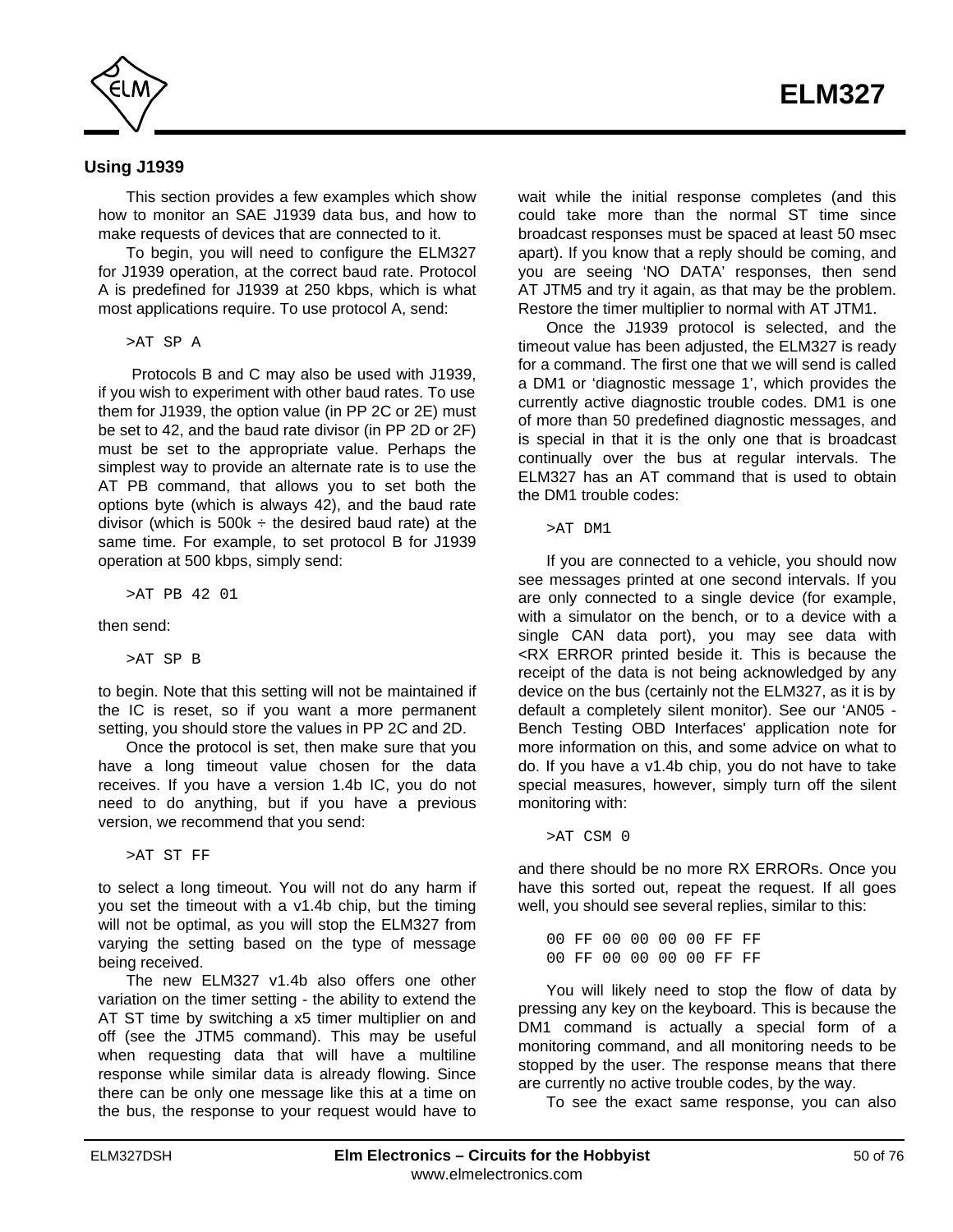

## **Using J1939 (continued)**

Monitor for PGN 00FECA (which is the code for DM1):

>AT MP 00FECA

Note that the ELM327 requires that you send hex digits for all data, as shown above (and as used by all other protocols). Many of the PGN numbers are listed in the J1939 standard as both a decimal and a hex number, so choose the hex version.

You will likely find in your testing that the PGNs you encounter often begin with a 00 byte as above. To simplify matters for you, the ELM327 has a special version of the MP command that will accept a four digit PGN, and assumes that the missing byte should be 00. An equivalent way to ask for 00FECA is then:

>AT MP FECA

which is a little more convenient.

One new feature of the ELM327 v1.4b is the ability to tell the IC how many messages to retrieve when monitoring for PGNs. For example, to see only two responses to the MP FECA command, send:

>AT MP FECA 2

This saves having to send a character to stop the flow of data, and also is very convenient when dealing with multiline messages. While the standard OBD requests allow you to define how many frames (ie lines) of information are to be printed with a similar single digit, the single digit with the MP command actually defines how many complete messages to obtain. For example, if the DM1 message is 33 lines long, then sending AT MP FECA 1 will cause the ELM327 to show all 33 lines, then stop monitoring and print a prompt character.

By default, all J1939 messages have the 'header' information hidden from view. In order to see this information (actually the ID bits), you will need to turn the header display on:

>AT H1

A single response to FECA might then look like:

>AT MP FECA 1 6 0FECA 00 00 FF 00 00 00 00 FF FF

Notice that the ELM327 separates the priority bits from the PGN information. The ELM327 also uses only one digit to represent the two extra PGN bits, both of which may seem unusual if you are used to different software. We find this a convenient way to show the actual J1939 information in the header.

If you prefer to see the ID bits separated into bytes instead, simply turn off the J1939 header formatting with:

>AT JHF0

Repeating the above request would then result in a response of this type:

>AT MP FECA 1 18 FE CA 00 00 FF 00 00 00 00 FF FF

The differences are clearly seen. If displaying the information in this manner, remember that the first 'byte' shown actually represents five bits, and of them, the leftmost three are the priority bits.

The MP command is very useful for getting information in a J1939 system, but not all information is broadcast. Some information must be obtained by making a query for it. Just like the other OBD requests where you specify the information that you need (with a mode and a PID), to make a query in a J1939 system, you provide the PGN number and the system responds with the required data.

For example, to request the current value of the engine coolant temperature (which is part of PGN 00FEEE), you would send a request for PGN 00FEEE, and extract the data. To do this, send:

 $>0.0$ FEEE

to which you might receive:

6 0FEEE 00 8C FF FF FF FF FF FF FF

if the headers were on. Note that if you request a PGN that is already being broadcast, you may very well receive many replies, as the ELM327 configures itself to receive anything that is related to the PGN requested.

If you are familiar with the J1939 standard, you will be aware that it actually specifies a reverse order for the sending of the data bytes of a PGN request. That is, the data bytes for the above request are actually sent as EE FE 00, and not as 00 FE EE. Since it can be very confusing to have to reverse some numbers and not others, the ELM327 automatically handles this for you, reversing the bytes provided. In this way, you can directly request PGNs using numbers as they are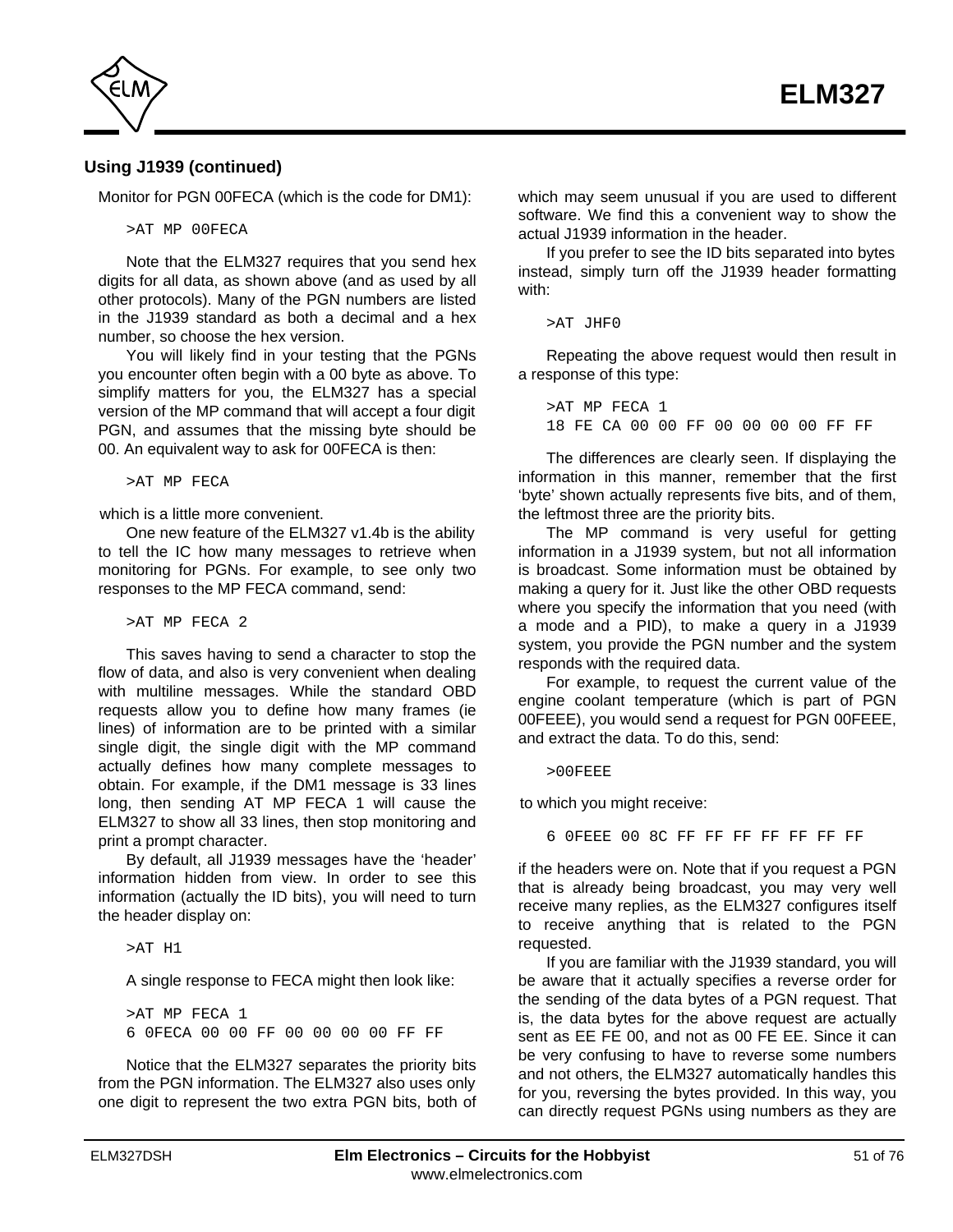

## **Using J1939 (continued)**

written on the page (if they are written as hex digits), and the ELM327 will make it work for you. If you do not want the ELM327 to alter the byte order, the feature can be disabled (by sending an AT JS command).

The ELM327 always assumes that when you start making requests of this type, you do not know what devices are connected to the J1939 bus. That is, by default the ELM327 sends all requests to the 'global address' (ie all devices), and then looks for replies. Often, this works well, but J1939 devices are not required to respond to such general inquiries, and may not if they are busy. For this reason, it is usually better to direct your queries to a specific address, once it is known.

In order to determine the address to send to, you may have to monitor the information on the bus for a while. Make sure that the headers (ID bits) are being displayed, and note what is shown in the Source Address position, which is immediately before the data bytes. In the previous example, this would be 00 (which J1939 defines as the address for engine #1). As an example, let us assume that it is engine #1 that you wish to direct your queries to. To do this, you will want to change the Destination Address from FF (the global address) to 00 (engine #1).

By default, the ELM327 uses 6 0EAFF F9 for the ID bits of all requests (or 18 EA FF F9 if you prefer). That is, it uses a priority of 6, to make a request (EA) to the global address (FF) by the device at F9 (the scan tool). Since you only wish to alter the EAFF F9 portion of the ID bits and not the priority, you may do this with the set header command:

>AT SH EA 00 F9

 The priority bits rarely need to be changed, but if you do need to change them, it is done with the CAN Priority (AT CP) command.

After making the above change, all data requests will be directed to the engine, so don't forget to change the headers if you wish to again make global requests. Note that the AT SH command allows you to change the source (or tester) address at will, so be careful with this as addresses should really be negotiated using the method described in J1939-81 and you might conceivably choose an address that is already in use. The current version of the ELM327 does not support J1939-81 address negotiation, so can not obtain an address for you.

Once the ELM327 has been configured to send all

messages to address 00, repeat the request:

>00FEEE 6 0E8FF 00 01 FF FF FF FF EE FE 00

This response is of the 'acknowledgement' type (E8), which is being broadcast to all (FF) by the device with address 00. The last three data bytes show the PGN requested, in reverse byte order, so we know this is a response to our request. Looking at the other data bytes, the first is not 00 (which we would expect for a positive acknowledgement), it is 01 which means negative acknowledgement. Since all requests to a specific address must be responded to, the device at address 00 is responding by saying that it is not able to respond. That is, retrieve the information using the MP command.

If the ECU had been able to reply to the request, the format of the response would have been slightly different. For example, if a request for engine run time (PGN 00FEE5) had been made, the response might have been like this:

 $>00$ FEE5 6 0FEE5 00 80 84 1E 00 FF FF FF FF

Notice that the PGN appears in the header for these types of replies, and the data bytes are those defined for the SPNs in the PGN.

All responses to a request are printed by the ELM327, whether they are a single CAN message, or a multisegment transmission as defined by the transport protocol (J1939-21). If the responses are multisegment, the ELM327 handles all of the negotiation for you. As an example, a multisegment response to a DM2 request might look like this:

>00FECB 012 7 0EBF9 00 01 04 FF 50 00 04 0B 54 7 0EBF9 00 02 00 00 01 5F 05 02 31 7 0EBF9 00 03 6D 05 03 03 FF FF FF

if the headers are on, and would appear as:

>00FECB 012 01: 04 FF 50 00 04 0B 54 02: 00 00 01 5F 05 02 31 03: 6D 05 03 03 FF FF FF

if the headers are off. Note that multiframe messages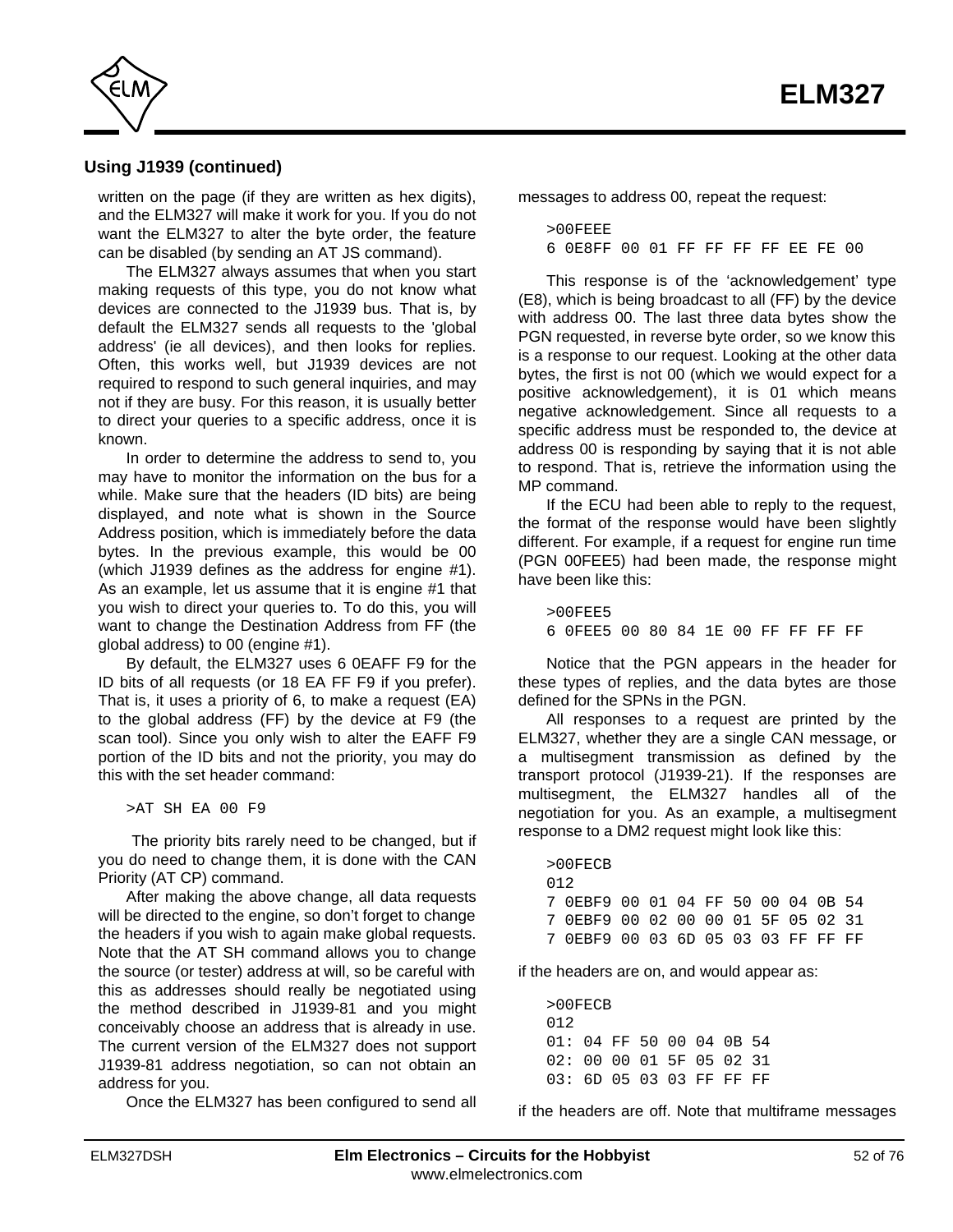

## **Using J1939 (continued)**

always send eight bytes of data, and fill in unused byte positions with FFs.

With the headers off, the multiline response looks very similar to the multiline responses for ISO15765-4. The first line shows the total number of bytes in the message, and the other lines show the segment number, then a colon, and the data bytes following. Note that the byte count is a hexadecimal value (ie the '012' shown means that there are 18 bytes of data).

The one line that shows the total number of data bytes is actually called a 'Connection Management' or 'TP.CM' message. It has a specific format, but the only bytes that are typically relevant are those that provide the total message size in bytes. In order to see the other bytes, you must turn CAN Auto Formatting off

(AT CAF0), and then repeat the request. Note that this will only show the entire TP.CM message if you have an ELM327 v1.4b, and not a previous version.

 This has been a brief description of how to use the ELM327 in a typical J1939 environment. If you can monitor for information, make global requests as well as specific ones, and receive single or multiframe responses, then you have the tools necessary to at least diagnose most vehicle problems.

#### **The FMS Standard**

Several European heavy duty truck and bus manufacturers have joined to form an organization for standardizing the way in which information is retrieved from these large vehicles. The result of their work is the FMS (or Fleet Management Systems) Standard, and the Bus-FMS Standard.

The FMS standard is based on a subset of the 250 kbps J1939 protocol, which uses only broadcast messages for the information. In order to not compromise the integrity of the vehicle's CAN bus, the standard also specifies a gateway device to provide separation between (potentially unskilled) users and the critical control information on the vehicle.

The information contained in the FMS messages is defined by PGNs, using the same PGN numbers as for J1939. The difference is that they only define a small subset of those specified by J1939.

To monitor the information provided by an FMS gateway, simply use the AT MP command with the appropriate PGN number. We should caution that some information (VIN, software version, etc.) is only transmitted every 10 seconds, so some patience is required when waiting for the data.

The FMS standard is completely open, and still evolving (the latest update was September 2010). For more information, visit the web sites:

FMS Standard http://www.fms-standard.com

Bus FMS Standard http://bus-fms-standard.com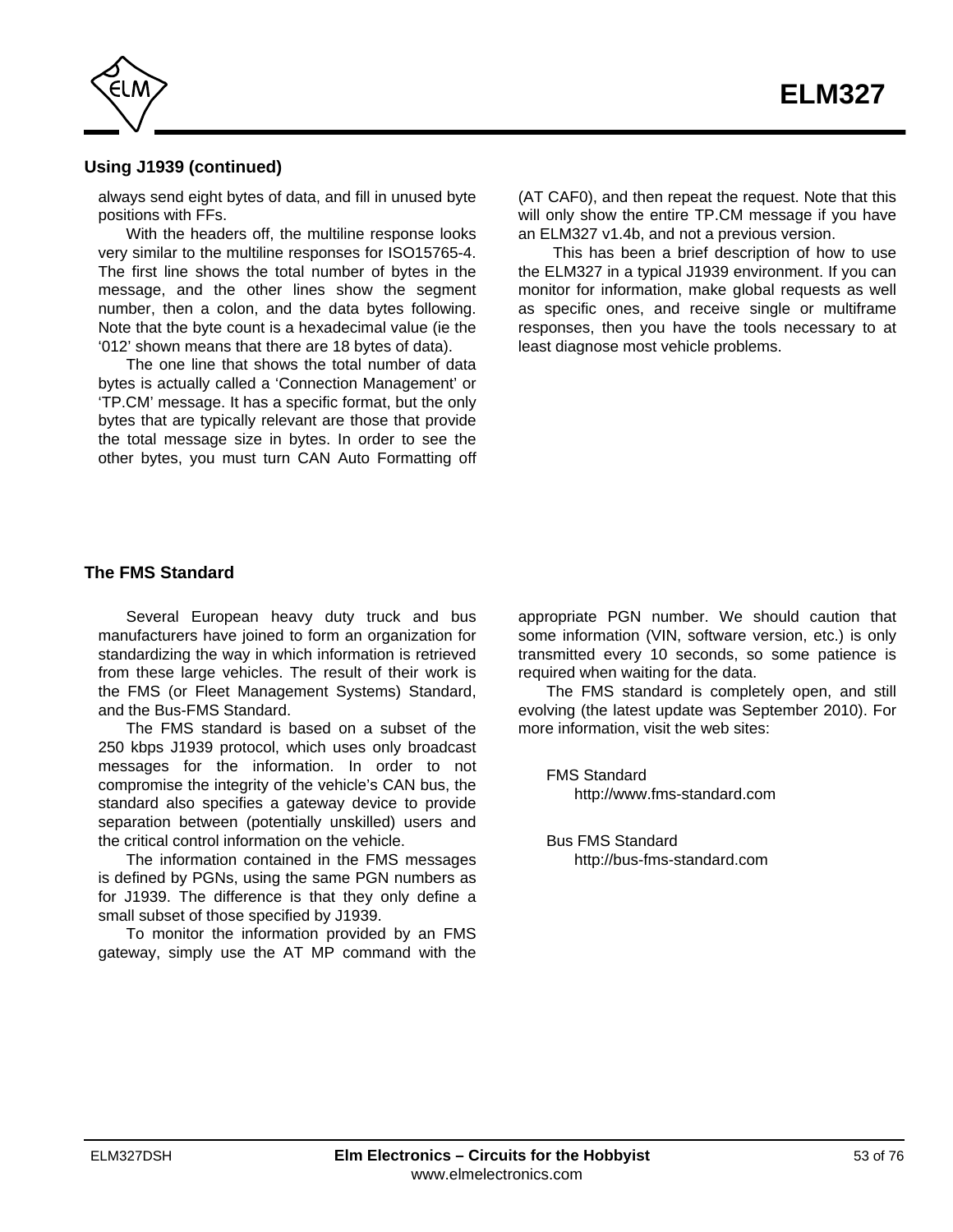<span id="page-53-0"></span>

#### **Programmable Parameters**

The ELM327 contains several programmable memory locations that retain their data even after power is turned off. Every time the IC is powered up, these locations are read and used to change the default settings for such things as whether to display the headers, or how often to send 'wakeup' messages.

The settings, or parameters, can be altered by the user at any time using a few simple commands. These Programmable Parameter commands are standard AT Commands, with one exception: each one requires a two-step process to complete. This extra step provides some security against random inputs that might try to make changes.

The following pages list the currently supported Programmable Parameters for this version of the ELM327. As an example of how to use them, consider PP 0[1 \(shown on page 55\)](#page-54-0) which sets the default state for the AT H command. If you are constantly powering your ELM327 and then using AT H1 to turn the headers on, you may want to change the default setting, so that they are always on by default. To do this, simply set the value of PP 01 to 00:

> >AT PP 01 SV 00  $\cap$ K

This changes the value associated with PP 01, but does not enable it. To make the change effective, you must also type:

```
>AT PP 01 ON
OK
```
At this point, you have changed the default setting for AT H1/H0, but you have not changed the actual value of the current AT H1/H0 setting. From the 'Type' column in th[e table on page 55,](#page-54-0) you can see that the change only becomes effective the next time that defaults are restored. This could be from a reset, a power off/on, or possibly an AT D command.

With time, it may be difficult to know what changes you have made to the Programmable Parameters. To help with that, the ELM327 provides a Programmable Parameter Summary (PPS) command. This simply prints a list of all of the supported PPs, their current value, and whether they are on/enabled (N), or off/disabled (F). For an ELM327 v1.4b IC, with only the headers enabled (as discussed above), the summary table would look like this:

>AT PPS 00:FF F 01:00 N 02:FF F 03:32 F

| $04:01$ F |   | $05:FF$ F   |    | 06:F1 F     |   | $07:09$ F   |    |
|-----------|---|-------------|----|-------------|---|-------------|----|
| $08:FF$ F |   | 09:00       | F  | $0A:0A$ F   |   | 0B:FF       | F  |
| $0C:68$ F |   | $OD:OD$ F   |    | $0E:9A$ F   |   | 0F : FF     | ान |
| $10:0D$ F |   | 11:00       | ान | $12:$ FF    | F | 13:32 F     |    |
| $14:FF$ F |   | $15:0A$ F   |    | 16:FF       | F | 17:92F      |    |
| $18:00$ F |   | 19:28 F     |    | $1A:FF$ $F$ |   | $1B:FF$ $F$ |    |
| $1C:FF$ F |   | $1D:FF$ $F$ |    | 1E:FF       | F | 1F : FF     | ਾ  |
| $20:FF$ F |   | $21:FF$ F   |    | $22:FF$ F   |   | 23:FF       | ਾ  |
| 24:00     | F | 25:00       | F  | 26:00       | F | 27:FF       | F  |
| 28:FF     | F | 29:FF       | F  | 2A:38       | F | 2B:02       | ਾ  |
| 2C: E0    | F | 2D:04       | F  | 2E:80       | F | $2F:0A$ F   |    |

You can see that PP 01 now shows a value of 00, and it is enabled (oN), while the others are all off.

Another example shows how you might change the CAN filler byte. Some systems use 'AA' as the value to put into unused CAN bytes, while the ELM327 uses '00' by default. To change the ELM327's behaviour, simply change PP 26:

```
>AT PP 26 SV AA
\capK
>AT PP 26 ON
\capK
```
 Again, PP 26 is of type 'D', so the above change will not actually take effect until the AT D command is issued, or the ELM327 is reset.

The Programmable Parameters are a great way to customize your ELM327 for your own use, but you should do so with caution if using commercial software. Most software expects an ELM327 to respond in certain ways to commands, and may be confused if the carriage return character has been redefined, or if the CAN response shows data length codes, for example. If you make changes, it might be best to make small changes and then see the effect of each, so that it is easier to retrace your steps and 'undo' what you have done. If you get in too deeply, don't forget the 'all off' command:

>AT PP FF OFF

No matter what software you use, you might get into more serious trouble, should you change the baud rate, or the Carriage Return character, for example, and forget what you have set them to. The Carriage Return value that is set by PP 0D is the only character that is recognized by the ELM327 as ending a command, so if you change its value, you may not be able to undo your change. In this case, your only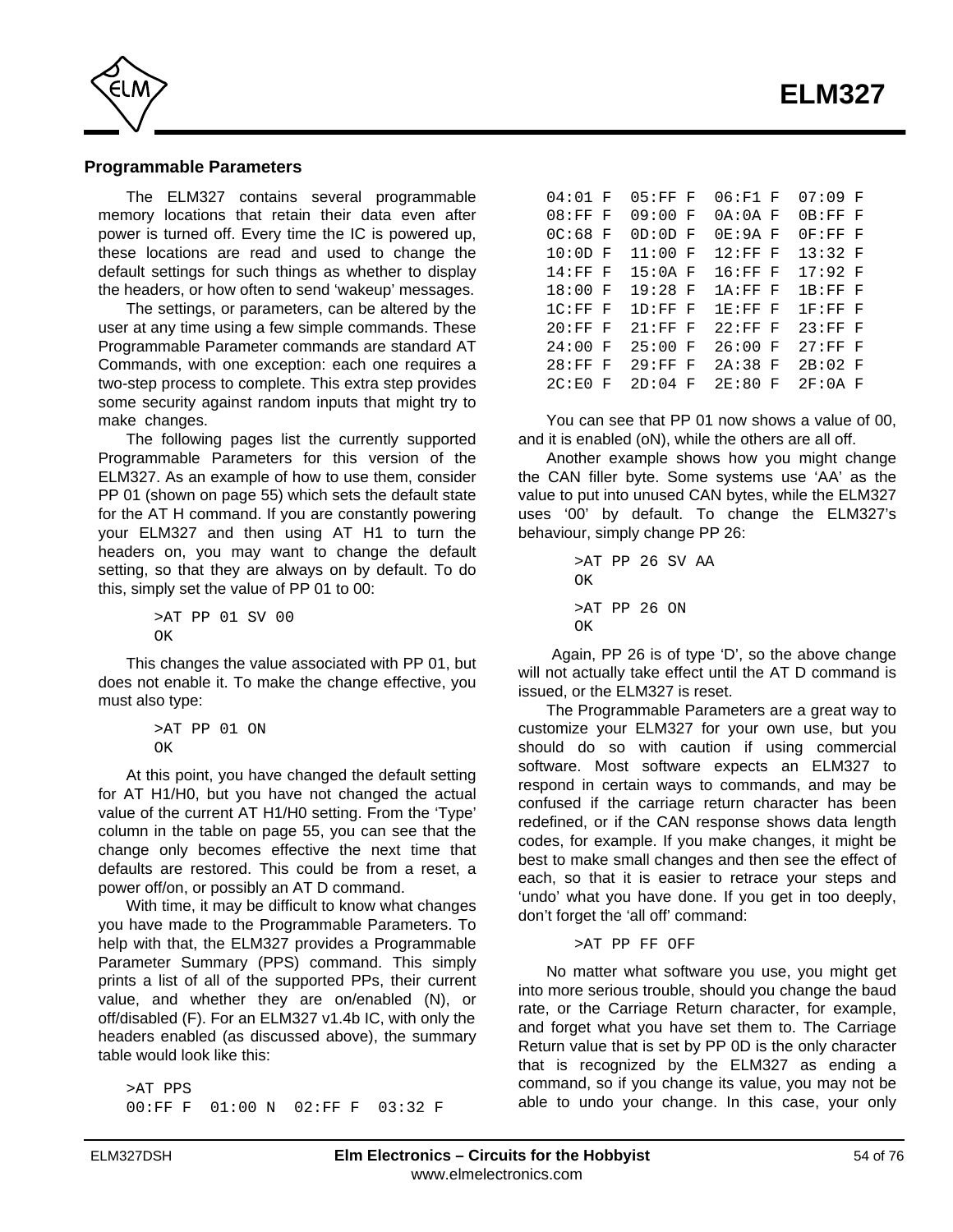<span id="page-54-0"></span>

#### **Programmable Parameters (continued)**

recourse may be to force all of the PPs off with a hardware trick.

When the ELM327 first powers up, it looks for a jumper between pin 28 (the OBD Tx LED output) and  $circuit common (Vss)$ . If a jumper is in place, it will turn off all of the PPs for you, restoring the IC to the factory defaults. To use this feature, simply connect a jumper to circuit common (which appears in numerous places - pins 8 or 19 of the ELM327, pin 5 of the RS232 connector, one end of most capacitors, or at the OBD connector), then hold the other end of the jumper to

**Programmable Parameter Summary**

The following pages provide a list of the currently available Programmable Parameters. Note that the 'Type' column indicates when changes will take effect. Possible values are:

- I the effect is Immediate,
- D takes effect after Defaults are restored (AT D, AT Z, AT WS, MCLR or power off/on)

pin 28 while turning the power on. When you see the RS232 Rx LED begin to flash quickly, remove the  $i$ umper – the PPs are off.

This feature should only be used when you get into trouble too deeply, and it's your only choice (since putting jumpers into a live circuit might cause damage if you put it into the wrong place). As well, it is only available beginning with version 1.2 of the IC, and can not be used with any previous versions.

R - takes effect after a Reset

(AT Z, AT WS, MCLR or power off/on)

P - needs a Power off/on type reset (AT Z, MCLR, or power off/on)

| <b>PP</b> | <b>Description</b>                                                             | <b>Values</b>           | <b>Default</b>        | <b>Type</b>  |
|-----------|--------------------------------------------------------------------------------|-------------------------|-----------------------|--------------|
| 00        | Perform AT MA after powerup or reset                                           | $00 = ON$<br>$FF = OFF$ | <b>FF</b><br>(OFF)    | $\mathsf{R}$ |
| 01        | Printing of header bytes (AT H default setting)                                | $00 = ON$<br>$FF = OFF$ | FF<br>(OFF)           | D            |
| 02        | Allow long messages (AT AL default setting)                                    | $00 = ON$<br>$FF = OFF$ | <b>FF</b><br>(OFF)    | D            |
| 03        | NO DATA timeout time (AT ST default setting)<br>setting = value $x$ 4.096 msec | 00 to FF                | 32<br>$(205$ msec $)$ | D            |
| 04        | Default Adaptive Timing mode (AT AT setting)                                   | 00 to 02                | 01                    | D            |
| 06        | OBD Source (Tester) Address. Not used for J1939 protocols.                     | 00 to FF                | F <sub>1</sub>        | R            |
| 07        | Last Protocol to try during automatic searches                                 | 01 to 0C                | 09                    |              |
| 09        | Character echo (AT E default setting)                                          | $00 = ON$<br>$FF = OFF$ | $00\,$<br>(ON)        | $\mathsf{R}$ |
| 0A        | Linefeed Character                                                             | 00 to FF                | 0A                    | R            |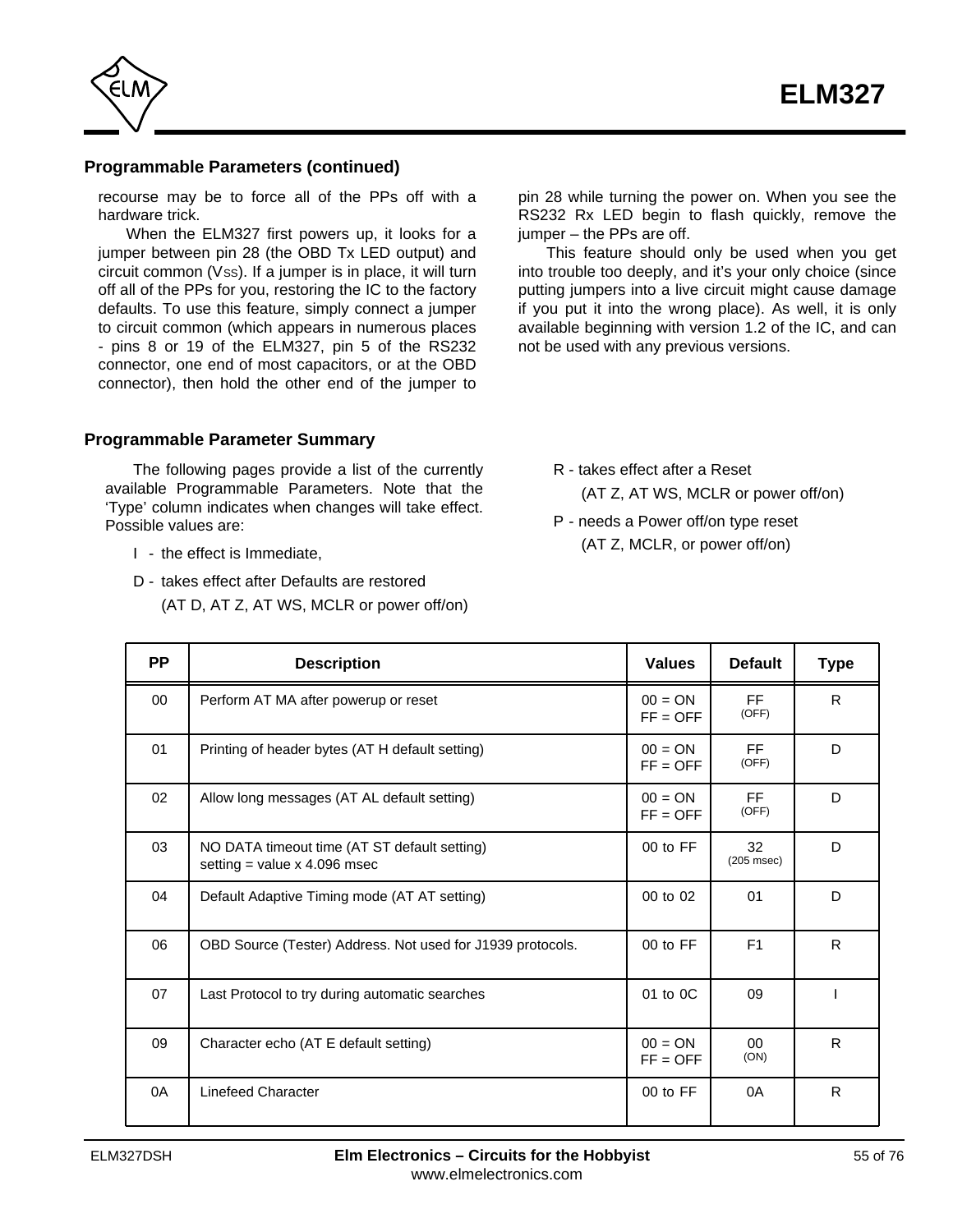

# **Programmable Parameter Summary (continued)**

| <b>PP</b> | <b>Description</b>                                                                                                                                                                                                                                                     | <b>Values</b> | <b>Default</b>       | <b>Type</b> |
|-----------|------------------------------------------------------------------------------------------------------------------------------------------------------------------------------------------------------------------------------------------------------------------------|---------------|----------------------|-------------|
| OC        | RS232 baud rate divisor when pin 6 is high (logic 1)<br>The baud rate (in kbps) is given by $4000 \div (PP \, OC \, value)$<br>For example, 500 kbps requires a setting of 08 (since $4000/8 = 500$ )<br>Here are some example baud rates, and the divisor to be used: | 08 to FF      | 68<br>(38.4)         | P           |
|           | PP 0C value<br><b>Baud Rate</b><br>(kbps)<br>hex<br>(dec)                                                                                                                                                                                                              |               |                      |             |
|           | D <sub>0</sub><br>(208)<br>19.2                                                                                                                                                                                                                                        |               |                      |             |
|           | (104)<br>68<br>38.4                                                                                                                                                                                                                                                    |               |                      |             |
|           | (69)<br>45<br>57.6                                                                                                                                                                                                                                                     |               |                      |             |
|           | 23<br>(35)<br>115.2                                                                                                                                                                                                                                                    |               |                      |             |
|           | 11<br>(17)<br>230.4                                                                                                                                                                                                                                                    |               |                      |             |
|           | 08<br>(8)<br>500                                                                                                                                                                                                                                                       |               |                      |             |
|           | Note that the PP 0C value must be provided as hex digits only. The<br>decimal values (in brackets) are only shown for your convenience.                                                                                                                                |               |                      |             |
| 0D        | Carriage Return Character<br>used to detect and send line ends                                                                                                                                                                                                         | 00 to FF      | 0D                   | R           |
| 0E        | Power Control options                                                                                                                                                                                                                                                  | 00 to FF      | 9A<br>(10011010)     | R           |
|           | Each bit of this byte controls an option, as follows:                                                                                                                                                                                                                  |               |                      |             |
|           | b7: Master enable<br>$0:$ off<br>$1:$ on<br>if 0, pins 15 and 16 perform as described for v1.0 to v1.3a<br>must be 1 to allow any Low Power functions                                                                                                                  |               |                      |             |
|           | b6: Pin 16 full power level<br>$0:$ low<br>$1:$ high<br>normal output level, is inverted when in low power mode                                                                                                                                                        |               |                      |             |
|           | b5: Auto LP control<br>1: enabled<br>$0:$ disabled<br>allows low power mode if the RS232 activity stops                                                                                                                                                                |               |                      |             |
|           | b4: Auto LP timeout<br>$0:5$ mins<br>$1:20$ mins<br>no RS232 activity timeout setting                                                                                                                                                                                  |               |                      |             |
|           | 0: disabled<br>b3: Auto LP warning<br>1: enabled<br>if enabled, says 'ACT ALERT' 1 minute before RS232 timeout                                                                                                                                                         |               |                      |             |
|           | 0: disabled<br>1: enabled<br>b2: Ignition control<br>allows low power mode if the IgnMon input goes low                                                                                                                                                                |               |                      |             |
|           | b1: Ignition delay<br>$0:1$ sec<br>$1:5$ sec<br>delay after IgnMon (pin 15) returns to a high level, before<br>normal operation resumes                                                                                                                                |               |                      |             |
|           | b0: reserved for future - leave set at 0                                                                                                                                                                                                                               |               |                      |             |
| 10        | J1850 voltage settling time<br>setting = value $x$ 4.096 msec                                                                                                                                                                                                          | 00 to FF      | 0D<br>$(53$ msec $)$ | R           |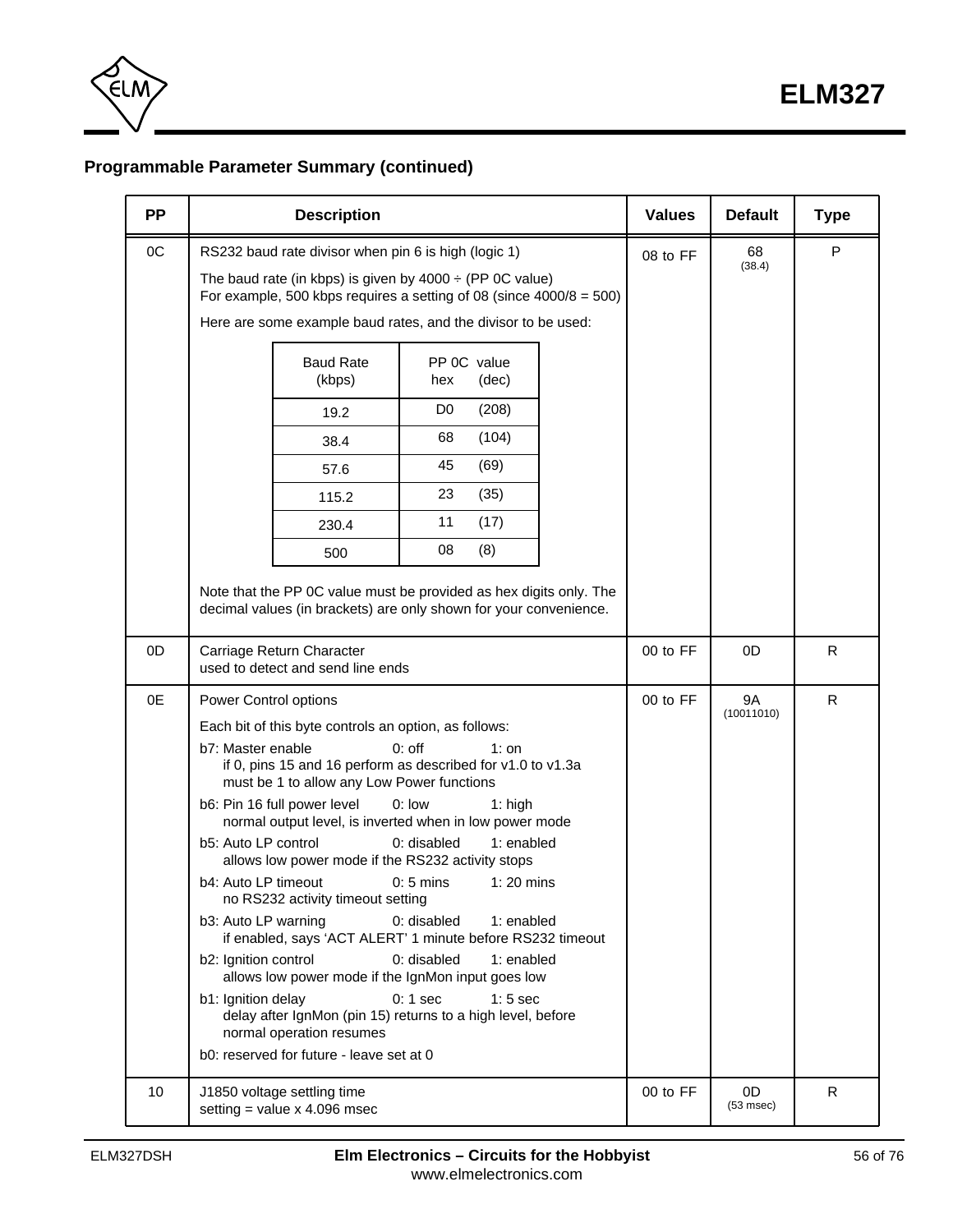

# **Programmable Parameter Summary (continued)**

| <b>PP</b> | <b>Description</b>                                                                                                                                                                                                                                                                                                                                                                                                                                                                                                                               | <b>Values</b>                  | <b>Default</b>        | <b>Type</b>  |
|-----------|--------------------------------------------------------------------------------------------------------------------------------------------------------------------------------------------------------------------------------------------------------------------------------------------------------------------------------------------------------------------------------------------------------------------------------------------------------------------------------------------------------------------------------------------------|--------------------------------|-----------------------|--------------|
| 11        | J1850 Break Signal monitor enable<br>(reports BUS ERROR if break signal duration limits are exceeded)                                                                                                                                                                                                                                                                                                                                                                                                                                            | $00 = ON$<br>$FF = OFF$        | 00<br>(ON)            | D            |
| 12        | J1850 Volts (pin 3) output polarity<br>normal = Low output for 5V, High output for 8V<br>invert = High output for 5V, Low output for 8V                                                                                                                                                                                                                                                                                                                                                                                                          | $00 =$ invert<br>$FF = normal$ | <b>FF</b><br>(normal) | R            |
| 13        | Auto search time delay between protocols 1 & 2<br>setting = value $x$ 4.096 msec                                                                                                                                                                                                                                                                                                                                                                                                                                                                 | 00 to FF                       | 32<br>$(205$ msec $)$ | T            |
| 15        | Minimum inter-message time (P2) for protocols 3 to 5<br>setting = value $x$ 2.2 msec                                                                                                                                                                                                                                                                                                                                                                                                                                                             | 00 to FF                       | 0A<br>$(22$ msec $)$  | D            |
| 16        | Default ISO baud rate (AT IB default setting)                                                                                                                                                                                                                                                                                                                                                                                                                                                                                                    | $00 = 96$<br>$FF = 10$         | <b>FF</b><br>(10.4K)  | R            |
| 17        | ISO wakeup message rate (AT SW default setting)<br>setting = value $x$ 20.48 msec                                                                                                                                                                                                                                                                                                                                                                                                                                                                | 00 to FF                       | 92<br>(2.99 sec)      | D            |
| 18        | Auto search time delay between protocols 4 & 5<br>setting = value $x$ 4.096 msec                                                                                                                                                                                                                                                                                                                                                                                                                                                                 | 00 to FF                       | 00<br>(no delay)      | $\mathbf{I}$ |
| 19        | Time delay after protocol 5 attempt during an automatic search,<br>but only if protocols 3 & 4 have not yet been tried.<br>setting = value $x$ 20.48 msec                                                                                                                                                                                                                                                                                                                                                                                        | 00 to FF                       | 28<br>(819 msec)      | $\mathbf{I}$ |
| 21        | Default CAN Silent Monitoring setting (for AT CSM)                                                                                                                                                                                                                                                                                                                                                                                                                                                                                               | $FF = ON$<br>$00 = OFF$        | <b>FF</b><br>(ON)     | R            |
| 24        | CAN auto formatting (AT CAF default setting)                                                                                                                                                                                                                                                                                                                                                                                                                                                                                                     | $00 = ON$<br>$FF = OFF$        | 00<br>(ON)            | D            |
| 25        | CAN auto flow control (AT CFC default setting)                                                                                                                                                                                                                                                                                                                                                                                                                                                                                                   | $00 = ON$<br>$FF = OFF$        | 00<br>(ON)            | D            |
| 26        | CAN filler byte (used to pad out messages)                                                                                                                                                                                                                                                                                                                                                                                                                                                                                                       | 00 to FF                       | 00                    | D            |
| 29        | Printing of the CAN data length (DLC) when printing header bytes<br>(AT D0/D1 default setting)                                                                                                                                                                                                                                                                                                                                                                                                                                                   | $00 = ON$<br>$FF = OFF$        | <b>FF</b><br>(OFF)    | D            |
| 2A        | CAN Error Checking (applies to protocols 6 to C)<br>Each bit of this byte controls an option, as follows:<br>b7: ISO15765 Data Length<br>0: accept any<br>1: must be 8 bytes<br>b6: ISO15765 PCI=00<br>0: allowed<br>1: not allowed<br>b5: Search after ERR94<br>0: normal<br>1: CAN is blocked<br>b4: Search after LV RESET<br>0: normal<br>1: CAN is blocked<br>b3: Wiring Test<br>1: perform<br>0: bypass<br>b2: reserved for future - leave set to 0<br>b1: reserved for future - leave set to 0<br>b0: reserved for future - leave set to 0 | 00 to FF                       | 38<br>(00111000)      | D            |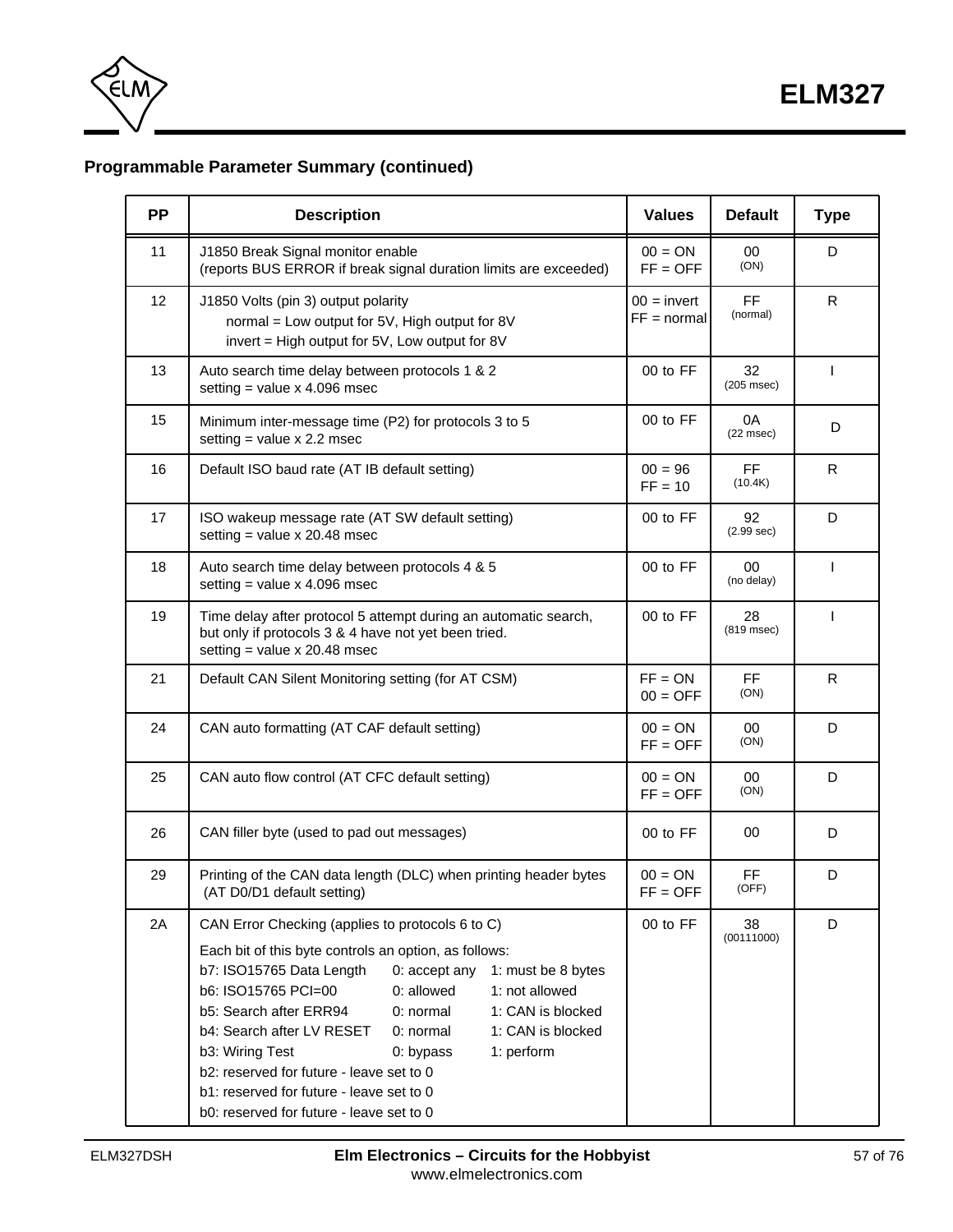

# **Programmable Parameter Summary (continued)**

| <b>PP</b> | <b>Description</b>                                                                                                                                                                                                                                                                                                                                                                                                                                                                                                                                                                                                                                                                                                                                                                            | <b>Values</b> | <b>Default</b>               | <b>Type</b> |
|-----------|-----------------------------------------------------------------------------------------------------------------------------------------------------------------------------------------------------------------------------------------------------------------------------------------------------------------------------------------------------------------------------------------------------------------------------------------------------------------------------------------------------------------------------------------------------------------------------------------------------------------------------------------------------------------------------------------------------------------------------------------------------------------------------------------------|---------------|------------------------------|-------------|
| 2B        | Protocol A (SAE J1939) CAN baud rate divisor.<br>The protocol A CAN baud rate is determined by this value<br>rate (in kbps) = $500 \div$ value<br>For example, setting this PP to 19 (ie. decimal 25) provides<br>a baud rate of $500/25 = 20$ kbps.                                                                                                                                                                                                                                                                                                                                                                                                                                                                                                                                          | 01 to 40      | 02<br>$(250$ Kbps)           | R.          |
| 2C        | Protocol B (USER1) CAN options.<br>Each bit of this byte controls an option, as follows:<br>b7: Transmit ID Length<br>0: 29 bit ID<br>1: 11 bit ID<br>b6: Data Length<br>0: fixed 8 byte 1: variable DLC<br>b5: Receive ID Length<br>0: as set by $b7$ 1: both 11 and 29 bit<br>b4: baud rate multiplier<br>0: x1<br>1: x 8/7<br>(see note 3)<br>b3: reserved for future - leave set at 0.<br>b2, b1, and b0 determine the data formatting options:<br>Data Format<br>b2<br>$\underline{b0}$<br><u>b1</u><br>$\Omega$<br>$\Omega$<br>$\Omega$<br>none<br>$\mathbf 0$<br>$\Omega$<br>ISO 15765-4<br>$\overline{1}$<br>$\Omega$<br><b>SAE J1939</b><br>1<br>$\Omega$<br>Other combinations are reserved for future updates - results will<br>be unpredictable if you should select one of them. | $00$ to $FF$  | E <sub>0</sub><br>(11100000) | R           |
| 2D        | Protocol B (USER1) baud rate divisor. See PP 2B for a description.                                                                                                                                                                                                                                                                                                                                                                                                                                                                                                                                                                                                                                                                                                                            | 01 to 40      | 04<br>$(125$ Kbps)           | R.          |
| 2E        | Protocol C (USER2) CAN options. See PP 2C for a description.                                                                                                                                                                                                                                                                                                                                                                                                                                                                                                                                                                                                                                                                                                                                  | $00$ to $FF$  | 80<br>(10000000)             | R.          |
| 2F        | Protocol C (USER2) baud rate divisor. See PP 2B for a description.                                                                                                                                                                                                                                                                                                                                                                                                                                                                                                                                                                                                                                                                                                                            | 01 to 40      | 0A<br>$(50$ Kbps)            | R           |

Notes:

- 1. The ELM327 does not accept decimal digits for the Programmable Parameters all values are hexadecimal.
- 2. Several Programmable Parameters describe options in terms of bits. For all of them, b7 is the msb, and b0 is the lsb. As an example, the PP 2C default value of E0 can be shown as 11100000 in binary. This number has has b7, b6 and b5 set to 1's, while b4 to b0 are all 0's.
- 3. When b4 of PP 2C or PP 2E are set, the CAN baud rate will be increased by a factor of 8/7, but the baud rate displayed by the AT DP command will still show the base rate (as set by PP 2D or PP 2F). For example, if you set PP 2C b4 to 1, and then PP 2D to 06, the base frequency will be 83.3 kbps. The AT DP command will report 83 kbps, but the actual baud rate will be 83.3x8/7 = 95.2 kbps.
- 4. The descriptions for PP 0E bits 3 and 4 were accidentally reversed in the previous data sheet (document ELM327DSG), and have been corrected.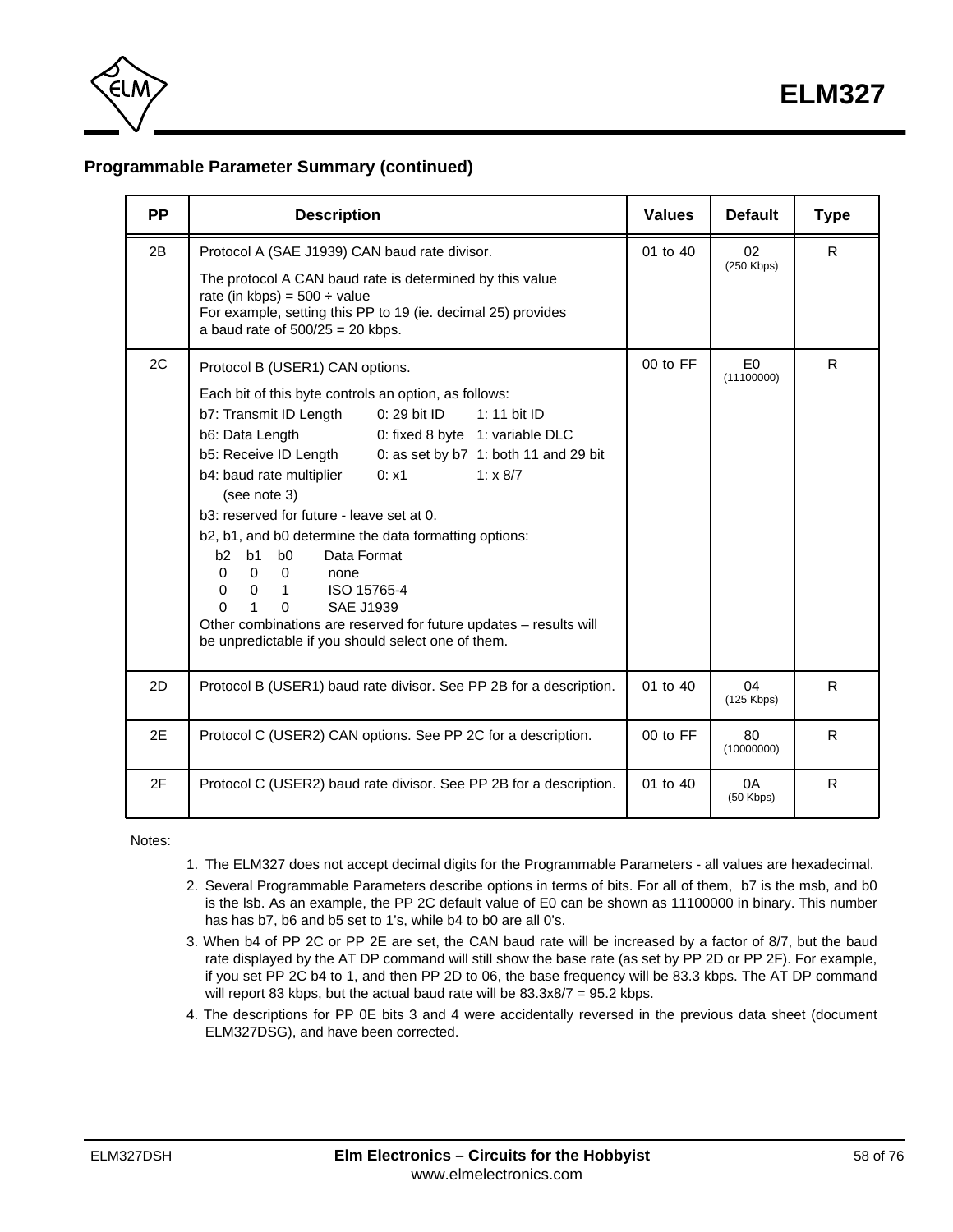

#### **Using Higher RS232 Baud Rates**

The RS232 serial interface has been maintained throughout the ELM OBD products, largely due to its versatility. Older computers, microprocessors and PDAs can use it directly, as can USB, Bluetooth, ethernet and wifi devices. It is simply one of the most versatile interfaces available.

Most people will construct their ELM327 circuits with an RS232 interface, mainly because it is relatively easy and inexpensive to do. A circuit such as the one shown in Figure 9 requires very few components and works extremely well at speeds of up to 57600 bps. Depending on your interface's RS232 voltages, your wiring practices, and your choice of components, it may also work well at speeds as high as 115200 bps, but that is the approximate limit of such a circuit, and any design using this speed should be thoroughly tested.

Users that would like to operate at speeds in the range of 115200 bps or higher may wish to look at some of the single IC solutions that are available. These include devices such as the ADM232A from Analog Devices (http://www.analog.com/), or the popular MAX232 series of ICs from Maxim Integrated Products (http://www.maxim-ic.com/). These are all excellent devices that can be used for speeds of up to 115.2 kbps. We do caution that many of these types of devices are only rated for operation up to 120 kbps, however, so may not be suitable for higher data rates be sure to check the manufacturers data sheet before committing to a design.

An RS232 interface needs relatively large voltage swings, which are difficult to maintain at higher rates with large cable capacitances to contend with. (A typical interface is often limited to about 230.4 kbps under ideal conditions.) If you need to operate the ELM327 at these speeds or higher, it is recommended that you consider alternatives.

One popular alternative is a USB data connection. The USB interface is capable of very high data transfer rates, certainly much higher than the 500 kbps limit of the ELM327. Several manufacturers offer special 'bridge' circuits that simplify connecting an RS232 device (such as the ELM327) directly to the USB bus. Examples are the CP2102 from Silicon Labs (http://www.silabs.com/) or the FT232R from Future Technology Devices (http://www.ftdichip.com/). If planning to use the higher baud rates (ie up to 500 kbaud), these interfaces are essential.

 We are often asked if it is possible to use a direct connection to a microprocessor. That is certainly an

option, and one that allows a full speed connection at essentially zero cost. If you are developing such an interface[, refer to page 64 f](#page-63-0)or more details.

The default configuration for the ELM327 provides an RS232 data rate of either 9600 baud, or 38400 baud, depending on the voltage level at pin 6 during power up or reset. While the 9600 baud rate is not adjustable, the 38400 one is (beginning with v1.2 of the IC). There are two ways that the rate can be changed – either permanently with a Programmable Parameter, or temporarily with an AT command.

Programmable Parameter '0C' is the memory location that allows you to store a new baud rate which replaces the 38.4 kbps high speed rate. The value is stored in 'non-volatile' memory (EEPROM) that is not affected by power cycles or resets (but changing this value may affect the operation of some software packages, so be careful how you use it).

If you store a new value in PP 0C, then enable it, and if pin 6 is at a high level during the next powerup, then your stored rate will become the new data rate. (If it has not been enabled, the rate will revert to the factory default of 38.4 kbps.) As an example, perhaps you would like to have the ELM327 use a baud rate of 57.6 kbps, rather than the factory setting of 38.4 kbps. To do this, determine the required value for PP 0C, store this value in PP 0C, and then enable the PP.

The value stored in PP 0C is actually an internal divisor that is used to determine the baud rate (it will be 4000 kbps divided by the value of PP 0C). To obtain a setting of 57.6, a baud rate divisor of 69 is required (4000/69 is approximately 57.6). Since 69 in decimal is 45 in hexadecimal, you need to tell the ELM327 to set the value of PP 0C to 45, with this command:

>AT PP 0C SV 45

then enable the new value for use:

>AT PP 0C ON

from that point (until PP 0C is turned off), the default data rate will be 57.6K, and not 38.4K. Note that the value that you write does not become effective until the next full reset (a power off/on, AT Z, or MCLR pulse).

If you are designing your own circuitry, you will know what your circuit is capable of, and can assign a value to PP 0C. Software developers will not usually know what hardware is to be connected, however, so will not know what the limitations are. For these users,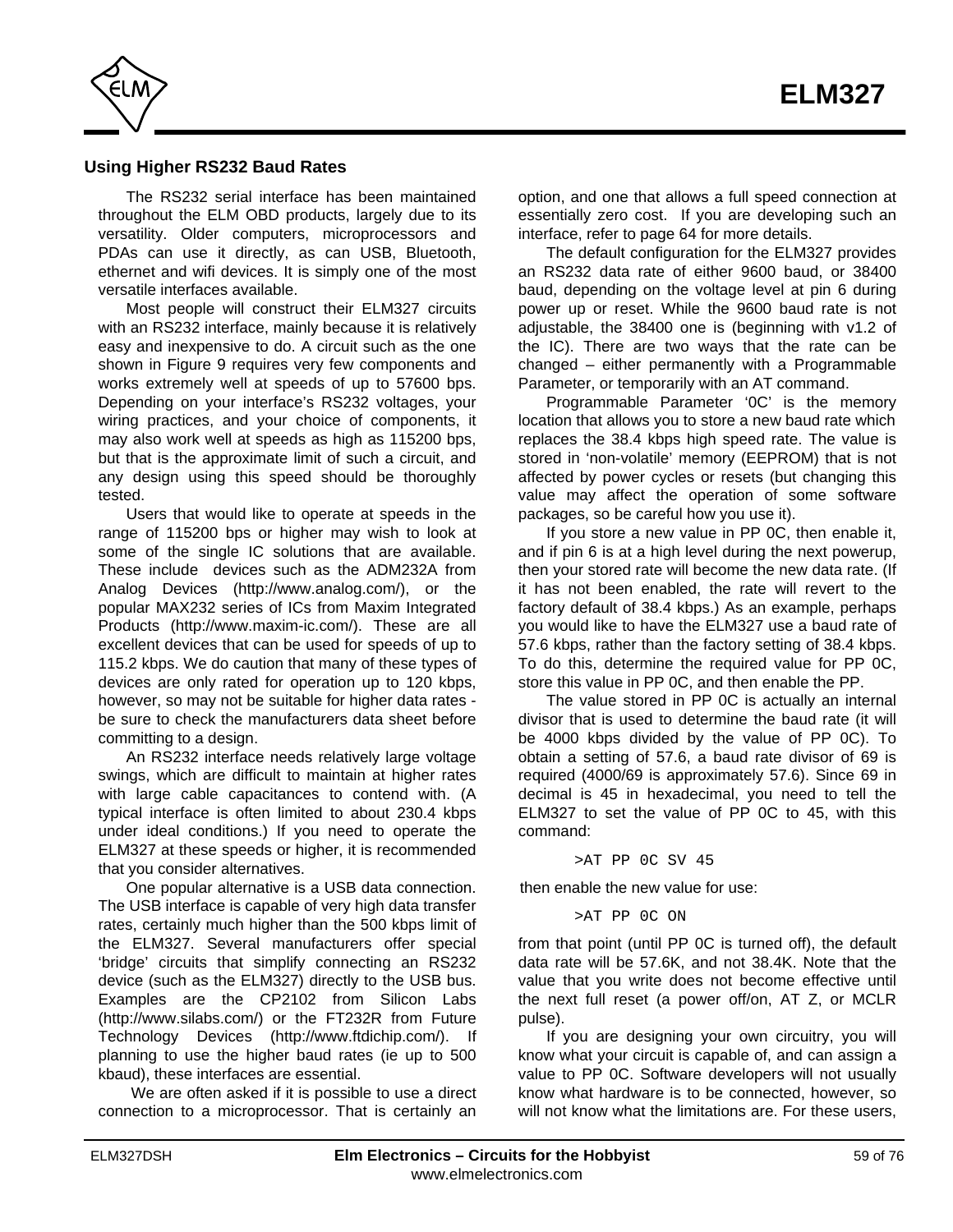

#### **Using Higher RS232 Baud Rates (continued)**

we have provided the BRD command.

This command allows a new baud rate divisor to be tested, and then accepted or rejected depending on the results of the test. See the chart at the right, which shows how the command works.

As can be seen, the software first makes a request for a new baud rate divisor, using this AT command. For example, to try the 57.6K rate that was previously discussed, the controlling PC would send:

#### AT BRD 45

If the ELM327 is an older version, it will not support this command, and will return with the familiar '?' character. If it does support the command, it will respond with 'OK', so the software knows whether to proceed or not. No prompt character follows the 'OK' reply; it is followed only by a carriage return character (and optionally, a linefeed character).

Having sent an 'OK', the ELM327 then switches to the new (proposed) baud rate, and then simply waits a predetermined time (nominally 75 msec). This period is to allow the PC sufficient time to change its baud rate. When the time is up, the ELM327 then sends the ID string (currently 'ELM327 v1.4b') to the PC at the new baud rate (followed by a carriage return) and waits for a response.

Knowing that it should receive the ELM327 ID string, the PC software compares what was actually received to what was expected. If they match, the PC responds with a carriage return character, but if there is a problem, the PC sends nothing. The ELM327 is meanwhile waiting for a valid carriage return character to arrive. If it does (within 75 msec), the proposed baud rate is retained, and the ELM327 says 'OK' at this new rate. If it does not see the carriage return, the baud rate reverts back to the old rate. Note that the PC might correctly output the carriage return at this new rate, but the interface circuitry could corrupt the character, and the ELM327 might not see a valid response, so your software must check for an 'OK' response before assuming that the new rate has been accepted.

Using this method, a program can quickly try several baud rates, and determine the most suitable one for the connected hardware. The new baud rate will stay in effect until reset by an AT Z, a Power Off/On, or a MCLR input. It is not affected by the AT D (set Defaults), or AT WS (Warm Start) commands.



\* the 75 msec time is adjustable with the AT BRT hh command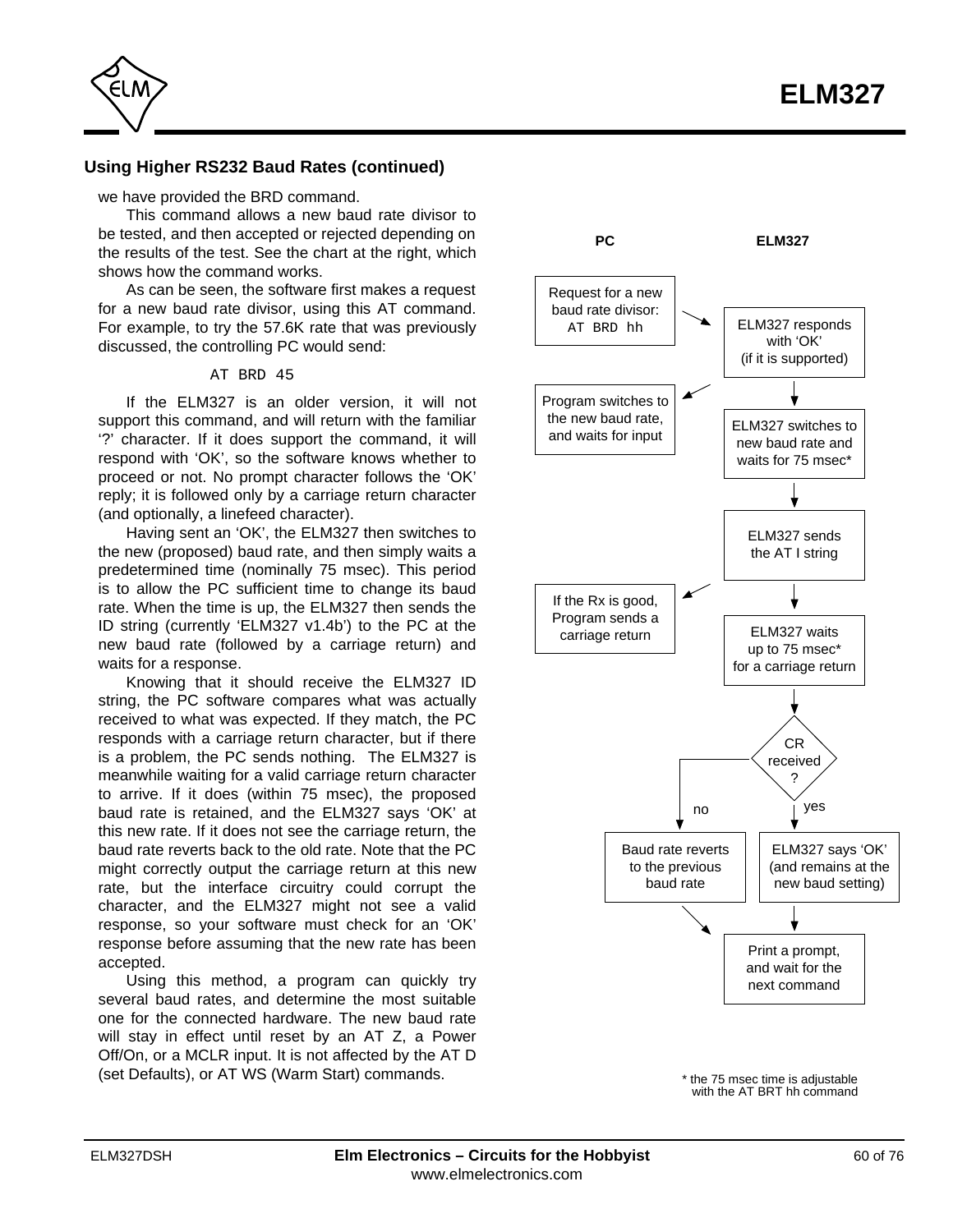

## **Setting Timeouts - AT ST and AT AT Commands**

Users often ask about how to obtain faster OBD scanning rates. There is no definite answer for all vehicles, but the following information may help with understanding how the settings might apply to your vehicle.

A typical vehicle request and response is shown in the diagram below:



The ELM327 sends a request then waits up to 200 msec for a reply. If none were to come, an internal timer would stop the waiting, and the ELM327 would print 'NO DATA'.

After each reply has been received, the ELM327 must wait to see if any more replies are coming (and it uses the same internal timer to stop the waiting if no more replies arrive). With our initial OBD products (the ELM320, ELM322 and ELM323) we found that older vehicles often needed a timeout setting of about 100 msec, and occasionally needed more, so we settled on a standard default setting of 200 msec.

If a typical vehicle query response time were about 50 msec, and the timeout were set to 200 msec, the fastest scan rate possible would only be about 4 queries per second. Changing the ST time to about 100 msec would almost double that rate, giving about 7 queries per second. Clearly, if you were to know how long it takes for your vehicle to reply, you might be able to improve on the scan rate, by adjusting the ST time.

It is not easy to tell how fast a vehicle replies to requests. For one thing, requests all have priorities assigned, so responses may be fast at some times, and slower at others. The physical measurement of the time is not easy either - it requires expensive test equipment just to make one measurement. To help with this, we added a new feature to the v1.2 IC, called Adaptive Timing.

Adaptive Timing actually makes the response time measurements for you, and adjusts the AT ST time to a value that should work for most situations. It is enabled by default, but can be disabled with the AT0 command should you not agree with what it is doing (there is also an AT2 setting that is a little more aggressive, should you wish to experiment). For 99% of all vehicles, we recommend that you simply leave the settings at their default values, and let the ELM327 make the adjustments for you.

Consider the following times taken from a J1850 VPW vehicle, in response to an 01 00 request:



The engine controller responds very quickly, but the transmission takes considerably longer. The adaptive timing algorithm measures the longer transmission response times and will use them to set the timeout, likely to a value in the range of 90 msec. With a timeout of 90 msec, the maximum scan rate would be about 6 readings per second.

Surely there has to be a way to eliminate that final timeout, if you know how many responses to expect? There is a way, as of v1.3 of the ELM327.

Instead of sending 01 00 for the above request, the ELM327 will now also accept 01 00 2. This tells the IC to send 01 00, then return immediately after receiving 2 responses. It can not speed up a slow ECU, but it will eliminate the final delay, as the ELM327 knows the number of responses to expect. This one change might give you 10 to 12 responses per second, instead of the 6 obtained previously.

We do caution that you use this new feature carefully. If you set the last digit to a number that is less than the actual number of responses, then acknowledgements that may be required will not be sent, and some protocols may begin resending the message, looking for a response. This will lead to unnecessary network congestion, which must be avoided. Before using this feature, always determine the number of responses that will be coming from the vehicle, and then set the responses digit to that value.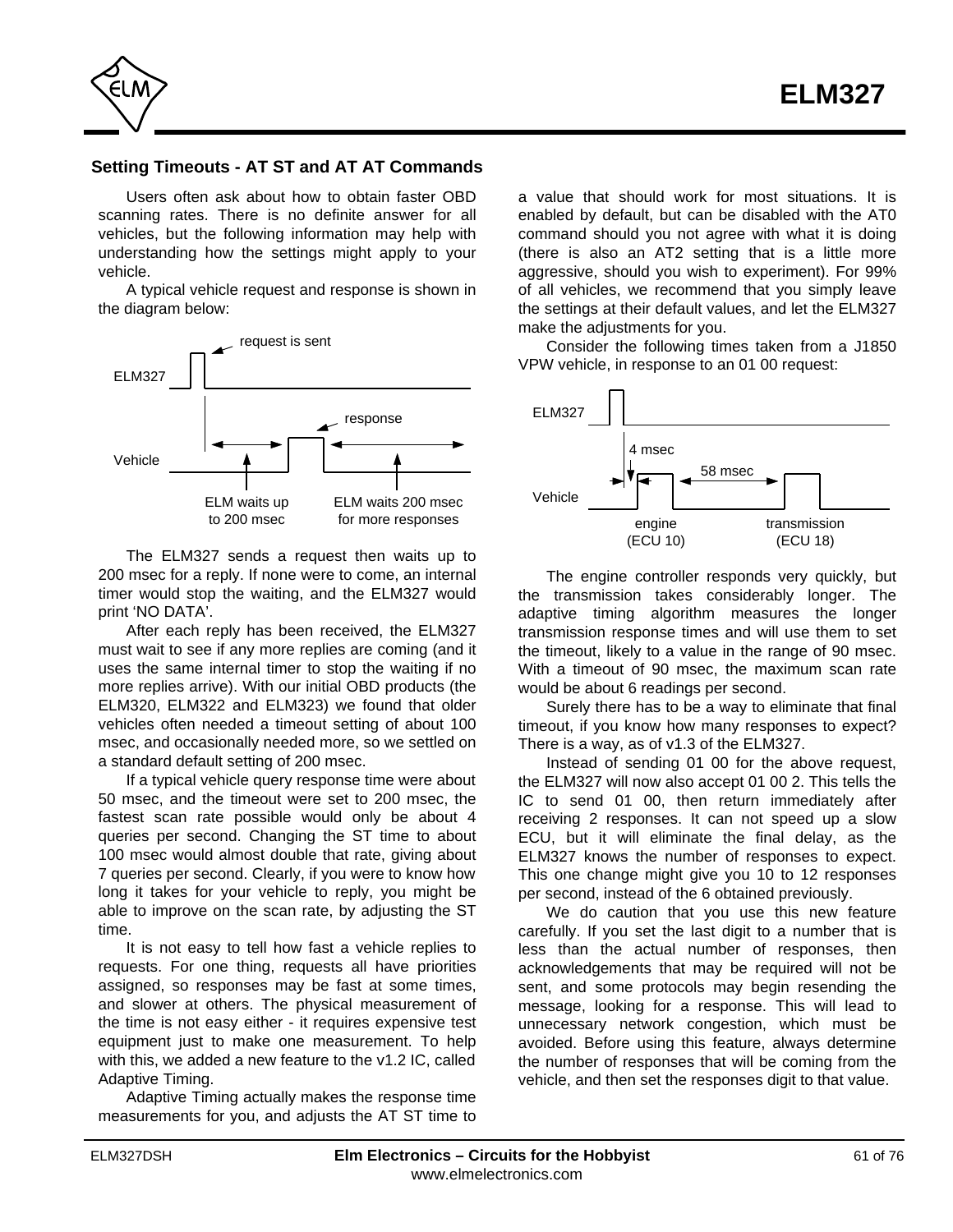

#### **Power Control**

Often, the ELM327 is connected to a vehicle for only a short time, so power consumption is not of great concern. Occasionally, the ELM327 may be connected for longer times, however, possibly without the engine running. For these applications, it is often desirable to be able to put the circuit into a low power 'standby' state, and have it return to normal operation when needed. The new power control features of the ELM327 were introduced for this.

There are three ways in which the ELM327 can be placed into the low power standby mode (shown pictorially in Figure 6 below). None of the three will work without having the master enable (ie bit 7 of PP 0E) set to '1', which it is by default.

The first method is with an AT command. You may simply send:

>AT LP

and the IC will go to the low power mode after a one second delay (which allows the controlling circuit a little time to perform some housekeeping tasks).

At the end of the delay, all of the ELM327 outputs go to their recessive/off state, the pin 3 control for the J1850 voltage will go low, and the pin 16 control output will reverse its state. The ELM327 will then reduce its power level, and begin monitoring for inputs that would cause a shift back to full power.

The next method allows automatic switching to the low power mode when there has been no RS232 input for a period of time - a good backup for your low power strategy. To enable this method, both b7 and b5 of PP 0E must be set to '1'. The time delay (either 5 or 20 minutes) is set by b4, and the printing of a warning is enabled with b3. The warning is handy in some cases – it is the activity alert message ('ACT ALERT') and is sent 1 minute before the timer is about to time out. When the timer does time out, you will see a low power alert warning ('LP ALERT'), and then 2 seconds later, all of the outputs will change as described above for the AT LP command.

The final method to enter the low power mode is by a low level appearing at the ignition monitor input (pin 15 - IgnMon), when both b7 and b2 of PP 0E are set to '1', allowing it.

The ignition monitor method uses a short internal delay ('debounce') to be sure that the low level is a legitimate 'key off' and not just some noise. After it is sure, the ELM327 will then send a low power alert message ('LP ALERT'), and 2 seconds later it will

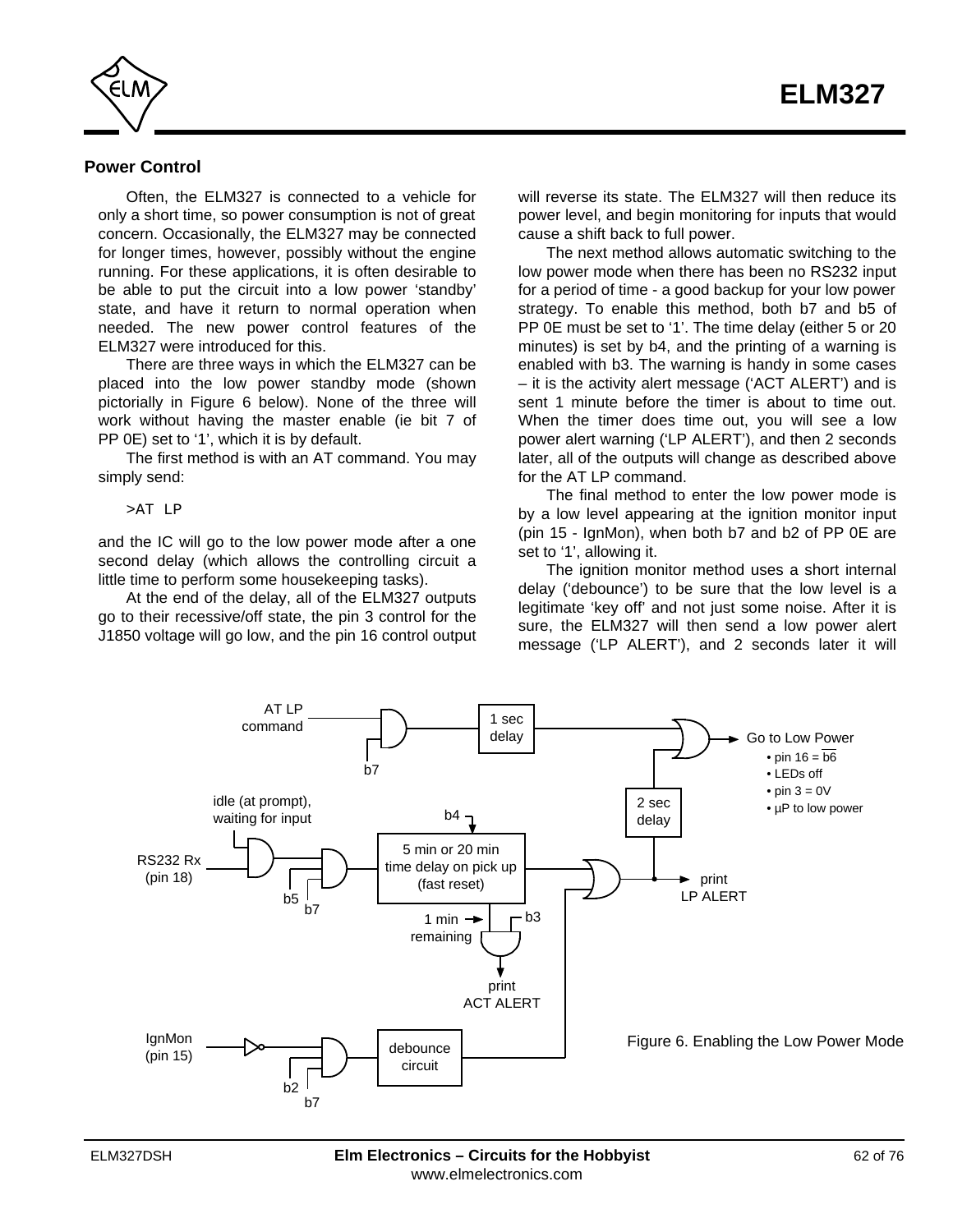

#### **Power Control (continued)**

switch all of the outputs as was described for the other methods.

When connecting to pin 15, care should be taken to not pass excessive current (>0.5 mA) through the protection diodes, and the circuit should also provide some filtering for ignition noise. Typically a circuit like this works well (note that the Schmitt input on pin 15 allows the use of large value capacitors):



The new AT IGN command can always be used to read the level at pin 15, regardless of the setting of the PP 0E enable bits. This may be used to advantage if you wish to manually shut down the IC, using your own timing and criteria. Recall that the alternate function for pin 15 is the RTS input which will interrupt any OBD processing that is in progress. If the ELM327 reports an interrupt with the 'STOPPED' message, you can then check the level at pin 15 with the AT IGN command, and make your own decisions as to what should be done. For that matter, you don't even need to reduce the power based on the input you might possibly do something entirely different.

Having put the ELM327 into Low Power mode, you will need a method to wake it up. This is done by

'interrupting' the IC in ways that are very similar to what is done while monitoring. Refer to Figure 7 below for a pictorial view of these methods.

Either a low level pulse at the RS232 Rx input, or a low then high level at the IgnMon input will cause the ELM327 to return to full power operation, and perform a Warm Start reset. Note that PP 0E bit 2 does not have to be set for the IgnMon to wake the circuit - the ELM327 always monitors this pin, and will wake the circuit after the delay that is set by PP 0E bit 1.

The RS232 input is not as sensitive as normal when in the low power mode. For this reason, the RS232 input pulse to wake the system must be at least 128 usec wide. This is easily accomplished by sending a space or @ character if the baud rate is less than about 57.6 kbps, but when you use higher baud rates, you may have trouble. For higher baud rates, consider temporarily shifting to a lower baud rate, or see if your software can generate a 'break' signal. If you are directly connected to a microprocessor, then you might want to generate your own break signal in software.

This has discussed some of the software aspects of using the new Power Control feature. Refer to the ['Modifications for Low Power Standby Operation'](#page-69-0) [section \(page 70\)](#page-69-0) for a discussion of some of the electrical design considerations.

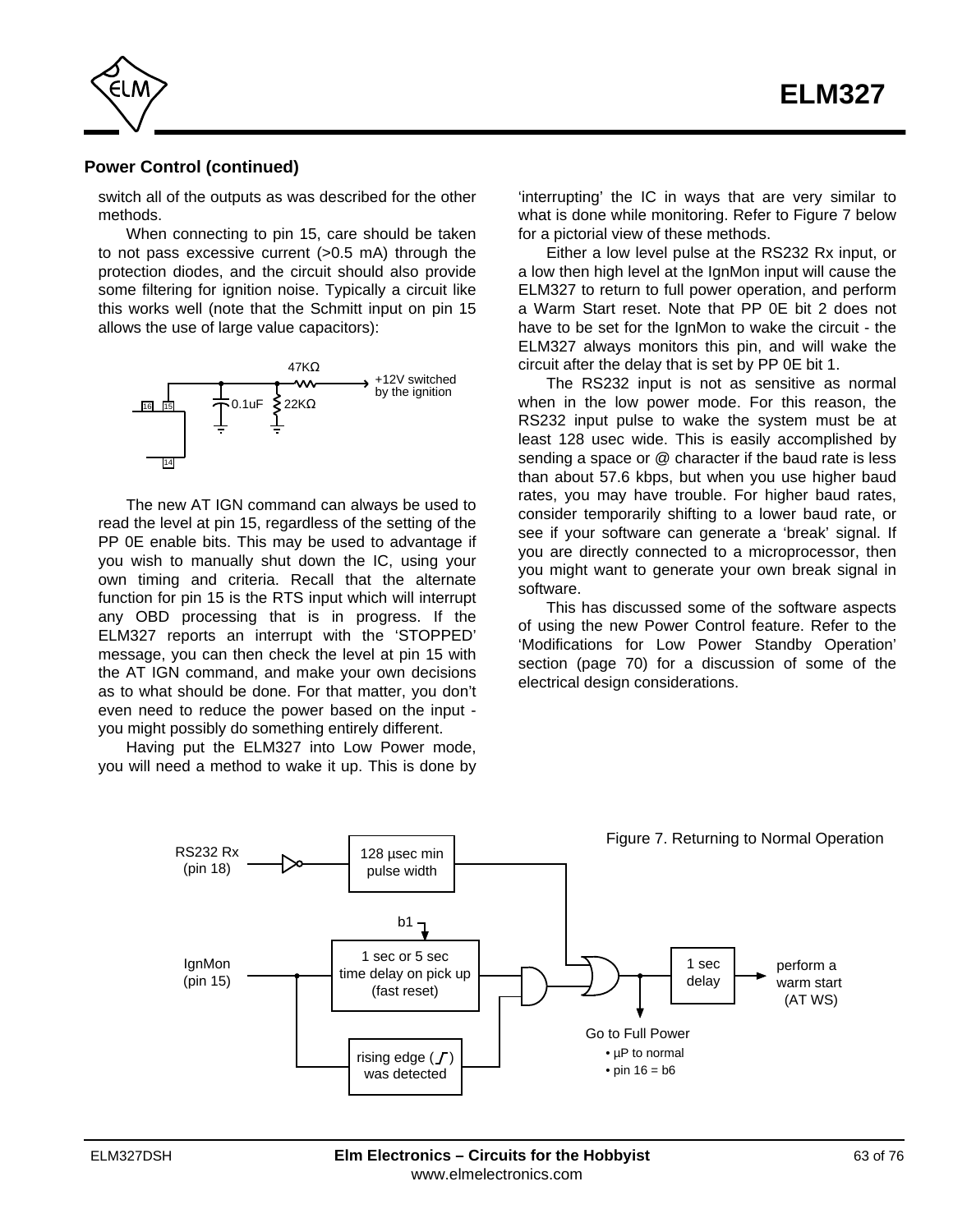<span id="page-63-0"></span>

#### **Microprocessor Interfaces**

A very common question that we receive is 'Can I connect the ELM327 directly to my own circuit, or must I use the RS232 interface shown?' Certainly you may connect directly to our ICs, and you do not need to use an RS232 interface. There are a few items to consider, however.

The ELM327 is actually a microprocessor that contains a standard UART type interface, connected to the RS232 Tx and Rx pins. The logic type is CMOS, and this is compatible with virtually all 5V TTL and CMOS circuits, so you should be able to connect directly to these pins provided that the two devices share the same power supply (5V), and that they are not physically more than about 10 to 20 inches apart (CMOS circuits are subject to latchup from induced currents, which may be a problem if you have long leads).

The normal (idle) levels of the ELM327 transmit and receive pins are at the V<sub>DD</sub> (5V) level. Most microprocessors and RS232 interface ICs expect that to be the idle level, but you should verify it for your microprocessor before connecting to the ELM327. The connections are straightforward - transmit connects to receive, and receive connects to transmit, as shown below. Don't forget to set both devices to the same baud rate.

The ELM327 also provides a hand-shaking feature that may simplify the flow of data for you. The interface consists of two pins - an input an an output. The input is called 'request to send' (RTS), and it is used to interrupt the ELM327, just the same as tapping a key on the keyboard when using a terminal program. The output pin ('Busy') is used by the ELM327 to tell your system that it is processing data.

To use the handshaking feature, set one of your port pins to normally provide a high output, and connect it to the RTS input (pin 15). Use another port pin as an input to monitor the ELM327 Busy output (pin 16). When you want to send a command, simply check the Busy output first. If it is at a high logic level, then either wait for it to go low, or if you need to interrupt the IC, then bring the RTS line low and wait for the Busy line to go low. (You might want to consider using an edge triggered interrupt on the Busy output, if one is available). When Busy does go low, restore your RTS line to a high level, and then send your command to the ELM327. No need to worry about the ELM327 becoming busy again after you raise the RTS line at this point – once Busy goes low, the ELM327 will wait (indefinitely) for your command.

If you do not use the RTS input on the ELM327, it must be connected to a high logic level, as shown below.

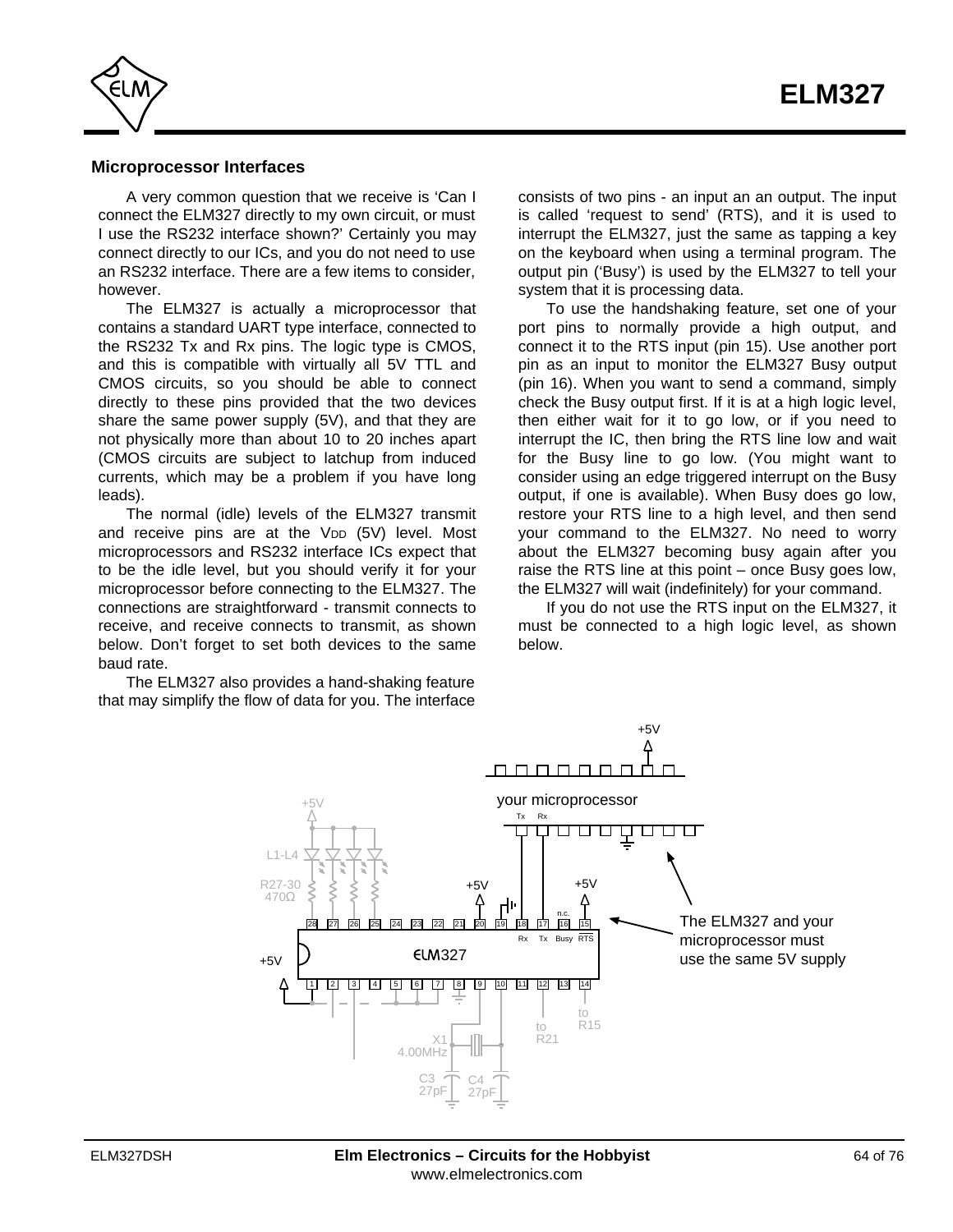

## **Example Applications**

The SAE J1962 standard dictates that all OBD compliant vehicles must provide a standard connector near the driver's seat, the shape and pinout of which is shown in Figure 8 below. The circuitry described here can be used to connect to this J1962 plug without modification to your vehicle.



Figure 8. The J1962 Vehicle Connector

The male J1962 connector required to mate with a vehicle's connector may be difficult to obtain in some locations, and you might be tempted to improvise by making your own connections to the back of your vehicle's connector. If doing so, we recommend that you do nothing that would compromise the integrity of your vehicle's OBD network. The use of any connector which could easily short pins (such as an RJ11 type telephone connector) is definitely not recommended.

The circuit o[n page 67 \(Figure 9\)](#page-66-0) shows how the ELM327 might typically be used. Circuit power is obtained from the vehicle via OBD pins 16 and 5 and, after a protecting diode and some capacitive filtering, is presented to a five volt regulator. (Note that a few vehicles have been reported to not have a pin 5 – on these you will use pin 4 instead of pin 5.) The regulator powers several points in the circuit as well as an LED (for visual confirmation that power is present). We have shown a 78L05 for the regulator as that limits the current available to about 100mA which is a safe value for experimenting. The CAN interface is a low impedance circuit however, and if doing sustained transmissions on CAN, this type of regulator may cause LV RESETs or possibly shut down on overtemperature. Should you experience either of these problems, you may want to consider using a 1 Amp version of the regulator (ie 7805).

The top left corner of Figure 9 shows the CAN interface circuitry. We do not advise making your own interface using discrete components – CAN buses may have a lot of critical information on them, and you can easily do more harm than good if you fail. It is strongly recommended that you use a commercial transceiver chip as shown. The Microchip MCP2551 is used in our circuit, but most major manufacturers

produce CAN transceiver ICs – look at the NXP PCA82C251 (NXP was formerly Philips), the Texas Instruments SN65LBC031, and the Linear Technology LT1796, to name only a few. Be sure to pay attention to the voltage limits – depending on the application, you may have to tolerate 24V, not just 12V.

The next interface shown is for the ISO 9141 and ISO 14230 connections. We provide two output lines, as required by the standards, but depending on your vehicle, you may not need to use the ISO-L output. (Many vehicles do not require this signal for initiation, but some do, so it is shown here.) If your vehicle does not require the L line, simply leave pin 22 unused.

The ELM327 controls both of the ISO outputs through NPN transistors Q6 and Q7 as shown. These transistors have 510 pullup resistors connected to their collectors, as the standard requires. We are often asked about substitutes for these resistors – if you need to substitute, you can either go up to 560 or possibly make 510 from two resistors  $(240 + 270)$ 1/4W resistors work well), but we do not recommend using a lower value as it stresses every device on the bus. Note that 1/2W resistors are specified in Figure 10 as a short at 13.8V causes about 0.4W dissipation.

Data is received from the K Line of the OBD bus and connected to pin 12 after being reduced by the R20/R21 voltage divider shown. Because of the Schmitt trigger input on pin 12, these resistors will give typical threshold levels of 9.1V (rising) and 4.7V (falling), providing a large amount of noise immunity while also protecting the IC. If you connect test equipment in parallel with R21, it will cause these thresholds to rise slightly, and you may begin to see receive errors. Also, if you use a 9V test source, or the vehicle's battery voltage is low, you may also see receive errors, or have problems connecting. If that happens, we advise that you increase the value of R21 (33K is a good value to start with).

The final OBD interface shown is for the two J1850 standards. The J1850 VPW standard needs a positive supply of up to 8V while the J1850 PWM needs 5V, so we have shown a two level supply that can provide both. This dual voltage supply uses a 317L adjustable regulator as shown, controlled by the pin 3 output. With the resistor values given, the selected voltages will be about 7.5V and 5V, which works well for most vehicles. The two J1850 outputs are driven by the Q1-Q2 combination for the Bus+, and Q3 for the Bus-.

The J1850 VPW input uses a resistor divider as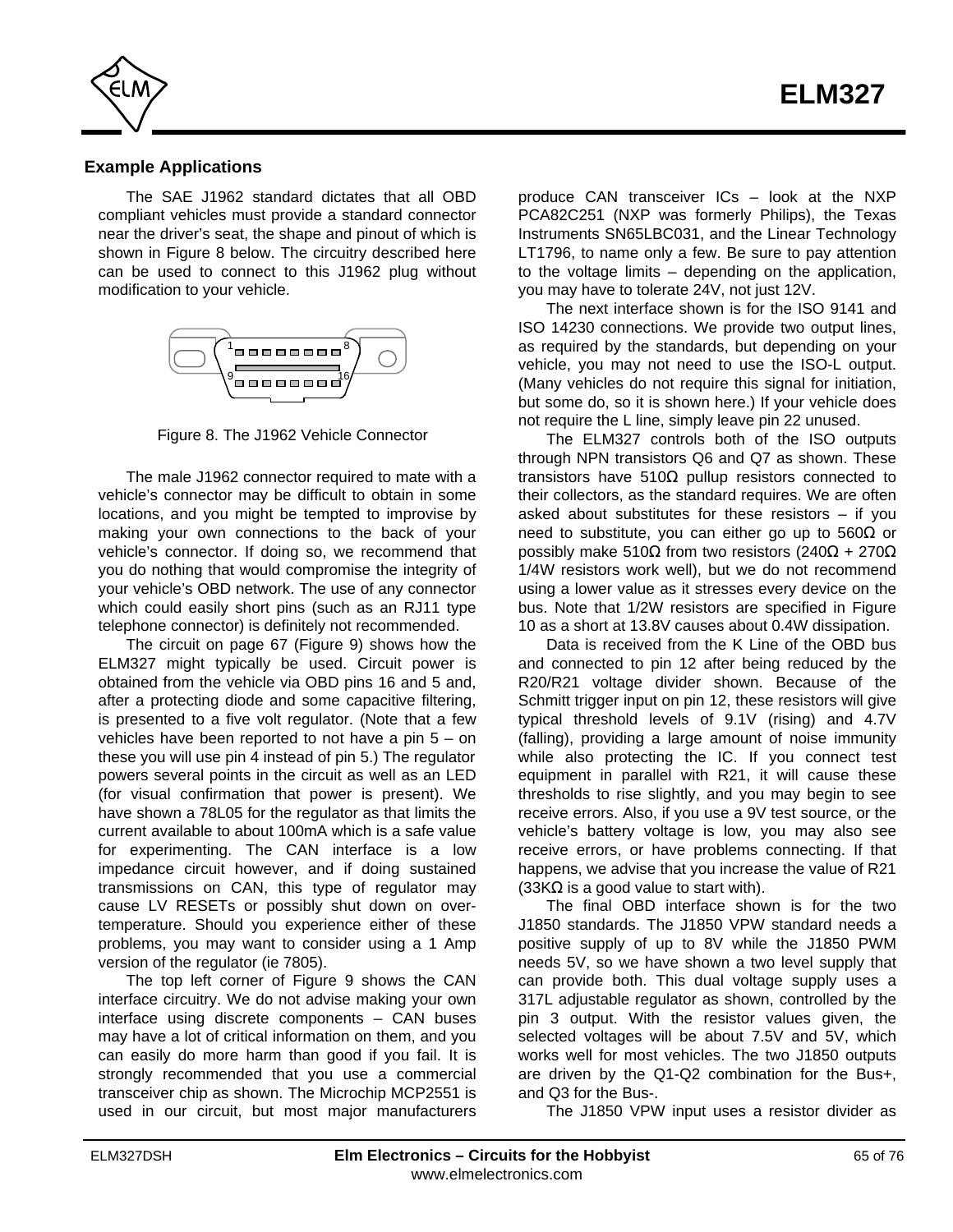

## **Example Applications (continued)**

was used for the ISO input. Typical threshold voltages with the resistors shown will be about 4.2V (rising) and 2.2V (falling). The J1850 PWM input is a little different in that it must convert a differential input into a singleended one for use by the ELM327. In operation, Q4 is actually used as the difference amplifier. The Q4-D3 series circuit sets a threshold voltage of about 1V (for noise immunity), while R11 limits the current flow, and R12 keeps Q4 off when the input is left open-circuited.

Resistor R36 has been added to the circuit of Figure 9, to help turn transistor Q4 off more rapidly in certain circumstances. The resistor is generally not required, but it may be helpful if you are connected to a very high capacitance J1850 VPW system then force the ELM327 to operate in the J1850 PWM mode, and experience some false BUS ERRORs. We show the resistor as an option and leave the choice whether to install it up to you.

The voltage monitoring circuitry for the AT RV command is shown in this schematic connected to pin 2 of the ELM327. The two resistors simply divide the battery voltage to a safe level for the ELM327, and the capacitor filters out noise. As shipped, the ELM327 expects a resistor divider ratio as shown, and sets nominal calibration constants assuming that. If your application needs a different range of values, simply choose the resistor values to maintain the input within the specified 0-5V limit, and then perform an AT CV to calibrate the ELM327 to your new divider ratio. The maximum voltage that the ELM327 can show is 99.9V.

A very basic RS232 interface is shown connected to pins 17 and 18 of the ELM327. This circuit 'steals' power from the host computer in order to provide a full swing of the RS232 voltages without the need for a negative supply. The RS232 pin connections shown are for a standard 9 pin connector. If you are using a 25 pin one, you will need to compensate for the differences. The polarity of the ELM327's RS232 pins is such that they are compatible with standard interface ICs (MAX232, etc.), so if you should prefer such an interface, you can remove all of the discrete components shown and use one of those.

The four LEDs shown (on pins 25 to 28) have been provided as a visual means of confirming circuit activity. They are not essential, but it is nice to see the visual feedback when experimenting.

Finally, the crystal shown connected between pins 9 and 10 is a standard 4.000MHz microprocessor type crystal. The 27pF crystal loading capacitors shown are typical only, and you may have to select other values

depending on what is specified for the crystal that you use. The crystal frequency is critical to circuit operation and must not be altered.

We often receive requests for parts lists to accompany our Example Applications circuits. Since this circuit is more complex than most, we have named/numbered all of the components and provided a summary parts list (see Figure 10). Note that these are only suggestions for parts. If you prefer another LED colour, or have a different general purpose transistor on hand, etc., by all means make the change. A quick tip for those having trouble finding a 0.3' wide socket for the ELM327: many of the standard 14 pin sockets can be placed end-to-end to form one 0.3' wide 28 pin socket. For more help with building and testing the circuit, see our Application Note AN02 - ELM327 Circuit Construction.

What if you only want to use one of the protocols? What if you want to use a USB interface? These are common questions that we receive, and both are addressed in Figure 11.

There are a few single IC products on the market that allow you to connect an RS232 system directly to USB. We have shown the CP2102 by Silicon Laboratories (http://www.silabs.com) in Figure 11, but there are others available as well – Future Technology Devices (http://www.ftdichip.com), for example, produces several. These ICs provide a very simple and relatively inexpensive way to 'bridge' between RS232 and USB, and as you can see, require very few components to support them.

If using the CP2102, we do caution that it is very small and difficult to solder by hand, so be prepared for that. Also, if you provide protection on the data lines with transient voltage suppressors (TVS's), be careful of which ones you choose, as some exhibit a very large capacitance and will affect the transmission of the USB data. Note also that the circuit as presented will operate at a 38400 bits per second rate. If you want to take full advantage of the speed of the USB interface, you will need to change PP 0C to obtain a higher baud rate.

Considering the OBD protocol portions of the circuits in Figures 9 and 11, the differences should be very apparent. The unused protocols in Figure 11 have simply had their outputs ignored (left open circuit), and their inputs wired to logic levels a[s shown on page 5.](#page-4-0) Note that CMOS inputs must never be left floating.

The circuit maintains the status LEDs, and the J1850 Bus+ circuitry, but the majority of the rest has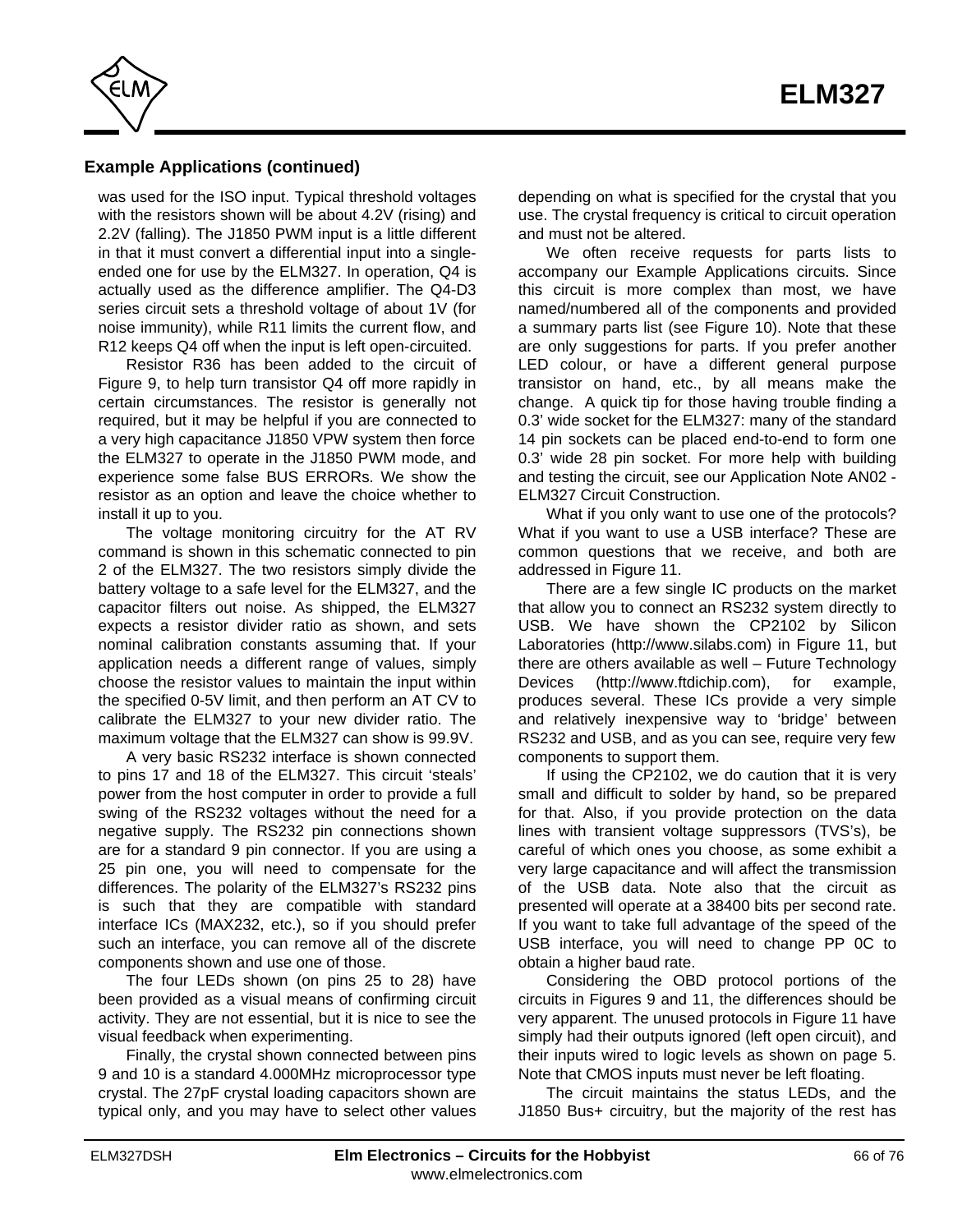



<span id="page-66-0"></span>∈LM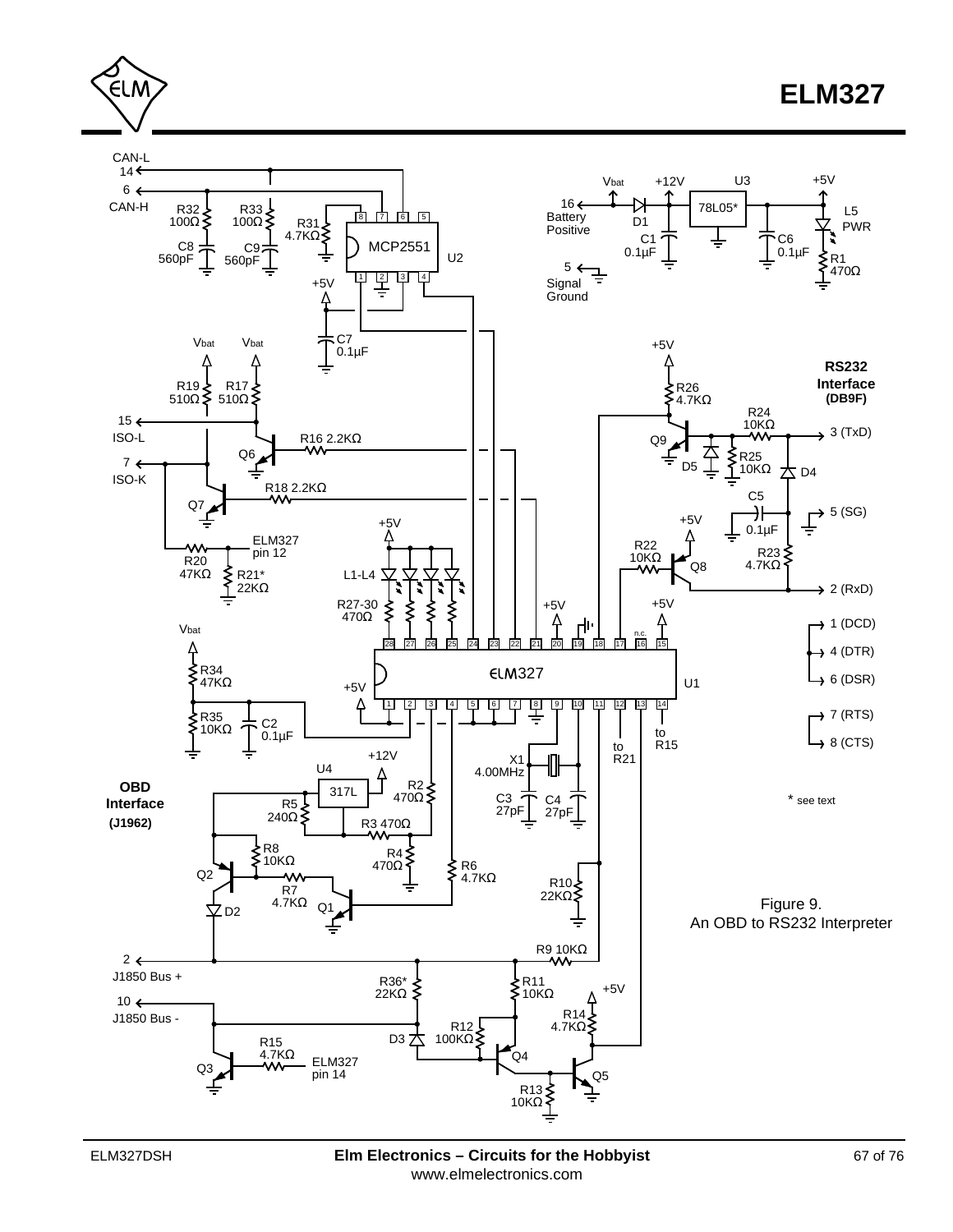

## **Example Applications (continued)**

been eliminated. The voltage switching circuitry has been reduced to a single 8V regulator as well, since there will be no need to switch to 5V. Note that pin 3 has been intentionally left open-circuited as it is not required by the voltage regulator.

The first time that this circuit is used, it will likely be set to protocol 0, the default 'automatic search' mode of operation (as shipped from the factory). When you connect it to the J1850 VPW vehicle, it will then automatically detect the protocol, and if the memory is enabled (as shown), J1850 VPW will then become the new default, with no action required by you. This will work well for most applications, but if the circuit is used on a vehicle with the key off, for example, then it will again go searching for a new protocol. In general, you do not want this to happen every time. It may be only a minor inconvenience to have to wait while the ELM327 determines that it is 'UNABLE TO CONNECT', but why go through it if you do not have to? If you know that you will be using the circuit in a J1850 VPW only application (protocol 2) then you should issue the

command AT SP 2 the very first time that the circuit is powered. From that point on, the ELM327 will remain set for protocol 2, whether it fails to make a connection or not.

Depending on the circumstances, you may be able to simplify this circuit even further, by possibly using the USB connection to obtain 5V for the ELM327, rather than the 78L05 regulator shown. We caution that some protocols (CAN for example), may draw more current than your USB connection is able to supply, so review this first.

This has provided two examples of how the ELM327 integrated circuit might be used. Hopefully it has been enough to get you started on your way to many more. The following section shows how you might be able to optimize these circuits to reduce power consumption…

| Semiconductors                                                               |
|------------------------------------------------------------------------------|
| $D1 = 1N4001$                                                                |
| D <sub>2</sub> , D <sub>3</sub> , D <sub>4</sub> , D <sub>5</sub> = $1N4148$ |
| L1, L2, L3, L4 = Yellow LED                                                  |
| L5 = Green LED                                                               |
| $Q1, Q3, Q5, Q6, Q7, Q9 = 2N3904 (NPN)$                                      |
| $Q2, Q4, Q8 = 2N3906 (PNP)$                                                  |
| $U1 = FLM327$                                                                |
| $U2 = MCP2551$                                                               |
| $U3 = 78L05$ (5V, 100mA regulator)                                           |
| $U4 = 317L$ (adjustable 100mA regulator)                                     |
|                                                                              |
| Capacitors (16V or greater, except as noted)                                 |
| $C1, C5 = 0.1$ uF 50V                                                        |
| $C2, C6, C7 = 0.1uF$                                                         |
| $C3, C4 = 27pF$                                                              |
| $C8, C9 = 560pF 50V$                                                         |

Resistors (1/8W or greater, except as noted) R32, R33= 100  $R5 = 240$ R1, R2, R3, R4, R27, R28, R29, R30 = 470  $R17, R19 = 510$  1/2W  $R16, R18 = 2.2 K$ R6, R7, R14, R15, R23, R26, R31 = 4.7 K R8, R9, R11, R13, R22, R24, R25, R35 = 10 K  $R10, R21, R36 = 22 K$ R20, R34 = 47 K  $R12 = 100 K$ 

Misc  $X1 = 4.000MHz$  crystal RS232 Conn = DB9F IC Socket =  $28pin\ 0.3'$  (or  $2 \times 14pin$ )

Figure 10. Parts List for Figure 9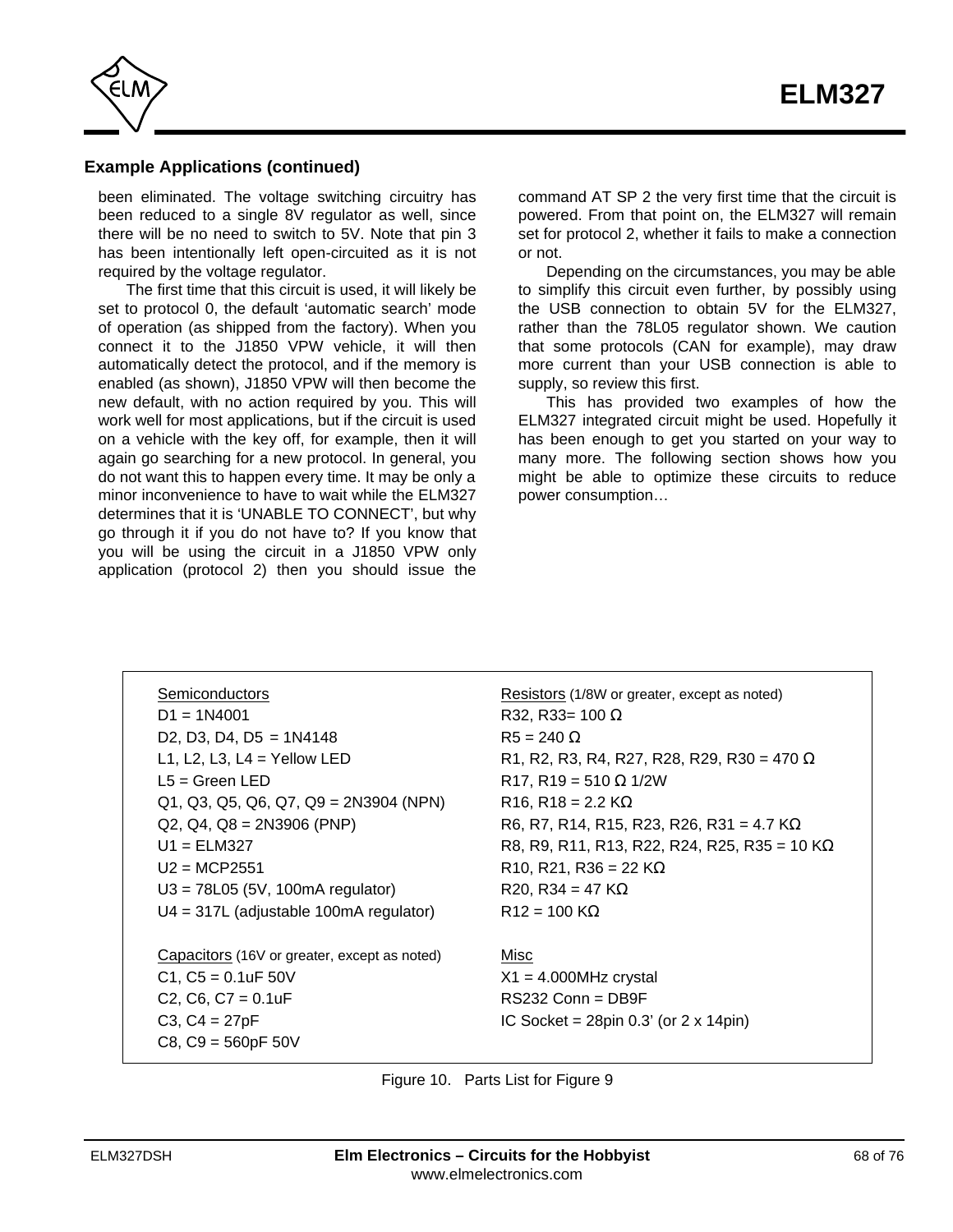

# **Example Applications (continued)**



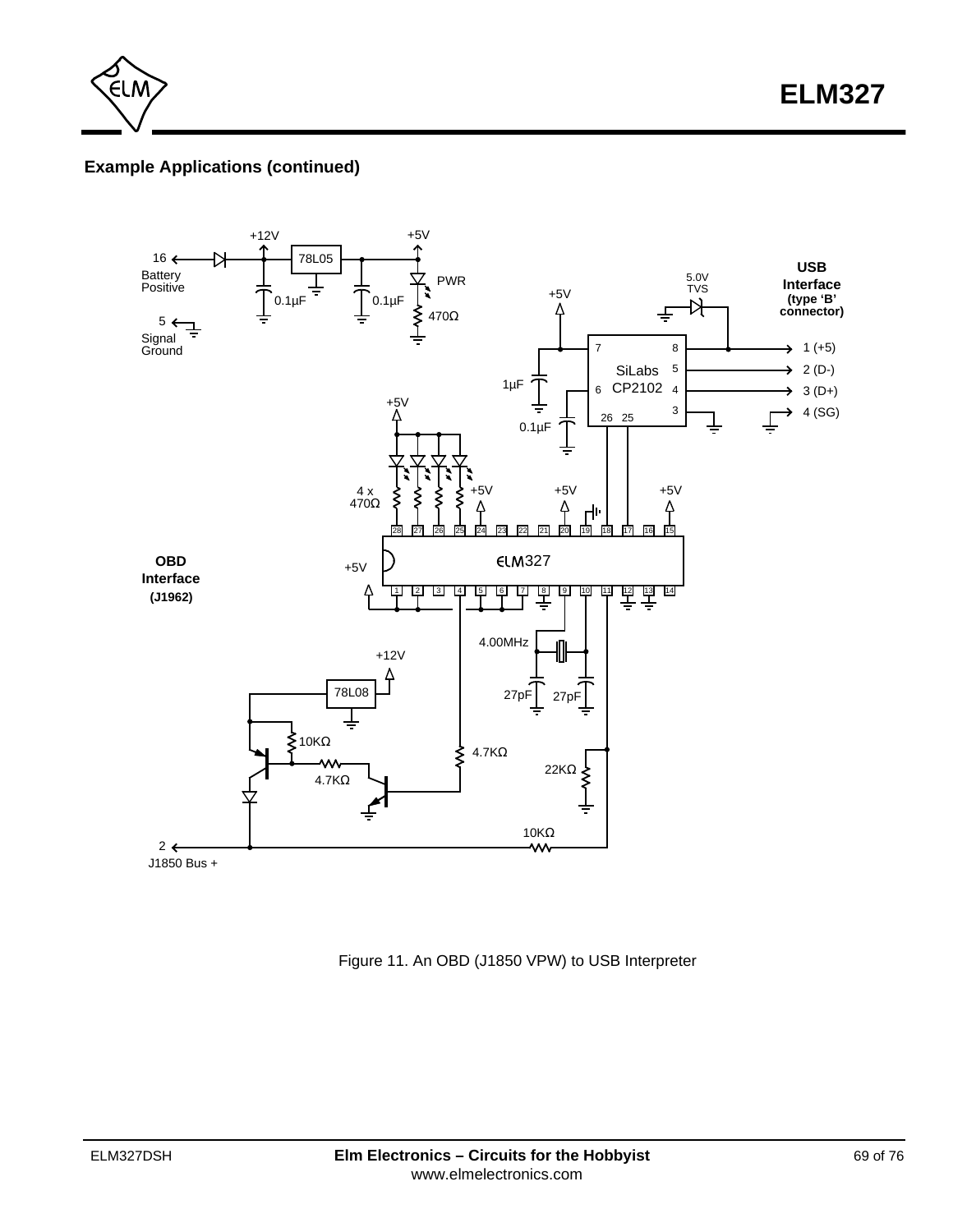<span id="page-69-0"></span>

## **Modifications for Low Power Standby Operation**

The ELM327 may be placed in a low power standby mode in which it consumes very little current. This will find its greatest use with semi-permanent vehicle installations where you want the current consumption to be as low as possible (ideally zero) when the ELM327 is not needed.

The following uses the Example Application circuit of Figure 9, and modifies it slightly in order to show a few ways of further reducing current consumption. The resulting circuit [\(Figure 12\) is shown on the next page.](#page-70-0) Note that portions of the circuit that are the same as Figure 9 are shown in grey, while the changes that we are suggesting are shown in black.

To know how effective the changes are, we need a base current reading for what the entire circuit consumes. With 12.0V applied as 'Battery Positive', the measured current for Fig. 9 is:

base current  $= 31.9$  mA

Without making any wiring changes, you can reduce this current by sending the Low Power command (AT LP). The resulting current is:

current after  $AT LP = 19.7 mA$ 

This change represents almost all of the ELM327's current (it needs a little in order to stay in standby). But where is the other current coming from? One obvious load is the LED that shows that the power is on. The other is the CAN transceiver, U2. By disconnecting the common connections from R31 and R1, and then returning both to pin 16 of the ELM327, we can switch the current that these two use. With this change (shown as modification #1), the LP current becomes:

current after mod  $#1 = 10.3$  mA

If we continue to reduce the load currents, we can quickly get to a point where any currents injected from external sources (ie. through the protection diodes at inputs such as pins 2 or 12) will become significant compared to the load currents. If these currents should exceed the load current, the Vdd voltage will rise and damage might result. To prevent the voltage from rising, we recommend that you add either a zener diode or a transient voltage suppressor (TVS) as shown, directly across the 5V supply. Suggestions for devices to consider are the 1N5232B zener diode or the SA5.0AG TVS.

There is a considerable current still flowing in the circuit at this point, but it should mainly be the voltage regulators that are using it. In the next step, we will change U3 (a 78L05) to an LP2950ACZ-5.0G, and see how effective that is. While the LP2950 is a good choice for its lower quiescent current, it does suffer from stability problems if you do not provide capacitive loading as shown. Note that the 4.7uF capacitor is tantalum, while the 2.2µF one is aluminum. At this point it may also be useful to review our Application Note 'AN03 - ELM327 Low Voltage Resets', as you may want to use an even larger capacitor on the 5V side. After this change:

current after mod  $#2 = 6.2$  mA

 That worked well. We'll now change the 317L regulator (U4) for an LP2951ACM, but leave it's pin 3 solidly connected to circuit common. Again, the 4.7uF tantalum capacitor is required for stability (and it helps with transient capability too). Note that the circuit shown needs the  $ELM327$  to provide a high level at pin 3 for a 5V output, and a low for 8V, so an inversion is needed. To do this, set PP 12 to 00 with:

> >AT PP 12 SV 00 >AT PP 12 ON

Then reset the chip, and measure the new current when in LP mode:

current after mod  $#3 = 1.2$  mA

OK. Now we tie pin 3 of the LP2951 to pin 16 of the ELM327, so that the regulator can be disabled entirely. The LP current is:

current after mod  $#4 = 1.0$  mA

Why is there still current flowing? This is due to a number of things, some that you can change, others which you can not. The MCP2551 and the ELM327 are not completely shut off, just in low power mode. The LP2950 regulator is operating normally, as the MCP2551 and the ELM327 need it. There are currents flowing into pin 3 of the LP2951, and through both the R34/R35 and R20/R21 pairs. All of these little currents eventually add up (to the 1 mA).

These few changes have reduced the total power from 383 mW to 12 mW - a considerable savings. We leave any more improvements to you…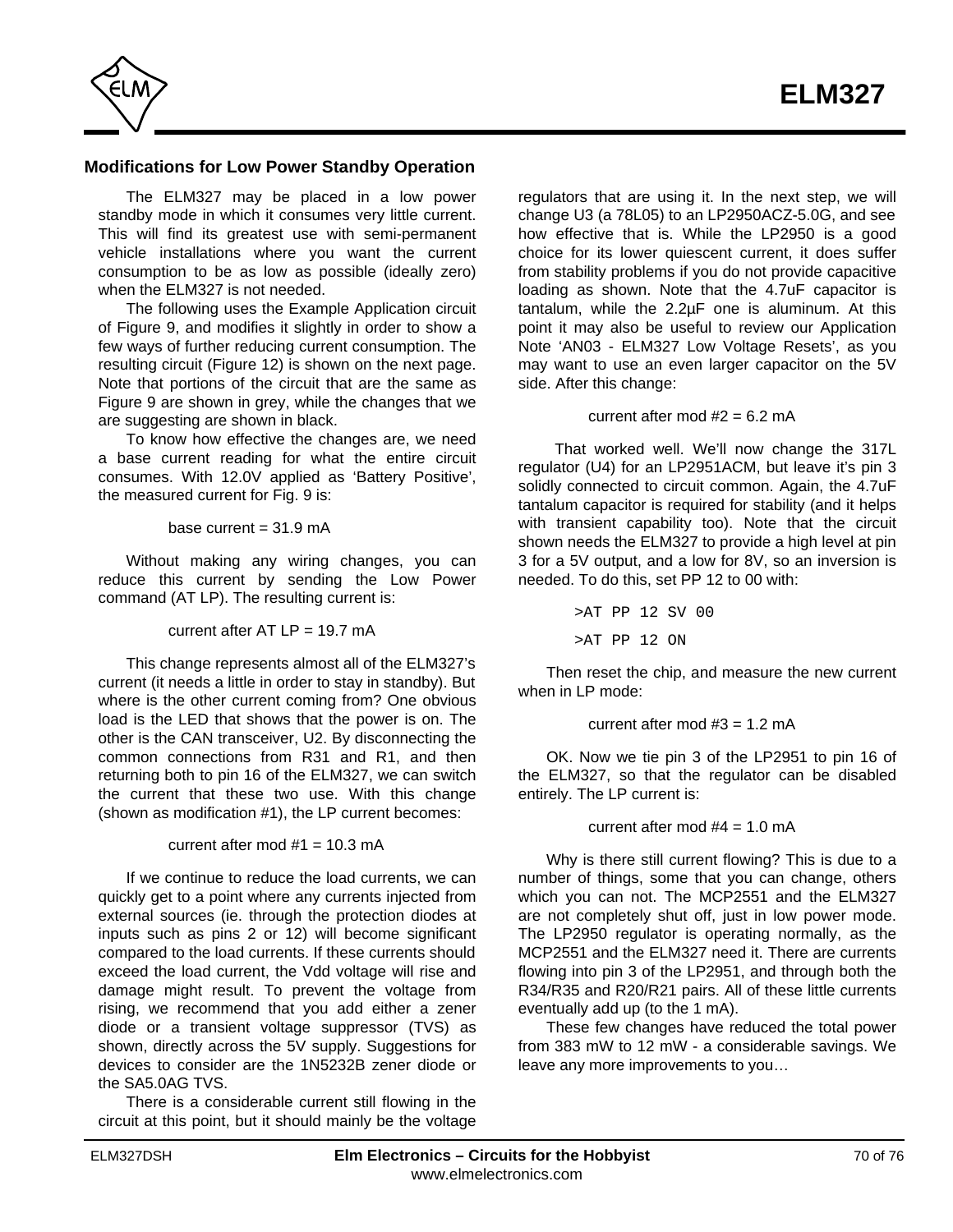<span id="page-70-0"></span>∈LM



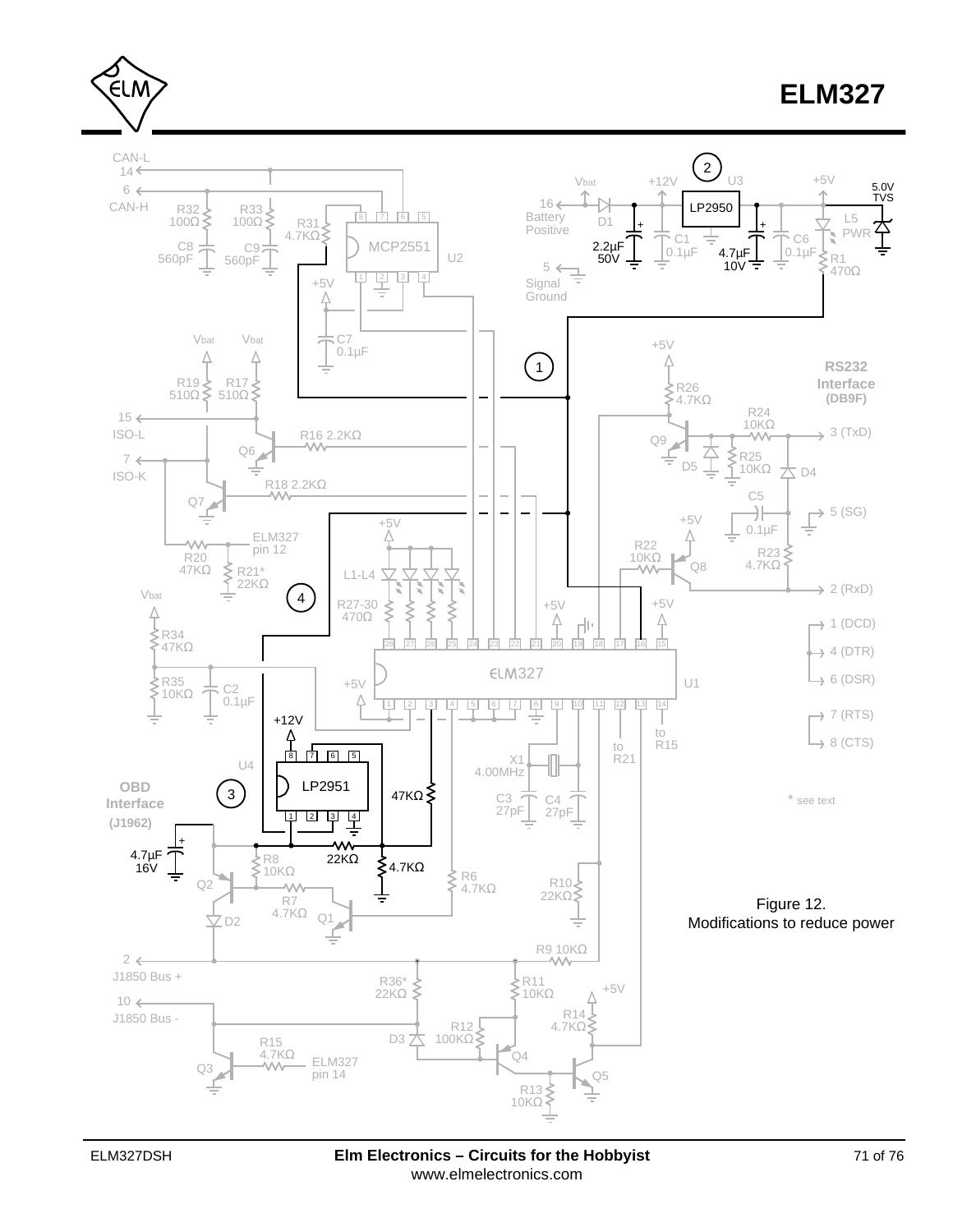

#### **Error Messages and Alerts**

The following shows what the ELM327 will send to warn you of a condition or a problem. Some of these messages do not appear if using the automatic search for a protocol, or if the Programmable Parameter bits disable them.

#### **?**

This is the standard response for a misunderstood command received on the RS232 input. Usually it is due to a typing mistake, but it can also occur if you try to do something that is not appropriate (eg. trying to do an AT FI command if you are not set for protocol 5).

#### **ACT ALERT**

This message occurs as a warning that there has been no RS232 activity (ie commands or messages received) for either 4 or 19 minutes (depends on the setting of PP 0E bit 4). It means that the IC will be initiating a switch to the Low Power (standby) mode of operation in 1 minute, unless RS232 characters are received during that time. This warning is not provided if PP 0E bit 3 is 0.

#### **BUFFER FULL**

The ELM327 provides a 256 byte internal RS232 transmit buffer so that OBD messages can be received quickly, stored, and sent to the computer at a more constant rate. Occasionally (particularly with CAN systems) the buffer will fill at a faster rate than it is being emptied by the PC. Eventually it may become full, and no more data can be stored (it is lost).

If you are receiving BUFFER FULL messages, and you are using a lower baud data rate, give serious consideration to changing your data rate to something higher. If you still receive BUFFER FULL messages after that, you might consider turning the headers and maybe the spaces off (with AT H0, and AT S0), or using the CAN filtering commands (AT CRA, CM and CF) to reduce the amount of data being sent.

#### **BUS BUSY**

This occurs when the ELM327 tries to send a message, or to initialize the bus, and detects too much activity to do so (it needs a pause in activity in order to insert the message). Although this could be because the bus was in fact very busy, it is almost always due to a wiring problem that is giving a continuously active input. If this is an initial trial with your new ELM327 circuit, then check all of the voltage levels at the offending OBD input, as this error is very likely due to a wiring problem (see our 'AN02 - ELM327 Circuit Construction' for some typical voltages).

#### **BUS ERROR**

A generic problem has occurred. This is most often from an invalid signal being detected on the bus (for example, a pulse that is longer than a valid Break signal), but usually is from a wiring error. Note that some vehicles may generate long pulses as part of their startup process, so you may see this message as part of a normal vehicle startup while 'monitoring all.'

#### **CAN ERROR**

The CAN system had difficulty initializing, sending, or receiving. Often this is simply from not being connected to a CAN system when you attempt to send a message, but it may be because you have set the system to an incorrect protocol, or to a baud rate that does not match the actual data rate. As with BUS ERRORs, the CAN ERROR might also be the result of a wiring problem, so if this is the first time using your ELM327 circuit, review all of your CAN interface circuitry before proceeding.

#### **DATA ERROR**

There was a response from the vehicle, but the information was incorrect or could not be recovered.

#### **<DATA ERROR**

There was an error in the line that this points to, either from an incorrect checksum, or a problem with the format of the message (the ELM327 still shows you what it received). There could have been a noise burst which interfered, possibly a circuit problem, or perhaps you have the CAN Auto Formatting (CAF) on and you are looking at a system that is not of the ISO 15765-4 format. Try resending the command again – if it was a noise burst, it may be received correctly the second time.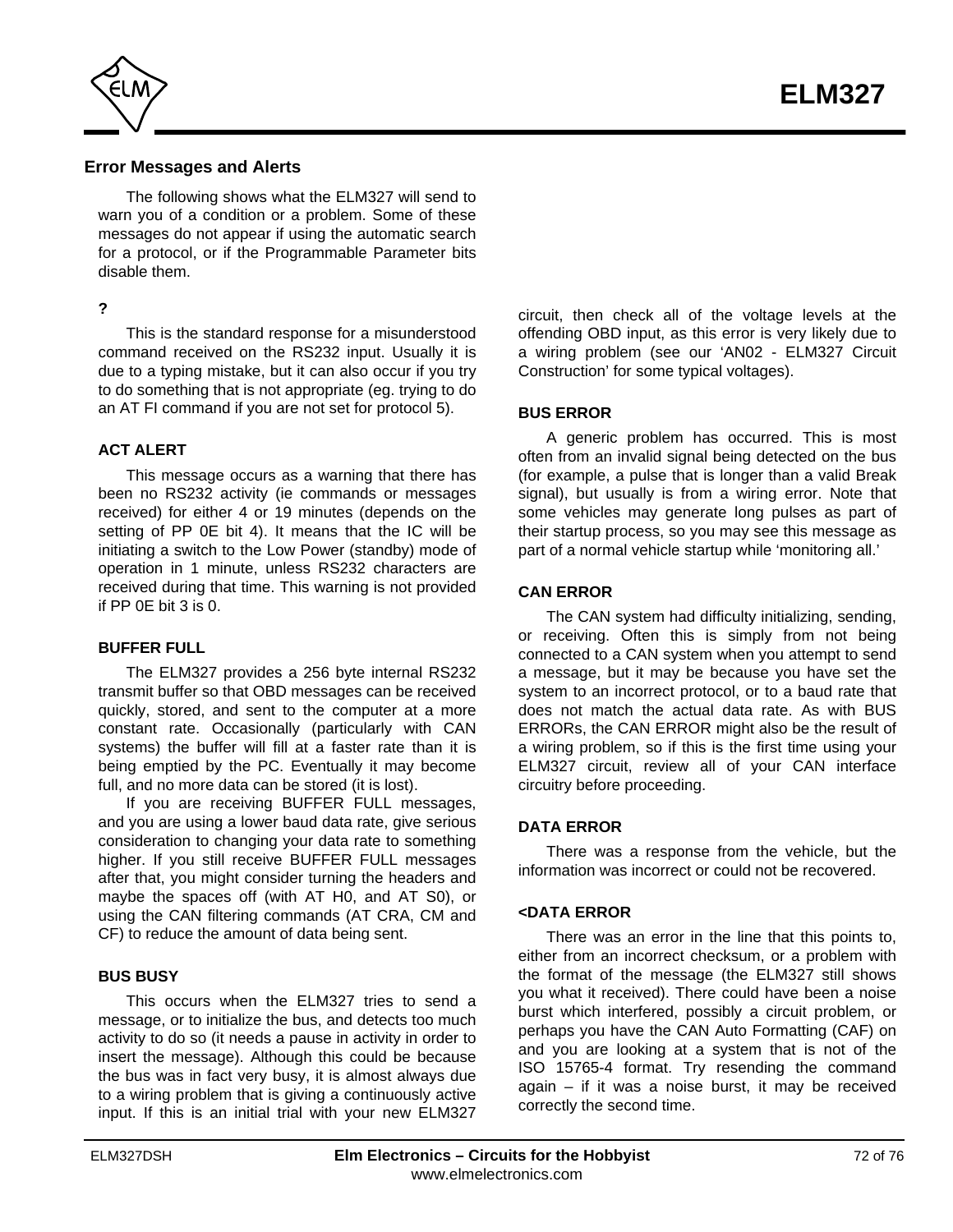

### **Error Messages and Alerts (continued)**

#### **ERRxx**

There are a number of internal errors that might be reported as ERR with a two digit code following. These occur if an internally monitored parameter is found to be out of limits, or if a module is not responding correctly. If you witness one of these, contact Elm Electronics for advice.

One error that is not necessarily a result of an internal problem is ERR94. This code represents a 'fatal CAN error', and may be seen if there are CAN network issues (some non-CAN vehicles may use pins 6 and 14 of the connector for other functions, and this may cause problems). If you see an ERR94, it means that the CAN module was not able to reset itself, and needed a complete IC reset to do so. You will need to restore any settings that you had previously made, as they will have been returned to their default values.

Beginning with v1.3a of this IC, an ERR94 will also block further automatic searches through the CAN protocols, if bit 5 of PP 2A is a '1' (it is by default). This is done because most ERR94s will be as a result of serious CAN wiring problems. Blocking of the CAN protocols remains in effect until the next power off and on, or until an AT FE is sent.

#### **FB ERROR**

When an OBD output is energized, a check is always made to ensure that the signal also appears at the respective input. If there is a problem, and no active input is detected, the IC turns the output off and declares that there was a problem with the FeedBack (FB) of the signal. If this is an initial trial with your ELM327, this is almost certainly a wiring problem. Check your wiring before proceeding.

#### **LP ALERT**

This appears as a warning that the ELM327 is about to switch to the Low Power (standby) mode of operation in 2 seconds time. This delay is provided to allow an external controller enough time to prepare for the change in state. No inputs or voltages on pins can stop this action once initiated.

#### **LV RESET**

The ELM327 continually monitors the 5V supply to ensure that it is within acceptable limits. If the voltage should go below the low limit, a 'brownout reset' circuit is activated, and the IC stops all activity. When the voltage returns to normal, the ELM327 performs a full reset, and then prints LV RESET. Note that this type of reset is exactly the same as an AT Z or MCLR reset (but it does not print ELM327 v1.4b).

Beginning with v1.3a of this IC, an LV RESET will also block any automatic searches through the CAN protocols, if bit 4 of PP 2A is a '1' (it is by default). This is done because most LV RESETs will be as a result of overloads due to CAN wiring problems, if they should start occurring suddenly. Blocking of the CAN protocols is only done until the next reset (AT Z, WS, etc.) or until an AT FE is sent.

#### **NO DATA**

The IC waited for the period of time that was set by AT ST, and detected no response from the vehicle. It may be that the vehicle had no data to offer for that particular PID, that the mode requested was not supported, that the vehicle was attending to higher priority issues, or in the case of the CAN systems, the filter may have been set so that the response was ignored, even though one was sent. If you are certain that there should have been a response, try increasing the ST time (to be sure that you have allowed enough time for the ECU to respond), or restoring the CAN filter to its default setting.

#### **<RX ERROR**

An error was detected in the received CAN data. This most often occurs if monitoring a CAN bus using an incorrect baud rate setting, but it may occur if monitoring and there are messages found that are not being acknowledged, or that contain bit errors. The entire message will be displayed as it was received (if you have filters set, the received message may not agree with the filter setting). Try a different protocol, or a different baud rate.

#### **STOPPED**

If any OBD operation is interrupted by a received RS232 character, or by a low level on the RTS pin, the ELM327 will print the word STOPPED. If you should see this response, then something that you have done has interrupted the ELM327. Note that short duration pulses on pin 15 may cause the STOPPED message to be displayed, but may not be of sufficient duration to cause a switch to Low Power operation.

Version 1.3 of the ELM327 first introduced this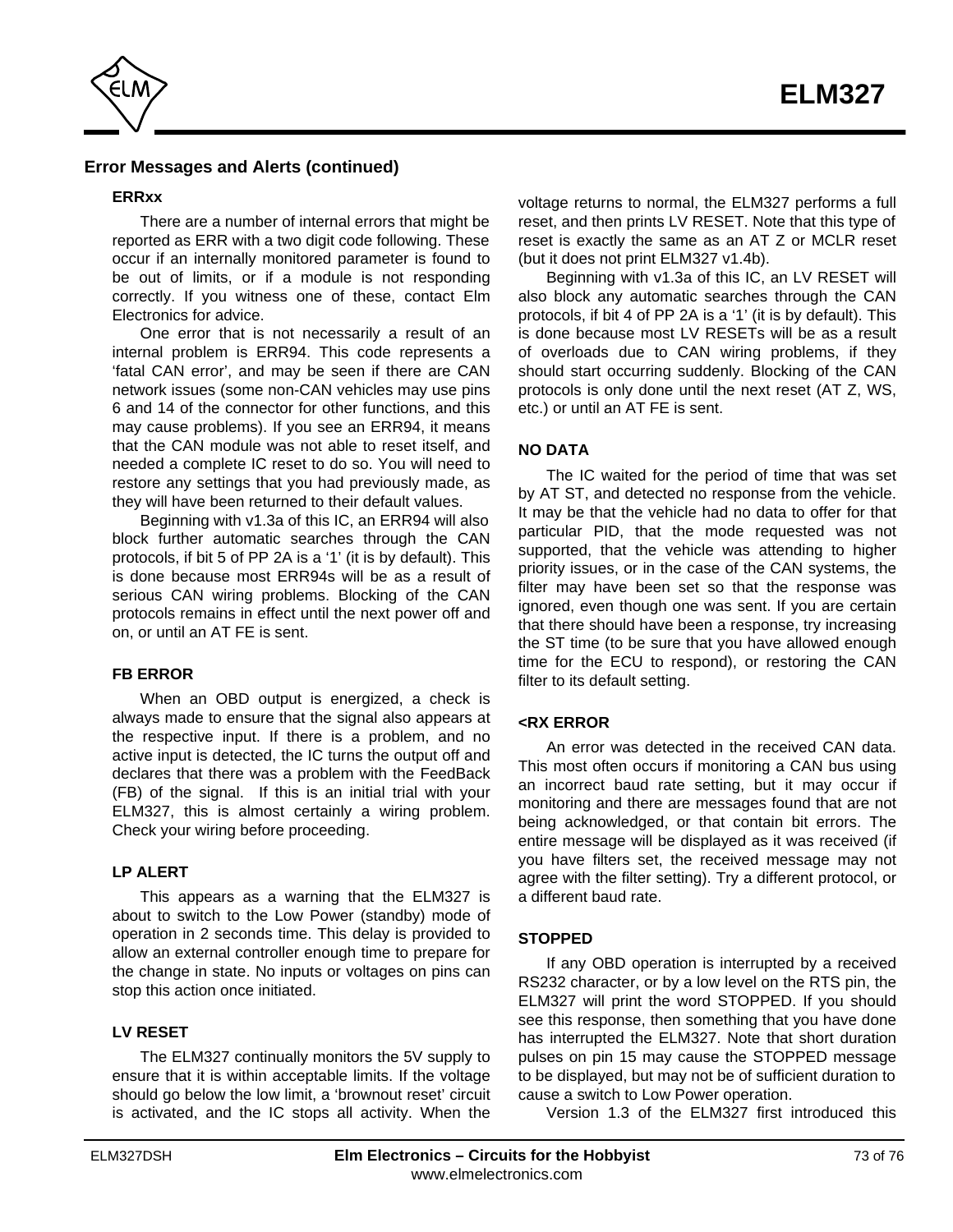<span id="page-73-0"></span>

### **Error Messages and Alerts (continued)**

message, but it was only displayed when a protocol initiation or search was interrupted. As of version 1.4, the message is printed any time that an OBD task is interrupted.

#### **UNABLE TO CONNECT**

The ELM327 has tried all of the available protocols, and could not detect a compatible one. This could be because your vehicle uses an unsupported protocol, or could be as simple as forgetting to turn the ignition key on. Check all of your connections, and the ignition, then try the command again.

#### **Outline Diagrams**

The diagrams at the right show the two package styles that the ELM327 is available in.

The first shows our ELM327P product in what is commonly called a '300 mil skinny DIP package'. It is used for through hole applications.

The ELM327SM package shown at right is also sometimes referred to as 300 mil, and is often called an SOIC package. We have chosen to simply refer to it as an SM (surface mount) package.

 The drawings shown here provide the basic dimensions for these ICs only. Please refer to the following Microchip Technology Inc. documentation for more detailed information:

• *Microchip Packaging Specification*, document name en012702.pdf (7.5MB). At the www.microchip.com home page, click on Packaging Specifications, or go to www.microchip.com/packaging

• *PIC18F2480/2580/4480/4580 Data Sheet*, document name 39637d.pdf (8.0MB). At the www.microchip.com home page, click on Data Sheets, then search for 18F2480.



*Note: all dimensions shown are in mm.*

All rights reserved. Copyright 2005 to 2010 by Elm Electronics Inc.

Every effort is made to verify the accuracy of information provided in this document, but no representation or warranty can be given and no liability assumed by Elm Electronics with respect to the accuracy and/or use of any products or information described in this document. Elm Electronics will not be responsible for any patent infringements arising from the use of these products or information, and does not authorize or warrant the use of any Elm Electronics product in life support devices and/or systems. Elm Electronics reserves the right to make changes to the device(s) described in this document in order to improve reliability, function, or design.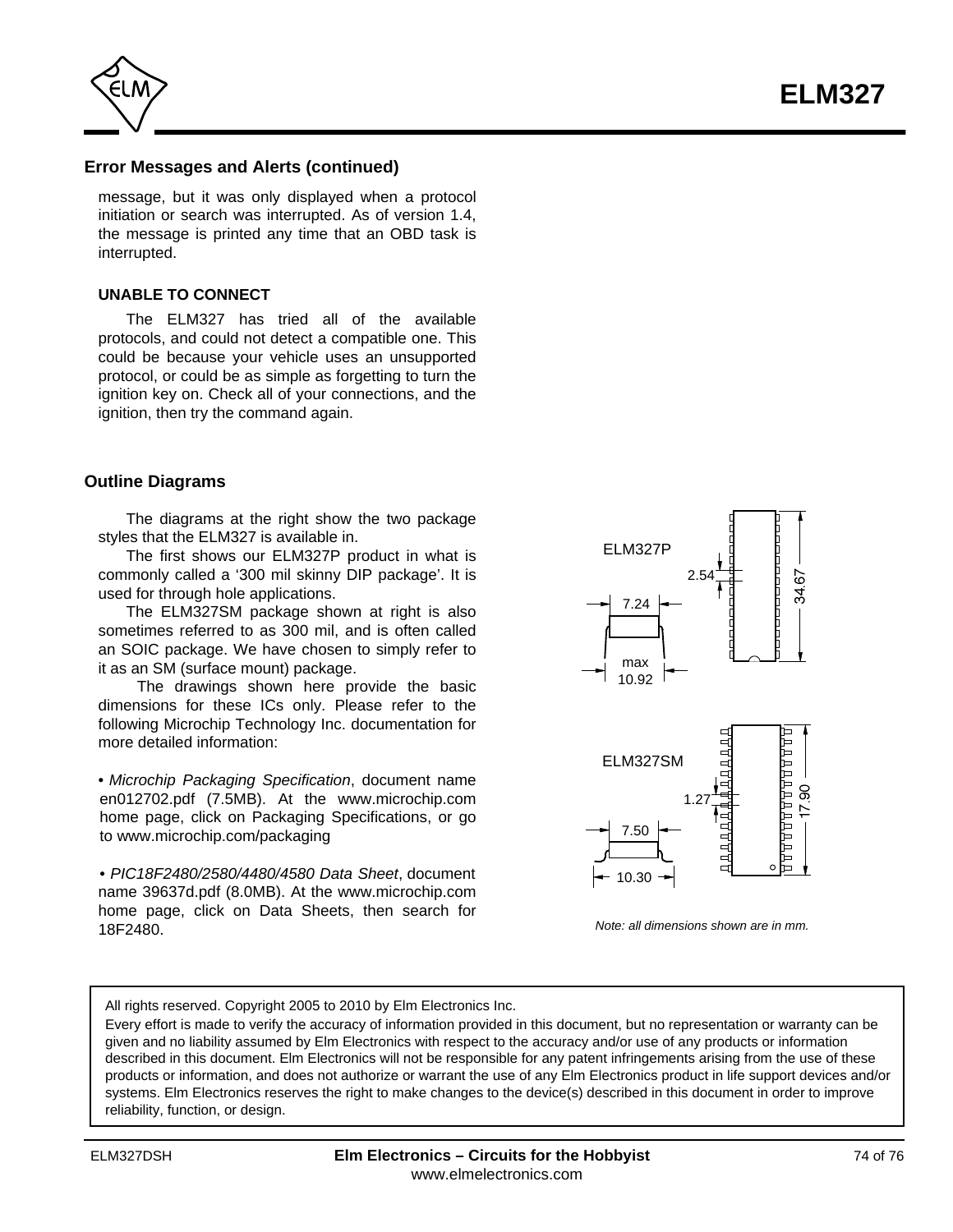



### **Index**

## **A**

[Absolute Maximum Ratings, 5](#page-4-0) [Altering Flow Control Messages, 46](#page-45-0) [Applications, Example, 65-69](#page-64-0) [AT Commands, 9](#page-8-0) AT Command [Descriptions, 11-26](#page-10-0) [Summary, 9-10](#page-8-0)

## **B**

[Battery Voltage, 27](#page-26-0) [Baud Rates, Using Higher RS232, 59-60](#page-58-0) [Block Diagram, 1](#page-0-0) [Bus FMS Standard, 53](#page-52-0) [Bus Initiation, 33](#page-32-0)

# **C**

[CAN Extended Addresses, Using, 47](#page-46-0) [CAN Message Formats, 44](#page-43-0) [CAN Messages and Filtering, 41](#page-40-0) Codes, Trouble, [Interpreting, 31](#page-30-0) [Resetting, 32](#page-31-0) Commands, AT [Descriptions,11-26](#page-10-0) [Summary, 9-10](#page-8-0) [Commands, OBD, 28](#page-27-0) [Communicating with the the ELM327, 7-8](#page-6-0)

## **D**

[Description and Features, 1](#page-0-0)

## **E**

[Electrical Characteristics, 6](#page-5-0) [Error Messages, 72-74](#page-71-0) Example Applications [Basic, 65-67](#page-64-0) [Figure 9, 67](#page-66-0) [USB, 66-69](#page-65-0) [Low Power, 70-71](#page-69-0) [Extended Addresses, CAN, 47](#page-46-0)

# **F**

[Features, 1](#page-0-0) [Figure 9, 67](#page-66-0) [Flow Control Messages, Altering, 46](#page-45-0) [FMS Standard, 53](#page-52-0)

# **H**

[Headers, setting them, 37-39](#page-36-0) [Higher RS232 Baud Rates, 59-60](#page-58-0)

## **I**

[Initiation, Bus, 33](#page-32-0) [Inputs, unused, 5](#page-4-0) [Interface, Microprocessor, 64](#page-63-0) [Interpreting Trouble Codes, 31](#page-30-0)

## **J**

J1939, [FMS Standard, 53](#page-52-0) [Messages, 48-49](#page-47-0) [Number of responses, 51](#page-50-0) [Using, 50-53](#page-49-0)

# **K**

[KeepAlive \(Wakeup\) Messages, 33](#page-32-0)

# **L**

Low Power Operation, [Description, 62-63](#page-61-0) [Modifications, 70-71](#page-69-0)

## **M**

[Maximum Ratings, Absolute, 5](#page-4-0) [Messages and Filtering, CAN, 41](#page-40-0) [Messages, Error, 72-74](#page-71-0) [Message Formats, CAN, 44](#page-43-0) [Message Formats, OBD, 35-36](#page-34-0)